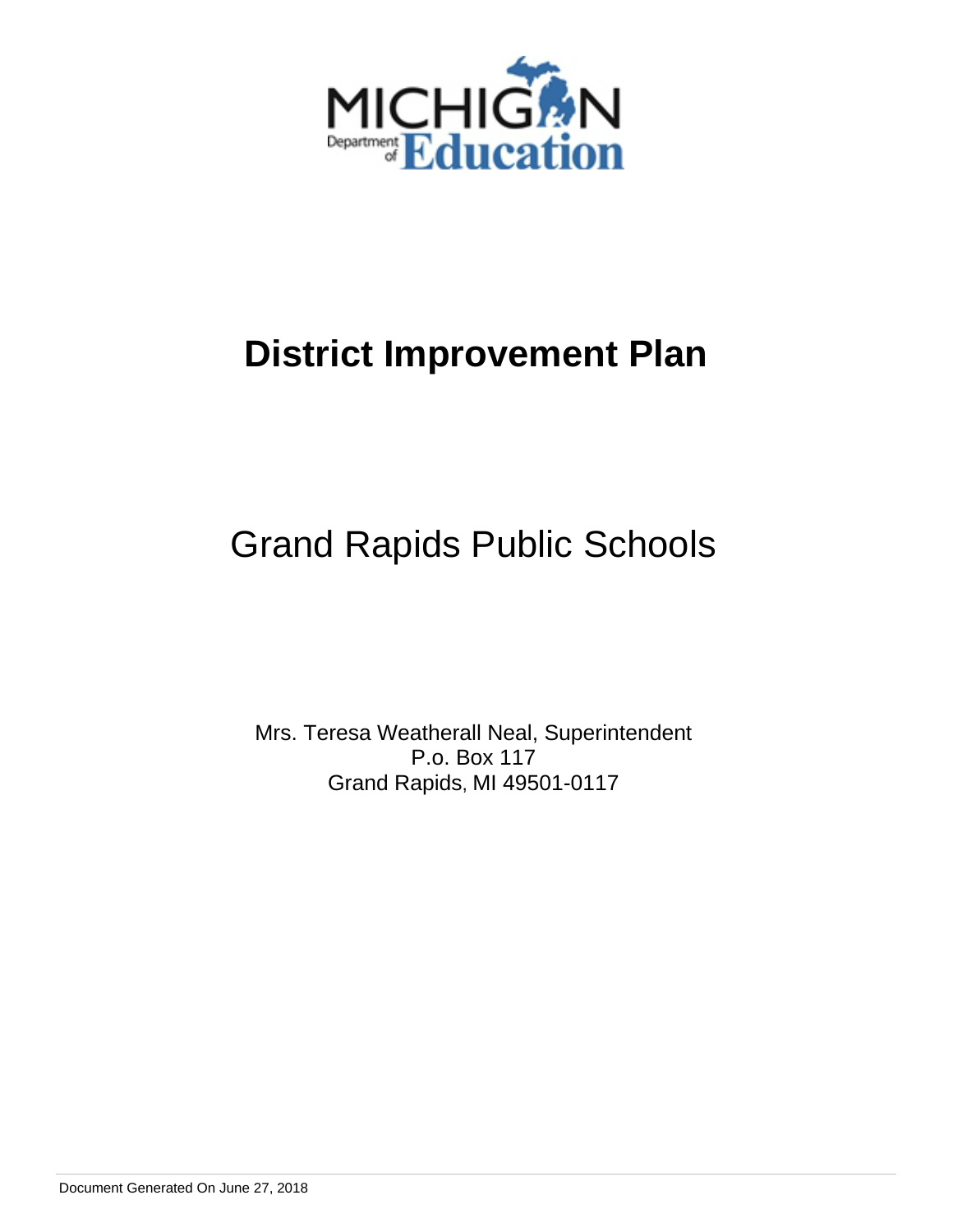# **TABLE OF CONTENTS**

## **Improvement Plan Stakeholder Involvement**

## **2018-2019 District Improvement Plan**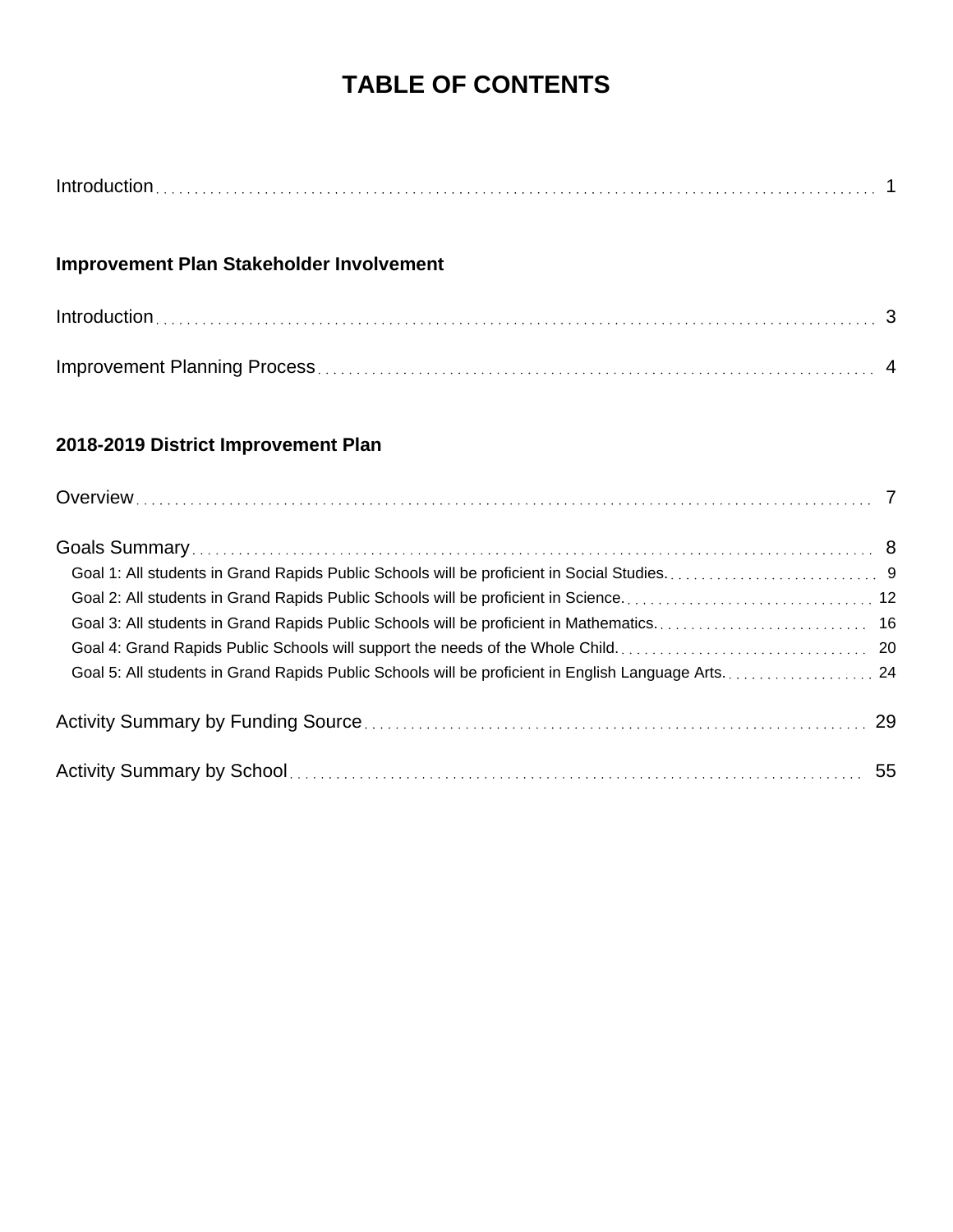## **Introduction**

The District Improvement Plan (DIP) has been designed to provide schools and districts with a common planning template that addresses student learning and system needs that have been identified through the schools' Comprehensive Needs Assessment.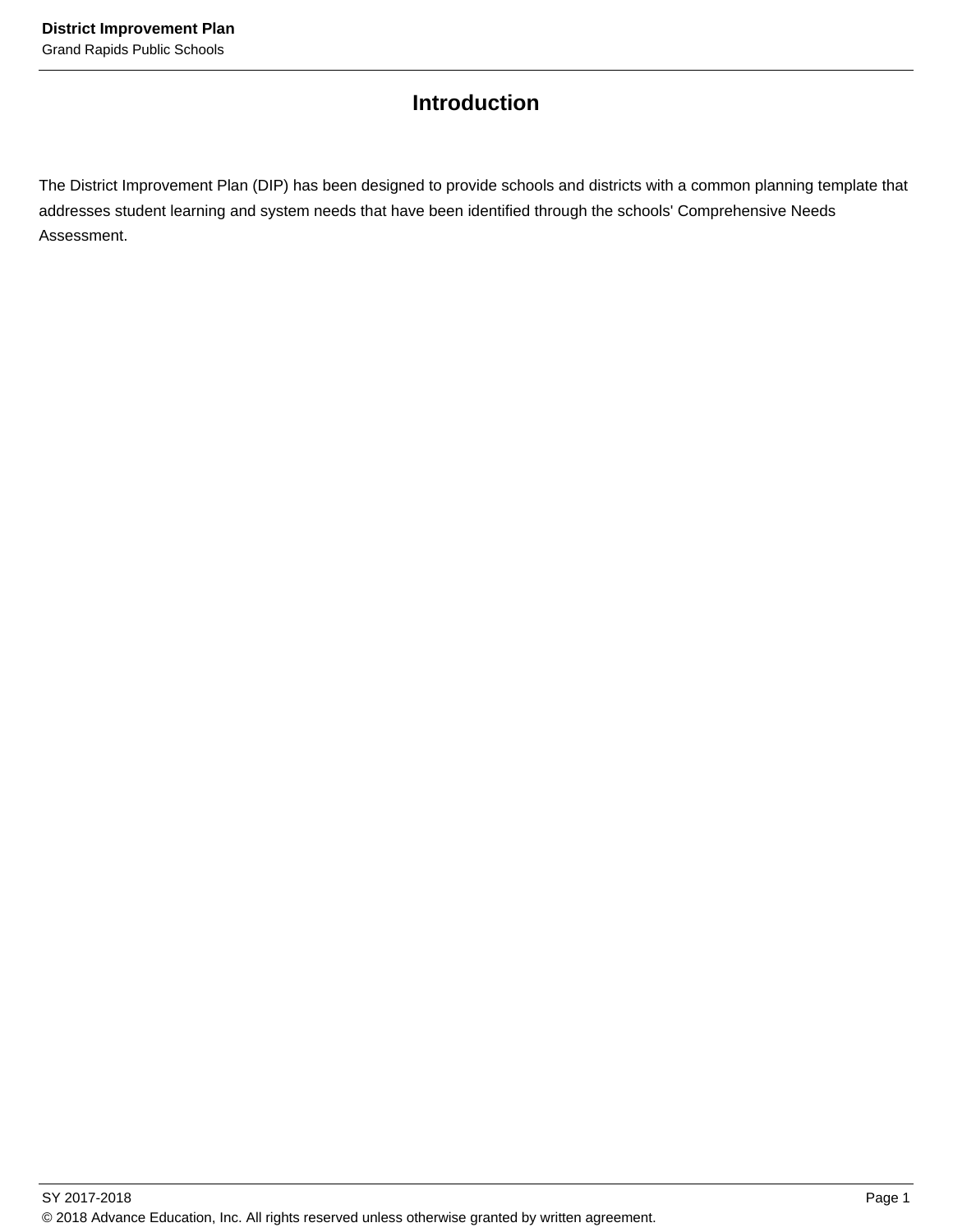# **Improvement Plan Stakeholder Involvement**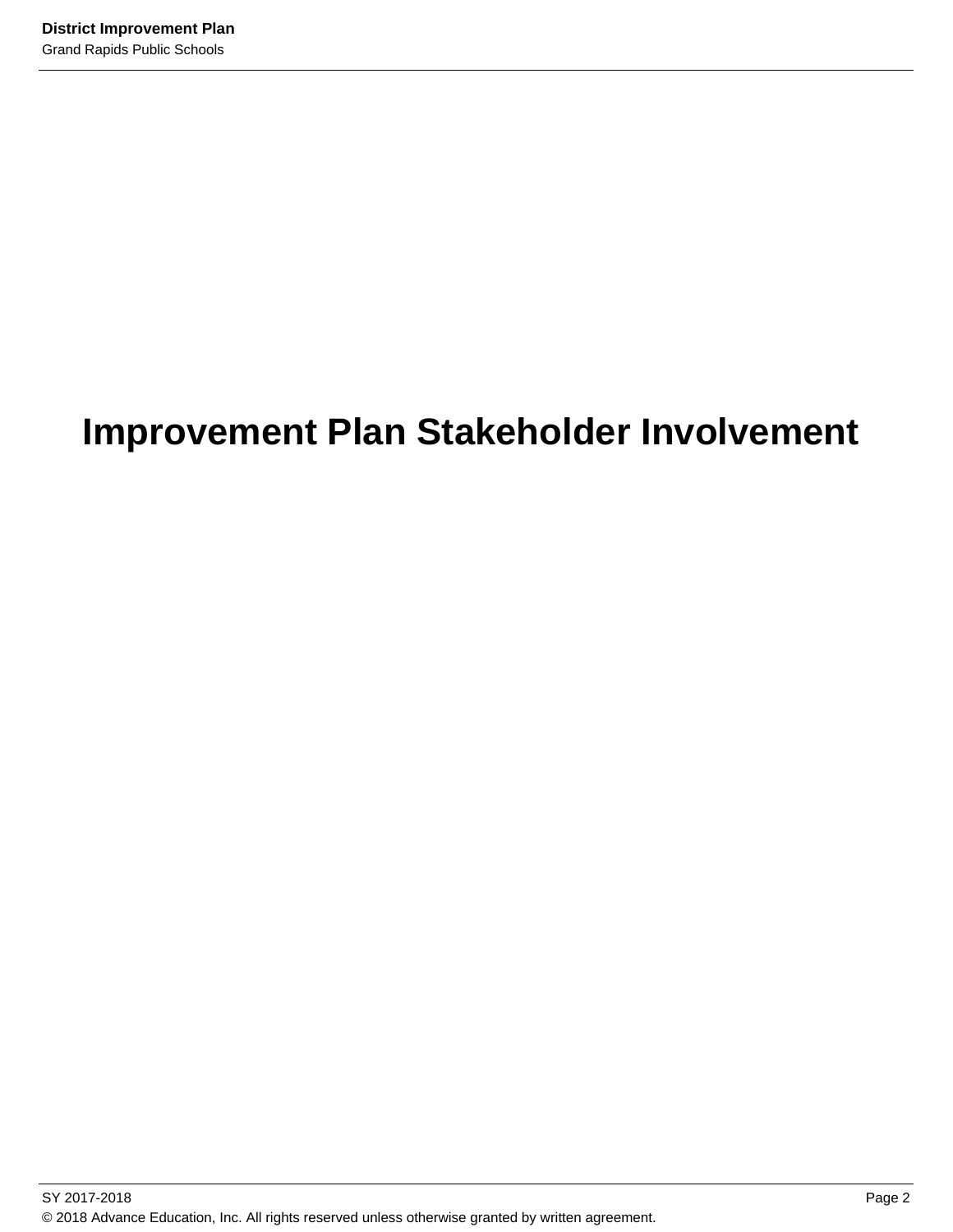### **Introduction**

The responses should be brief, descriptive, and appropriate for the specific section. It is recommended that the responses are written offline and then transferred into the sections below.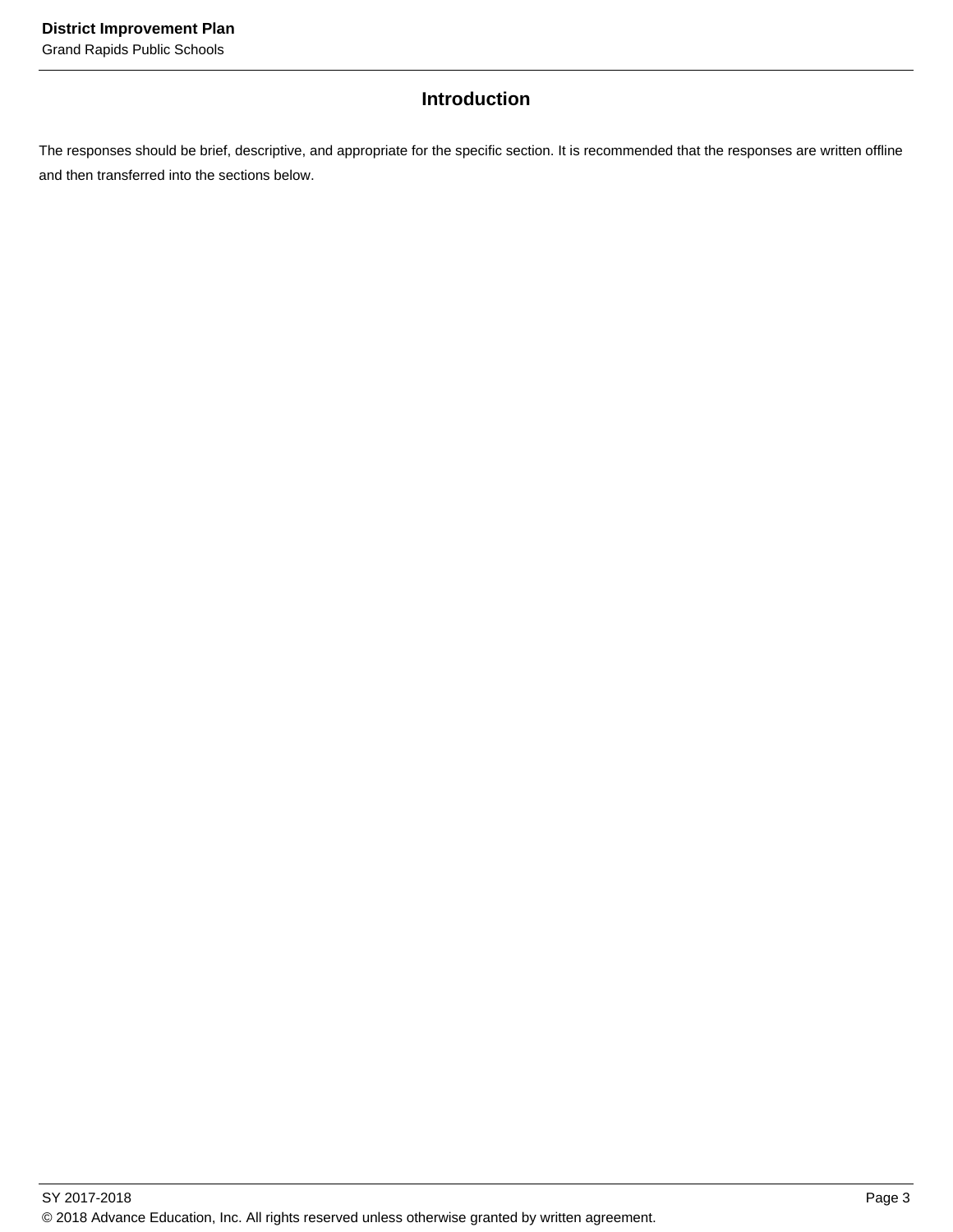### **Improvement Planning Process**

Improvement Planning Process

**Describe the process used to engage a variety of stakeholders in the development of the institution's improvement plan. Include information on how stakeholders were selected and informed of their roles, and how meetings were scheduled to accommodate them.** 

Grand Rapids Public Schools values high quality teaching and learning so the development of the District Improvement Plan begins with a focus on understanding student learning data. Additionally, perception, demographic and process data is analyzed to further inform the plan.

The Grand Rapids Public Schools analyzes state and district level data locating achievement trends in each content area and subgroup. This analysis informs the Superintendent and Cabinet of achievement strengths and challenges which determine the course for establishing academic priorities as ultimately set out in both the District Improvement Plan and the District Academic Plan.

Once the Superintendent and Cabinet determined the Academic Plan teaching and learning priorities for the 2018-2019 school year, supporting professional learning plans were established and aligned - for delivery and support of adult learning.. For the 2018-2019 school year, the teacher level professional learning will be delivered by district staff and local as well as nationally recognized experts in their field. During the development phase of the District Academic Plan, building principals and staff had the opportunity to provide feedback (at principal meetings, building-level meetings and on-going district supported meetings) on the draft priorities. This feedback was the basis of additional revisions. The Academic Plan continues to be the overarching framework informing the development of the District Improvement Plan, Goals, Strategies and Activities.

During the development of District priorities, the budget allocations are given to the principal and the Instructional Leadership Team to develop building-level priorities based on the comprehensive needs assessment.

Meetings for Stakeholders occur at different places and times based on the participants' role in the District. The Superintendent and Cabinet meet weekly. They review District data as a part of the cycle of continuous improvement. District achievement data is analyzed three times per year (Measures of Academic Progress), Perception twice yearly (Tripod and Parent Surveys), Attendance twice yearly, and additional data, based on its specific cycle. External stakeholders (Community Partners and Parent Engagement organizations comprised of the building level Parent Teacher Community Council) provided direction for the development of the District Improvement Plan by collaboratively developing the priorities of the District Family and Community Engagement Plan.

**Describe the representations from stakeholder groups that participated in the development of the improvement plan and their responsibilities in this process.** 

A variety of stakeholders have input into the development of the GRPS District Improvement Plan based on their role in the District.

Cabinet reviewed District Data and provided direction and approval for District Improvement Plan.

The creation of the District Plan is part of a continuous cycle of reflection and improvement. It is a process that is ongoing throughout the

school year.

SY 2017-2018 Page 4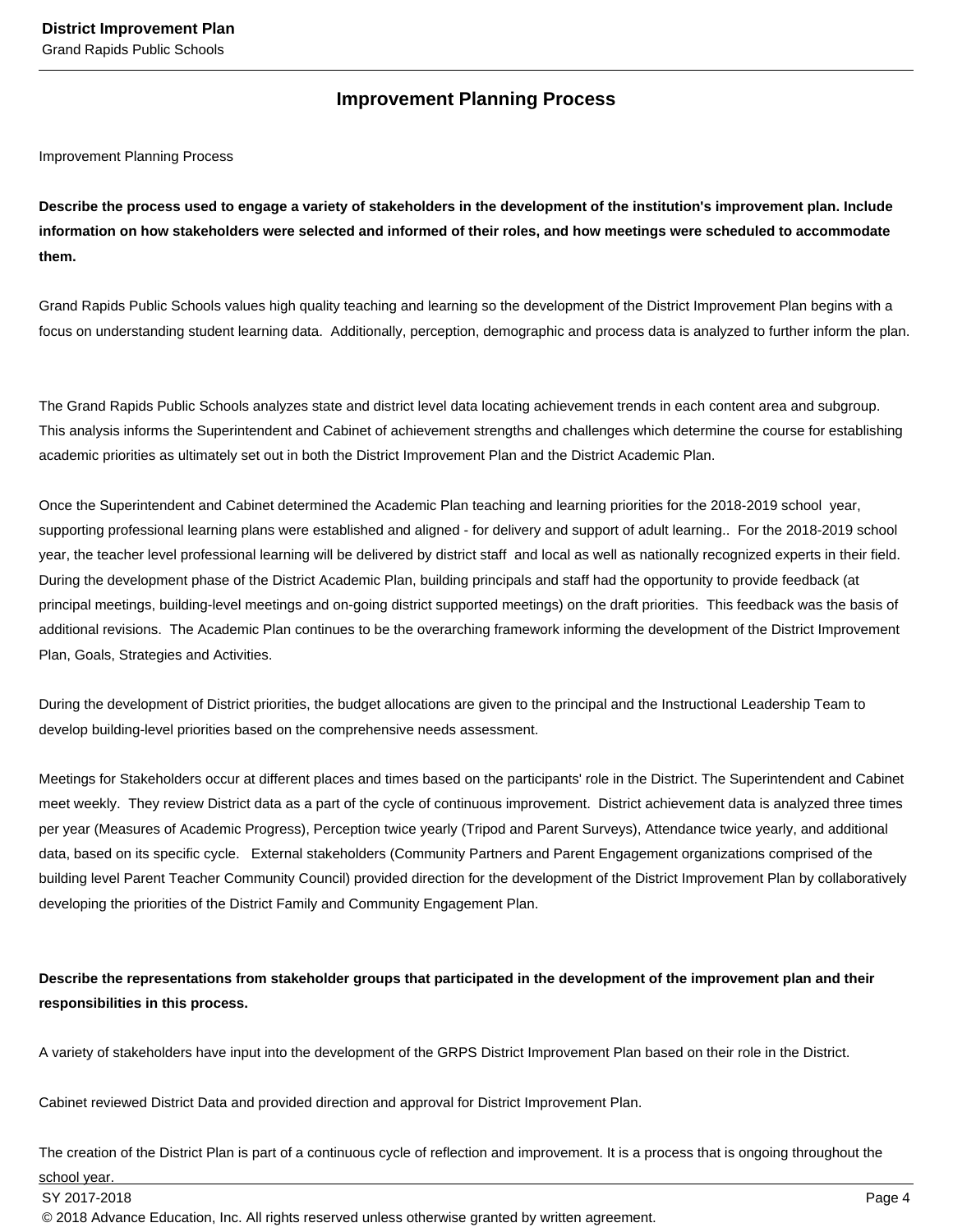**Explain how the final improvement plan was communicated to all stakeholders, and the method and frequency in which stakeholders receive information on its progress.** 

Cabinet receives electronic copies of the District Improvement Plan once it is completed. The District Improvement Plan is placed on the GRPS website.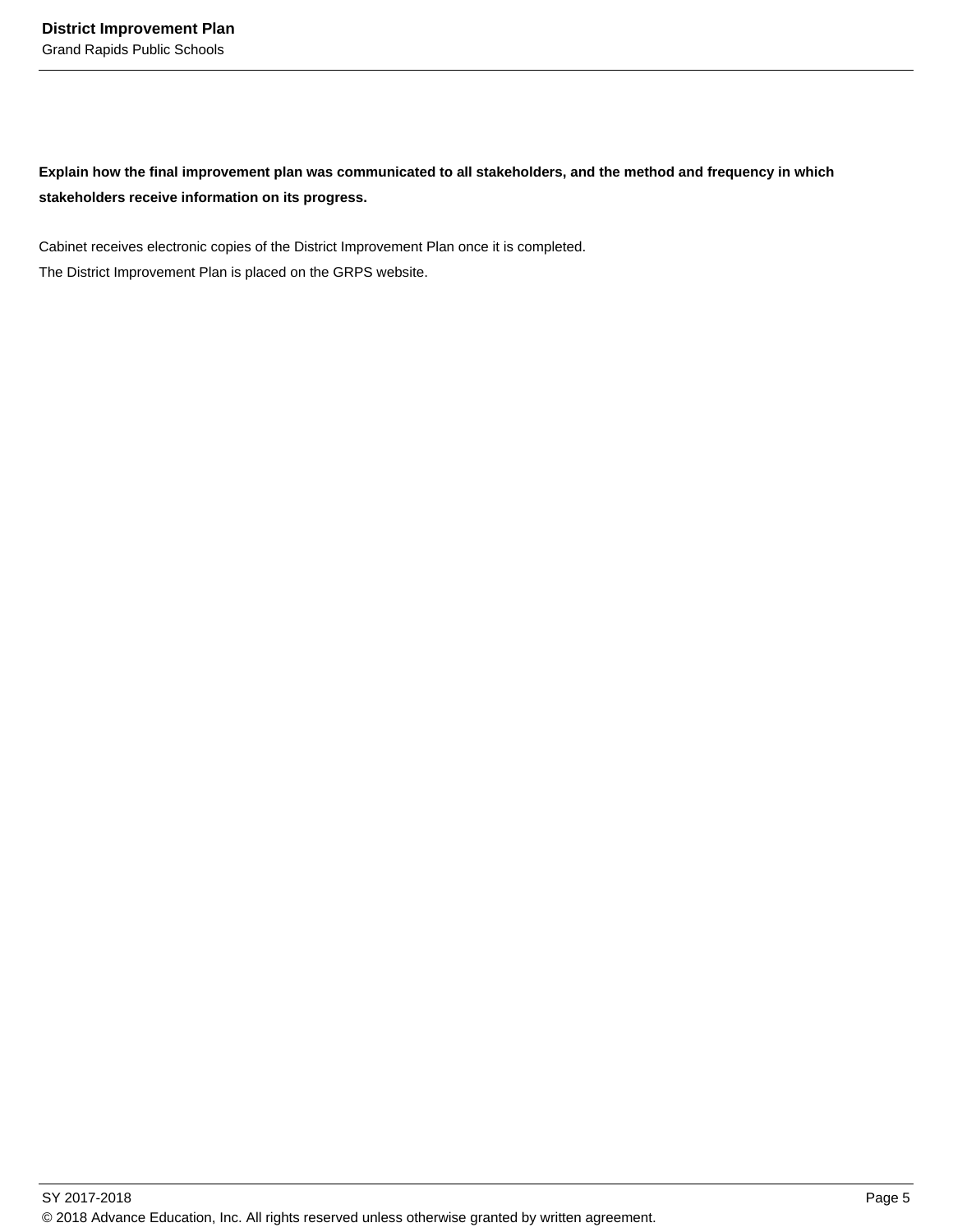# **2018-2019 District Improvement Plan**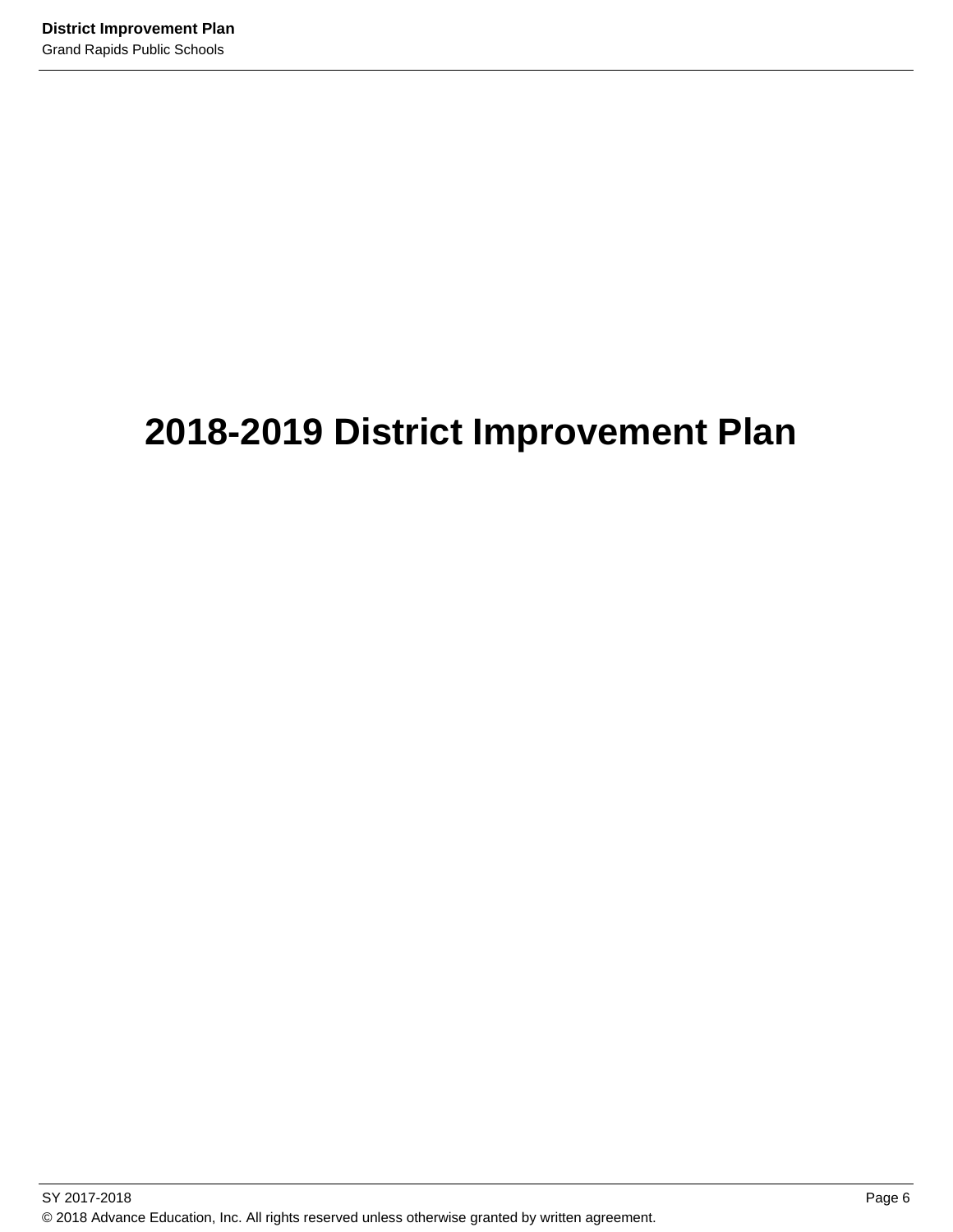Grand Rapids Public Schools

# **Overview**

#### **Plan Name**

2018-2019 District Improvement Plan

#### **Plan Description**

Final Version 6.27.2018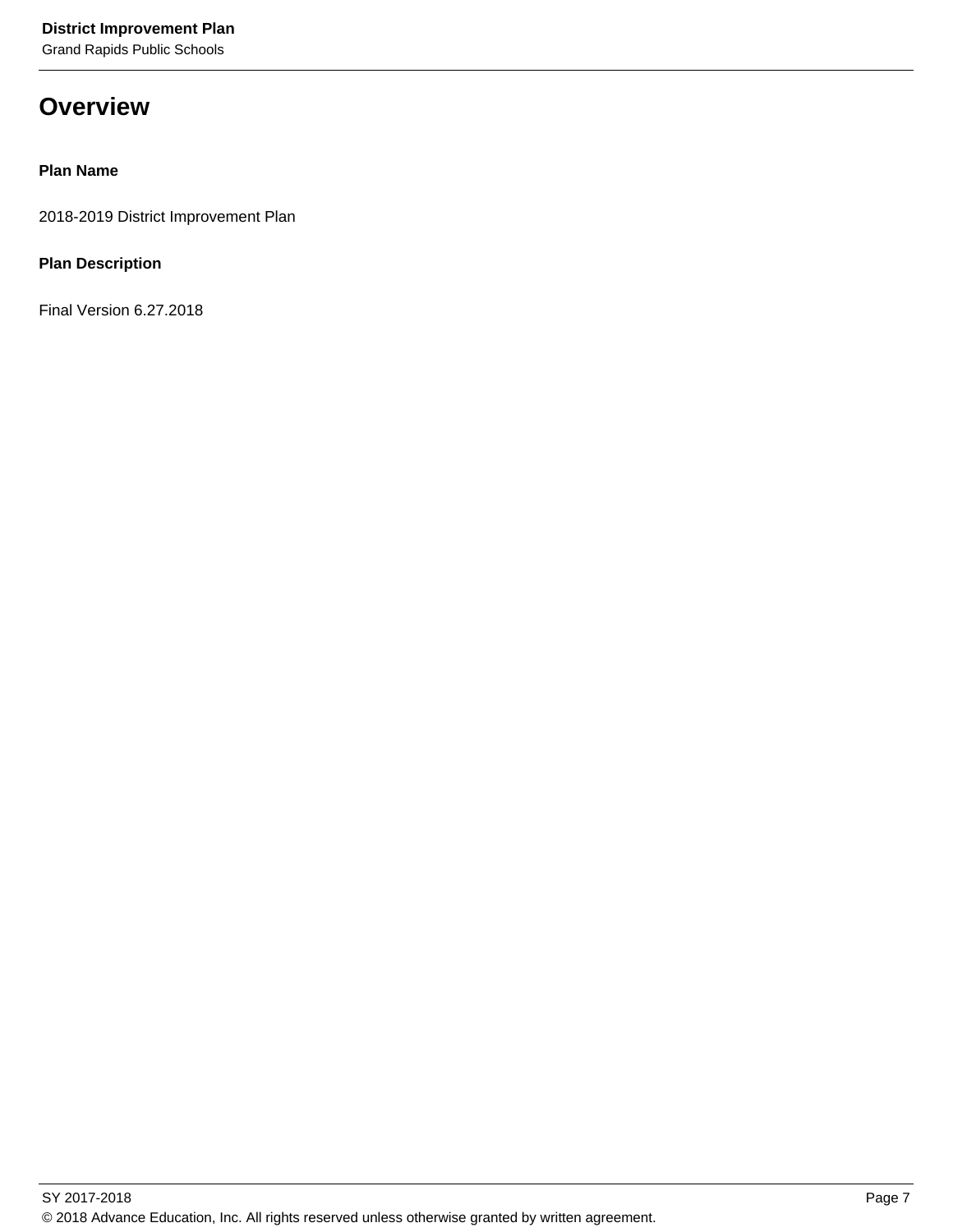# **Goals Summary**

**The following is a summary of the goals encompassed in this plan. The details for each goal are available in the next section.** 

| $\vert \#$     | Goal Name                                                                                   | Goal Details                                           | Goal Type      | Total Funding |
|----------------|---------------------------------------------------------------------------------------------|--------------------------------------------------------|----------------|---------------|
|                | All students in Grand Rapids Public Schools will be<br>proficient in Social Studies.        | Objectives: 1<br>Strategies: 2<br>Activities: 6        | Academic       | \$974119      |
| $\overline{2}$ | All students in Grand Rapids Public Schools will be<br>proficient in Science.               | Objectives: 1<br>Strategies: 2<br>Activities: 6        | Academic       | \$1091828     |
| 3              | All students in Grand Rapids Public Schools will be<br>proficient in Mathematics.           | Objectives: 1<br>Strategies: 2<br>Activities: 6        | Academic       | \$1268519     |
| 4              | Grand Rapids Public Schools will support the<br>needs of the Whole Child.                   | Objectives: 3<br>Strategies: 3<br><b>Activities: 4</b> | Organizational | 88230573      |
| 5              | All students in Grand Rapids Public Schools will be<br>proficient in English Language Arts. | Objectives: 1<br>Strategies: 2<br>Activities: 6        | Academic       | \$1730283     |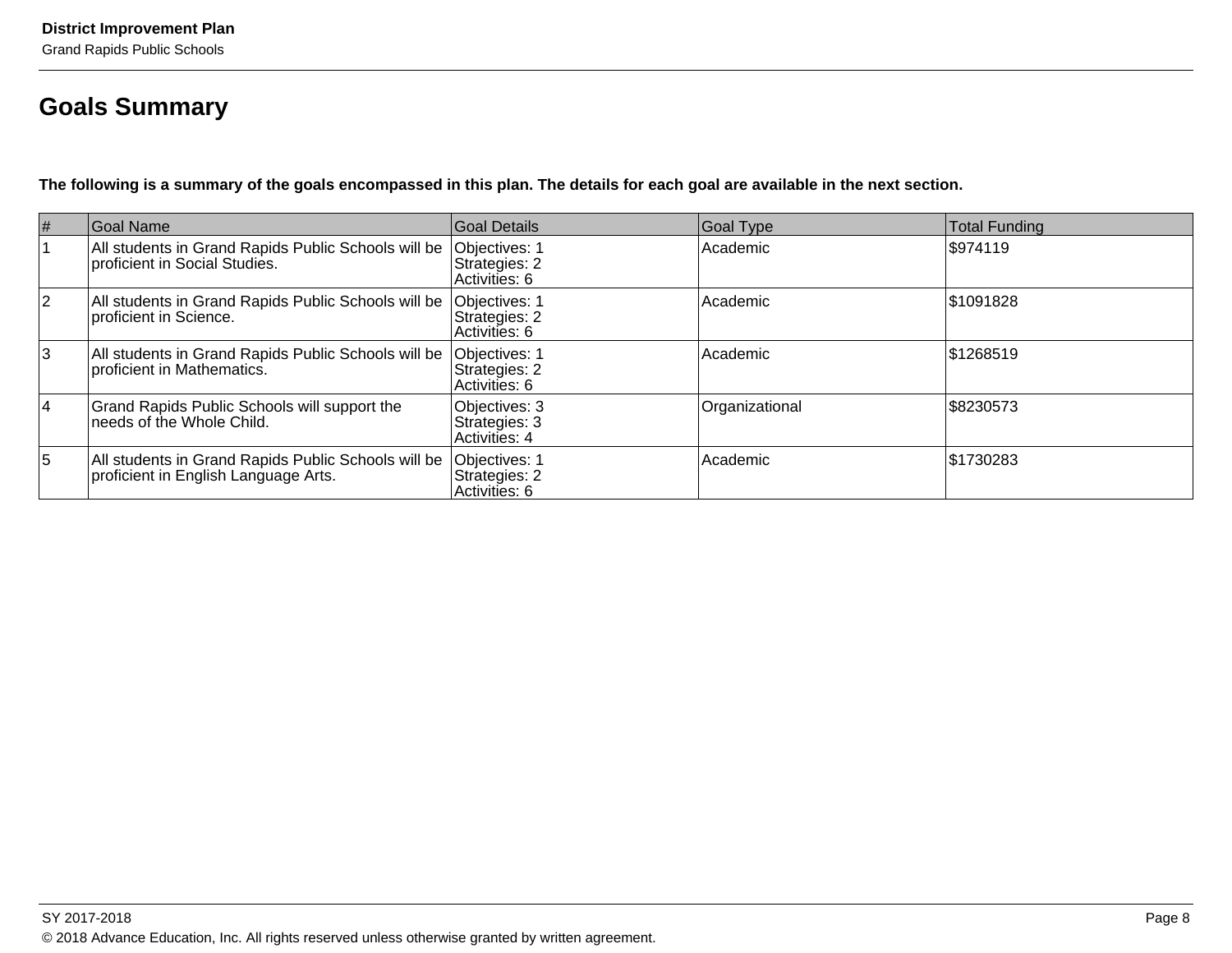# **Goal 1: All students in Grand Rapids Public Schools will be proficient in Social Studies.**

#### **Measurable Objective 1:**

A 15% increase of All Students will demonstrate a proficiency on State Content Standards in Social Studies by 06/30/2020 as measured by two years of State of Michigan assessment data.

#### **Strategy 1:**

Differentiated Instruction - School level staff will implement and participate in a variety of activities such as: professional learning, academic rigor, project learning, fluency and skill development, SIOP, data analysis, and use PLCs to enable them to differentiate instruction to meet the individualized needs of all students. The teaching staff will develop lessons and units that have a clear structure that allows for different pathways according to student needs.

Category: Social Studies

Research Cited: Beach, T.A. (2010). Combine Methodologies of Differentiated Instruction in the Heterogeneous Classroom. South Carolina Middle School Association Journal, February 26, 2011.

"Offering each student the chance to learn the subject material in ways that address each student individually can benefit children in retaining information that will later be necessary to become thoughtful, productive adults. Through differentiation combined with curriculum layering, teachers can create a student-centered classroom that is supportive to each student."

Cusumano, C. (2007). How Differentiated Instruction Helps struggling Students. Leadership, 36(4), 8-10.

"Accelerating learning by examining and aligning three major systems in the school to support differentiation and a consistent focus on improved student learning the school's academic delivery structure, professional development, and human/fiscal resource allocation."

Tier: Tier 1

| <b>Activity - Technology</b>                                                                                                                                                                                                                                                                                                                                                                                                                                                  | Activity<br>Type                                      | <b>Tier</b> | Phase     | Begin Date End Date          | Resource<br>Assigned | Source Of<br><b>Funding</b>            | <b>Staff</b><br>Responsibl                                                                                                                                              |
|-------------------------------------------------------------------------------------------------------------------------------------------------------------------------------------------------------------------------------------------------------------------------------------------------------------------------------------------------------------------------------------------------------------------------------------------------------------------------------|-------------------------------------------------------|-------------|-----------|------------------------------|----------------------|----------------------------------------|-------------------------------------------------------------------------------------------------------------------------------------------------------------------------|
| The District will support the use of technology across the<br>district. Technology will be used in a variety of ways to support<br>student learning objectives. Students will engage with<br>technology to access content, communicate understanding,<br>and demonstrate learning. Examples of Social Studies<br>technology used in the district include: Imagine Learning,<br>National Geographic Inside & Edge, and other supplemental<br>programs.<br>Schools: All Schools | Technology   Tier 1<br>Academic<br>Support<br>Program |             | Implement | 09/08/2015 06/30/2020 \$8250 |                      | Title III, No<br> Funding <br>Required | <b>IDistrict</b><br>Technology<br>Department<br>$(MIS)$ ,<br>l District<br><b>Curriculum</b><br>Supervisors<br>Building<br>IAdminstrat<br>ors, and<br>Teaching<br>Staff |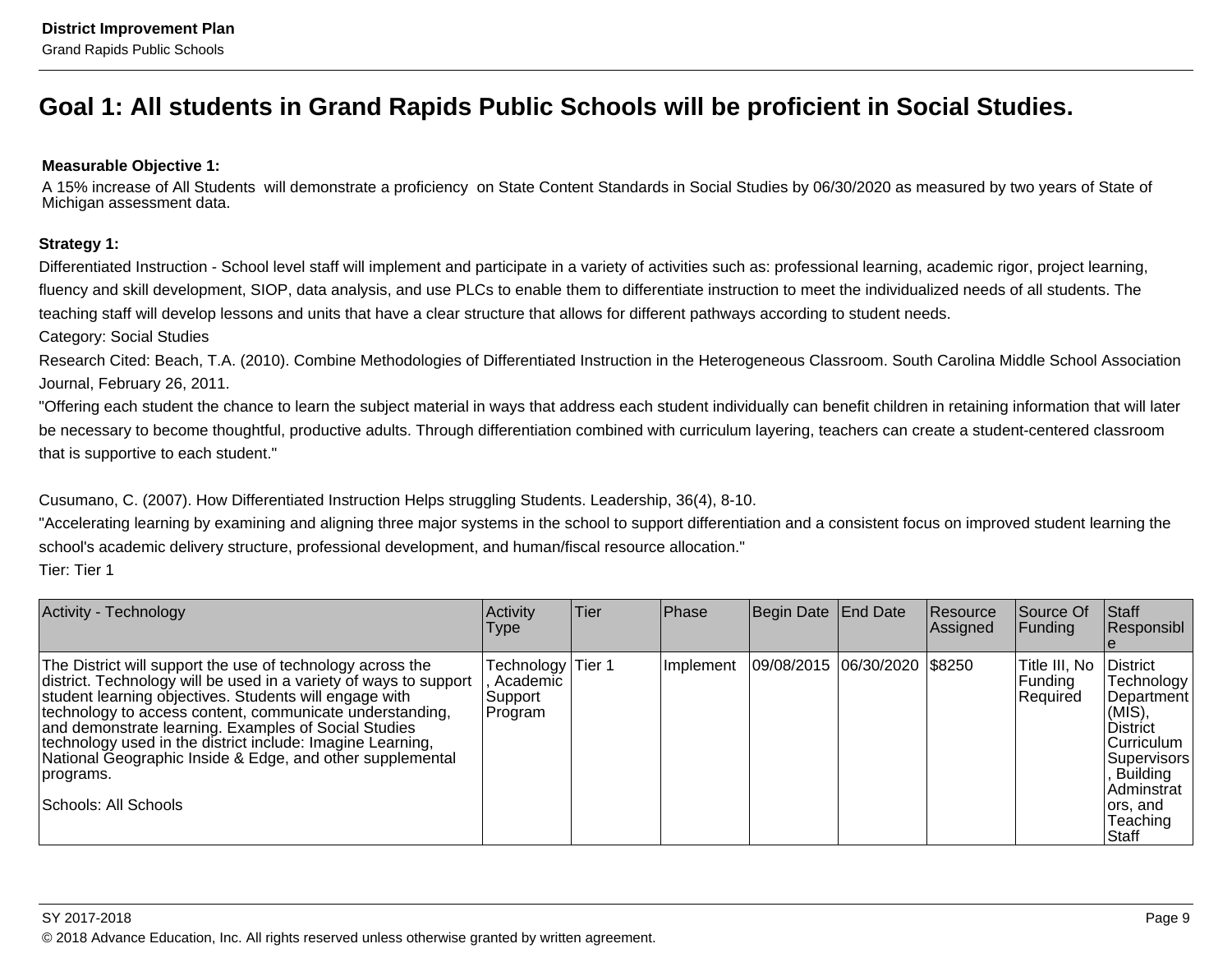Grand Rapids Public Schools

| Activity - Professional Learning                                                                                                                                                                                                                                                                                                                                                                                                                                                                                                                                                                                                                                                                                                                                                             | Activity<br><b>Type</b>                                             | Tier | Phase     | Begin Date End Date            | Resource<br>Assigned | Source Of<br>Funding                  | <b>Staff</b><br>Responsibl                                                                                                                                                                                       |
|----------------------------------------------------------------------------------------------------------------------------------------------------------------------------------------------------------------------------------------------------------------------------------------------------------------------------------------------------------------------------------------------------------------------------------------------------------------------------------------------------------------------------------------------------------------------------------------------------------------------------------------------------------------------------------------------------------------------------------------------------------------------------------------------|---------------------------------------------------------------------|------|-----------|--------------------------------|----------------------|---------------------------------------|------------------------------------------------------------------------------------------------------------------------------------------------------------------------------------------------------------------|
| The district will develop teacher leaders to lead and support<br>department PLCs on cross content literacy best practices.<br>Individual buildings will implement PLCs to develop staff<br>capacity in providing effective research-based instruction by<br>engaging teachers in frequent collaboration and dialogue.<br>PLCs are an embedded professional development model which<br>includes: the examination of instructional practices, including<br>differentiation, student work, strategies for at-risk students,<br>Learning Walks, Content Focused Coaching, observation and<br>feedback conferences. Participants of PLCs include but are<br>not limited to: District Curriculum Supervisors, Content<br>Coaches, teaching staff and building principals.<br> Schools: All Schools | Professiona Tier 1<br>l Learning,<br>Teacher<br>Collaborati<br>lon. |      | Implement | 07/01/2017 06/30/2020 \$169918 |                      | Section<br>31a, Title I<br>III Part A | Asst. Supt.<br>Part A, Title   Organizatio<br>Inal<br>Learning,<br>Asst. Supt.<br>Curriculum<br>land<br>Learning,<br>Curriculum<br>Supervisors<br>Content<br>Area<br>lCoaches.<br>land<br>Building<br>Principals |

| <b>Activity - Supplemental Materials</b>                                                                                                                                  | Activity<br><b>Type</b>        | Tier   | Phase     | Begin Date End Date |                    | <b>Resource</b><br>Assigned | Source Of<br>Funding         | Staff<br>Responsibl                                                                                                                                   |
|---------------------------------------------------------------------------------------------------------------------------------------------------------------------------|--------------------------------|--------|-----------|---------------------|--------------------|-----------------------------|------------------------------|-------------------------------------------------------------------------------------------------------------------------------------------------------|
| Supplemental materials will be purchased to support English<br>Language Learner,<br>Migrant, and Homeless students in cross-content area literacy<br>Schools: All Schools | Supplemen<br>∣tal<br>Materials | Tier 1 | Implement | 07/01/2017          | 06/30/2020 \$12332 |                             | Title I Part<br>A, Title III | Exec. Dir.<br>lfor<br>Leadership<br>Middle<br>Schools/EL<br>L/Equity<br>and<br>Inclusion &<br>IExec. Dir.<br>Community<br>& Student<br><b>Affairs</b> |

| Activity - Tier II Instruction                                                                                                                                                                                                                                                                                                                                                             | Activity<br><b>Type</b>                  | Tier   | Phase                                         | Begin Date End Date | <b>IResource</b><br><b>Assigned</b> | <b>Source Of</b><br><b>Funding</b> | Staff<br>Responsibl                                                                                      |
|--------------------------------------------------------------------------------------------------------------------------------------------------------------------------------------------------------------------------------------------------------------------------------------------------------------------------------------------------------------------------------------------|------------------------------------------|--------|-----------------------------------------------|---------------------|-------------------------------------|------------------------------------|----------------------------------------------------------------------------------------------------------|
| The District will provide Tier II instruction for identified students<br>who demonstrate need in the following areas: academic<br>strategies, credit recovery, and ESL.<br>Schools: Westwood Middle School, Alger Middle School, Burton<br>Middle School, Grand Rapids University Preparatory Academy,<br>Riverside Middle School, Union High School, Southwest<br>Community Campus School | <b>Academic</b><br> Support_<br> Program | Tier 2 | Implement   07/01/2016   06/30/2020   \$82080 |                     |                                     | ITitle I Part                      | Asst. Supt.<br><b>Curriculum</b><br>8 Learning, I<br><b>Curriculum</b><br>Supervisors<br><b>Teachers</b> |

SY 2017-2018 Page 10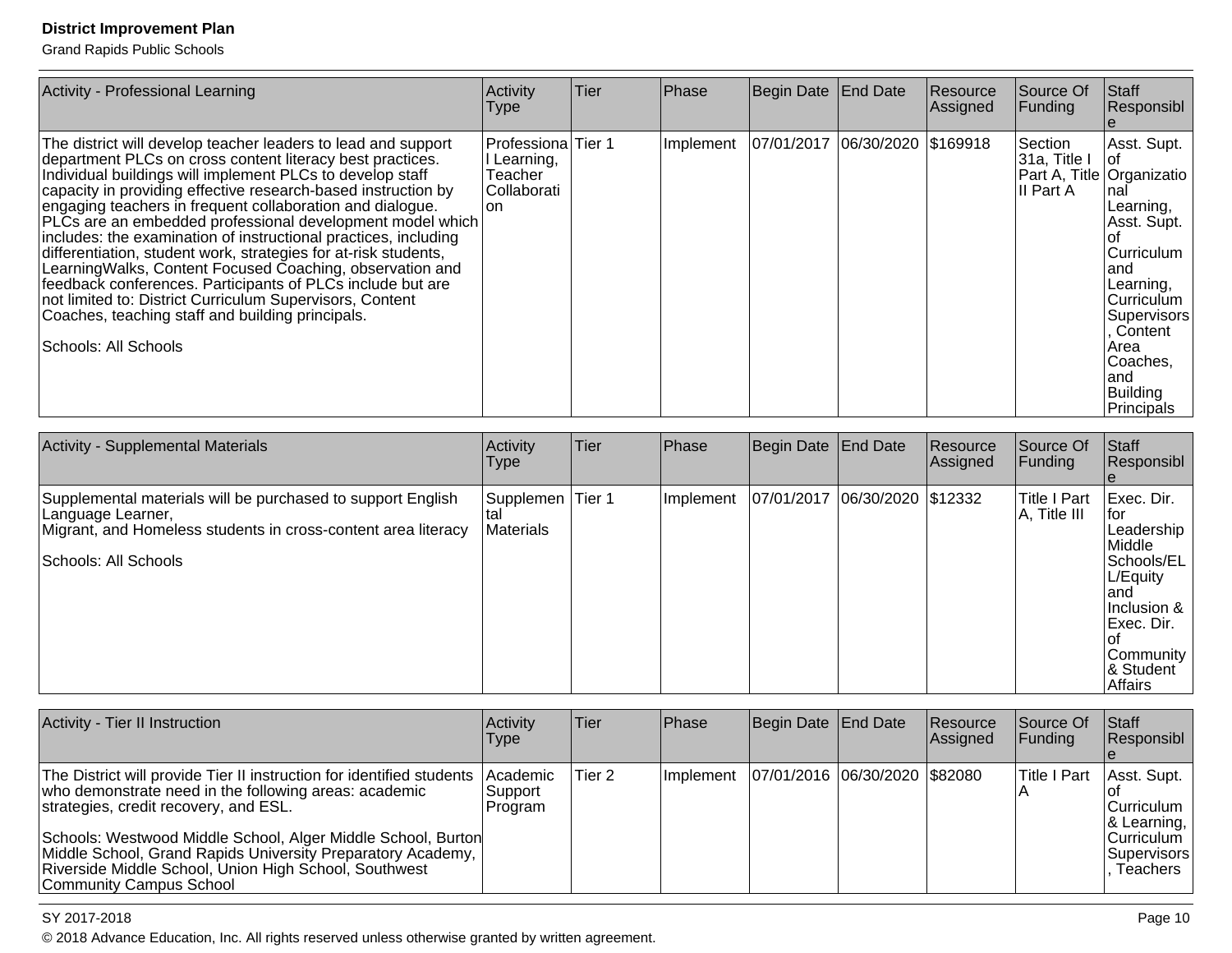Grand Rapids Public Schools

#### **Strategy 2:**

Increased Learning Time - The District will provide increased learning time in a variety of ways including: before- and after-school programs, summer school, and allday Kindergarten.

Category: Social Studies

Research Cited: Kidron, Y., & Lindsay, J., 2014, The effects of increased learning

time on student academic and nonacademic outcomes: Findings from a meta-analytic review (REL 2014–

015), Washington, DC: U.S. Department of Education, Institute of Education Sciences, National

Center for Education Evaluation and Regional Assistance, Regional Educational Laboratory Appalachia.

"Across grades K–12, increased learning time programs had a small but statistically significant positive effect

on students' academic motivation (defined as school attendance, homework completion, teachers' assessments

of students' work effort in class, and students' self-reports of their motivation to learn), compared with similar students who did not participate in the programs."

"Increased learning

time programs had a large positive effect on the literacy achievement of students performing below

standards. In addition, increased learning time programs in reading and writing had a small positive

effect on the literacy achievement of students performing at or above academic standards."

Tier: Tier 1

| Activity - All-Day Kindergarten                                                                                                                                                                                                                                                                                                                                                                                                                                                                                                                                                                                                                                                                                         | Activity<br>Type                                                                           | Tier   | Phase     | Begin Date End Date            | <b>Resource</b><br>Assigned | <b>Source Of</b><br><b>Funding</b> | Staff<br>Responsibl                                                                                 |
|-------------------------------------------------------------------------------------------------------------------------------------------------------------------------------------------------------------------------------------------------------------------------------------------------------------------------------------------------------------------------------------------------------------------------------------------------------------------------------------------------------------------------------------------------------------------------------------------------------------------------------------------------------------------------------------------------------------------------|--------------------------------------------------------------------------------------------|--------|-----------|--------------------------------|-----------------------------|------------------------------------|-----------------------------------------------------------------------------------------------------|
| Half-day Kindergarten is supplemented to become all-day<br>Kindergarten in order to increase academic & behavioral<br>support.<br>Schools: Brookside School, Dickinson School, Buchanan<br>School, Gerald R. Ford Academic Center, Campus Elementary, Academic<br>CA Frost Environmental Science Academy, Palmer School,<br>Congress Elementary, East Leonard School, Harrison<br>Elementary, Coit Arts Academy, Stocking School, Cesar E.<br>Chavez Elementary, Mulick Park Elementary School, Aberdeen<br>Elementary, Kent Hills School, Ken-O-Sha Park Elementary,<br>Shawmut Hills School, Sherwood Global Studies Academy,<br>Southwest Community Campus School, Sibley School, Burton<br><b>Elementary School</b> | <b>Behavioral</b><br>Support<br>Program,<br>l Direct<br>Instruction,<br>Support<br>Program | Tier 1 | Implement | 09/08/2015 06/30/2020 \$655875 |                             | <b>Title I Part</b>                | Exec. Dir.<br>Community<br>& Student<br>Affairs,<br>lExec Dirs.<br>Elementary<br>8 K-8<br>Buildings |

| Activity<br>Summer School | <b>Activity</b><br>'Type | Tier | <b>Phase</b> | Begin Date End Date | <b>IResource</b><br><b>Assigned</b> | Source Of<br><b>Funding</b> | <b>Staff</b><br><b>Responsibl</b> |
|---------------------------|--------------------------|------|--------------|---------------------|-------------------------------------|-----------------------------|-----------------------------------|
|                           |                          |      |              |                     |                                     |                             |                                   |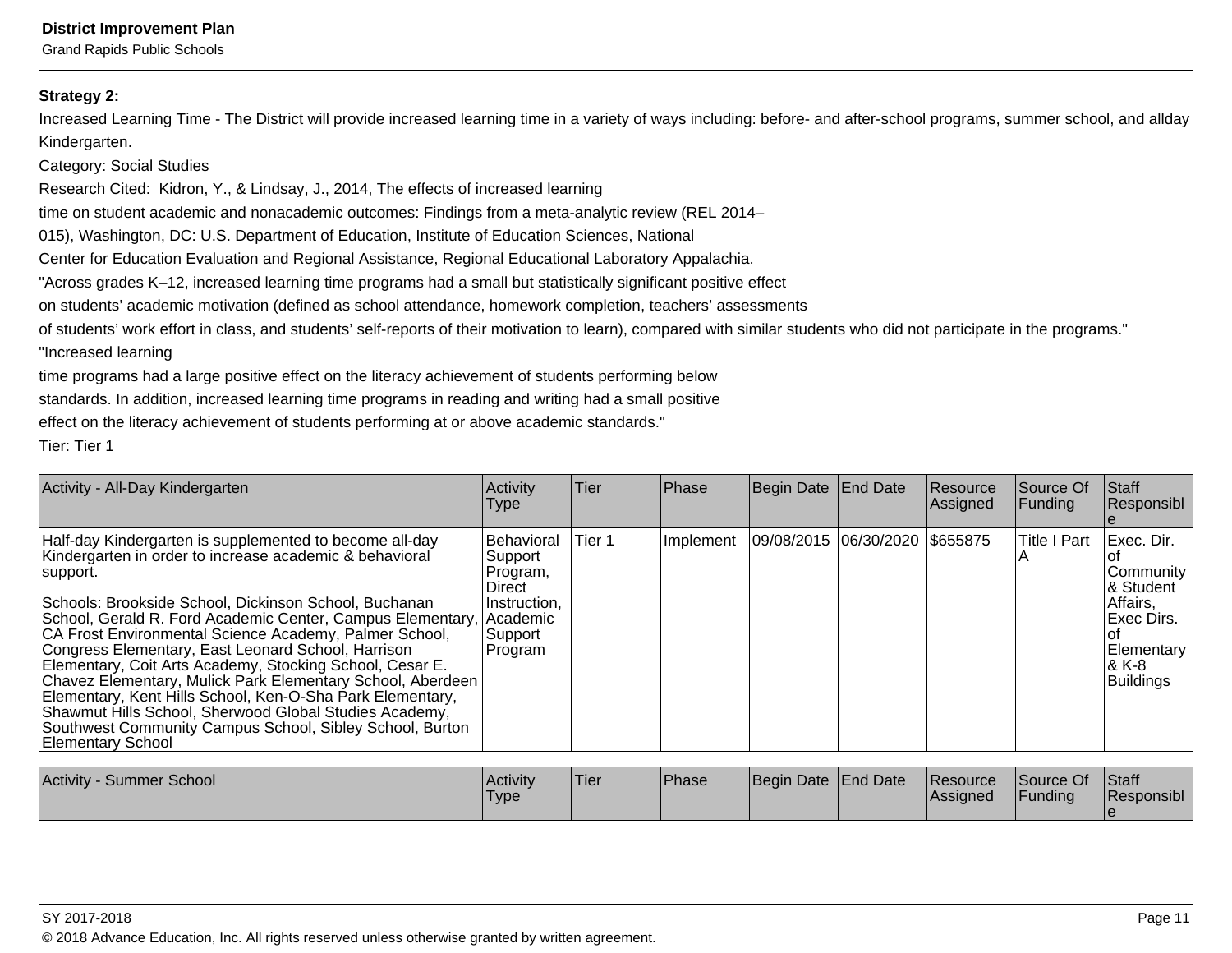Grand Rapids Public Schools

| The District will employ a Summer School Coordinator to plan<br>and oversee a K-12 summer school program to provide<br>supplemental instruction for identified students. English<br>Learners will have additional resources available in the form of<br><b>ESL parapros, ESL teachers, Instructional Teacher Coach,</b><br>Contracted ESL substitute teachers & parapros, EL Tutors,<br>Supplemental Reading Materials, and Summer Transportation.<br>Schools: All Schools<br>tal | Behavioral<br>Support<br>Program,<br>Direct<br>Instruction,<br>Technology<br>Supplemen<br>Materials,<br>Professional<br>l Learning,<br>Academic<br>Support<br>Program | Tier <sub>2</sub> | Implement | 06/20/2016 06/30/2020 \$45664 |  |  | Title I Part<br>A, Title III | Asst. Supt.<br> PK-12<br>Instruction,<br> Exec. Dir.<br>οt<br>Community<br>8. Student<br>Affairs,<br> Exec. Dir.<br>lfor<br>Leadership<br>lMiddle l<br>Schools/EL<br>L/Equity<br>land<br>Inclusion,<br>Exec. Dir.<br>Ωf<br> Elementary  <br> & K-8, Title_<br>Supervisor,<br> Curriculum<br>Supervisors<br>Summer<br>School<br>Coordinator |
|-----------------------------------------------------------------------------------------------------------------------------------------------------------------------------------------------------------------------------------------------------------------------------------------------------------------------------------------------------------------------------------------------------------------------------------------------------------------------------------|-----------------------------------------------------------------------------------------------------------------------------------------------------------------------|-------------------|-----------|-------------------------------|--|--|------------------------------|--------------------------------------------------------------------------------------------------------------------------------------------------------------------------------------------------------------------------------------------------------------------------------------------------------------------------------------------|
|-----------------------------------------------------------------------------------------------------------------------------------------------------------------------------------------------------------------------------------------------------------------------------------------------------------------------------------------------------------------------------------------------------------------------------------------------------------------------------------|-----------------------------------------------------------------------------------------------------------------------------------------------------------------------|-------------------|-----------|-------------------------------|--|--|------------------------------|--------------------------------------------------------------------------------------------------------------------------------------------------------------------------------------------------------------------------------------------------------------------------------------------------------------------------------------------|

# **Goal 2: All students in Grand Rapids Public Schools will be proficient in Science.**

#### **Measurable Objective 1:**

70% of All Students will demonstrate a behavior of using technology to engage with content aligned to State Standards in Science by 06/30/2020 as measured by Discovery Education student usage data..

#### **Strategy 1:**

Differentiated Instruction - School level staff will implement and participate in a variety of activities such as: professional learning, academic

rigor, project learning, fluency and skill development, SIOP, data analysis, and use PLCs to enable them to differentiate instruction to meet the individualized needs of all students. The teaching staff will develop lessons and units that have a clear structure that allows for different pathways according to student needs.

Category: Science

Research Cited: Beach, T.A. (2010). Combine Methodologies of Differentiated Instruction in the Heterogeneous Classroom. South Carolina Middle School Association Journal, February 26, 2011.

#### SY 2017-2018 Page 12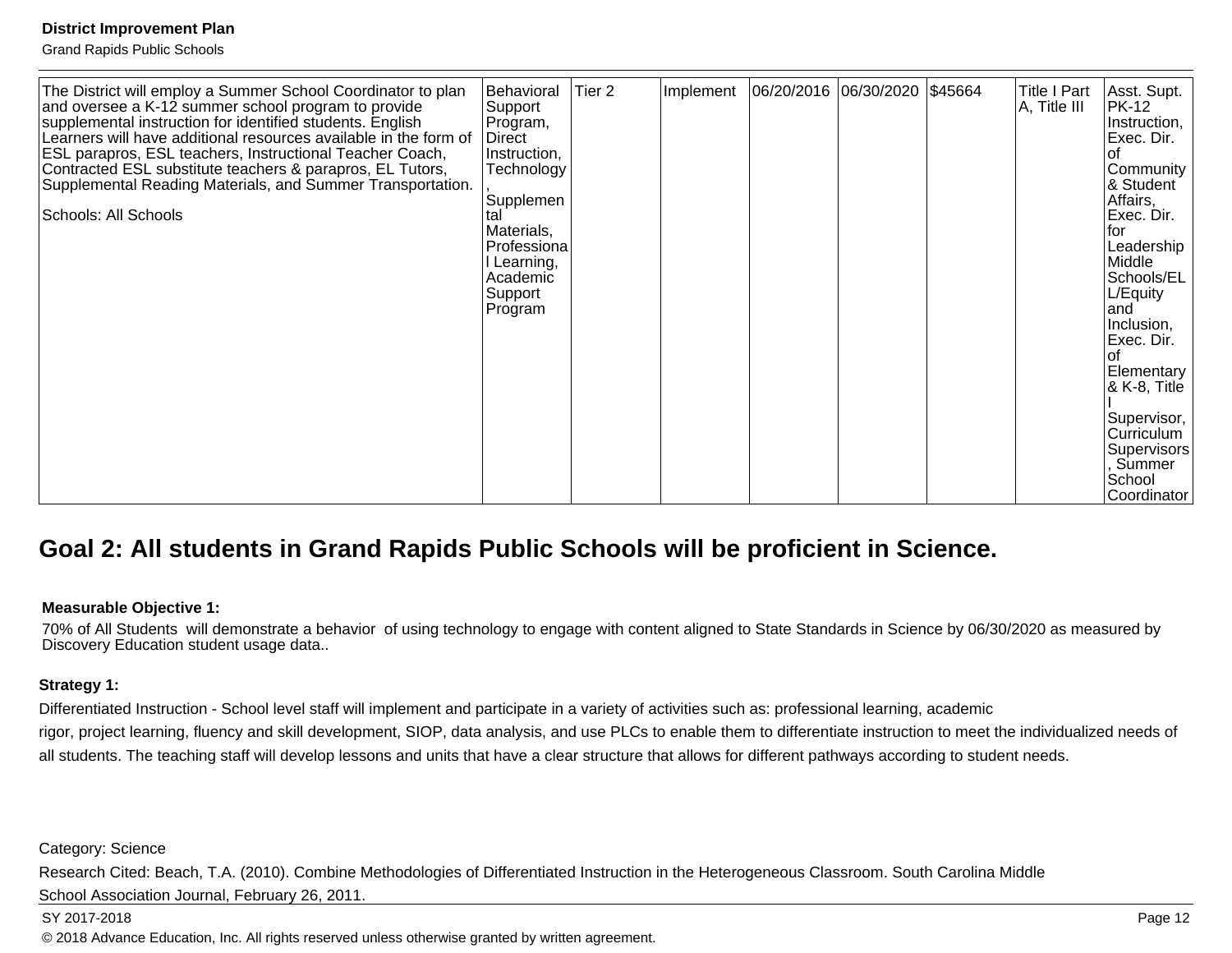Grand Rapids Public Schools

"Offering each student the chance to learn the subject material in ways that address each student individually can benefit children in retaining information that will later be necessary to become thoughtful, productive adults. Through differentiation combined with curriculum layering, teachers can create a student-centered classroom that is supportive to each student."

Cusumano, C. (2007). How Differentiated Instruction Helps struggling Students. Leadership, 36(4), 8-10.

"Accelerating learning by examining and aligning three major systems in the school to support differentiation and a consistent focus on improved student learning the school's academic delivery structure, professional development, and human/fiscal resource allocation."

Tier: Tier 1

| <b>Activity - Technology</b>                                                                                                                                                                                                                                                                                                                                                                                                       | Activity<br><b>Type</b>                                                                                                                                          | <b>Tier</b> | Phase     | Begin Date End Date |                    | Resource<br>Assigned | Source Of<br>Funding                 | Staff<br>Responsibl                                                                                                                                         |
|------------------------------------------------------------------------------------------------------------------------------------------------------------------------------------------------------------------------------------------------------------------------------------------------------------------------------------------------------------------------------------------------------------------------------------|------------------------------------------------------------------------------------------------------------------------------------------------------------------|-------------|-----------|---------------------|--------------------|----------------------|--------------------------------------|-------------------------------------------------------------------------------------------------------------------------------------------------------------|
| The District will support the use of technology across the<br>district. Technology will be used in a variety of ways to support<br>student learning objectives. Students will engage with<br>technology to access content, communicate understanding,<br>and demonstrate learning. Examples of Science technology<br>used in the district include: Discovery Education and other<br>supplemental programs.<br>Schools: All Schools | Direct<br>Instruction,<br>Technology<br>Curriculum<br>Developme<br>Professional<br>Learning,<br>Teacher<br>Collaborati<br>lon,<br>Academic<br>Support<br>Program | Tier 1      | Implement | 07/01/2017          | 06/30/2020 \\$8250 |                      | Title III, No<br>Funding<br>Required | District<br>Technology<br>Department<br>$(MIS)$ ,<br>District<br>Curriculum  <br>Supervisors<br>, Building<br>Administrat<br>ors, and<br>Teaching<br>Staff. |
|                                                                                                                                                                                                                                                                                                                                                                                                                                    |                                                                                                                                                                  |             |           |                     |                    |                      |                                      |                                                                                                                                                             |

| Activity - Professional Learning | <b>Activity</b> | <b>Tier</b> | <b>Phase</b> | Begin Date End Date | Resource        | Source Of      | <b>Staff</b> |
|----------------------------------|-----------------|-------------|--------------|---------------------|-----------------|----------------|--------------|
|                                  | 'Type           |             |              |                     | <b>Assigned</b> | <b>Funding</b> | Responsibl   |
|                                  |                 |             |              |                     |                 |                |              |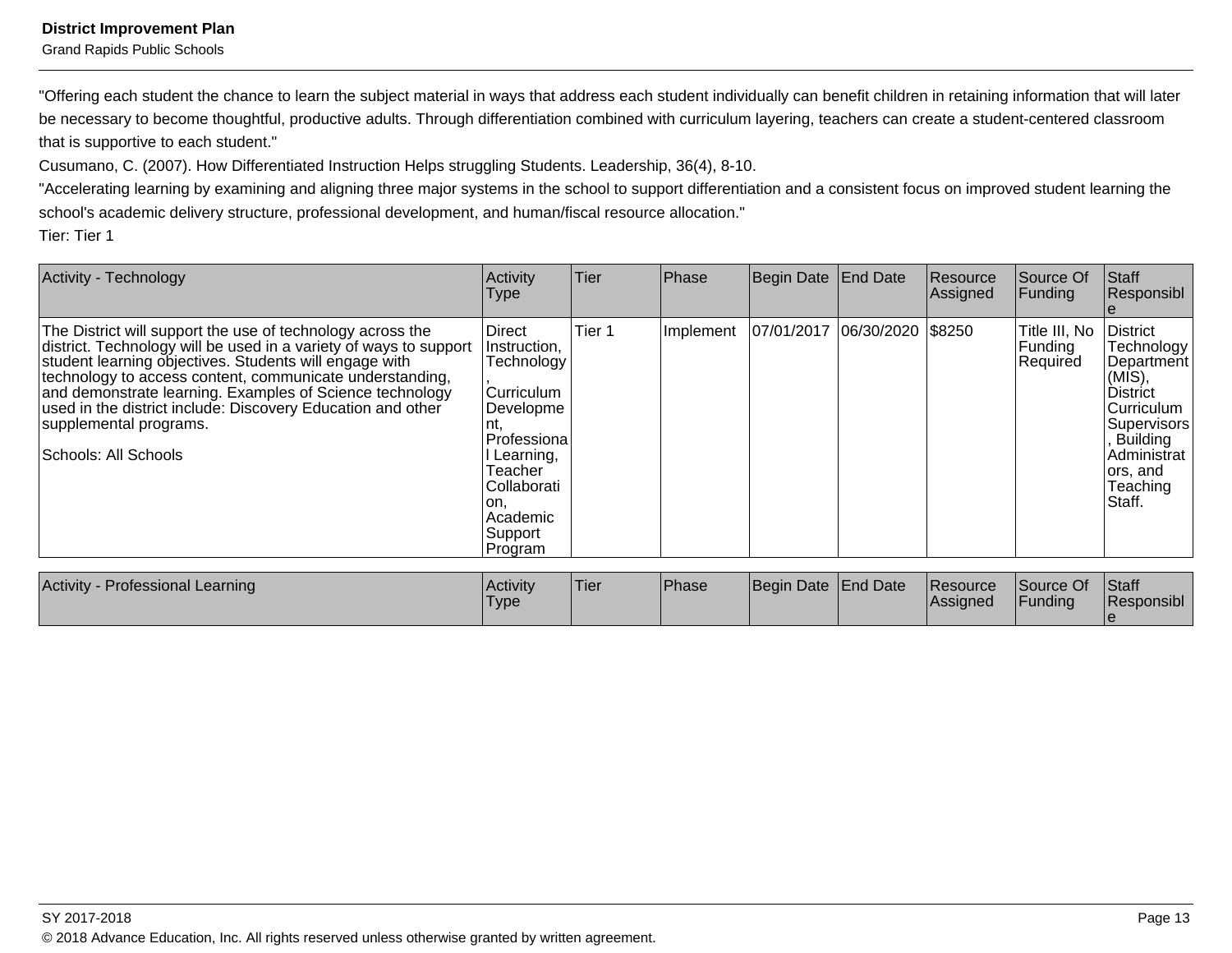Grand Rapids Public Schools

| The district will develop teacher leaders to lead and support<br>department PLCs on cross content literacy best practices.<br>Individual buildings will implement PLCs to develop staff<br>capacity in providing effective research-based instruction by<br>engaging teachers in frequent collaboration and dialogue.<br>PLCs are an embedded professional development model which<br>includes: the examination of instructional practices, including<br>differentiation, student work, strategies for at-risk students,<br>LearningWalks, Content Focused Coaching, observation and<br>feedback conferences. Participants of PLCs include but are<br>not limited to: District Curriculum Supervisors, Content<br>Coaches, teaching staff and building principals.<br> Schools: All Schools | Professiona Tier 1<br>II Learning,<br>Teacher<br>Collaborati<br>Ion |  | 07/01/2017 06/30/2020 \$287627 |  | <b>Title I Part</b><br>A, Section<br><b>Part A</b> | Asst. Supt.<br>∣of<br>31a, Title II Organizatio<br>nal<br> Learning,<br>Asst. Supt.<br>Curriculum<br>land<br>Learning,<br>Curriculum<br>Supervisors<br>. Content<br>Area<br>Coaches,<br>land |
|---------------------------------------------------------------------------------------------------------------------------------------------------------------------------------------------------------------------------------------------------------------------------------------------------------------------------------------------------------------------------------------------------------------------------------------------------------------------------------------------------------------------------------------------------------------------------------------------------------------------------------------------------------------------------------------------------------------------------------------------------------------------------------------------|---------------------------------------------------------------------|--|--------------------------------|--|----------------------------------------------------|----------------------------------------------------------------------------------------------------------------------------------------------------------------------------------------------|
|                                                                                                                                                                                                                                                                                                                                                                                                                                                                                                                                                                                                                                                                                                                                                                                             |                                                                     |  |                                |  |                                                    | Building<br>Principals.                                                                                                                                                                      |

| <b>Activity - Supplemental Materials</b>                                                                                                                                   | Activity<br><b>Type</b>               | Tier | Phase     | Begin Date   End Date         | Resource<br>Assigned | Source Of<br> Funding      | <b>Staff</b><br>Responsibl                                                                                                                              |
|----------------------------------------------------------------------------------------------------------------------------------------------------------------------------|---------------------------------------|------|-----------|-------------------------------|----------------------|----------------------------|---------------------------------------------------------------------------------------------------------------------------------------------------------|
| Supplemental materials will be purchased to support English<br>Language Learner,<br>Migrant, and Homeless students in cross-content area literacy.<br>Schools: All Schools | Supplemen Tier 1<br>Ital<br>Materials |      | Implement | 07/01/2017 06/30/2020 \$12332 |                      | Title III,<br>Title I Part | Exec. Dir.<br>lfor.<br>Leadership<br>Middle<br>Schools/EL<br>L/Equity<br>land<br>Inclusion &<br>IExec. Dir.<br>Community<br>& Student<br><b>Affairs</b> |

| Activity - Tier II Instruction                                                                                                                                                                                                                                                                                                                                                                   | Activity<br>Type                  | lTier. | Phase                                         | Begin Date End Date | Resource<br><b>Assigned</b> | <b>Source Of</b><br> Funding | Staff<br><b>Responsibl</b>                                                            |
|--------------------------------------------------------------------------------------------------------------------------------------------------------------------------------------------------------------------------------------------------------------------------------------------------------------------------------------------------------------------------------------------------|-----------------------------------|--------|-----------------------------------------------|---------------------|-----------------------------|------------------------------|---------------------------------------------------------------------------------------|
| The District will provide Tier II instruction for identified students<br>who demonstrate need in the following areas: academic<br>strategies, credit recovery, ESL, and math.<br>Schools: Westwood Middle School, Alger Middle School, Burton<br>Middle School, Grand Rapids University Preparatory Academy,<br>Riverside Middle School, Union High School, Southwest<br>Community Campus School | Academic<br> Support <br> Program | Tier 2 | Implement   07/01/2016   06/30/2020   \$82080 |                     |                             | <b>Title I Part</b>          | Asst. Supt.<br>Curriculum<br>$ &$ Learning,<br>Curriculum<br>Supervisor,<br>lTeachers |

#### **Strategy 2:**

Increased Learning Time - The District will provide increased learning time in a variety of ways including: before- and after-school programs, summer school, and allday SY 2017-2018 Page 14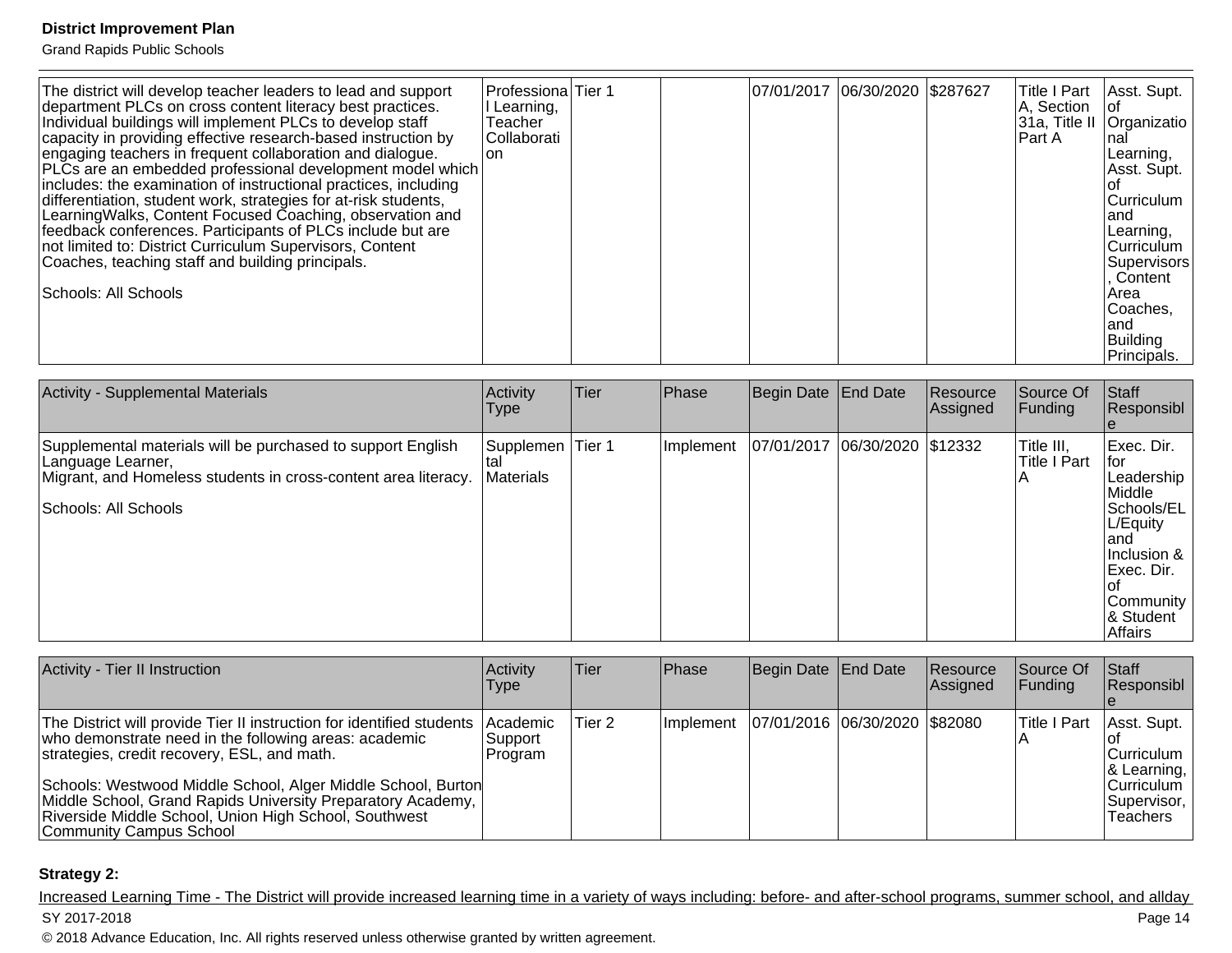Grand Rapids Public Schools

Kindergarten.

Category: Science

Research Cited: Kidron, Y., & Lindsay, J., 2014, The effects of increased learning

time on student academic and nonacademic outcomes: Findings from a meta-analytic review (REL 2014–

015), Washington, DC: U.S. Department of Education, Institute of Education Sciences, National

Center for Education Evaluation and Regional Assistance, Regional Educational Laboratory Appalachia.

"Across grades K–12, increased learning time programs had a small but statistically significant positive effect

on students' academic motivation (defined as school attendance, homework completion, teachers' assessments

of students' work effort in class, and students' self-reports of their motivation to learn), compared with similar students who did not participate in the programs."

"Increased learning

time programs had a large positive effect on the literacy achievement of students performing below

standards. In addition, increased learning time programs in reading and writing had a small positive

effect on the literacy achievement of students performing at or above academic standards."

Tier: Tier 1

| Activity - All-Day Kindergarten                                                                                                                                                                                                                                                                                                                                                                                                                                                                                                                                                                                                                                                                                           | Activity<br><b>Type</b>                                                                   | Tier              | Phase            | Begin Date End Date                                        | Resource<br> Assigned | Source Of<br>Funding                      | <b>Staff</b><br>Responsibl                                                                           |
|---------------------------------------------------------------------------------------------------------------------------------------------------------------------------------------------------------------------------------------------------------------------------------------------------------------------------------------------------------------------------------------------------------------------------------------------------------------------------------------------------------------------------------------------------------------------------------------------------------------------------------------------------------------------------------------------------------------------------|-------------------------------------------------------------------------------------------|-------------------|------------------|------------------------------------------------------------|-----------------------|-------------------------------------------|------------------------------------------------------------------------------------------------------|
| Half-day Kindergarten is supplemented to become all-day<br>Kindergarten in order to increase academic & behavioral<br>support.<br>Schools: Brookside School, Dickinson School, Buchanan<br>School, Gerald R. Ford Academic Center, Campus Elementary, Academic<br>CA Frost Environmental Science Academy, Palmer School,<br>Congress Elementary, East Leonard School, Harrison<br>Elementary, Coit Arts Academy, Stocking School, Cesar E.<br>Chavez Elementary, Mulick Park Elementary School, Aberdeen  <br>Elementary, Kent Hills School, Ken-O-Sha Park Elementary,<br>Shawmut Hills School, Sherwood Global Studies Academy,<br>Southwest Community Campus School, Sibley School, Burton<br><b>Elementary School</b> | <b>Behavioral</b><br> Support<br>Program,<br>Direct<br>Instruction,<br>Support<br>Program | Tier 1            | Implement        | 09/08/2015  06/30/2020   \$655875                          |                       | <b>Title I Part</b>                       | Exec. Dir.<br> Community<br>& Student<br>Affairs,<br>lExec Dirs.<br>Elementary<br>8 K-8<br>Buildings |
| Antivity Cummar Cahaal                                                                                                                                                                                                                                                                                                                                                                                                                                                                                                                                                                                                                                                                                                    | $A_{\text{min}}$ $A_{\text{min}}$                                                         | $TT_{\text{max}}$ | D <sub>max</sub> | $D_{\text{pair}}$ $D_{\text{obs}}$ $ \Gamma_{\text{rad}} $ | D                     | $C_{\text{out}} \cap L$ $C_{\text{init}}$ |                                                                                                      |

| <b>Activity</b><br>⋅ Summer School | <b>Activity</b><br>'Type | <b>Tier</b> | <b>Phase</b> | Begin Date End Date | Resource<br>lAssianed | Source Of<br>Funding | Staff<br>Responsibl |
|------------------------------------|--------------------------|-------------|--------------|---------------------|-----------------------|----------------------|---------------------|
|                                    |                          |             |              |                     |                       |                      |                     |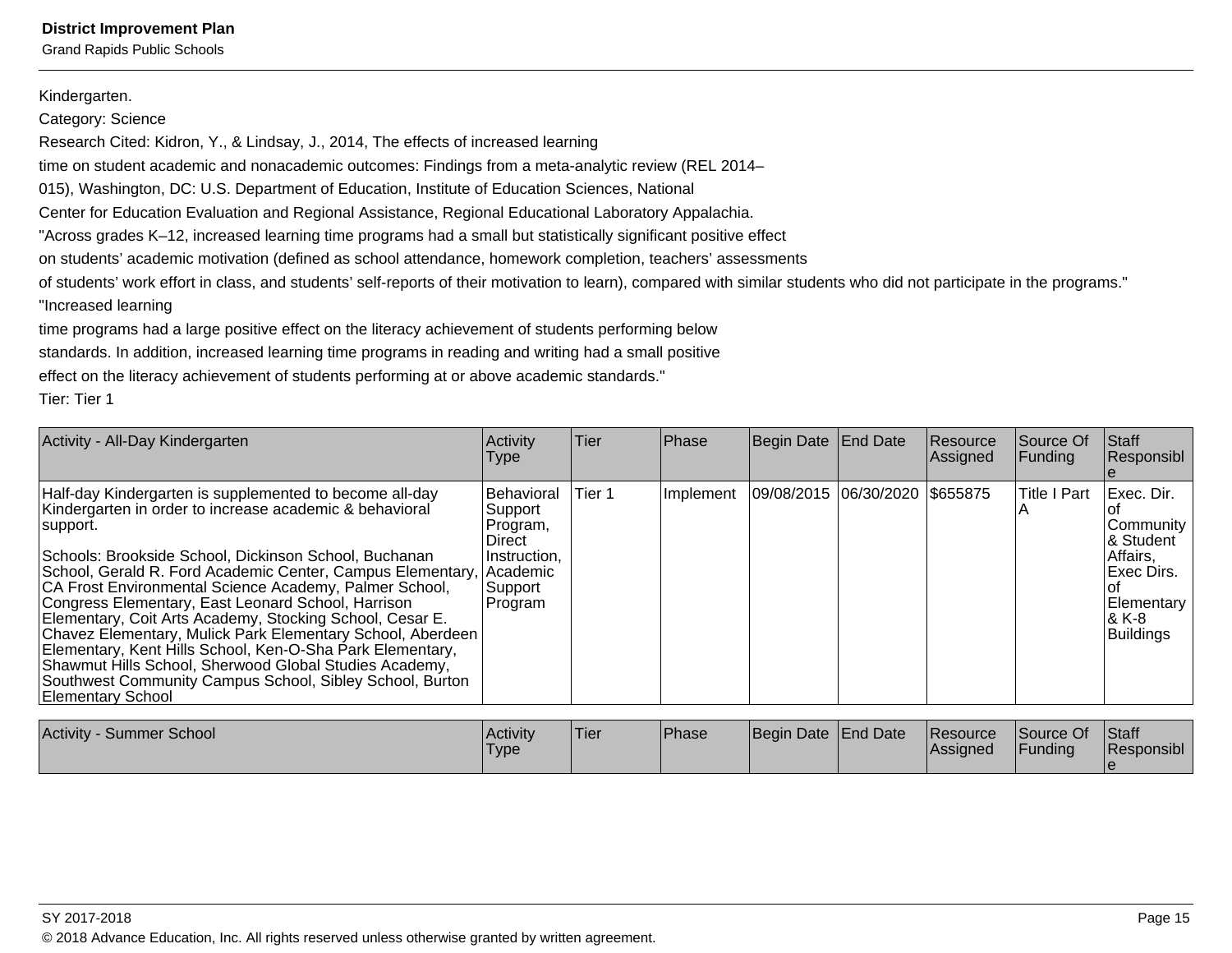Grand Rapids Public Schools

| The District will employ a Summer School Coordinator to plan<br>and oversee a K-12 summer school program to provide<br>supplemental instruction for identified students. English<br>Learners will have additional resources available in the form of<br><b>ESL parapros, ESL teachers, Instructional Teacher Coach,</b><br>Contracted ESL substitute teachers & parapros, EL Tutors,<br>Supplemental Reading Materials, and Summer Transportation.<br>Schools: All Schools | Behavioral<br>Support<br>Program,<br>Direct<br>Instruction,<br>Technology<br>Supplemen<br>tal<br>Materials,<br>Professional<br>l Learning,<br>Academic<br>Support<br>Program | Tier <sub>2</sub> |  | 06/20/2016  07/31/2020  \$45664 |  |  | Title III,<br>Title I Part<br>A | Asst. Supt.<br><b>PK-12</b><br>Instruction,<br> Exec. Dir.<br>οt<br>Community<br>8. Student<br>Affairs,<br> Exec. Dir.<br>lfor<br>Leadership<br>lMiddle l<br>Schools/EL<br>L/Equity<br>land<br>Inclusion,<br>Exec. Dir.<br>Ωf<br> Elementary  <br> & K-8, Title_<br>Supervisor,<br> Curriculum<br>Supervisors<br>Summer<br>School<br>Coordinator |
|----------------------------------------------------------------------------------------------------------------------------------------------------------------------------------------------------------------------------------------------------------------------------------------------------------------------------------------------------------------------------------------------------------------------------------------------------------------------------|------------------------------------------------------------------------------------------------------------------------------------------------------------------------------|-------------------|--|---------------------------------|--|--|---------------------------------|--------------------------------------------------------------------------------------------------------------------------------------------------------------------------------------------------------------------------------------------------------------------------------------------------------------------------------------------------|
|----------------------------------------------------------------------------------------------------------------------------------------------------------------------------------------------------------------------------------------------------------------------------------------------------------------------------------------------------------------------------------------------------------------------------------------------------------------------------|------------------------------------------------------------------------------------------------------------------------------------------------------------------------------|-------------------|--|---------------------------------|--|--|---------------------------------|--------------------------------------------------------------------------------------------------------------------------------------------------------------------------------------------------------------------------------------------------------------------------------------------------------------------------------------------------|

# **Goal 3: All students in Grand Rapids Public Schools will be proficient in Mathematics.**

#### **Measurable Objective 1:**

A 12% increase of All Students will demonstrate a proficiency on State Content Standards in Mathematics by 06/30/2020 as measured by two years of State of Michigan assessment data..

#### **Strategy 1:**

Differentiated Instruction - School level staff will implement and participate in a variety of activities such as: professional learning, academic

rigor, project learning, fluency and skill development, SIOP, data analysis, and use PLCs to enable them to differentiate instruction to meet the individualized needs of all students. The teaching staff will develop lessons and units that have a clear structure that allows for different pathways according to student needs.

#### Category: Mathematics

Research Cited: Beach, T.A. (2010). Combine Methodologies of Differentiated Instruction in the Heterogeneous Classroom. South Carolina Middle School Association Journal, February 26, 2011.

"Offering each student the chance to learn the subject material in ways that address each student individually can benefit children in retaining information that will later be necessary to become thoughtful, productive adults. Through differentiation combined with curriculum layering, teachers can create a student-centered classroom that is supportive to each student."

#### SY 2017-2018 Page 16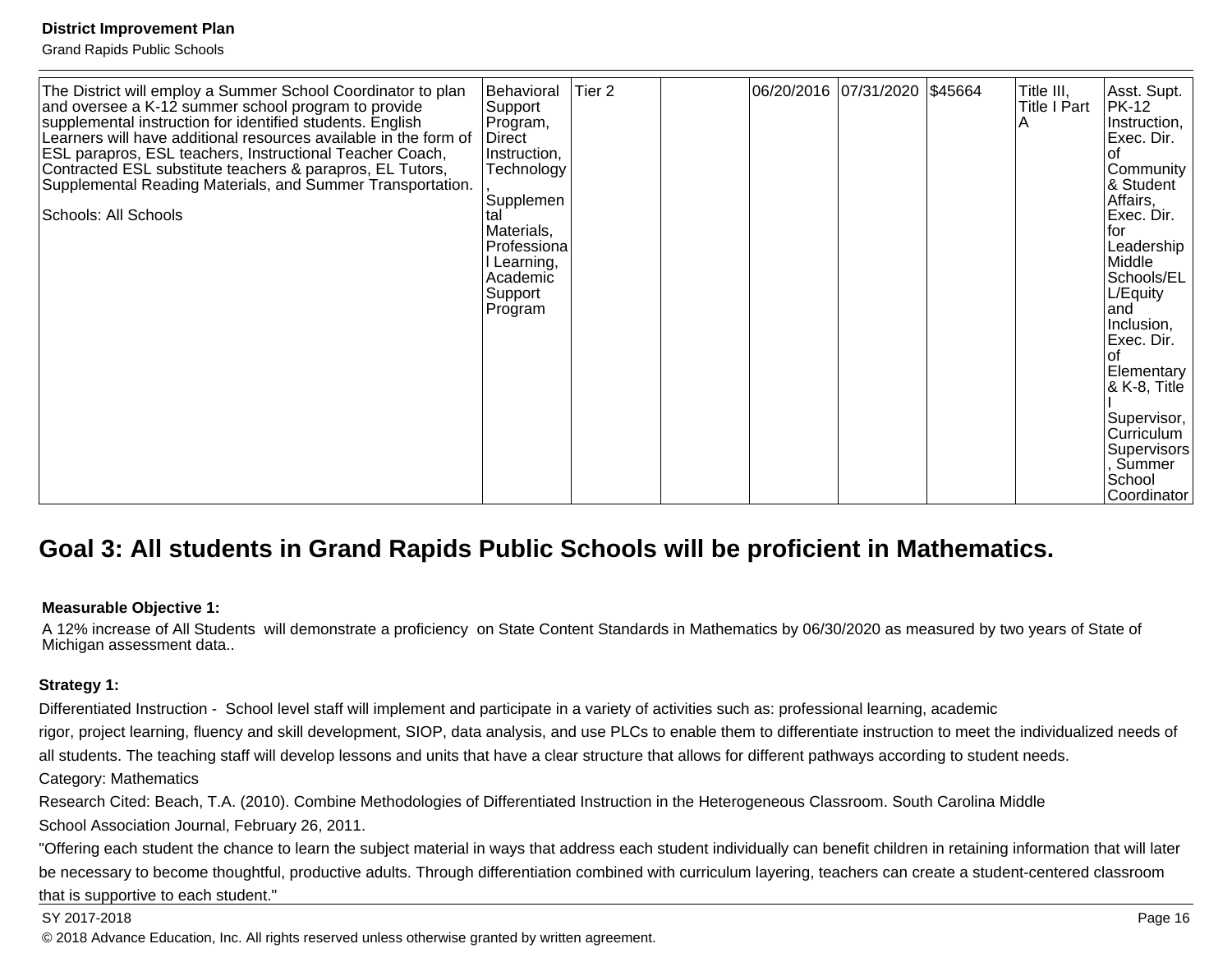Grand Rapids Public Schools

Cusumano, C. (2007). How Differentiated Instruction Helps struggling Students. Leadership, 36(4), 8-10.

"Accelerating learning by examining and aligning three major systems in the school to support differentiation and a consistent focus on improved student learning the school's academic delivery structure, professional development, and human/fiscal resource allocation."

Tier: Tier 1

| <b>Activity - Technology</b>                                                                                                                                                                                                                                                                                                                                                                                                                                                          | Activity<br><b>Type</b> | lTier | Phase            | Begin Date End Date          | Resource<br>Assigned | Source Of<br><b>Funding</b>                     | <b>Staff</b><br>Responsibl                                                                                                                         |
|---------------------------------------------------------------------------------------------------------------------------------------------------------------------------------------------------------------------------------------------------------------------------------------------------------------------------------------------------------------------------------------------------------------------------------------------------------------------------------------|-------------------------|-------|------------------|------------------------------|----------------------|-------------------------------------------------|----------------------------------------------------------------------------------------------------------------------------------------------------|
| The District will support the use of technology across the<br>district. Technology will be used in a variety of ways to support<br>student learning objectives. Students will engage with<br>technology to access content, communicate understanding,<br>and demonstrate learning. Examples of Math technology used<br>in the district include: Imagine Math, Imagine Math Facts, Delta<br>Math, Go Math, Algebra Nation, and other supplemental<br>programs.<br>Schools: All Schools | Technology Tier 1       |       | <b>Implement</b> | 07/01/2017 06/01/2020 \$8250 |                      | No Funding District<br>Required,<br>lTitle III. | Technology<br>Department<br>$(MIS)$ ,<br><b>District</b><br>Curriculum<br><b>Supervisors</b><br>, Building<br>Administrat<br>lors and<br>Teachers. |

| Activity - Professional Learning                                                                                                                                                                                                                                                                                                                                                                                                                                                                                                                                                                                                                                                                                                                                                             | Activity<br><b>Type</b>                                              | Tier | Phase     | Begin Date End Date            | Resource<br>Assigned | Source Of<br>Funding                  | Staff<br>Responsibl                                                                                                                                                                                                             |
|----------------------------------------------------------------------------------------------------------------------------------------------------------------------------------------------------------------------------------------------------------------------------------------------------------------------------------------------------------------------------------------------------------------------------------------------------------------------------------------------------------------------------------------------------------------------------------------------------------------------------------------------------------------------------------------------------------------------------------------------------------------------------------------------|----------------------------------------------------------------------|------|-----------|--------------------------------|----------------------|---------------------------------------|---------------------------------------------------------------------------------------------------------------------------------------------------------------------------------------------------------------------------------|
| The district will develop teacher leaders to lead and support<br>department PLCs on cross content literacy best practices.<br>Individual buildings will implement PLCs to develop staff<br>capacity in providing effective research-based instruction by<br>engaging teachers in frequent collaboration and dialogue.<br>PLCs are an embedded professional development model which<br>includes: the examination of instructional practices, including<br>differentiation, student work, strategies for at-risk students,<br>Learning Walks, Content Focused Coaching, observation and<br>feedback conferences. Participants of PLCs include but are<br>not limited to: District Curriculum Supervisors, Content<br>Coaches, teaching staff and building principals.<br> Schools: All Schools | Professiona Tier 1<br>I Learning,<br>Teacher<br>lCollaborati<br>lon. |      | Implement | 07/01/2017 06/30/2020 \$169918 |                      | Section<br>31a, Title II<br>II Part A | Asst. Supt.<br>⊺of<br>Part A, Title   Organizatio<br>Inal<br>Learning,<br>Asst. Supt.<br>l Ot<br>Curriculum<br>land<br>Learning,<br>Curriculum<br>Supervisors<br>Content<br>Area<br>Coaches,<br>land<br>Building<br>Principals. |
| Activity - Tier II Instruction                                                                                                                                                                                                                                                                                                                                                                                                                                                                                                                                                                                                                                                                                                                                                               | Activity<br><b>Type</b>                                              | Tier | Phase     | Begin Date End Date            | Resource<br>Assigned | Source Of<br>Funding                  | Staff<br>Responsibl                                                                                                                                                                                                             |

© 2018 Advance Education, Inc. All rights reserved unless otherwise granted by written agreement.

e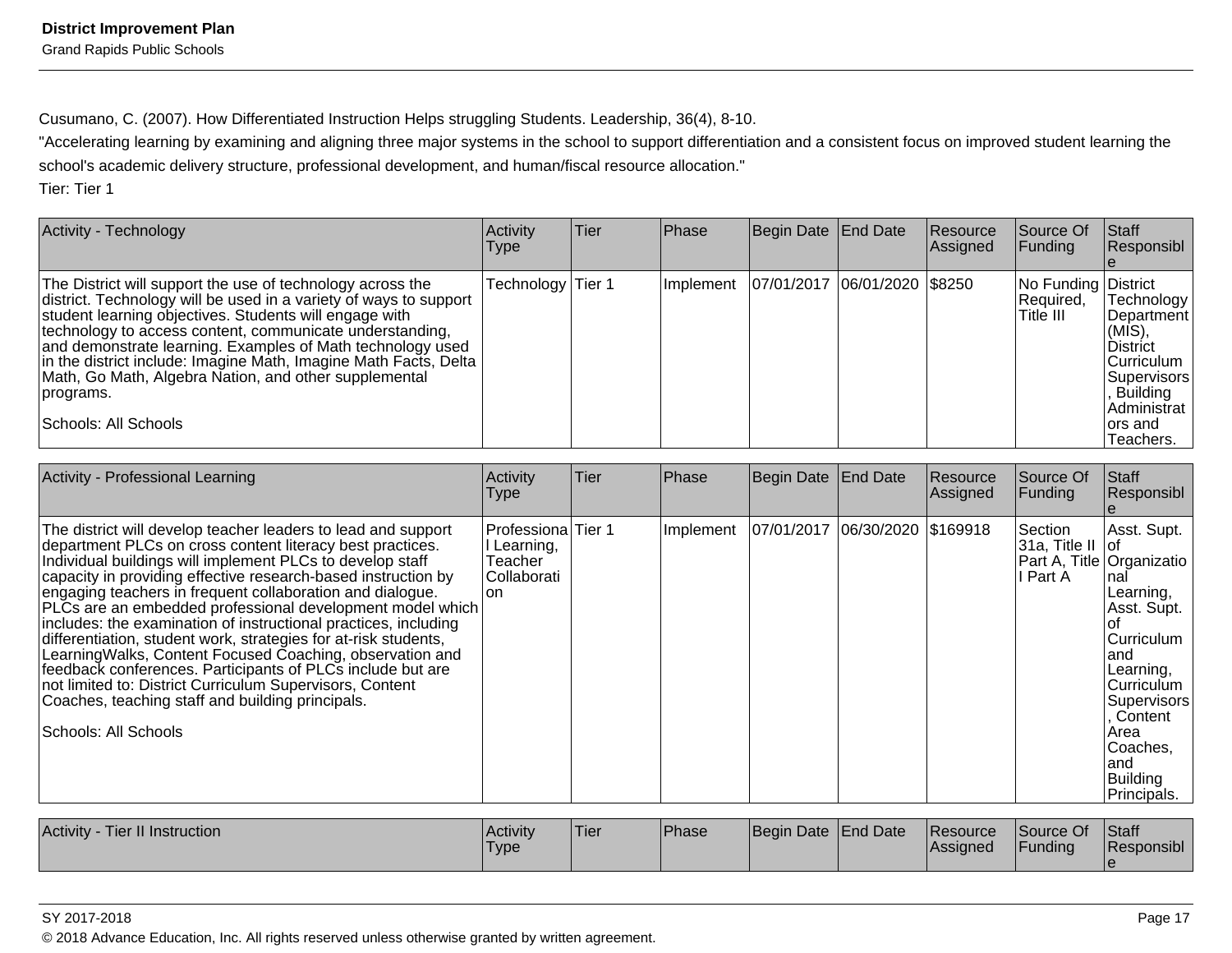Grand Rapids Public Schools

| The District will provide Tier II instruction for identified students Academic<br>who demonstrate need in the following areas: academic<br>strategies, credit recovery, ESL, and math.<br>Schools: Westwood Middle School, Alger Middle School, Burton<br>Middle School, Grand Rapids University Preparatory Academy,  <br>Riverside Middle School, Union High School, Southwest<br>Community Campus School | Support<br> Program | lTier 2 |  | Implement   07/01/2016   06/30/2020   \$376480 |  |  | Title I Part Asst. Supt.<br><b>A.</b> Section<br>l31a | ∣of<br>Curriculum<br>8 Learning,<br>Curriculum<br>Supervisor,<br>Teachers |
|-------------------------------------------------------------------------------------------------------------------------------------------------------------------------------------------------------------------------------------------------------------------------------------------------------------------------------------------------------------------------------------------------------------|---------------------|---------|--|------------------------------------------------|--|--|-------------------------------------------------------|---------------------------------------------------------------------------|
|-------------------------------------------------------------------------------------------------------------------------------------------------------------------------------------------------------------------------------------------------------------------------------------------------------------------------------------------------------------------------------------------------------------|---------------------|---------|--|------------------------------------------------|--|--|-------------------------------------------------------|---------------------------------------------------------------------------|

| <b>Activity - Supplemental Materials</b>                                                                                                                                   | Activity<br>Type              | <b>Tier</b> | Phase     | Begin Date End Date |                    | Resource<br>Assigned | Source Of<br><b>Funding</b>                       | Staff<br>Responsibl                                                                                                                                  |
|----------------------------------------------------------------------------------------------------------------------------------------------------------------------------|-------------------------------|-------------|-----------|---------------------|--------------------|----------------------|---------------------------------------------------|------------------------------------------------------------------------------------------------------------------------------------------------------|
| Supplemental materials will be purchased to support English<br>Language Learner,<br>Migrant, and Homeless students in cross-content area literacy.<br>Schools: All Schools | Supplemen<br><b>Materials</b> | Tier 1      | Implement | 07/01/2017          | 06/30/2020 \$12332 |                      | <b>Title I Part</b><br>$\overline{A}$ , Title III | Exec. Dir.<br>lfor<br>Leadership<br>Middle<br>Schools/EL<br>L/Equity<br>and<br>Inclusion &<br>Exec. Dir.<br>Community<br>& Student<br><b>Affairs</b> |

#### **Strategy 2:**

Increased Learning Time - The District will provide increased learning time in a variety of ways including: before- and after-school programs, summer school, and allday Kindergarten.

Category: Mathematics

Research Cited: Kidron, Y., & Lindsay, J., 2014, The effects of increased learning

time on student academic and nonacademic outcomes: Findings from a meta-analytic review (REL 2014–

015), Washington, DC: U.S. Department of Education, Institute of Education Sciences, National

Center for Education Evaluation and Regional Assistance, Regional Educational Laboratory Appalachia.

"Across grades K–12, increased learning time programs had a small but statistically significant positive effect on students' academic motivation (defined as school attendance, homework completion, teachers' assessments of students' work effort in class, and students' self-reports of their motivation to learn), compared with similar students who did not participate in the programs."

#### "Increased learning

time programs had a large positive effect on the literacy achievement of students performing below standards. In addition, increased learning time programs in reading and writing had a small positive

#### SY 2017-2018 Page 18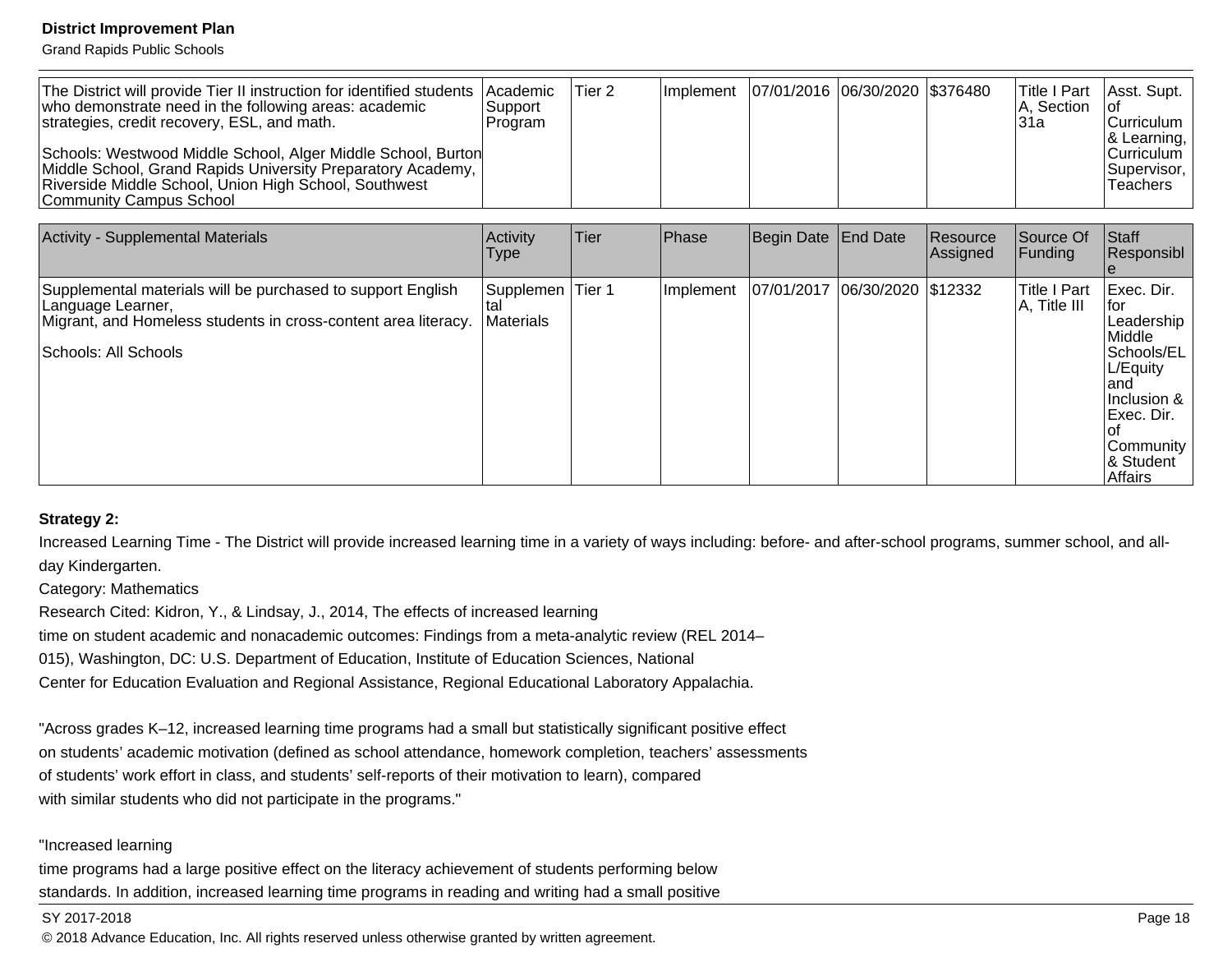Grand Rapids Public Schools

effect on the literacy achievement of students performing at or above academic standards."

Tier: Tier 1

| Activity - All-Day Kindergarten                                                                                                                                                                                                                                                                                                                                                                                                                                                                                                                                                                                                                                                                                         | Activity<br>Type                                                                          | <b>Tier</b> | Phase     | Begin Date End Date            | Resource<br><b>Assigned</b> | Source Of<br><b>Funding</b> | Staff<br>Responsibl                                                                                       |
|-------------------------------------------------------------------------------------------------------------------------------------------------------------------------------------------------------------------------------------------------------------------------------------------------------------------------------------------------------------------------------------------------------------------------------------------------------------------------------------------------------------------------------------------------------------------------------------------------------------------------------------------------------------------------------------------------------------------------|-------------------------------------------------------------------------------------------|-------------|-----------|--------------------------------|-----------------------------|-----------------------------|-----------------------------------------------------------------------------------------------------------|
| Half-day Kindergarten is supplemented to become all-day<br>Kindergarten in order to increase academic & behavioral<br>support.<br>Schools: Brookside School, Dickinson School, Buchanan<br>School, Gerald R. Ford Academic Center, Campus Elementary, Academic<br>CA Frost Environmental Science Academy, Palmer School,<br>Congress Elementary, East Leonard School, Harrison<br>Elementary, Coit Arts Academy, Stocking School, Cesar E.<br>Chavez Elementary, Mulick Park Elementary School, Aberdeen<br>Elementary, Kent Hills School, Ken-O-Sha Park Elementary,<br>Shawmut Hills School, Sherwood Global Studies Academy,<br>Southwest Community Campus School, Sibley School, Burton<br><b>Elementary School</b> | <b>Behavioral</b><br>Support<br>Program,<br>∣Direct<br>Instruction,<br>Support<br>Program | Tier 1      | Implement | 09/08/2015 06/30/2020 \$655875 |                             | <b>Title I Part</b>         | Exec. Dir.<br>Community<br>& Student<br>Affairs,<br>Exec Dirs.<br>Elementary<br>& K-8<br><b>Buildings</b> |
| <b>Activity - Summer School</b>                                                                                                                                                                                                                                                                                                                                                                                                                                                                                                                                                                                                                                                                                         | Activity<br> Type                                                                         | Tier        | Phase     | Begin Date End Date            | Resource<br>Assigned        | Source Of<br><b>Funding</b> | Staff<br>Responsibl                                                                                       |

e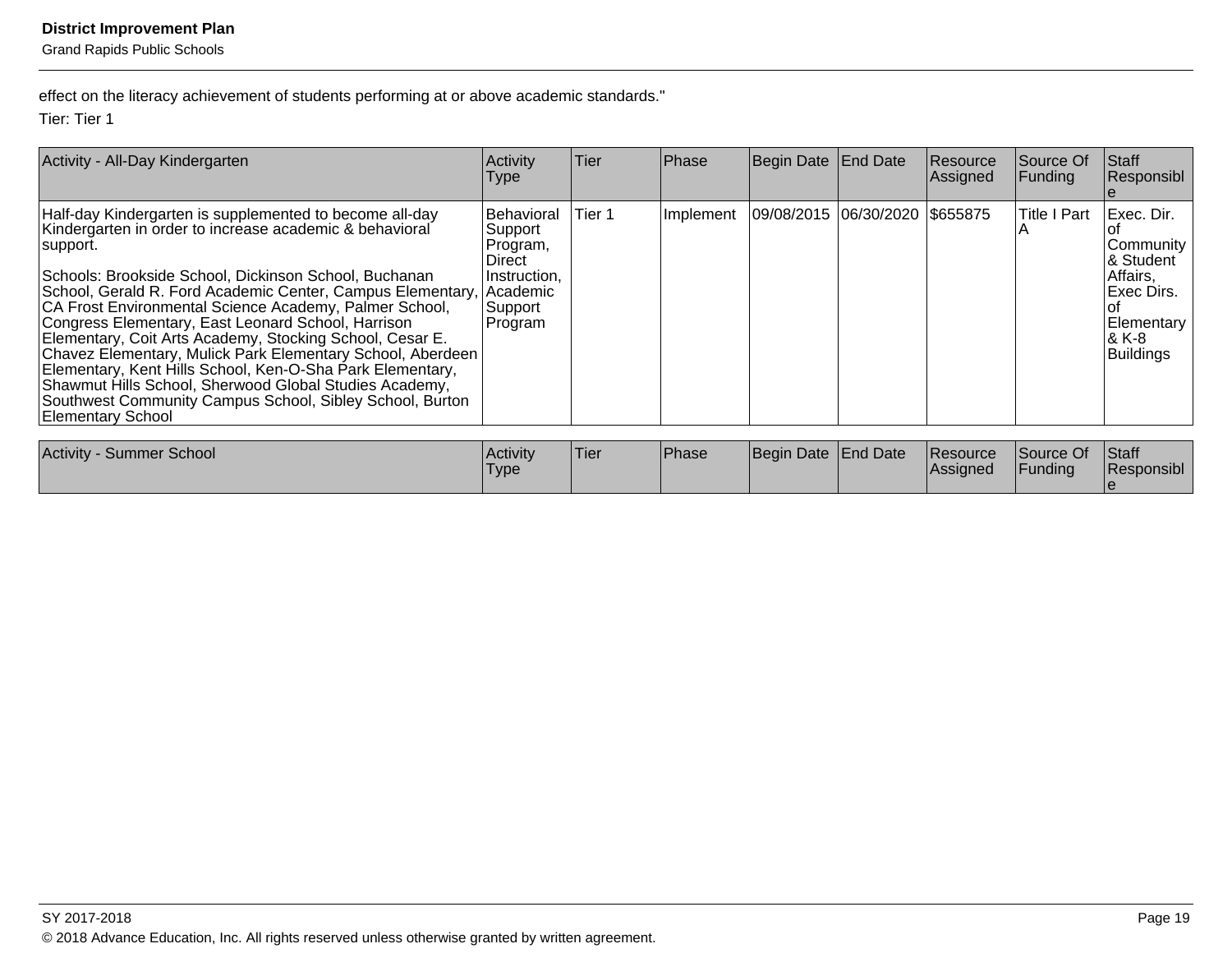Grand Rapids Public Schools

| The District will employ a Summer School Coordinator to plan<br>and oversee a K-12 summer school program to provide<br>supplemental instruction for identified students. English<br>Learners will have additional resources available in the form of<br>ESL parapros, ESL teachers, Instructional Teacher Coach,<br>Contracted ESL substitute teachers & parapros, EL Tutors,<br>Supplemental Reading Materials, and Summer Transportation.<br>Schools: All Schools | Behavioral<br>Support<br>Program,<br> Direct<br>Instruction,<br>Technology<br>Supplemen<br>tal<br>Materials,<br> Professiona <br>I Learning,<br>Academic<br>Support<br>Program | Tier 2 | Implement | 06/20/2016 07/31/2020 \$45664 |  |  | Title III,<br>Title I Part | Asst. Supt.<br>$PK-12$<br>Instruction,<br> Exec. Dir.  <br>Ωf<br> Community  <br>& Student<br>Affairs,<br>Exec. Dir.<br>l for<br>Leadership<br>Middle<br>Schools/EL<br>L/Equity<br>land<br>Inclusion,<br>Exec. Dir.<br>Ωf<br>Elementary<br> & K-8, Title_<br>Supervisor,<br>Curriculum<br>Supervisors<br>Summer<br>School |
|---------------------------------------------------------------------------------------------------------------------------------------------------------------------------------------------------------------------------------------------------------------------------------------------------------------------------------------------------------------------------------------------------------------------------------------------------------------------|--------------------------------------------------------------------------------------------------------------------------------------------------------------------------------|--------|-----------|-------------------------------|--|--|----------------------------|---------------------------------------------------------------------------------------------------------------------------------------------------------------------------------------------------------------------------------------------------------------------------------------------------------------------------|
|---------------------------------------------------------------------------------------------------------------------------------------------------------------------------------------------------------------------------------------------------------------------------------------------------------------------------------------------------------------------------------------------------------------------------------------------------------------------|--------------------------------------------------------------------------------------------------------------------------------------------------------------------------------|--------|-----------|-------------------------------|--|--|----------------------------|---------------------------------------------------------------------------------------------------------------------------------------------------------------------------------------------------------------------------------------------------------------------------------------------------------------------------|

# **Goal 4: Grand Rapids Public Schools will support the needs of the Whole Child.**

#### **Measurable Objective 1:**

collaborate to implement research-based best practices to create an environment that is conducive to learning by 06/30/2020 as measured by survey results, attendance data, and graduation data.

#### **Strategy 1:**

School Connectedness - The District will implement School Connectedness with the belief that students who are supported by important adults in their lives are likely to be more engaged in school and learning. Students will be provided this support through the following structures and staff: Counselors, School to College Advisor, **School** 

Health Service Providers, Tutors, Youth Advocates, Behavior

Specialists, Interventionist Specialists, English Language

Learner Interventionists, Transition Coordinator, Migrant

Recruiter, Homeless/Foster Care Coordinator, Latino Youth

Conference (supplies & transportation), and supplemental

materials (including bilingual dictionaries & leveled readers)

#### SY 2017-2018 Page 20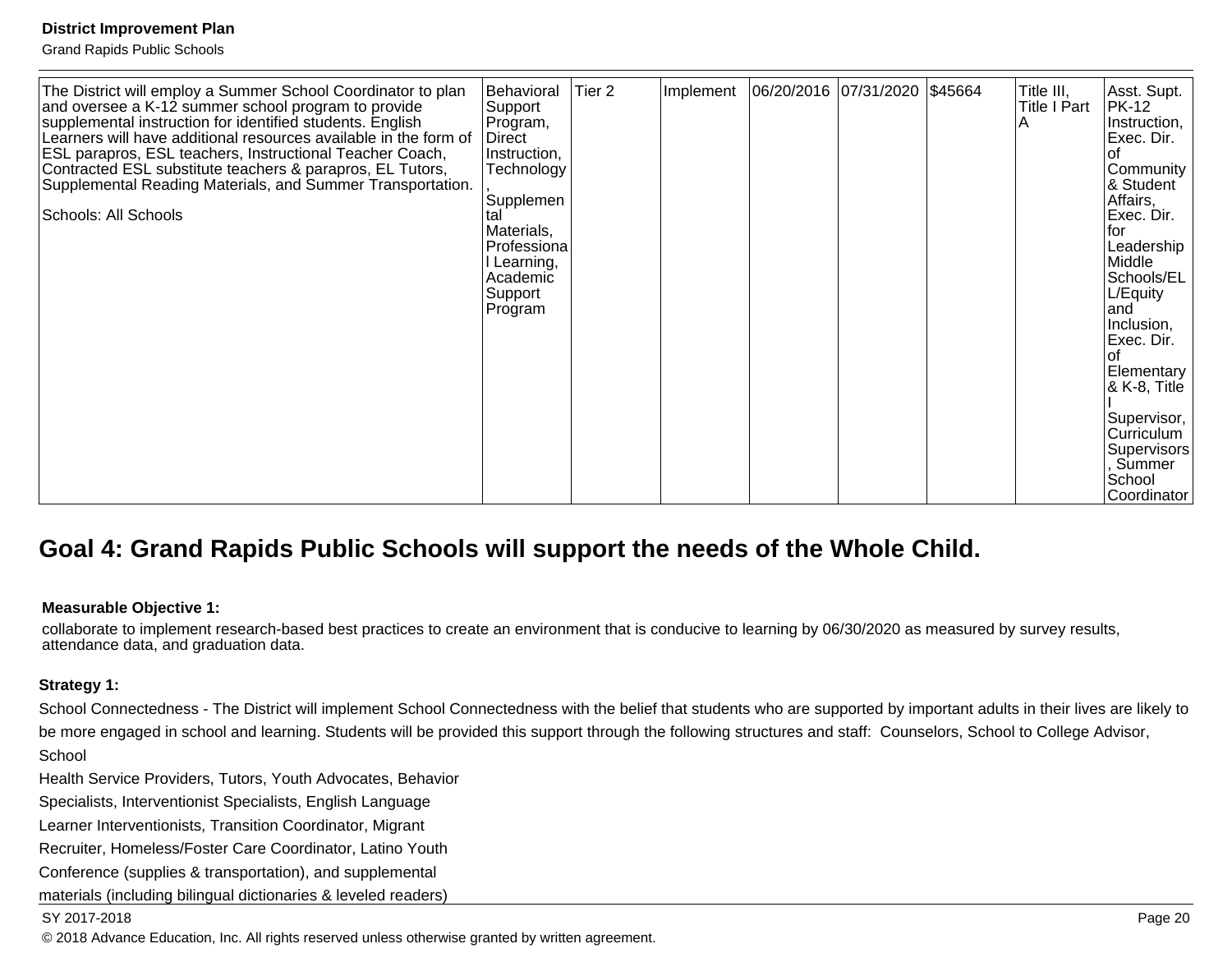Grand Rapids Public Schools

#### Category: School Culture

Research Cited: Centers for Disease Control and Prevention. School Connectedness: Strategies for Increasing Protective Factors Among Youth. Atlanta, GA: U.S.

"School Connectedness is the belief by students that adults and peers in the school care about their learning as well as about them as individuals. Children and adolescents' beliefs about themselves and their abilities are shaped by the extent to which they perceive that the adults in their lives care about them and are involved in their lives. Children and adolescents who feel supported by important adults in their lives are likely to be more engaged in school and learning. In the school setting, students feel supported and cared for when they see school staff dedicating their time, interest, attention, and emotional support to them. Students need to feel that adults care about them as individuals as well as about their academic achievement. "

Tier: Tier 1

| <b>Activity - Student Supports</b>                                                                                                                                                                                                                                                                                                                                                                                                                                                                                                                                                                                                      | Activity<br>Type                                                                                                                                              | <b>Tier</b> | Phase     | Begin Date   End Date              | Resource<br>Assigned | <b>ISource Of</b><br>lFundina l                                                            | Staff<br>Responsibl                                                                                                 |
|-----------------------------------------------------------------------------------------------------------------------------------------------------------------------------------------------------------------------------------------------------------------------------------------------------------------------------------------------------------------------------------------------------------------------------------------------------------------------------------------------------------------------------------------------------------------------------------------------------------------------------------------|---------------------------------------------------------------------------------------------------------------------------------------------------------------|-------------|-----------|------------------------------------|----------------------|--------------------------------------------------------------------------------------------|---------------------------------------------------------------------------------------------------------------------|
| The District will support the needs of the Whole Child through<br>the following: Counselors, School to College Advisor, School<br>Health Service Providers, Tutors, Youth Advocates, Behavior<br>Specialists, Interventionist Specialists, Paraprofessionals<br>(including Literacy, Instructional, and ESL Paraprofessionals),<br> English Language <br>Learner Interventionists, Transition Coordinator, Migrant<br>Recruiter, Homeless/Foster Care Coordinator, Latino Youth<br>Conference (supplies & transportation), and supplemental<br>materials (including bilingual dictionaries & leveled readers).<br> Schools: All Schools | Behavioral<br>Support<br>Program,<br>Field Trip,<br>Supplemen<br>Materials,<br>Career<br><b>Preparation</b><br>/Orientation<br>Academic<br>Support<br>Program | Tier 1      | Implement | 09/08/2015  06/30/2020   \$6753128 |                      | Other,<br>Section 41, Community<br>Title I Part<br>IA, Section<br>31a, Title III Affairs & | IExec. Dir.<br>and<br>Student<br>IExec. Dir.<br>Leadership<br>Middle<br>Schools/EL<br>L/Equity<br>land<br>Inclusion |

#### **Measurable Objective 2:**

collaborate to increase family and community engagement in our programs by 06/30/2020 as measured by survey results and attendance data.

#### **Strategy 1:**

Family and Community Engagement - The District will provide and support a variety of opportunities that will increase family and community engagement in our programs by building authentic partnerships, focusing on the whole child, and honoring parent voice.

The 2017-19 Family and Community Engagement Goals are:

1) Decrease chronic absenteeism;

2) Increase knowledge of social and emotional learning competencies to support the growth of the whole child; and,

3) Improve student literacy with an emphasis on grades K-2.

Category: School Culture

Research Cited: Epstein, J. (1995). School/family/community partnerships: Caring for the children we share. Phi Delta Kappan, 72(5), 701-712.

"Communicating with parents is one of six major types of parent involvement practices critical to establishing strong working relationships between teachers and

#### SY 2017-2018 Page 21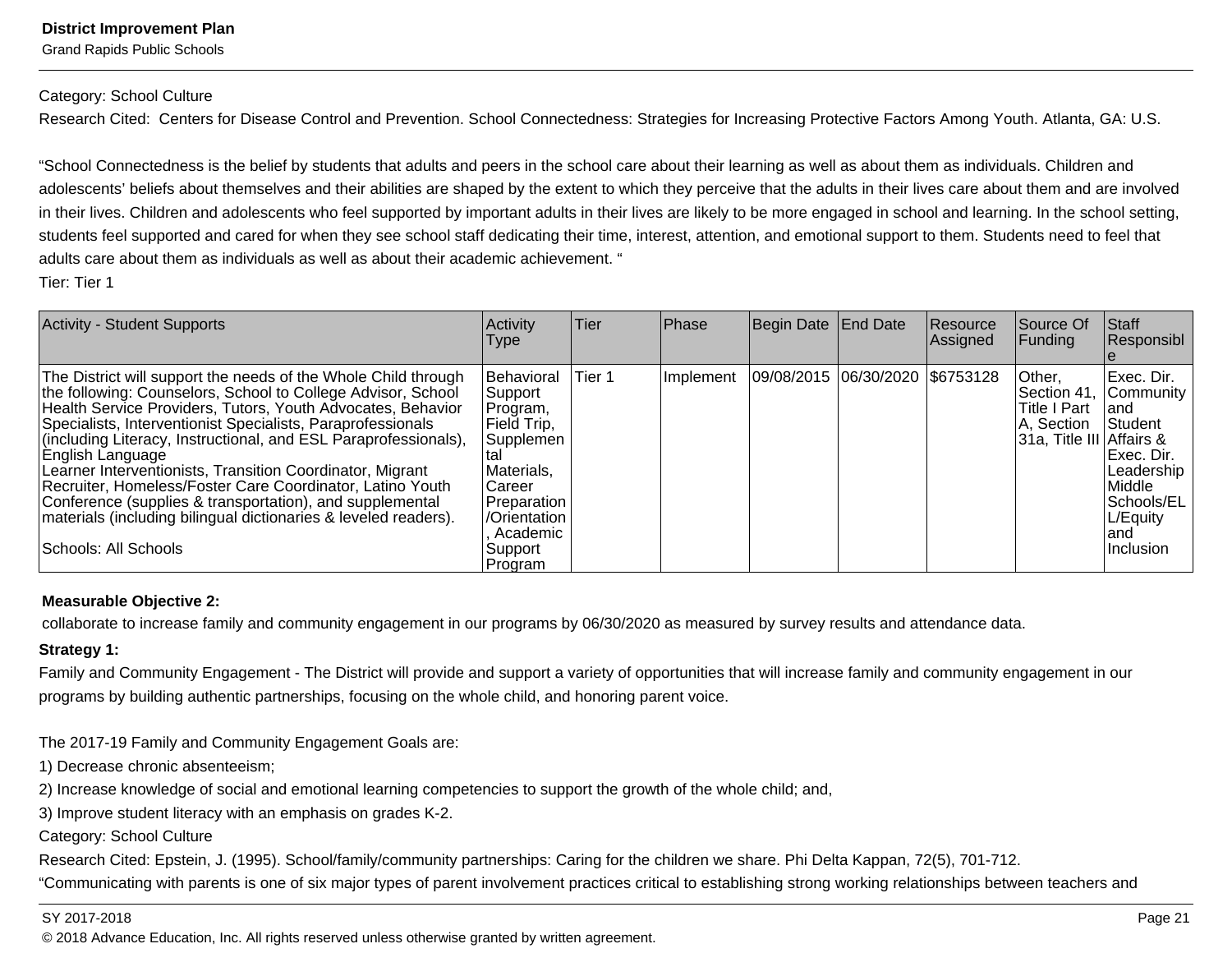Grand Rapids Public Schools

parents. Cultivating the teacher-parent relationship is also considered vital to the development of schools as learning communities." Tier: Tier 1

| Activity - School-Family and Community Partnerships                                                                                                                                                                                                                                                                                                                                                                                                                                                                                                                                                                                                                                                                                                                                                                      | Activity<br>Type                                                                                                                                                                                                    | Tier   | Phase     | Begin Date End Date               | Resource<br>Assigned | Source Of<br>Funding                          | Staff<br>Responsibl                                                                                                                                                                                                                                                                                                                     |
|--------------------------------------------------------------------------------------------------------------------------------------------------------------------------------------------------------------------------------------------------------------------------------------------------------------------------------------------------------------------------------------------------------------------------------------------------------------------------------------------------------------------------------------------------------------------------------------------------------------------------------------------------------------------------------------------------------------------------------------------------------------------------------------------------------------------------|---------------------------------------------------------------------------------------------------------------------------------------------------------------------------------------------------------------------|--------|-----------|-----------------------------------|----------------------|-----------------------------------------------|-----------------------------------------------------------------------------------------------------------------------------------------------------------------------------------------------------------------------------------------------------------------------------------------------------------------------------------------|
| The District will support and develop partnerships with schools,<br>families, and communities through the following: Family and<br>Community Engagement Office, Parent Action Leaders (PALs), Program,<br>Parent Teacher Community Councils (PTCC), Parent<br>University, Parent Advisory Committees, Migrant Parent<br>Advisory Committee, Parent Workshops, and school activities<br>and events. Examples of school activities and events: Hispanic<br>Heritage Month student workshops, student presentations,<br>breakfast with author; migrant/ESL family meetings, including<br>materials, meals, and childcare; parent meetings facilitated by<br>Lea Tobar, including materials, meals, and childcare;<br>presentations by Maybank Kapufi, including materials, meals,<br>and childcare.<br>Schools: All Schools | Behavioral<br>Support<br>Recruitmen<br>lt and<br>Retention,<br>Community<br>Engageme<br>Int, Field<br>Trip, Parent<br>Involvemen<br>Technology<br>Supplemen<br>Ital<br>Materials,<br>Academic<br>Support<br>Program | Tier 1 | Implement | 08/28/2017  06/30/2020   \$233636 |                      | <b>Title I Part</b><br>A, Title III,<br>Other | Exec. Dir.<br>Community<br>land<br>Student<br>Affairs,<br>Exec. Dir.<br>lfor<br>Leadership<br>of Middle<br>Schools/EL<br>L/Equity<br>land<br>Inclusion,<br>Counselor<br>Coordinator<br>Supervisor<br>Community<br>land<br>Student<br>Services,<br>Parent<br>Engageme<br>Int<br>Coordinator<br><b>Building</b><br>Principals,<br>Designa |

| Activity - Kent School Services Network (KSSN) | <b>Activity</b><br>'Type | <sup>1</sup> Tier | <b>Phase</b> | Begin Date End Date | <b>Resource</b><br>Assigned | Source Of<br>Funding | <b>Staff</b><br>Responsibl |
|------------------------------------------------|--------------------------|-------------------|--------------|---------------------|-----------------------------|----------------------|----------------------------|
|                                                |                          |                   |              |                     |                             |                      |                            |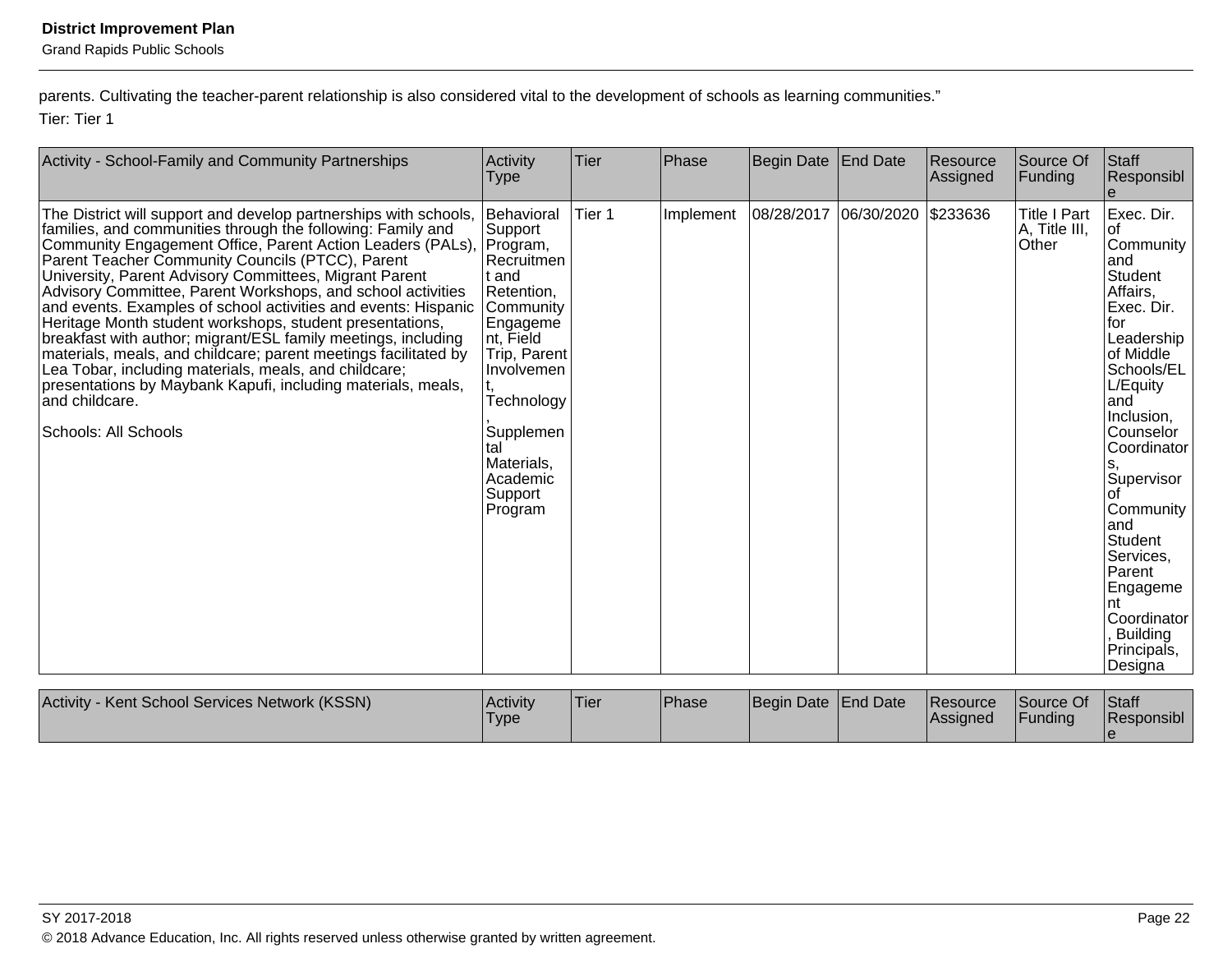Grand Rapids Public Schools

| The District, in conjunction with Kent School Services Network<br>(KSSN), will provide socio-emotional community oriented<br>services and supports for students and their families in the<br>designated school sites where KSSN providers are assigned.<br>KSSN works directly with teachers to assist them in supporting<br>students in their classrooms who receive services from KSSN.<br>KSSN provides activities for staff to use with parents to build<br>the parental/school relationship to increase<br>parental engagement. | Behavioral<br> Support <br>Program,<br><b>IParent</b><br>Involvemen<br>t, Academic<br>Support<br>Program | Tier 2 | Implement | 08/28/2017 06/30/2020 \$455000 |  | Section<br>131a. Title I<br>IPart A | IExec. Dir.<br>lof<br>Community<br>land<br>Student<br><b>Affairs</b> |
|--------------------------------------------------------------------------------------------------------------------------------------------------------------------------------------------------------------------------------------------------------------------------------------------------------------------------------------------------------------------------------------------------------------------------------------------------------------------------------------------------------------------------------------|----------------------------------------------------------------------------------------------------------|--------|-----------|--------------------------------|--|-------------------------------------|----------------------------------------------------------------------|
| Schools: Dickinson School, Gerald R. Ford Academic Center,<br>Campus Elementary, Harrison Elementary, Westwood Middle<br>School, Coit Arts Academy, Cesar E. Chavez Elementary,<br>Stocking School, Union High School, Martin Luther King<br>Leadership Academy, Southwest Community Campus School,<br>Sibley School, Burton Elementary School                                                                                                                                                                                       |                                                                                                          |        |           |                                |  |                                     |                                                                      |

#### **Measurable Objective 3:**

collaborate to support adults in the District through leadership opportunities and research-based practices to deepen their knowledge and capacity to support the Whole Child by 06/30/2020 as measured by survey results, achievement data, attendance data, and suspension data.

#### **Strategy 1:**

Leadership Development and Adult Learning - The District has designed, developed, and implemented a Leadership Talent Strategy that builds the leadership capacity of current school administrators and a school leadership pipeline. Creating strong school leadership is a multifaceted project, one demanding thoughtful planning and implementation. Because of this, during 2014-15 the District implemented a comprehensive and bold talent strategy for ensuring the district has the building-level leadership necessary to improve student outcomes and increase equity of student outcomes. Along with the professional development, the District implemented a talent development strategy for up and coming principals and assistant principals. Current principals are provided the opportunity build through the following structures and people: the consultant services of Dr. Richard Lemons; professional learning on the core leadership competencies; communities of practice; follow-up instructional support; and create the district conditions for principals to effectively lead their staff for higher levels of student achievement. School leadership pipeline provides the following structures and people: consultant services of Dr. Richard Lemons, identify and recruit top talent, effectively screen for desired competencies and dispositions, professional learning on core leadership competencies; communities of practice.

Category: Learning Support Systems

Research Cited: Effective principals are an essential variable in the equation of improving overall student achievement while shrinking the gaps that plague district.

Second only to classroom teachers among all schoolhouse effect sizes, effective principals create the conditions for school-wide improvement and help explain why certain schools dramatically improve performance for students of color and students of poverty. Staff who feel supported by school administrators in their work are likely to be more engaged in higher quality teaching and learning. (Leithwood, et al., 2004; Chenoweth & Theokas, 2011)

Leadership effects are largest in underperforming schools (Leithwood, et al., 2004)

There are multiple school-level factors that influence student achievement, but leadership is clearly the catalyst that mobilizes and coheres the others (Leithwood, et al., 2004; Bryk, A, et al, 2010).

There is no documented instance of troubled schools being turned around without intervention by a powerful leader (Leithood, et al., 2004). There is much districts can do to strengthen the talent pipeline for leaders (Turnball, et al, 2013) and to create the conditions under which leaders can impact learning and achievement (Honig).

#### SY 2017-2018 Page 23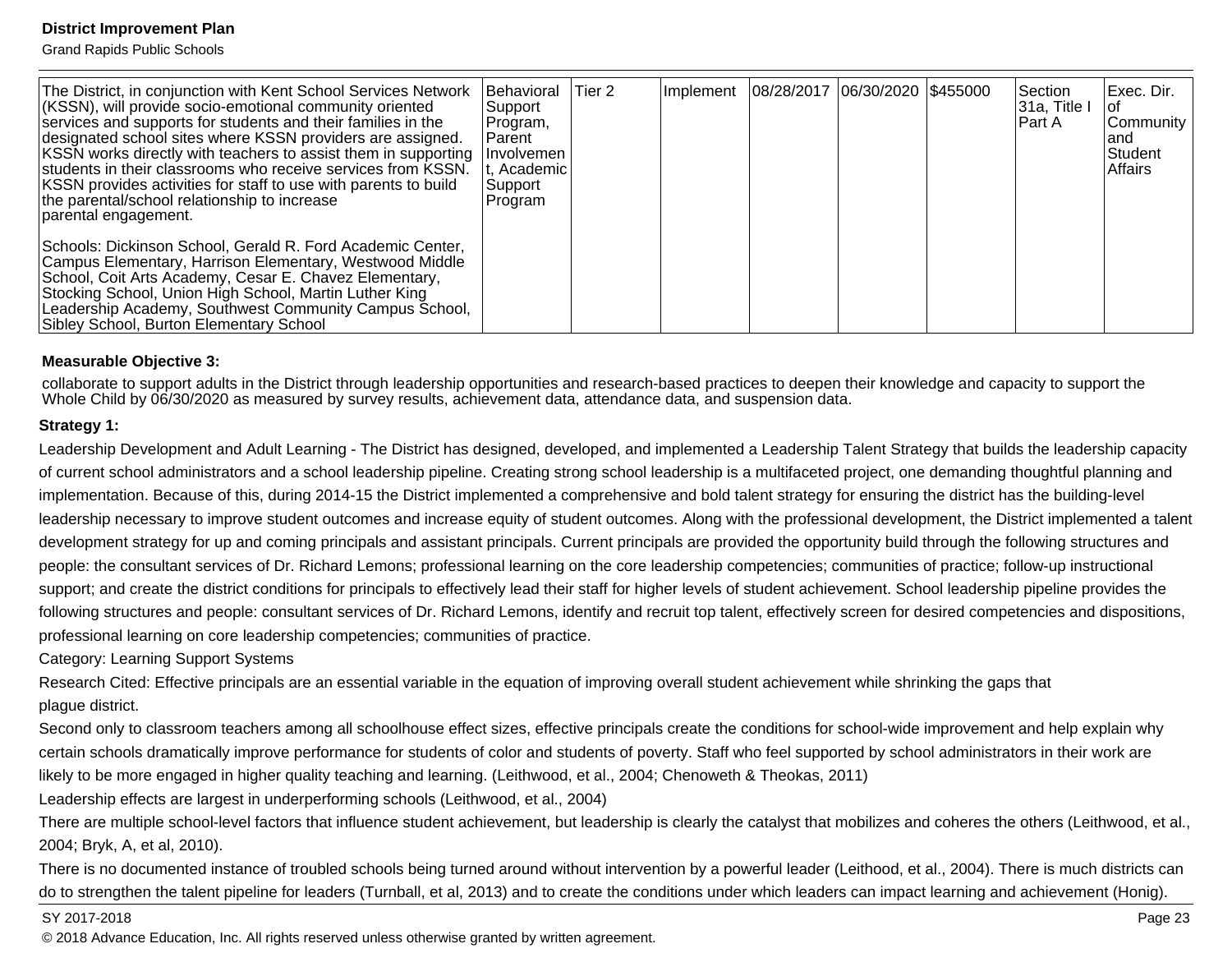Grand Rapids Public Schools

New research using value-added data shows that highly effective leaders add from two to seven months of learning per year over an average principal. Highly ineffective principals lower achievement by the same level. (Branch, et al., 2013).

Bryk, A., Sebring, P., Allensworth, E., Luppescu, S. & Easton, J. (2010). Organizing Schools for Improvement. University of Chicago.

Branch, G.F, Hanushek, E., Rivkin, S. (2013). Leadership Matters; Measuring the Impact of Effective Principals. Education Next.

and Steven G. Rivkin Chenoweth, K. & Theokas, C. (2011). Getting It Done. Harvard Education Press.

Honig, M. (2013). From Tinkering to Transformation. American Enterprise Institute

Leithwood, K, Seashore Louis, K., Anderson, S. Wahlstrom, K. (2004). How Leadership Influences Student Learning. NY: The Wallace Foundation.

Turnball, B., Riley, D. MacFarlane (2013. Cultivating Talent Through a Principal Pipeline. Policy Studies Associates, Inc.

Tier: Tier 1

| Activity - Professional Learning                                                                                                                                                                                                                                                                                                                                                                                                                                                                                                                                                                                                                                                                                                                                                                              | Activity<br><b>Type</b>                                                                                                                                                                                                                                                                                         | Tier | Phase     | Begin Date | End Date            | Resource<br>Assigned | Source Of<br>Funding                                         | Staff<br>Responsibl                                                                                                                                                                    |
|---------------------------------------------------------------------------------------------------------------------------------------------------------------------------------------------------------------------------------------------------------------------------------------------------------------------------------------------------------------------------------------------------------------------------------------------------------------------------------------------------------------------------------------------------------------------------------------------------------------------------------------------------------------------------------------------------------------------------------------------------------------------------------------------------------------|-----------------------------------------------------------------------------------------------------------------------------------------------------------------------------------------------------------------------------------------------------------------------------------------------------------------|------|-----------|------------|---------------------|----------------------|--------------------------------------------------------------|----------------------------------------------------------------------------------------------------------------------------------------------------------------------------------------|
| The District will offer Professional Learning, including:<br>Leadership (including Dr. Richard Lemons and other<br>consultants), SIOP/ELL Literacy Coach, Lead Mentors<br>(including stipends), Advanced Placement for Teachers,<br>SIOP/WIDA (including instructional materials, supplies, and<br>stipends, mileage), Teacher Professional Development led by<br>Maybank Kapufi, Conference/Workshop Attendance & Training h<br>(including Leading Schools for English Language Learner<br>Achievement, Special Populations, Homeless Youth, MABE,<br>Imagine Learning, Special Populations, Refugee Education<br>Center, NABE, MABE), School Reform Specialist, Summer<br>Institute Consultants, Director of PD, and Director of Historically nt, Policy<br>Black Colleges program.<br>Schools: All Schools | Community   Tier 1<br>Engageme<br>nt, Parent<br>Involvemen<br>Walkthroug<br>Technology<br>Curriculum<br>Developme<br>land<br>Process.<br>Supplemen<br>Ital<br>Materials,<br>Professiona<br>I Learning,<br>Teacher<br>Collaborati<br>on, Career<br>Preparation<br>/Orientation<br>Academic<br>Support<br>Program |      | Implement | 07/01/2017 | 06/30/2020 \$788809 |                      | <b>Title I Part</b><br>A, Title III,<br><b>Title II Part</b> | Asst. Supt.<br>l of<br>Organizatio<br>nal<br>Learning,<br>Exec. Dir.<br>for<br>Leadership<br>Middle<br>Schools/EL<br>L/Equity<br>land<br>Inclusion,<br>Asst. Supt.<br>Ωf<br>Curriculum |

# **Goal 5: All students in Grand Rapids Public Schools will be proficient in English Language Arts.**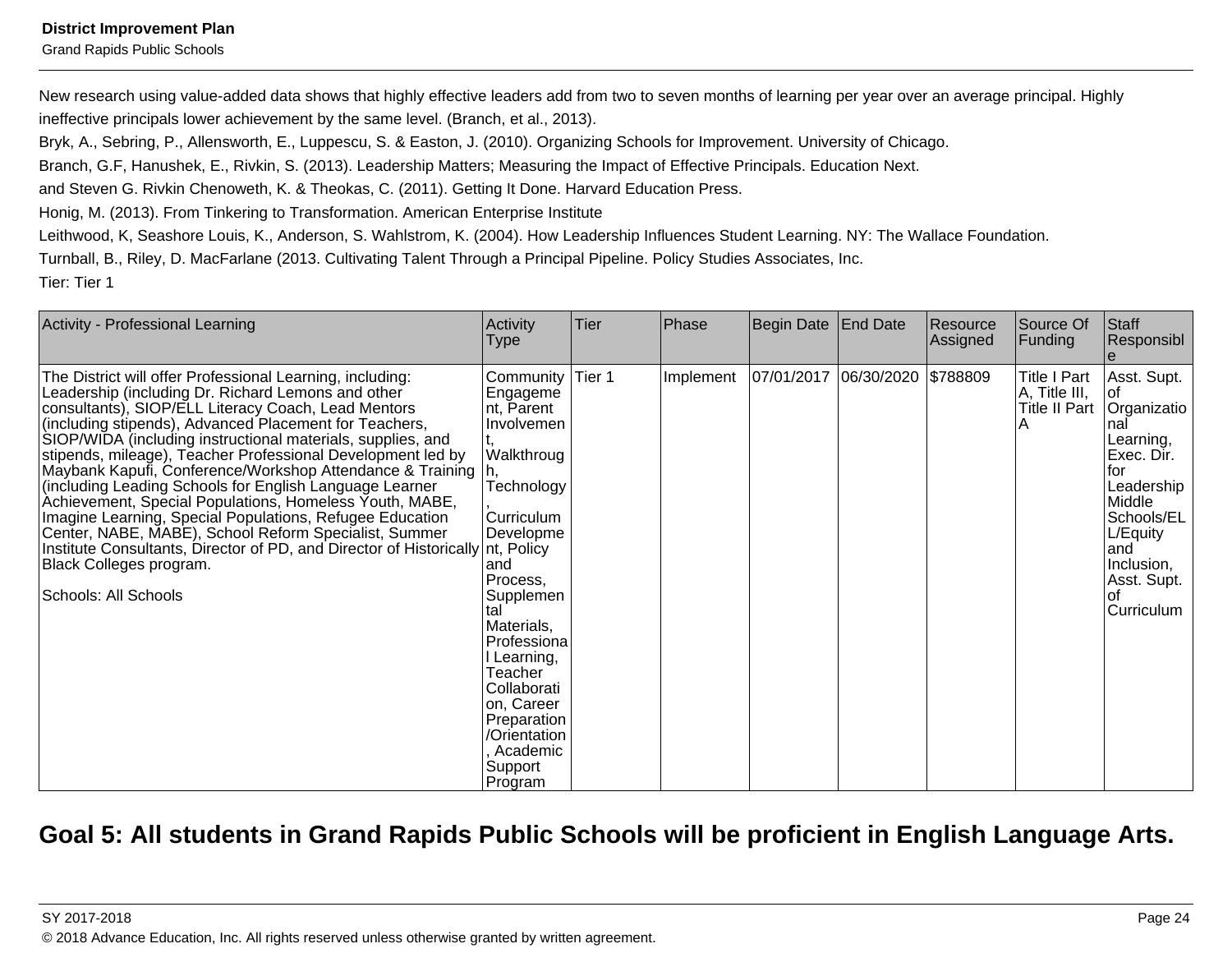Grand Rapids Public Schools

#### **Measurable Objective 1:**

A 10% increase of All Students will demonstrate a proficiency on State Content Standards in in English Language Arts by 06/30/2020 as measured by two years of State of Michigan assessment data..

#### **Strategy 1:**

Differentiated Instruction - School level staff will implement and participate in a variety of activities such as: professional learning, academic

rigor, project learning, fluency and skill development, SIOP, data analysis, and use PLCs to enable them to differentiate instruction to meet the individualized needs of all students. The teaching staff will develop lessons and units that have a clear structure that allows for different pathways according to student needs.

Category: English/Language Arts

Research Cited: Beach, T.A. (2010). Combine Methodologies of Differentiated Instruction in the Heterogeneous Classroom. South Carolina Middle School Association Journal, February 26, 2011.

"Offering each student the chance to learn the subject material in ways that address each student individually can benefit children in retaining information that will later be necessary to become thoughtful, productive adults. Through differentiation combined with curriculum layering, teachers can create a student-centered classroom that is supportive to each student."

Cusumano, C. (2007). How Differentiated Instruction Helps struggling Students. Leadership, 36(4), 8-10.

"Accelerating learning by examining and aligning three major systems in the school to support differentiation and a consistent focus on improved student learning the school's academic delivery structure, professional development, and human/fiscal resource allocation."

Tier: Tier 1

| Activity - Technology                                                                                                                                                                                                                                                                                                                                                                                                                              | Activity<br>Type  | <b>Tier</b> | Phase     | Begin Date End Date          | Resource<br>Assigned | Source Of<br><b>Funding</b>          | <b>Staff</b><br>Responsibl                                                                                                                            |
|----------------------------------------------------------------------------------------------------------------------------------------------------------------------------------------------------------------------------------------------------------------------------------------------------------------------------------------------------------------------------------------------------------------------------------------------------|-------------------|-------------|-----------|------------------------------|----------------------|--------------------------------------|-------------------------------------------------------------------------------------------------------------------------------------------------------|
| The District will support the use of technology across the<br>district. Technology will be used in a variety of ways to support<br>student learning objectives. Students will engage with<br>technology to access content, communicate understanding,<br>and demonstrate learning. Examples of ELA technology used<br>In the District<br>will include: Imagine Learning, SuccessMaker, and other<br>supplemental programs.<br>Schools: All Schools | Technology Tier 1 |             | Implement | 07/01/2017 06/30/2020 \$8250 |                      | Title III, No<br>Funding<br>Required | District<br>Technology<br>Department<br>$(MIS)$ ,<br><b>District</b><br>Curriculum<br>Supervisors<br>Building<br>Administrat<br>lors and<br>Teachers. |

| Activity - Professional Learning | <b>Activity</b><br><sup>1</sup> Type | <b>Tier</b> | Phase | Begin Date End Date | Resource<br>lAssianed | Source Of<br><b>Funding</b> | <b>Staff</b><br>Responsibl |
|----------------------------------|--------------------------------------|-------------|-------|---------------------|-----------------------|-----------------------------|----------------------------|
|                                  |                                      |             |       |                     |                       |                             |                            |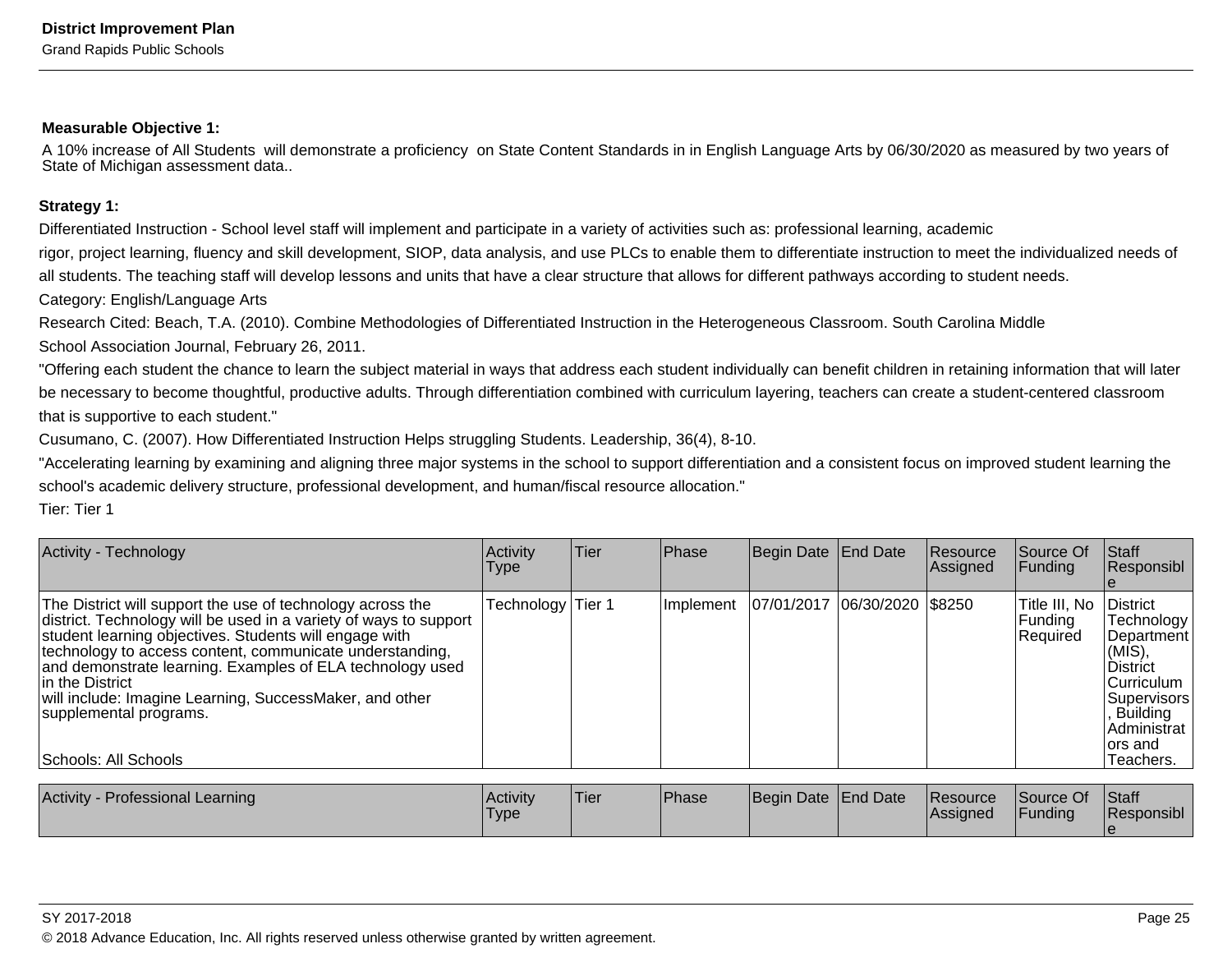Grand Rapids Public Schools

| The district will develop teacher leaders to lead and support<br>department PLCs on cross content literacy best practices.<br>Individual buildings will implement PLCs to develop staff<br>capacity in providing effective research-based instruction by<br>engaging teachers in frequent collaboration and dialogue.<br>PLCs are an embedded professional development model which<br>includes: the examination of instructional practices, including<br>differentiation, student work, strategies for at-risk students,<br>LearningWalks, Content Focused Coaching, observation and<br>feedback conferences. Participants of PLCs include but are<br>not limited to: District Curriculum Supervisors, Content<br>Coaches, teaching staff and building principals.<br>Schools: All Schools | Professiona Tier 1<br>II Learning,<br>Teacher<br>Collaborati<br>Ion |  | Implement   07/01/2017   06/30/2020   \$346482 |  |  |  | Section<br>$31a$ , Title II of<br>Part A, Title Organizatio<br>I Part A | Asst. Supt.<br>nal<br> Learning,<br>Asst. Supt.<br>Curriculum<br>land<br>Learning,<br>Curriculum<br>Supervisors<br>Content<br><b>Area</b><br>Coaches,<br>land<br>Building |
|--------------------------------------------------------------------------------------------------------------------------------------------------------------------------------------------------------------------------------------------------------------------------------------------------------------------------------------------------------------------------------------------------------------------------------------------------------------------------------------------------------------------------------------------------------------------------------------------------------------------------------------------------------------------------------------------------------------------------------------------------------------------------------------------|---------------------------------------------------------------------|--|------------------------------------------------|--|--|--|-------------------------------------------------------------------------|---------------------------------------------------------------------------------------------------------------------------------------------------------------------------|
|--------------------------------------------------------------------------------------------------------------------------------------------------------------------------------------------------------------------------------------------------------------------------------------------------------------------------------------------------------------------------------------------------------------------------------------------------------------------------------------------------------------------------------------------------------------------------------------------------------------------------------------------------------------------------------------------------------------------------------------------------------------------------------------------|---------------------------------------------------------------------|--|------------------------------------------------|--|--|--|-------------------------------------------------------------------------|---------------------------------------------------------------------------------------------------------------------------------------------------------------------------|

| Activity - Tier II Instruction                                                                                                                                                                                                                                                                                                                                                                      | Activity<br><b>Type</b>                | lTier  | <b>Phase</b>     | Begin Date End Date              | <b>Resource</b><br><b>Assigned</b> | Source Of<br><b>IFunding</b> | <b>Staff</b><br>Responsibl                                                                |
|-----------------------------------------------------------------------------------------------------------------------------------------------------------------------------------------------------------------------------------------------------------------------------------------------------------------------------------------------------------------------------------------------------|----------------------------------------|--------|------------------|----------------------------------|------------------------------------|------------------------------|-------------------------------------------------------------------------------------------|
| The District will provide Tier II instruction for identified students<br>who demonstrate need in the following areas: academic<br>strategies, credit recovery, ESL, and reading.<br>Schools: Westwood Middle School, Alger Middle School, Burton<br>Middle School, Grand Rapids University Preparatory Academy,<br>Riverside Middle School, Union High School, Southwest<br>Community Campus School | <b>Academic</b><br>Support<br> Program | Tier 2 | <b>Implement</b> | 07/01/2016  06/30/2020  \$661680 |                                    | Title I Part                 | Asst. Supt.<br>Curriculum<br>8 Learning,<br><b>ICurriculum</b><br>Supervisor,<br>Teachers |

| <b>Activity - Supplemental Materials</b>                                                                                                                                  | Activity<br> Type              | Tier   | Phase | Begin Date End Date |                    | Resource<br>Assigned | Source Of<br><b>Funding</b>                       | Staff<br>Responsibl                                                                                                                                  |
|---------------------------------------------------------------------------------------------------------------------------------------------------------------------------|--------------------------------|--------|-------|---------------------|--------------------|----------------------|---------------------------------------------------|------------------------------------------------------------------------------------------------------------------------------------------------------|
| Supplemental materials will be purchased to support English<br>Language Learner,<br>Migrant, and Homeless students in cross-content area literacy<br>Schools: All Schools | Supplemen<br>Ital<br>Materials | Tier 1 |       | 07/01/2017          | 06/30/2020 \$12332 |                      | Title III,<br><b>Title I Part</b><br>$\mathsf{A}$ | Exec. Dir.<br>for<br>Leadership<br>Middle<br>Schools/EL<br>L/Equity<br>land<br>Inclusion &<br>Exec. Dir.<br>Community<br>& Student<br><b>Affairs</b> |

#### **Strategy 2:**

Increased Learning Time - The District will provide increased learning time in a variety of ways including: before- and after-school programs, summer school, and allday SY 2017-2018 Page 26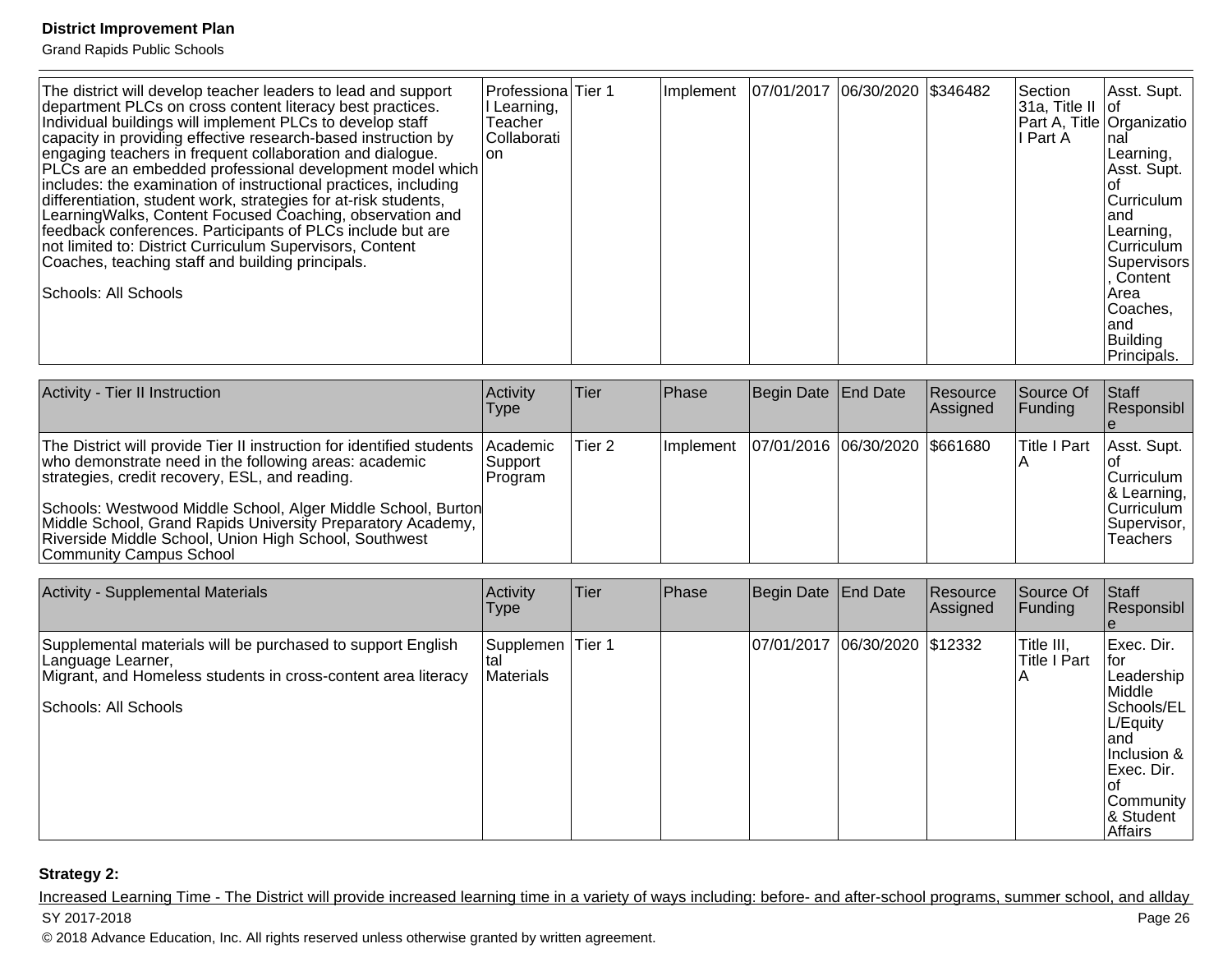Grand Rapids Public Schools

Kindergarten.

Category: English/Language Arts

Research Cited: Kidron, Y., & Lindsay, J., 2014, The effects of increased learning

time on student academic and nonacademic outcomes: Findings from a meta-analytic review (REL 2014–

015), Washington, DC: U.S. Department of Education, Institute of Education Sciences, National

Center for Education Evaluation and Regional Assistance, Regional Educational Laboratory Appalachia.

"Across grades K–12, increased learning time programs had a small but statistically significant positive effect

on students' academic motivation (defined as school attendance, homework completion, teachers' assessments

of students' work effort in class, and students' self-reports of their motivation to learn), compared with similar students who did not participate in the programs."

"Increased learning

time programs had a large positive effect on the literacy achievement of students performing below

standards. In addition, increased learning time programs in reading and writing had a small positive

effect on the literacy achievement of students performing at or above academic standards."

Tier: Tier 1

| Activity - All-Day Kindergarten                                                                                                                                                                                                                                                                                                                                                                                                                                                                                                                                                                                                                                                                                              | Activity<br>Type                                                                                   | Tier   | <b>Phase</b> | Begin Date End Date            | Resource<br> Assigned | Source Of<br>Funding | Staff<br>Responsibl                                                                                        |
|------------------------------------------------------------------------------------------------------------------------------------------------------------------------------------------------------------------------------------------------------------------------------------------------------------------------------------------------------------------------------------------------------------------------------------------------------------------------------------------------------------------------------------------------------------------------------------------------------------------------------------------------------------------------------------------------------------------------------|----------------------------------------------------------------------------------------------------|--------|--------------|--------------------------------|-----------------------|----------------------|------------------------------------------------------------------------------------------------------------|
| Half-day Kindergarten is supplemented to become all-day<br>Kindergarten in order to increase academic & behavioral<br>support.<br>Schools: Brookside School, Dickinson School, Buchanan<br>School, Gerald R. Ford Academic Center, Campus Elementary<br>CA Frost Environmental Science Academy, Palmer School,<br>Congress Elementary, East Leonard School, Harrison<br>Elementary, Coit Arts Academy, Cesar E. Chavez Elementary,<br>Mulick Park Elementary School, Aberdeen Elementary, Kent<br>Hills School, Ken-O-Sha Park Elementary, Shawmut Hills<br>School, Sherwood Global Studies Academy, Southwest<br>Community Campus School, Martin Luther King Leadership<br>Academy, Sibley School, Burton Elementary School | l Behavioral<br>Support<br>Program,<br>l Direct<br>Instruction,<br>Academic<br> Support<br>Program | Tier 1 | Implement    | 09/08/2015 06/30/2020 \$655875 |                       | lTitle I Part        | Exec. Dir.<br>Community<br>& Student<br>Affairs,<br>lExec Dirs.<br>Elementary<br>8 K-8<br><b>Buildings</b> |
|                                                                                                                                                                                                                                                                                                                                                                                                                                                                                                                                                                                                                                                                                                                              |                                                                                                    |        |              |                                |                       |                      |                                                                                                            |

| Activity<br>Summer School | l Activitv<br>'Type | 'Tier | <b>IPhase</b> | Begin Date End Date | Resource<br><b>Assigned</b> | Source Of<br><b>Funding</b> | <b>Staff</b><br>Responsibl |
|---------------------------|---------------------|-------|---------------|---------------------|-----------------------------|-----------------------------|----------------------------|
|                           |                     |       |               |                     |                             |                             |                            |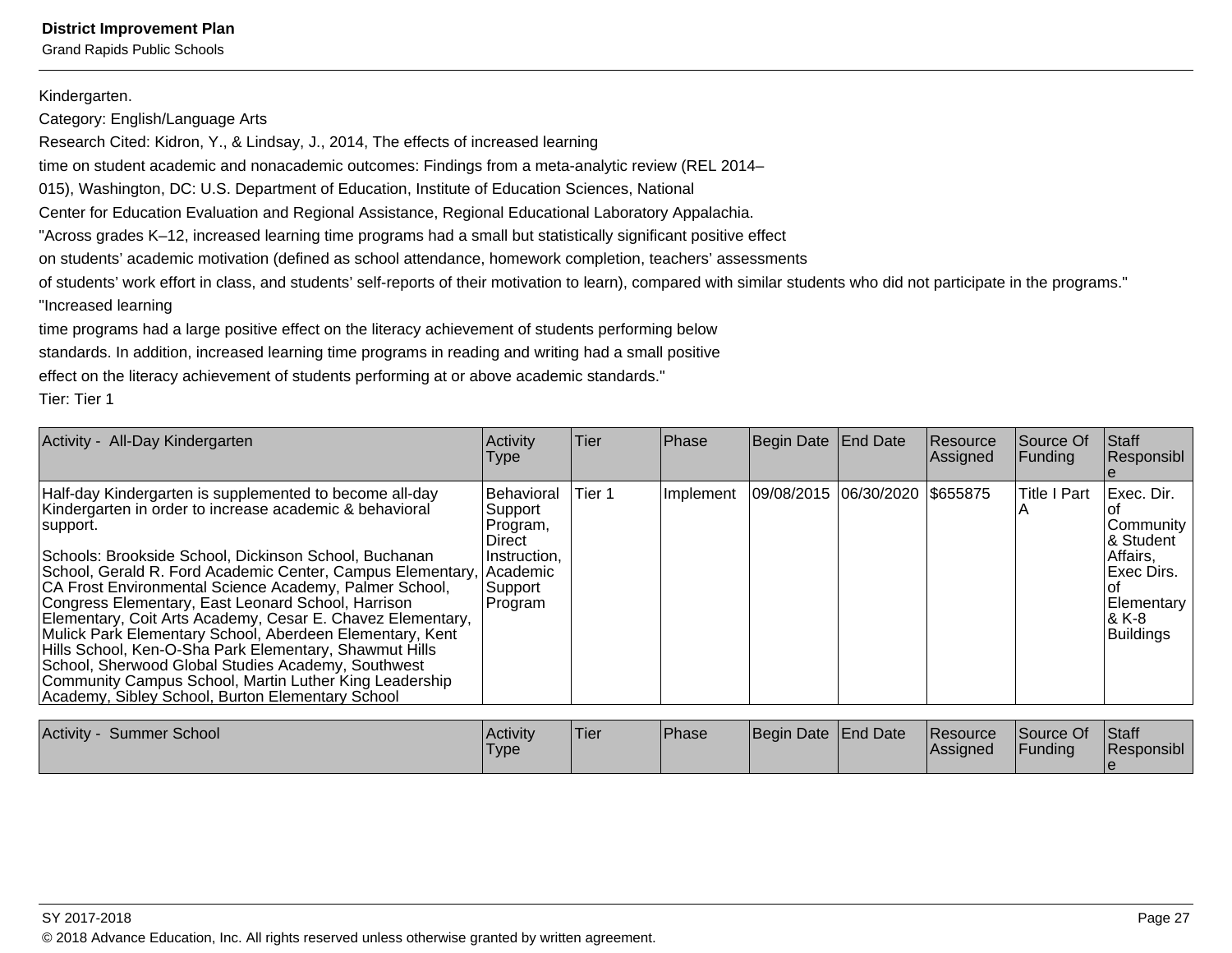Grand Rapids Public Schools

| The District will employ a Summer School Coordinator to plan<br>and oversee a K-12 summer school program to provide<br>supplemental instruction for identified students. English<br>Learners will have additional resources available in the form of<br><b>ESL parapros, ESL teachers, Instructional Teacher Coach,</b><br>Contracted ESL substitute teachers & parapros, EL Tutors,<br>Supplemental Reading Materials, and Summer Transportation.<br>Schools: All Schools | Behavioral<br>Support<br>Program,<br><b>IDirect</b><br>Instruction,<br>Technology<br>Supplemen<br>tal<br>Materials.<br>Professiona<br>l Learning,<br>Academic<br>Support<br>Program | Tier <sub>2</sub> | Implement | 06/20/2016 07/31/2020 \$45664 |  |  | <b>Title I Part</b><br>A, Title III | Asst. Supt.<br><b>PK-12</b><br>Instruction,<br>Exec. Dir.<br>Community<br>& Student<br>Affairs,<br>Exec. Dir.<br>lfor<br>Leadership<br>Middle<br>Schools/EL<br>L/Equity<br>land<br>Inclusion,<br>Exec. Dir.<br>Elementary<br>& K-8, Title<br>Supervisor,<br>Curriculum  <br>Supervisors<br>Summer<br>School<br>Coordinator |
|----------------------------------------------------------------------------------------------------------------------------------------------------------------------------------------------------------------------------------------------------------------------------------------------------------------------------------------------------------------------------------------------------------------------------------------------------------------------------|-------------------------------------------------------------------------------------------------------------------------------------------------------------------------------------|-------------------|-----------|-------------------------------|--|--|-------------------------------------|----------------------------------------------------------------------------------------------------------------------------------------------------------------------------------------------------------------------------------------------------------------------------------------------------------------------------|
|----------------------------------------------------------------------------------------------------------------------------------------------------------------------------------------------------------------------------------------------------------------------------------------------------------------------------------------------------------------------------------------------------------------------------------------------------------------------------|-------------------------------------------------------------------------------------------------------------------------------------------------------------------------------------|-------------------|-----------|-------------------------------|--|--|-------------------------------------|----------------------------------------------------------------------------------------------------------------------------------------------------------------------------------------------------------------------------------------------------------------------------------------------------------------------------|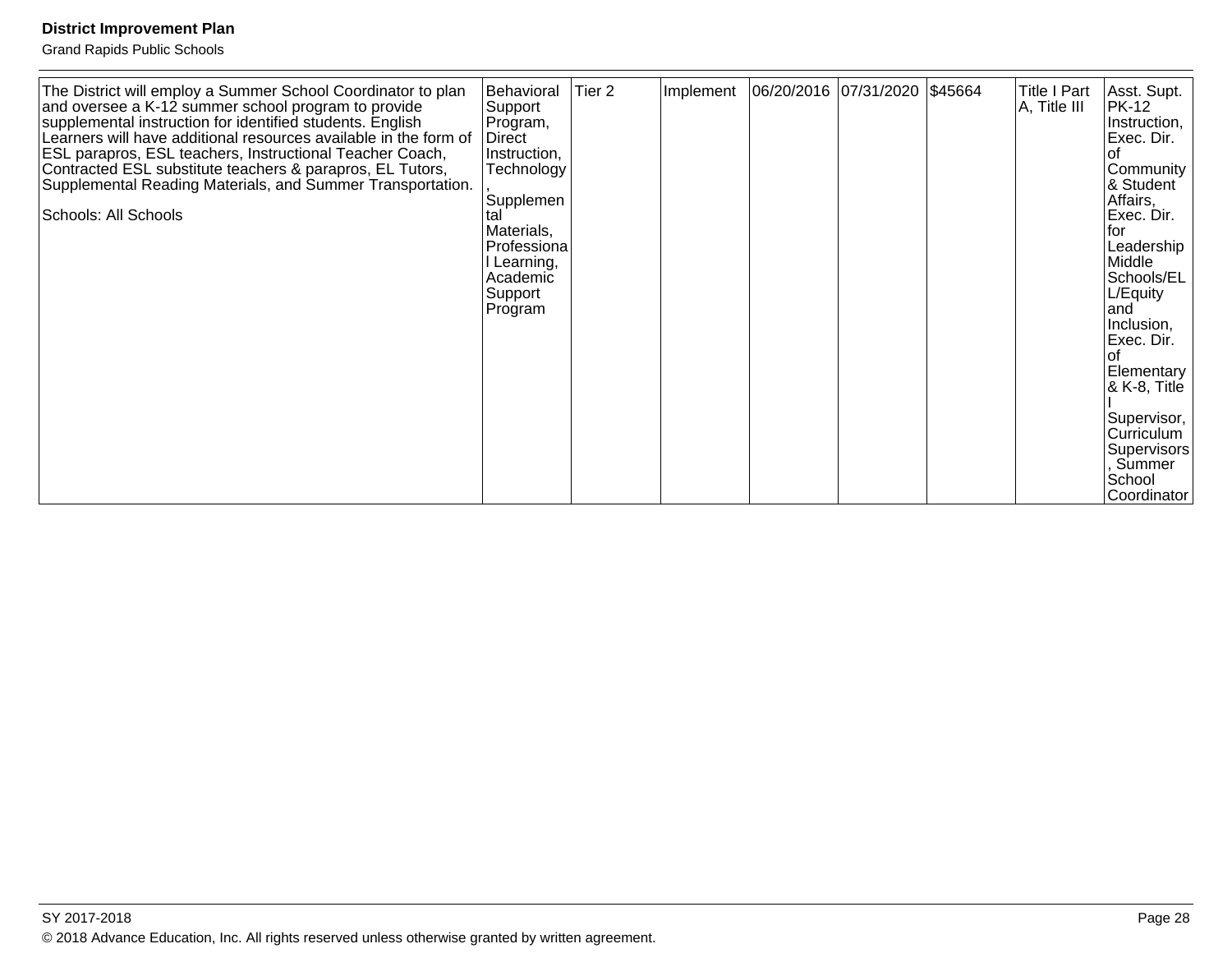# **Activity Summary by Funding Source**

#### **Below is a breakdown of your activities by funding source**

#### **Title II Part A**

| <b>Activity Name</b>  | <b>Activity Description</b>                                                                                                                                                                                                                                                                                                                                                                                                                                                                                                                                                                                                                                                                                                                                                                         | <b>Activity</b><br><b>Type</b>                                  | Tier | Phase     | Begin Date | <b>End Date</b>    | Resource<br> Assigned | Staff<br>Responsibl                                                                                                                                                                                            |
|-----------------------|-----------------------------------------------------------------------------------------------------------------------------------------------------------------------------------------------------------------------------------------------------------------------------------------------------------------------------------------------------------------------------------------------------------------------------------------------------------------------------------------------------------------------------------------------------------------------------------------------------------------------------------------------------------------------------------------------------------------------------------------------------------------------------------------------------|-----------------------------------------------------------------|------|-----------|------------|--------------------|-----------------------|----------------------------------------------------------------------------------------------------------------------------------------------------------------------------------------------------------------|
| Professional Learning | The district will develop teacher leaders to lead<br>and support<br>department PLCs on cross content literacy best<br>practices.<br>Individual buildings will implement PLCs to<br>develop staff<br>capacity in providing effective research-based<br>instruction by<br>engaging teachers in frequent collaboration and<br>dialogue.<br>PLCs are an embedded professional development<br>model which<br>includes: the examination of instructional<br>practices, including<br>differentiation, student work, strategies for at-risk<br>students.<br>LearningWalks, Content Focused Coaching,<br>observation and<br>feedback conferences. Participants of PLCs<br>include but are<br>not limited to: District Curriculum Supervisors,<br>Content<br>Coaches, teaching staff and building principals. | Professiona Tier 1<br>Learning,<br>Teacher<br>Collaborati<br>on |      | Implement | 07/01/2017 | 06/30/2020 \$70667 |                       | Asst. Supt.<br>lof<br>Organizatio<br>nal<br>Learning,<br>Asst. Supt.<br>οt<br>Curriculum<br>land<br>Learning,<br> Curriculum<br>Supervisors<br>Content<br>Area<br> Coaches,<br>land<br>Building<br>Principals. |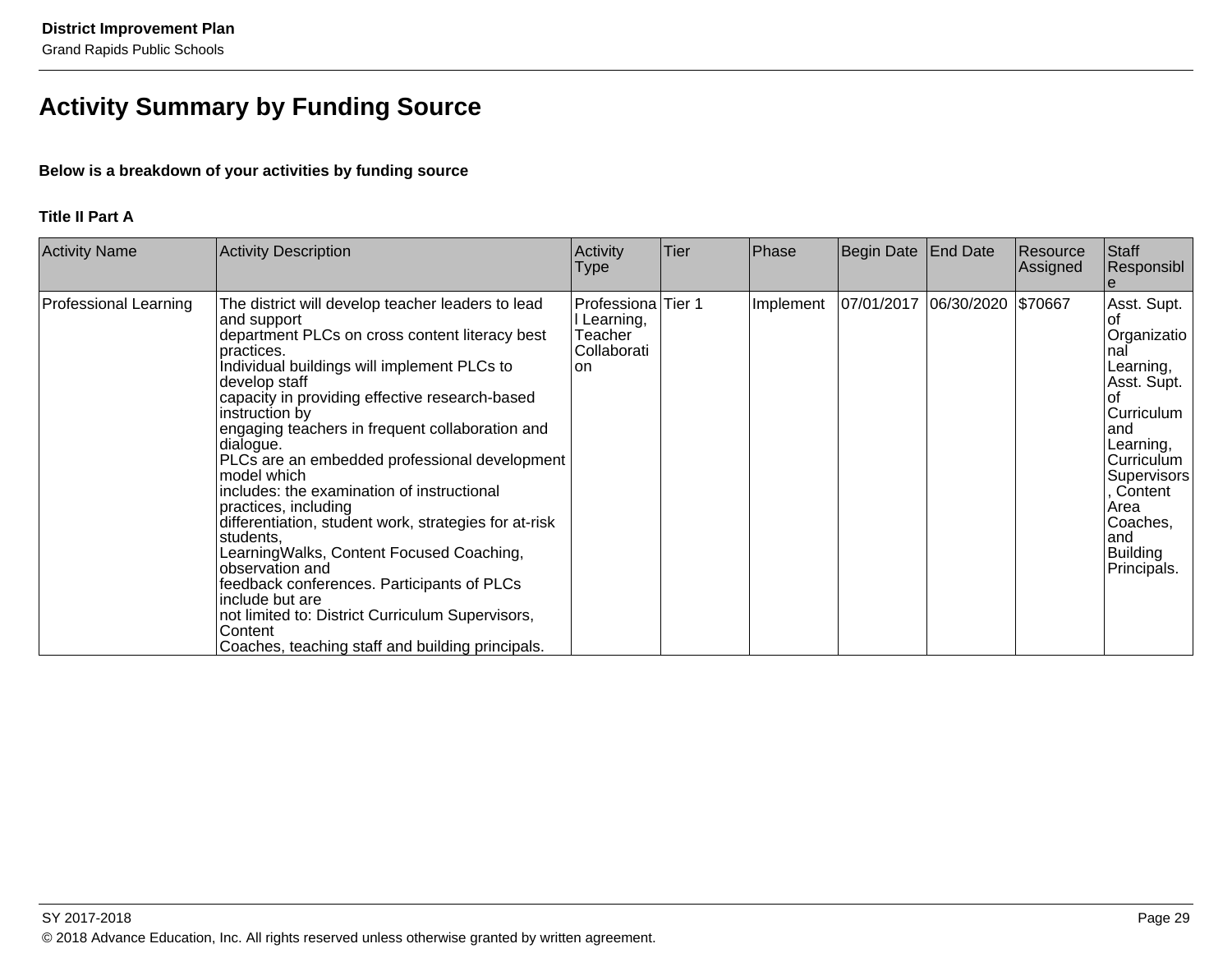Grand Rapids Public Schools

| Professional Learning        | The district will develop teacher leaders to lead<br>and support<br>department PLCs on cross content literacy best<br>practices.<br>Individual buildings will implement PLCs to<br>develop staff<br>capacity in providing effective research-based<br>instruction by<br>engaging teachers in frequent collaboration and<br>dialogue.<br>PLCs are an embedded professional development<br>model which<br>includes: the examination of instructional<br>practices, including<br>differentiation, student work, strategies for at-risk<br>students,<br>LearningWalks, Content Focused Coaching,<br>observation and<br>feedback conferences. Participants of PLCs<br>include but are<br>not limited to: District Curriculum Supervisors,<br>Content<br>Coaches, teaching staff and building principals.  | Professiona <sup>Tier 1</sup><br>I Learning,<br>Teacher<br>Collaborati<br>on | Implement | 07/01/2017 06/30/2020 |                               | \$70667 | Asst. Supt.  <br>Ωt<br>Organizatio<br>nal<br>Learning,<br>Asst. Supt.  <br>Curriculum<br>and<br>Learning,<br>Curriculum<br>Supervisors<br>Content<br>Area<br>Coaches,<br>land<br><b>Building</b><br>Principals   |
|------------------------------|------------------------------------------------------------------------------------------------------------------------------------------------------------------------------------------------------------------------------------------------------------------------------------------------------------------------------------------------------------------------------------------------------------------------------------------------------------------------------------------------------------------------------------------------------------------------------------------------------------------------------------------------------------------------------------------------------------------------------------------------------------------------------------------------------|------------------------------------------------------------------------------|-----------|-----------------------|-------------------------------|---------|------------------------------------------------------------------------------------------------------------------------------------------------------------------------------------------------------------------|
| <b>Professional Learning</b> | The district will develop teacher leaders to lead<br>and support<br>department PLCs on cross content literacy best<br>practices.<br>Individual buildings will implement PLCs to<br>develop staff<br>capacity in providing effective research-based<br>instruction by<br>engaging teachers in frequent collaboration and<br>dialogue.<br>PLCs are an embedded professional development<br>lmodel which<br>includes: the examination of instructional<br>practices, including<br>differentiation, student work, strategies for at-risk<br>students,<br>LearningWalks, Content Focused Coaching,<br>observation and<br>feedback conferences. Participants of PLCs<br>include but are<br>not limited to: District Curriculum Supervisors,<br>Content<br>Coaches, teaching staff and building principals. | Professiona Tier 1<br>I Learning,<br>Teacher<br>Collaborati<br><b>on</b>     |           |                       | 07/01/2017 06/30/2020 \$70667 |         | Asst. Supt.<br>οf<br>Organizatio<br>nal<br>Learning,<br>Asst. Supt.<br>of<br>Curriculum<br>and<br>Learning,<br>Curriculum<br>Supervisors<br>Content<br>Area<br>Coaches,<br>and<br><b>Building</b><br>Principals. |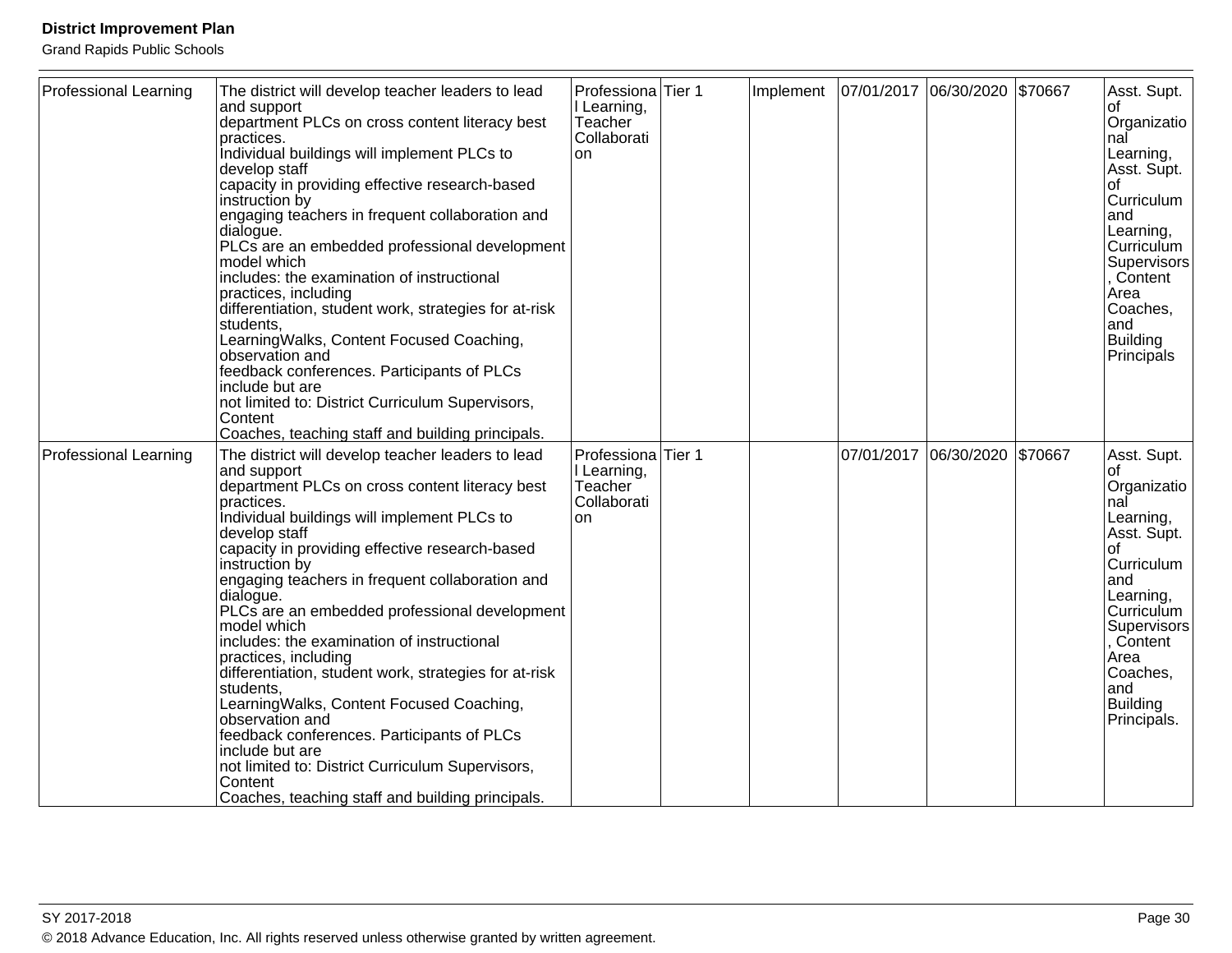Grand Rapids Public Schools

| Professional Learning        | The District will offer Professional Learning,<br>including:<br>Leadership (including Dr. Richard Lemons and<br>other<br>consultants), SIOP/ELL Literacy Coach, Lead<br>Mentors<br>(including stipends), Advanced Placement for<br>Teachers,<br>SIOP/WIDA (including instructional materials,<br>supplies, and<br>stipends, mileage), Teacher Professional<br>Development led by<br>Maybank Kapufi, Conference/Workshop<br>Attendance & Training<br>including Leading Schools for English Language<br>Learner<br>Achievement, Special Populations, Homeless<br>Youth, MABE,<br>Imagine Learning, Special Populations, Refugee<br>Education<br>Center, NABE, MABE), School Reform Specialist,<br>Summer<br>Institute Consultants, Director of PD, and Director<br>of Historically<br>Black Colleges program. | Community<br>Engageme<br>nt, Parent<br>Involvemen<br>Walkthroug<br>h,<br>Technology<br>Curriculum<br>Developme<br>nt, Policy<br>and<br>Process,<br>Supplemen<br>tal<br>Materials,<br>Professiona<br>I Learning,<br>Teacher<br>Collaborati<br>on, Career<br>Preparation<br>/Orientation<br>Academic<br>Support | Tier 1 | Implement | 07/01/2017 | 06/30/2020 | \$585253 | Asst. Supt.<br>οf<br>Organizatio  <br>nal<br>Learning,<br>Exec. Dir.<br>for<br>Leadership<br>Middle<br>Schools/EL<br>L/Equity<br>and<br>Inclusion,<br>Asst. Supt.<br>οf<br>Curriculum                      |
|------------------------------|-------------------------------------------------------------------------------------------------------------------------------------------------------------------------------------------------------------------------------------------------------------------------------------------------------------------------------------------------------------------------------------------------------------------------------------------------------------------------------------------------------------------------------------------------------------------------------------------------------------------------------------------------------------------------------------------------------------------------------------------------------------------------------------------------------------|---------------------------------------------------------------------------------------------------------------------------------------------------------------------------------------------------------------------------------------------------------------------------------------------------------------|--------|-----------|------------|------------|----------|------------------------------------------------------------------------------------------------------------------------------------------------------------------------------------------------------------|
| <b>Professional Learning</b> | The district will develop teacher leaders to lead<br>and support<br>department PLCs on cross content literacy best<br>practices.<br>Individual buildings will implement PLCs to<br>develop staff<br>capacity in providing effective research-based<br>instruction by<br>engaging teachers in frequent collaboration and<br>dialoque.<br>PLCs are an embedded professional development<br>model which<br>includes: the examination of instructional<br>practices, including<br>differentiation, student work, strategies for at-risk<br>students.<br>LearningWalks, Content Focused Coaching,<br>observation and<br>feedback conferences. Participants of PLCs<br>include but are<br>not limited to: District Curriculum Supervisors,<br>Content<br>Coaches, teaching staff and building principals.         | Program<br>Professiona <sup>Tier</sup> 1<br>I Learning,<br>Teacher<br>Collaborati<br>on                                                                                                                                                                                                                       |        | Implement | 07/01/2017 | 06/30/2020 | \$70667  | Asst. Supt.<br>Organizatio<br>nal<br>Learning,<br>Asst. Supt.<br>Ωf<br>Curriculum<br>and<br>Learning,<br>Curriculum<br>Supervisors<br>Content<br>Area<br>Coaches,<br>and<br><b>Building</b><br>Principals. |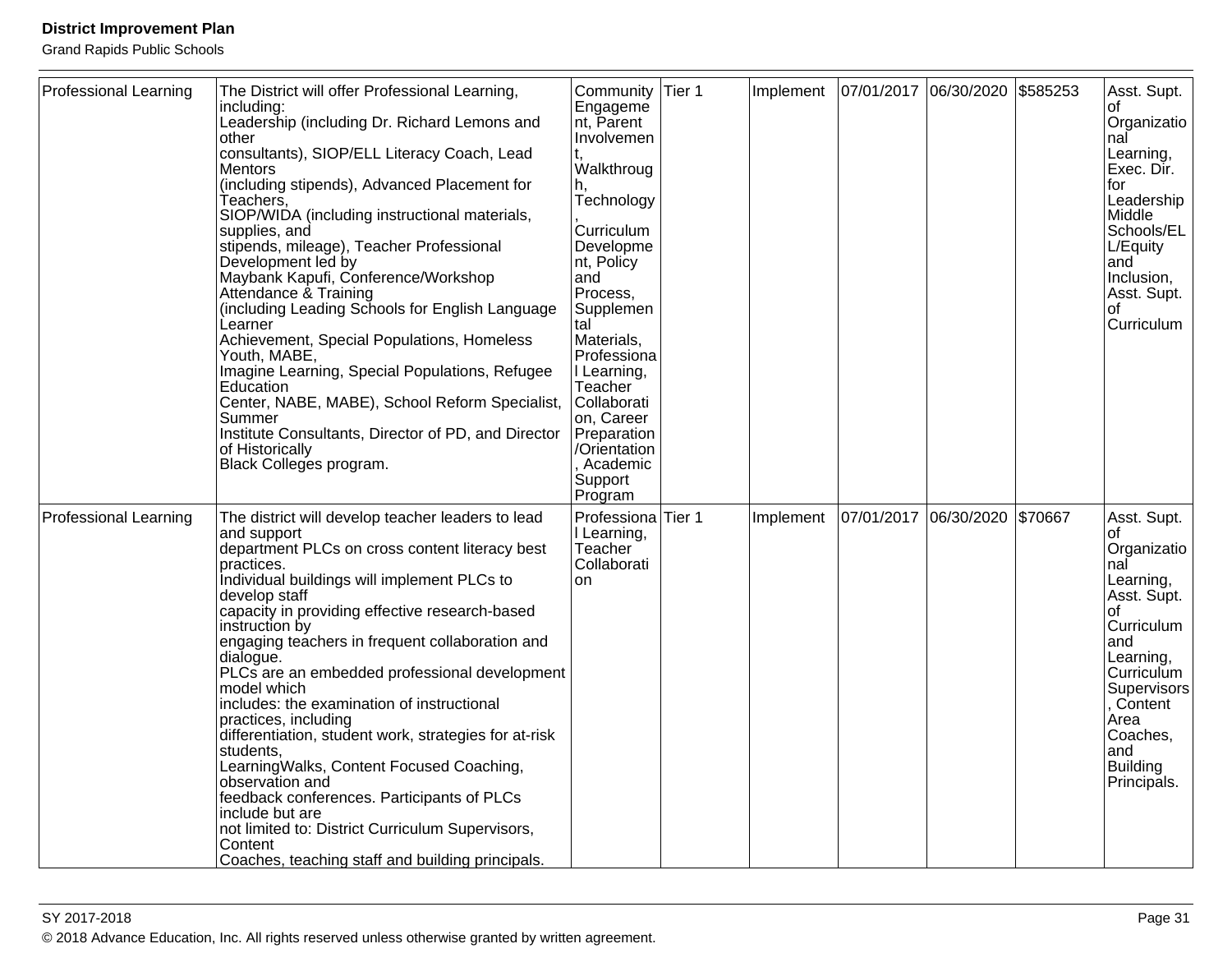Grand Rapids Public Schools

#### **Title III**

| <b>Activity Name</b> | <b>Activity Description</b>                                                                                                                                                                                                                                                                                                                                                                                                                                      | Activity<br><b>Type</b>                                                                                                                                                              | Tier              | Phase     | Begin Date | <b>End Date</b>               | Resource<br>Assigned | Staff<br>Responsibl                                                                                                                                                                                                                                                                                                                         |
|----------------------|------------------------------------------------------------------------------------------------------------------------------------------------------------------------------------------------------------------------------------------------------------------------------------------------------------------------------------------------------------------------------------------------------------------------------------------------------------------|--------------------------------------------------------------------------------------------------------------------------------------------------------------------------------------|-------------------|-----------|------------|-------------------------------|----------------------|---------------------------------------------------------------------------------------------------------------------------------------------------------------------------------------------------------------------------------------------------------------------------------------------------------------------------------------------|
| Technology           | The District will support the use of technology<br>across the district. Technology will be used in a<br>variety of ways to support student learning<br>objectives. Students will engage with technology<br>to access content, communicate understanding,<br>and demonstrate learning. Examples of Science<br>technology used in the district include: Discovery<br>Education and other supplemental programs.                                                    | <b>Direct</b><br>Instruction,<br>Technology<br><b>Curriculum</b><br>Developme<br>Int.<br>Professiona<br>Learning,<br>Teacher<br>Collaborati<br>on.<br>Academic<br>Support<br>Program | Tier 1            | Implement |            | 07/01/2017 06/30/2020         | \$8250               | <b>District</b><br>Technology<br>Department<br>$(MIS)$ ,<br>District<br>Curriculum<br>Supervisors<br>Building<br>Administrat<br>ors, and<br>Teaching<br>Staff.                                                                                                                                                                              |
| Summer School        | The District will employ a Summer School<br>Coordinator to plan<br>and oversee a K-12 summer school program to<br>provide<br>supplemental instruction for identified students.<br>English<br>Learners will have additional resources available<br>in the form of<br>ESL parapros, ESL teachers, Instructional<br>Teacher Coach,<br>Contracted ESL substitute teachers & parapros,<br>EL Tutors,<br>Supplemental Reading Materials, and Summer<br>Transportation. | Behavioral<br>Support<br>Program,<br>Direct<br>Instruction,<br>Technology<br>Supplemen<br>tal<br>Materials,<br>Professiona<br>Learning,<br>Academic<br>Support<br>Program            | Tier <sub>2</sub> |           |            | 06/20/2016 07/31/2020 \$18664 |                      | Asst. Supt.<br><b>PK-12</b><br>Instruction,<br>Exec. Dir.<br><b>of</b><br>Community<br>& Student<br>Affairs,<br>Exec. Dir.<br>for<br>Leadership<br>Middle<br>Schools/EL<br>L/Equity<br>and<br>Inclusion,<br>Exec. Dir.<br>Ωf<br>Elementary<br>& K-8, Title<br>Supervisor,<br>Curriculum<br>Supervisors<br>, Summer<br>School<br>Coordinator |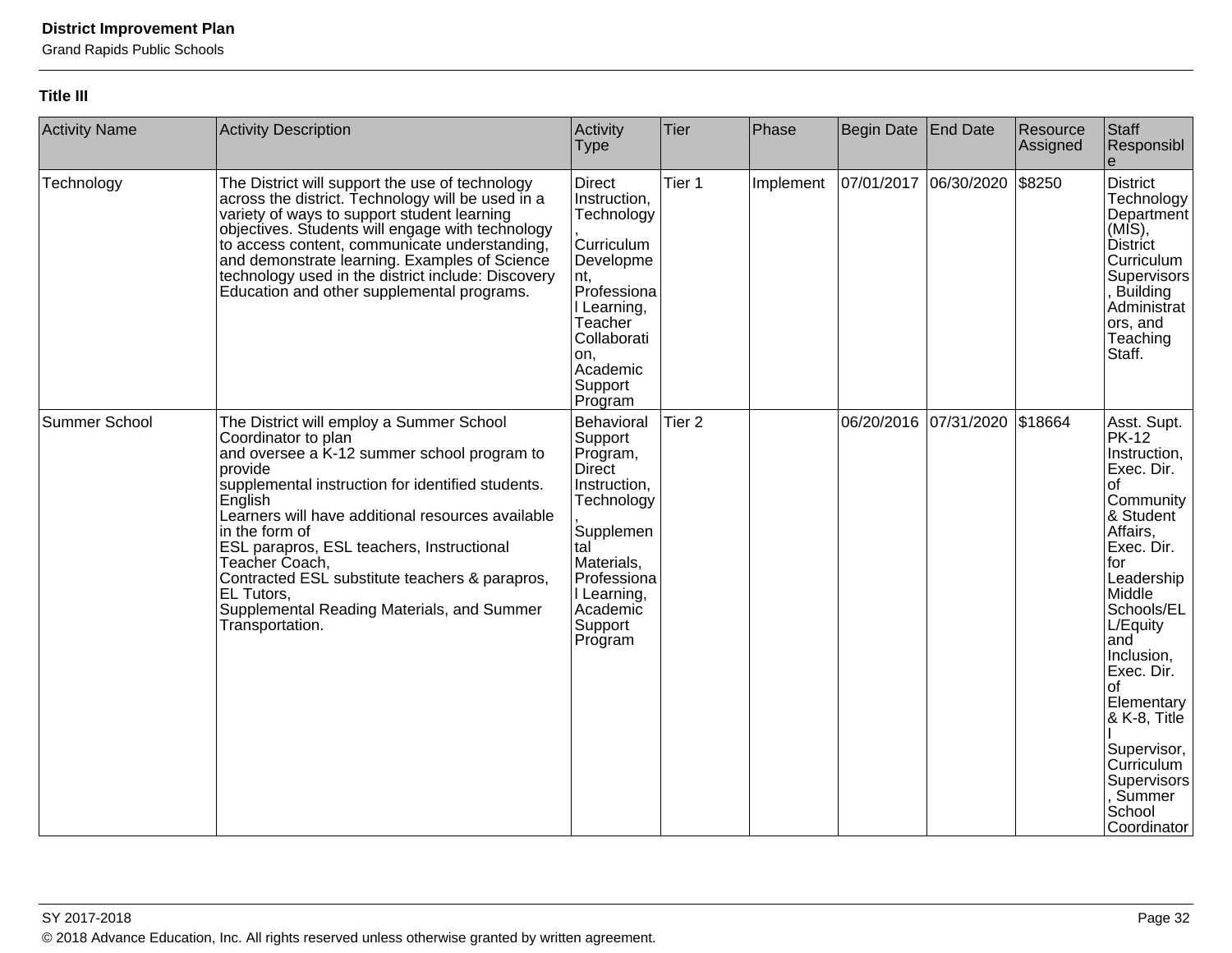Grand Rapids Public Schools

| <b>Supplemental Materials</b> | Supplemental materials will be purchased to<br>support English Language Learner,<br>Migrant, and Homeless students in cross-content<br>area literacy.                                                                                                                                                                                                                                                                                                            | Supplemen<br>tal<br>Materials                                                                                                                                               | Tier 1            | Implement | 07/01/2017 | 06/30/2020            | \$2250  | Exec. Dir.<br>tor<br>Leadership<br>Middle<br>Schools/EL<br>L/Equity<br>land<br>Inclusion &<br>Exec. Dir.<br>οf<br>Community<br>& Student<br>Affairs                                                                                                                                                                                 |
|-------------------------------|------------------------------------------------------------------------------------------------------------------------------------------------------------------------------------------------------------------------------------------------------------------------------------------------------------------------------------------------------------------------------------------------------------------------------------------------------------------|-----------------------------------------------------------------------------------------------------------------------------------------------------------------------------|-------------------|-----------|------------|-----------------------|---------|-------------------------------------------------------------------------------------------------------------------------------------------------------------------------------------------------------------------------------------------------------------------------------------------------------------------------------------|
| Technology                    | The District will support the use of technology<br>across the<br>district. Technology will be used in a variety of<br>ways to support<br>student learning objectives. Students will engage<br>with<br>technology to access content, communicate<br>understanding,<br>and demonstrate learning. Examples of ELA<br>technology used in the District<br>will include: Imagine Learning, SuccessMaker,<br>and other supplemental programs.                           | Technology                                                                                                                                                                  | Tier 1            | Implement | 07/01/2017 | 06/30/2020            | \$8250  | <b>District</b><br>Technology<br>Department<br>$(MIS)$ ,<br>District<br>Curriculum<br>Supervisors<br>, Building<br>Administrat<br>ors and<br>Teachers.                                                                                                                                                                              |
| Summer School                 | The District will employ a Summer School<br>Coordinator to plan<br>and oversee a K-12 summer school program to<br>provide<br>supplemental instruction for identified students.<br>English<br>Learners will have additional resources available<br>in the form of<br>ESL parapros, ESL teachers, Instructional<br>Teacher Coach,<br>Contracted ESL substitute teachers & parapros,<br>EL Tutors,<br>Supplemental Reading Materials, and Summer<br>Transportation. | Behavioral<br>Support<br>Program,<br>Direct<br>Instruction,<br>Technology<br>Supplemen<br>tal<br>Materials,<br>Professiona<br>I Learning,<br>Academic<br>Support<br>Program | Tier <sub>2</sub> | Implement |            | 06/20/2016 06/30/2020 | \$18664 | Asst. Supt.<br><b>PK-12</b><br>Instruction,<br>Exec. Dir.<br>οf<br>Community<br>& Student<br>Affairs,<br>Exec. Dir.<br>for<br>Leadership<br>Middle<br>Schools/EL<br>L/Equity<br>land<br>Inclusion,<br>Exec. Dir.<br>οf<br>Elementary<br>& K-8, Title<br>Supervisor,<br>Curriculum<br>Supervisors<br>Summer<br>School<br>Coordinator |

SY 2017-2018 Page 33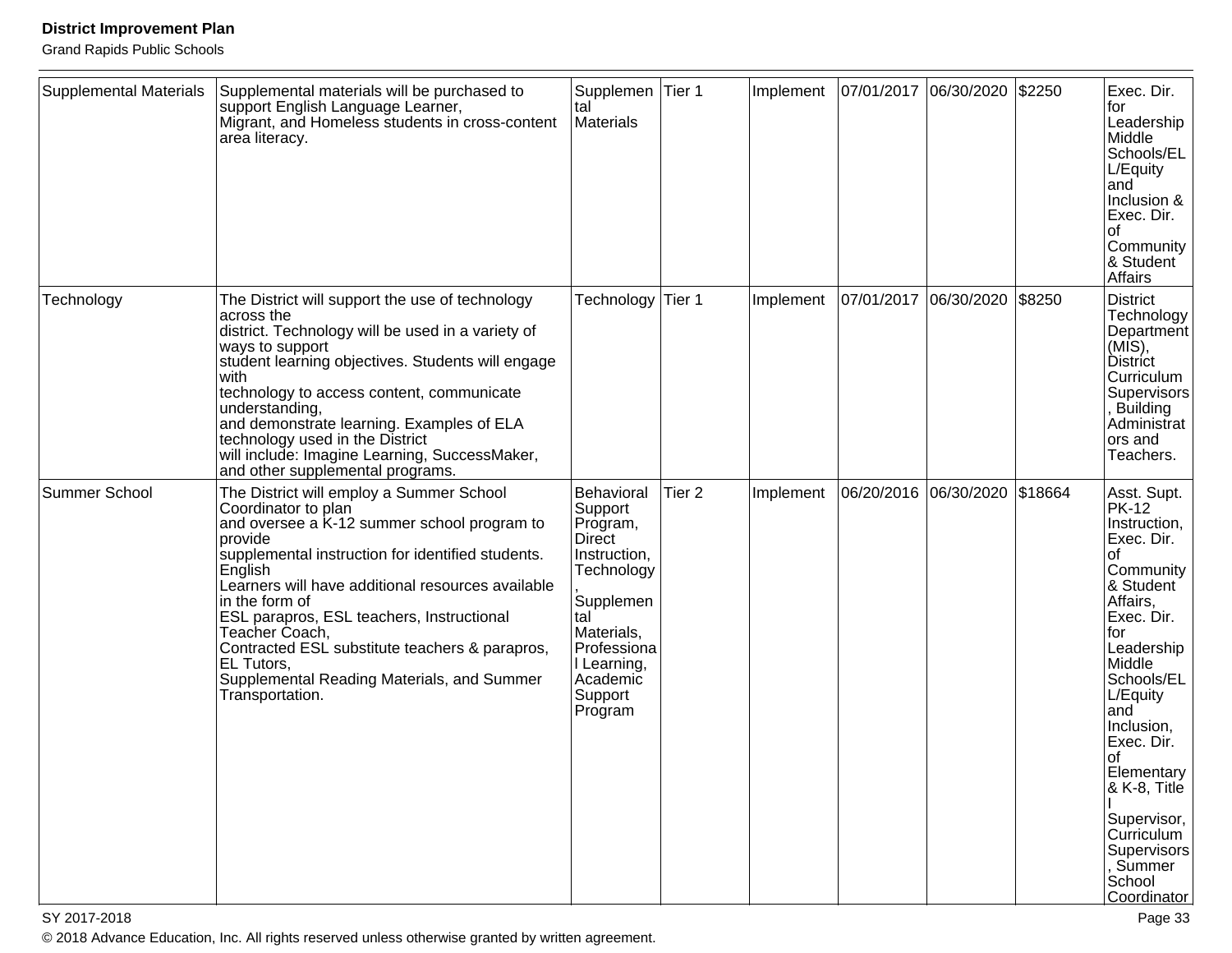Grand Rapids Public Schools

| Technology                                  | The District will support the use of technology<br>across the district. Technology will be used in a<br>variety of ways to support student learning<br>objectives. Students will engage with technology<br>to access content, communicate understanding,<br>and demonstrate learning. Examples of Social                                                                                                                                                                                                                                                                                                                                                                                                                                                                                                                    | Technology Tier 1<br>Academic<br>Support<br>Program                                                                                                                                                                          |        | Implement | 09/08/2015 06/30/2020 |            | \$8250  | <b>District</b><br>Technology<br>Department<br>$(MIS)$ ,<br>District<br>Curriculum                                                                                                                                                                                                                                                   |
|---------------------------------------------|-----------------------------------------------------------------------------------------------------------------------------------------------------------------------------------------------------------------------------------------------------------------------------------------------------------------------------------------------------------------------------------------------------------------------------------------------------------------------------------------------------------------------------------------------------------------------------------------------------------------------------------------------------------------------------------------------------------------------------------------------------------------------------------------------------------------------------|------------------------------------------------------------------------------------------------------------------------------------------------------------------------------------------------------------------------------|--------|-----------|-----------------------|------------|---------|--------------------------------------------------------------------------------------------------------------------------------------------------------------------------------------------------------------------------------------------------------------------------------------------------------------------------------------|
|                                             | Studies technology used in the district include:<br>Imagine Learning, National Geographic Inside &<br>Edge, and other supplemental programs.                                                                                                                                                                                                                                                                                                                                                                                                                                                                                                                                                                                                                                                                                |                                                                                                                                                                                                                              |        |           |                       |            |         | Supervisors<br>Building<br>Adminstrat<br>ors, and<br>Teaching<br>Staff                                                                                                                                                                                                                                                               |
| School-Family and<br>Community Partnerships | The District will support and develop partnerships<br>with schools,<br>families, and communities through the following:<br>Family and<br>Community Engagement Office, Parent Action<br>Leaders (PALs),<br>Parent Teacher Community Councils (PTCC),<br>Parent<br>University, Parent Advisory Committees, Migrant<br>Parent<br>Advisory Committee, Parent Workshops, and<br>school activities<br>and events. Examples of school activities and<br>events: Hispanic<br>Heritage Month student workshops, student<br>presentations,<br>breakfast with author; migrant/ESL family<br>meetings, including<br>materials, meals, and childcare; parent meetings<br>facilitated by<br>Lea Tobar, including materials, meals, and<br>childcare;<br>presentations by Maybank Kapufi, including<br>materials, meals,<br>and childcare. | Behavioral<br>Support<br>Program,<br>Recruitmen<br>t and<br>Retention,<br>Community<br>Engageme<br>nt, Field<br>Trip, Parent<br>Involvemen<br>Technology<br>Supplemen<br>tal<br>Materials,<br>Academic<br>Support<br>Program | Tier 1 | Implement | 08/28/2017            | 06/30/2020 | \$19645 | Exec. Dir.<br>οt<br>Community<br>land<br>Student<br>Affairs,<br>Exec. Dir.<br>for<br>Leadership<br>of Middle<br>Schools/EL<br>L/Equity<br>land<br>Inclusion,<br>Counselor<br>Coordinator<br>Supervisor<br>Community<br>land<br>Student<br>Services,<br>Parent<br>Engageme<br>nt<br>Coordinator<br>Building<br>Principals,<br>Designa |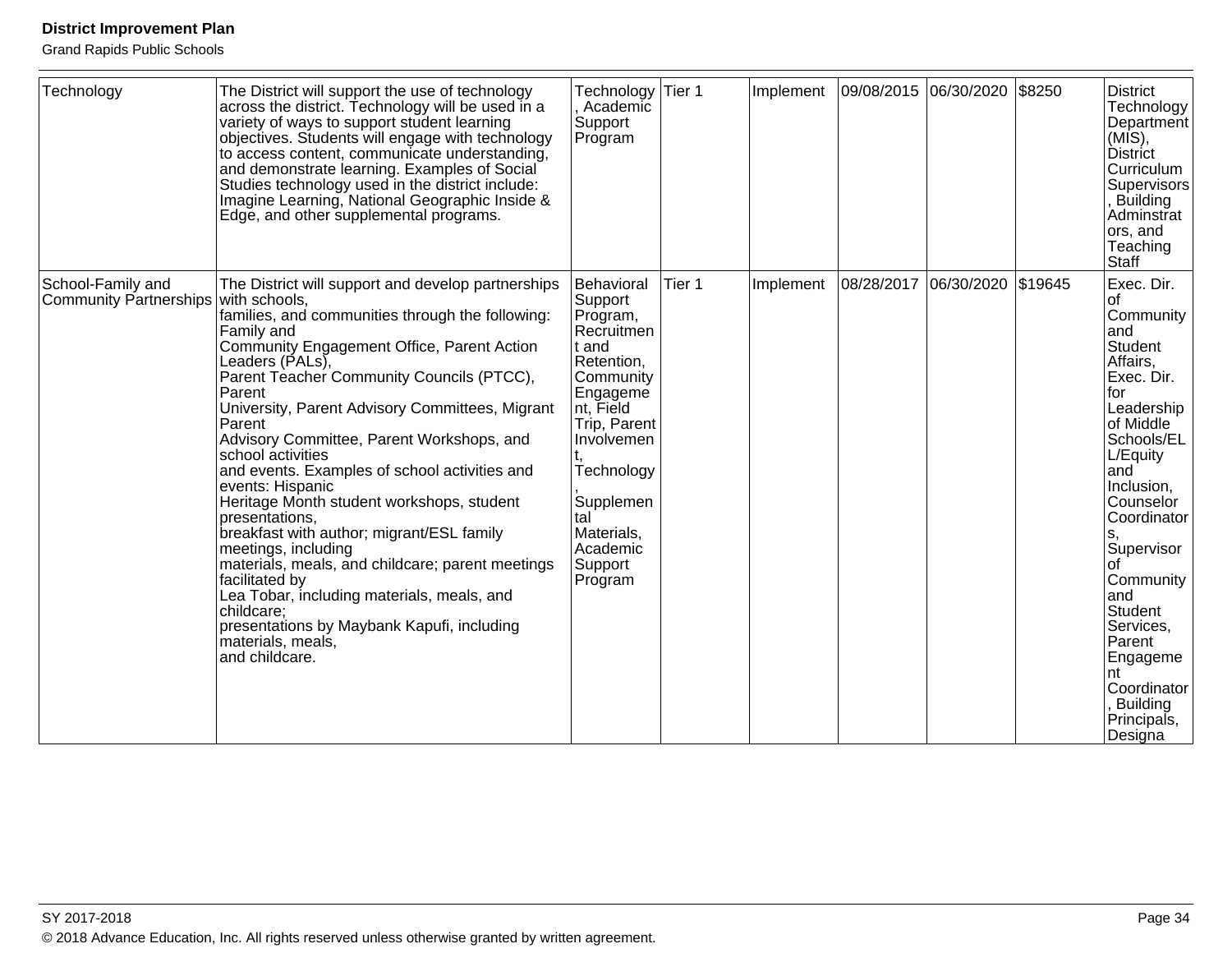| Professional Learning  | The District will offer Professional Learning,<br>including:<br>Leadership (including Dr. Richard Lemons and<br>other<br>consultants), SIOP/ELL Literacy Coach, Lead<br><b>Mentors</b><br>(including stipends), Advanced Placement for<br>Teachers,<br>SIOP/WIDA (including instructional materials,<br>supplies, and<br>stipends, mileage), Teacher Professional<br>Development led by<br>Maybank Kapufi, Conference/Workshop<br>Attendance & Training<br>(including Leading Schools for English Language<br>Learner<br>Achievement, Special Populations, Homeless<br>Youth, MABE,<br>Imagine Learning, Special Populations, Refugee<br>Education<br>Center, NABE, MABE), School Reform Specialist,<br>Summer<br>Institute Consultants, Director of PD, and Director<br>of Historically<br>Black Colleges program. | Community<br>Engageme<br>nt, Parent<br>Involvemen<br>Walkthroug<br>Technology<br>Curriculum<br>Developme<br>nt, Policy<br>and<br>Process,<br>Supplemen<br>tal<br>Materials,<br>Professiona<br>Learning,<br>Teacher<br>Collaborati<br>on, Career<br>Preparation<br>/Orientation<br>Academic<br>Support<br>Program | Tier 1 | Implement | 07/01/2017 06/30/2020 \$157884 |            |        | Asst. Supt.<br>Organizatio<br>nal<br>Learning,<br>Exec. Dir.<br>for<br>Leadership<br>Middle<br>Schools/EL<br>L/Equity<br>land<br>Inclusion,<br>Asst. Supt.<br>οf<br>Curriculum |
|------------------------|---------------------------------------------------------------------------------------------------------------------------------------------------------------------------------------------------------------------------------------------------------------------------------------------------------------------------------------------------------------------------------------------------------------------------------------------------------------------------------------------------------------------------------------------------------------------------------------------------------------------------------------------------------------------------------------------------------------------------------------------------------------------------------------------------------------------|------------------------------------------------------------------------------------------------------------------------------------------------------------------------------------------------------------------------------------------------------------------------------------------------------------------|--------|-----------|--------------------------------|------------|--------|--------------------------------------------------------------------------------------------------------------------------------------------------------------------------------|
| Supplemental Materials | Supplemental materials will be purchased to<br>support English<br>Language Learner,<br>Migrant, and Homeless students in cross-content<br>area literacy                                                                                                                                                                                                                                                                                                                                                                                                                                                                                                                                                                                                                                                             | Supplemen<br>tal<br><b>Materials</b>                                                                                                                                                                                                                                                                             | Tier 1 |           | 07/01/2017                     | 06/30/2020 | \$2250 | Exec. Dir.<br>tor<br>Leadership<br>Middle<br>Schools/EL<br>L/Equity<br>and<br>Inclusion &<br>Exec. Dir.<br>оf<br>Community<br>& Student<br>Affairs                             |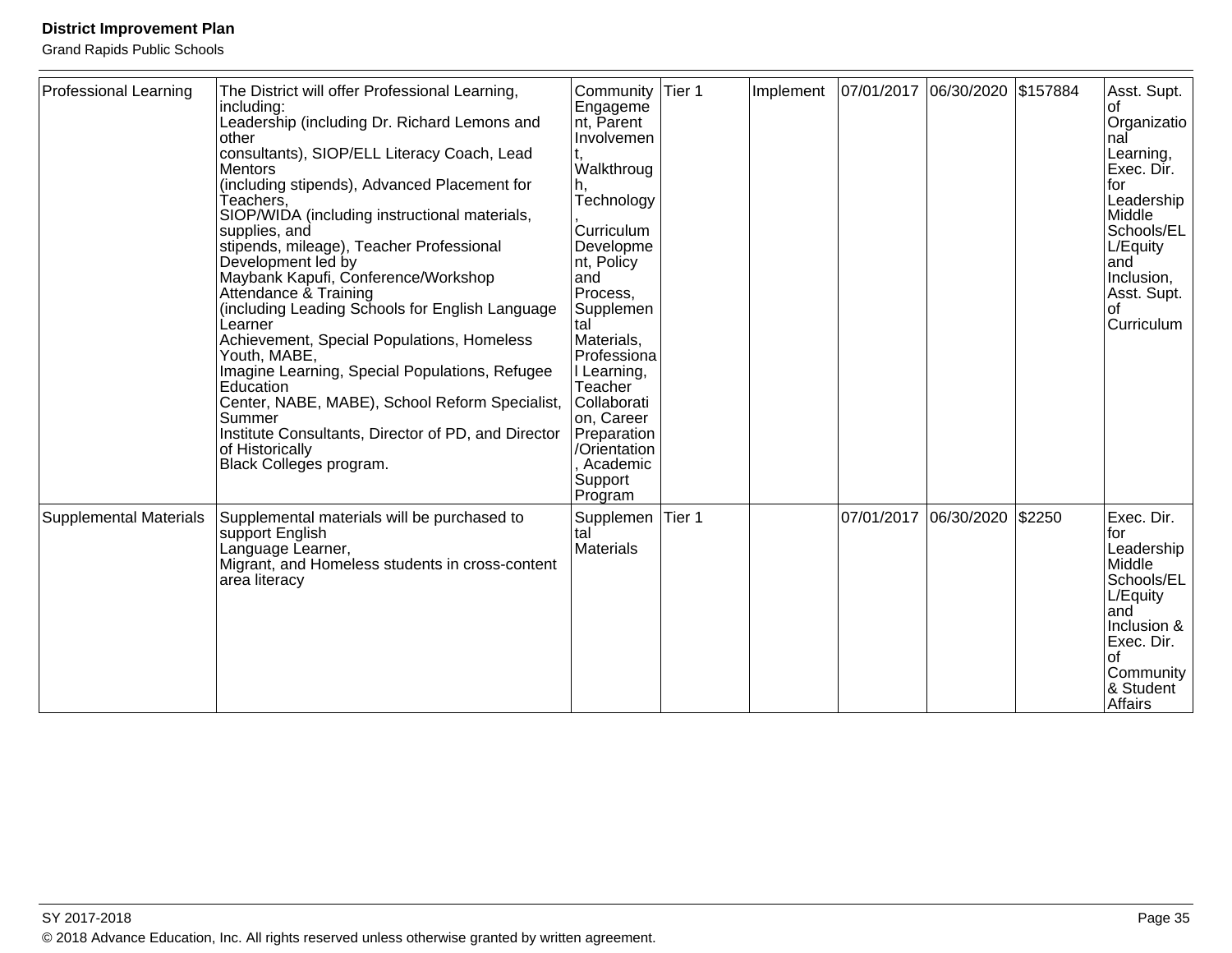| Summer School | The District will employ a Summer School<br>Coordinator to plan<br>and oversee a K-12 summer school program to<br>provide<br>supplemental instruction for identified students.<br>English<br>Learners will have additional resources available<br>in the form of<br>ESL parapros, ESL teachers, Instructional<br>Teacher Coach,<br>Contracted ESL substitute teachers & parapros,<br>EL Tutors,<br>Supplemental Reading Materials, and Summer<br>Transportation. | <b>Behavioral</b><br>Support<br>Program,<br>Direct<br>Instruction,<br>Technology<br>Supplemen<br>tal<br>Materials,<br>Professiona<br>Learning,<br>Academic<br>Support<br>Program | Tier 2 | Implement | 06/20/2016  07/31/2020   \$18664 |  |  | Asst. Supt.<br>PK-12<br>Instruction,<br>Exec. Dir.<br>l of<br>Community<br> & Student <sup>∶</sup><br>Affairs,<br>Exec. Dir.<br>l for<br>Leadership<br>Middle<br>Schools/EL<br>L/Equity<br>land<br>Inclusion,<br>Exec. Dir.<br>Ωf<br>Elementary<br>& K-8, Title<br>Supervisor,<br>Curriculum<br>Supervisors<br>Summer |
|---------------|------------------------------------------------------------------------------------------------------------------------------------------------------------------------------------------------------------------------------------------------------------------------------------------------------------------------------------------------------------------------------------------------------------------------------------------------------------------|----------------------------------------------------------------------------------------------------------------------------------------------------------------------------------|--------|-----------|----------------------------------|--|--|-----------------------------------------------------------------------------------------------------------------------------------------------------------------------------------------------------------------------------------------------------------------------------------------------------------------------|
|---------------|------------------------------------------------------------------------------------------------------------------------------------------------------------------------------------------------------------------------------------------------------------------------------------------------------------------------------------------------------------------------------------------------------------------------------------------------------------------|----------------------------------------------------------------------------------------------------------------------------------------------------------------------------------|--------|-----------|----------------------------------|--|--|-----------------------------------------------------------------------------------------------------------------------------------------------------------------------------------------------------------------------------------------------------------------------------------------------------------------------|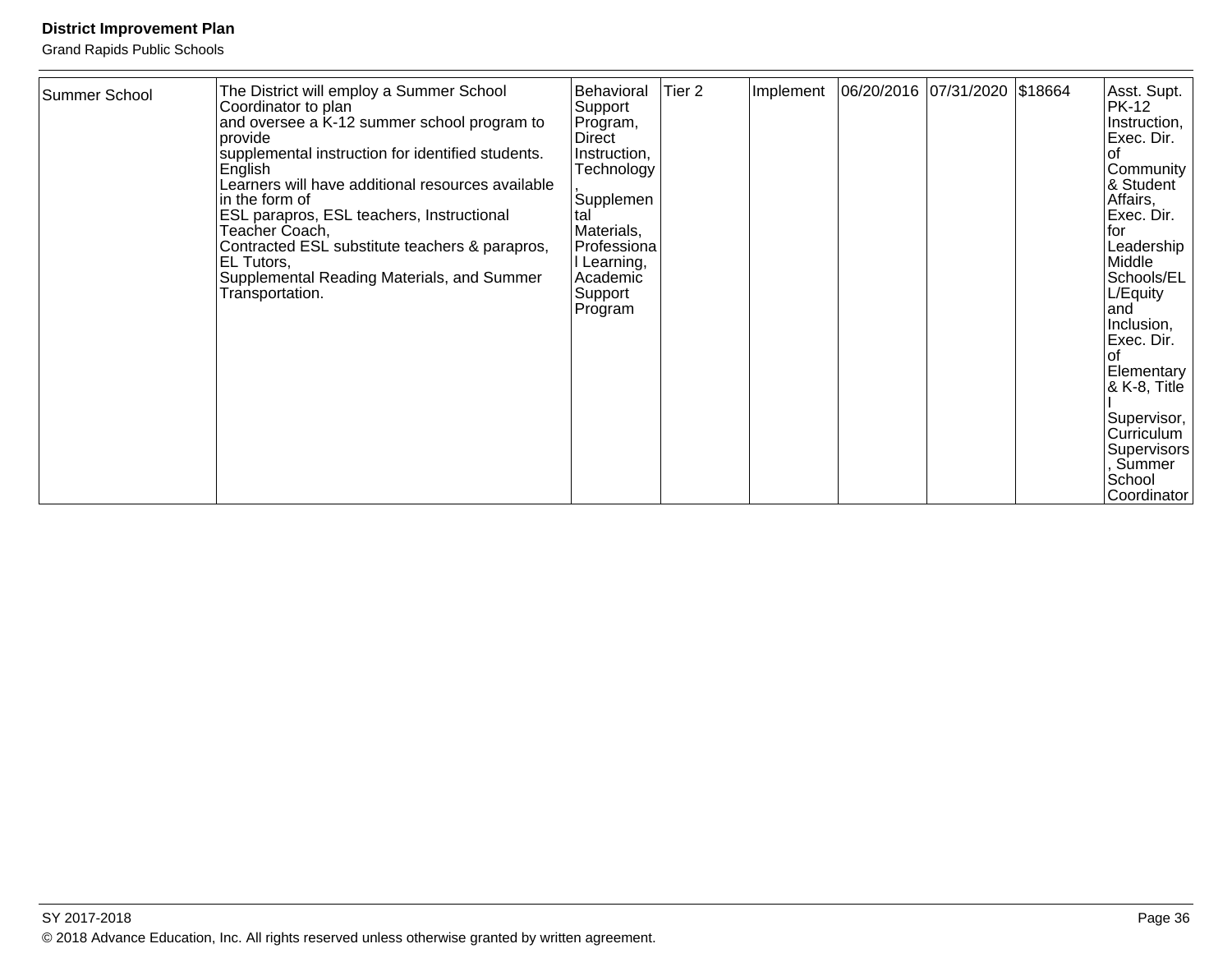| Summer School           | The District will employ a Summer School<br>Coordinator to plan and oversee a K-12 summer<br>school program to provide supplemental   Program<br>instruction for identified students. English Learners   Direct<br>will have additional resources available in the form Instruction,<br>of ESL parapros, ESL teachers, Instructional<br>Teacher Coach, Contracted ESL substitute<br>teachers & parapros, EL Tutors, Supplemental<br>Reading Materials, and Summer Transportation.                                                                                                                                                    | Behavioral<br>Support<br>Program,<br>Technology<br>Supplemen<br>tal<br>Materials,<br>Professiona<br>l Learning,<br>Academic<br>Support<br>Program             | Tier <sub>2</sub> | Implement | 06/20/2016 07/31/2020 |            | \$18664  | Asst. Supt.<br><b>PK-12</b><br>Instruction,<br>Exec. Dir.<br>οf<br>Community<br>& Student<br>Affairs,<br>Exec. Dir.<br>for<br>Leadership<br>Middle<br>Schools/EL<br>L/Equity<br>and<br>Inclusion,<br>Exec. Dir.<br>Ωf<br>Elementary<br>& K-8, Title<br>Supervisor,<br>Curriculum<br>Supervisors<br>, Summer<br>School<br>Coordinator |
|-------------------------|--------------------------------------------------------------------------------------------------------------------------------------------------------------------------------------------------------------------------------------------------------------------------------------------------------------------------------------------------------------------------------------------------------------------------------------------------------------------------------------------------------------------------------------------------------------------------------------------------------------------------------------|---------------------------------------------------------------------------------------------------------------------------------------------------------------|-------------------|-----------|-----------------------|------------|----------|--------------------------------------------------------------------------------------------------------------------------------------------------------------------------------------------------------------------------------------------------------------------------------------------------------------------------------------|
| <b>Student Supports</b> | The District will support the needs of the Whole<br>Child through<br>the following: Counselors, School to College<br>Advisor, School<br>Health Service Providers, Tutors, Youth<br>Advocates, Behavior<br>Specialists, Interventionist Specialists,<br>Paraprofessionals (including Literacy,<br>Instructional, and ESL Paraprofessionals), English<br>Language<br>Learner Interventionists, Transition Coordinator,<br>Migrant<br>Recruiter, Homeless/Foster Care Coordinator,<br>Latino Youth<br>Conference (supplies & transportation), and<br>supplemental<br>materials (including bilingual dictionaries & leveled<br>readers). | Behavioral<br>Support<br>Program,<br>Field Trip,<br>Supplemen<br>tal<br>Materials,<br>Career<br>Preparation<br>/Orientation<br>Academic<br>Support<br>Program | Tier 1            | Implement | 09/08/2015            | 06/30/2020 | \$133450 | Exec. Dir.<br>Community<br>and<br>Student<br>Affairs &<br>Exec. Dir.<br>Leadership<br>Middle<br>Schools/EL<br>L/Equity<br>and<br>Inclusion                                                                                                                                                                                           |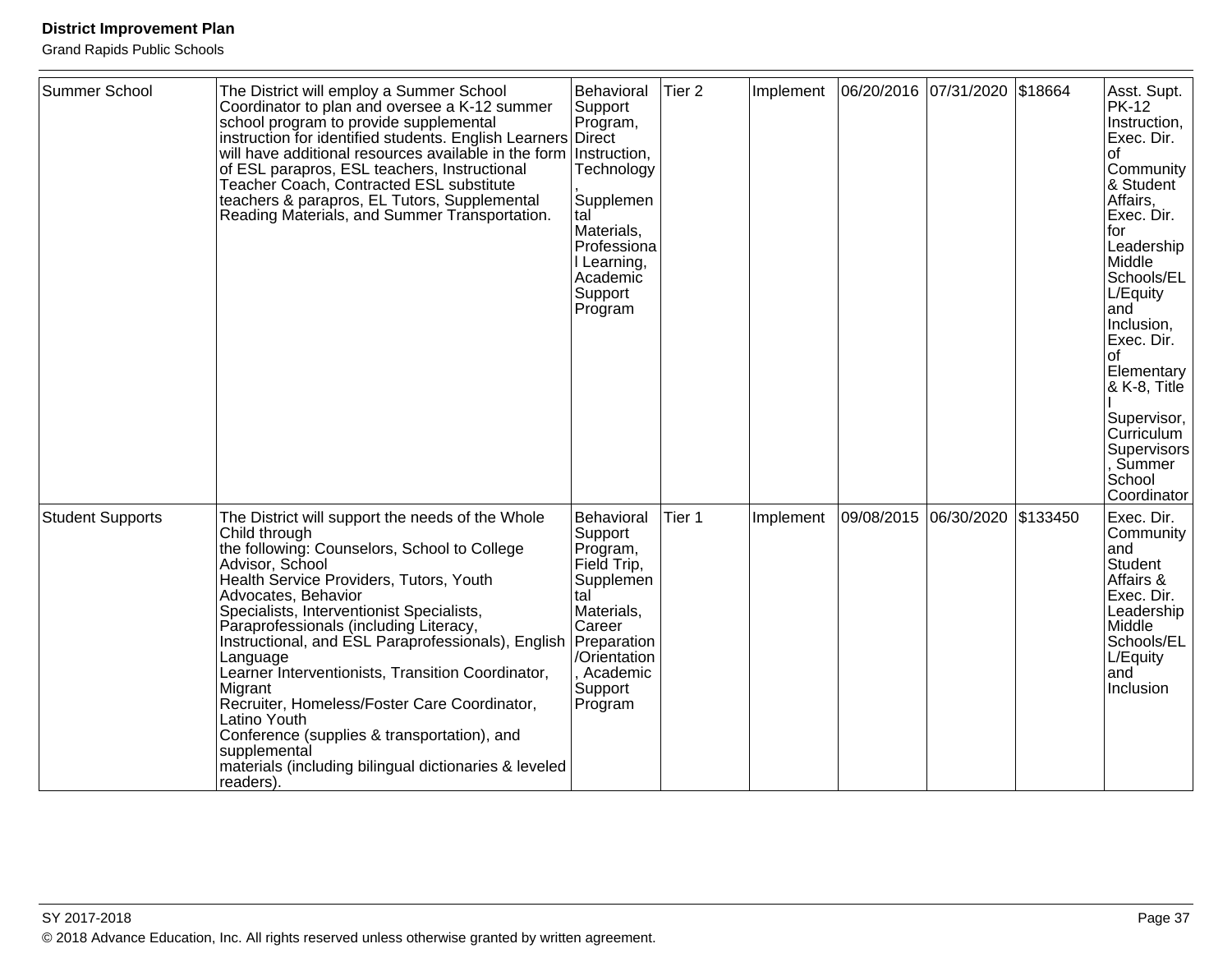Grand Rapids Public Schools

| Technology                    | The District will support the use of technology<br>across the district. Technology will be used in a<br>variety of ways to support student learning<br>objectives. Students will engage with technology<br>to access content, communicate understanding,<br>and demonstrate learning. Examples of Math<br>technology used in the district include: Imagine<br>Math, Imagine Math Facts, Delta Math, Go Math,<br>Algebra Nation, and other supplemental programs. | Technology                    | Tier 1 | Implement | 07/01/2017 06/01/2020 |            | \$8250 | <b>District</b><br>Technology<br>Department<br>$(MIS)$ ,<br><b>District</b><br>Curriculum<br>Supervisors<br>, Building<br>Administrat<br>ors and<br>Teachers. |
|-------------------------------|------------------------------------------------------------------------------------------------------------------------------------------------------------------------------------------------------------------------------------------------------------------------------------------------------------------------------------------------------------------------------------------------------------------------------------------------------------------|-------------------------------|--------|-----------|-----------------------|------------|--------|---------------------------------------------------------------------------------------------------------------------------------------------------------------|
| <b>Supplemental Materials</b> | Supplemental materials will be purchased to<br>support English<br>Language Learner,<br>Migrant, and Homeless students in cross-content<br>area literacy                                                                                                                                                                                                                                                                                                          | Supplemen<br>tal<br>Materials | Tier 1 | Implement | 07/01/2017            | 06/30/2020 | \$2250 | Exec. Dir.<br>lfor<br>Leadership<br>Middle<br>Schools/EL<br>L/Equity<br>and<br>Inclusion &<br>Exec. Dir.<br>lof<br>Community<br>& Student<br>Affairs          |
| <b>Supplemental Materials</b> | Supplemental materials will be purchased to<br>support English<br>Language Learner,<br>Migrant, and Homeless students in cross-content<br>area literacy.                                                                                                                                                                                                                                                                                                         | Supplemen<br>Materials        | Tier 1 | Implement | 07/01/2017            | 06/30/2020 | \$2250 | Exec. Dir.<br>lfor<br>Leadership<br>Middle<br>Schools/EL<br>L/Equity<br>land<br>Inclusion &<br>Exec. Dir.<br>Ωf<br>Community<br>& Student<br><b>Affairs</b>   |

**Other** 

| <b>Activity Name</b> | <b>Activity Description</b> | Activity<br><b>Type</b> | Tier | Phase | Begin Date End Date | <b>IResource</b><br>Assigned | Staff<br>Responsibl |
|----------------------|-----------------------------|-------------------------|------|-------|---------------------|------------------------------|---------------------|
|                      |                             |                         |      |       |                     |                              |                     |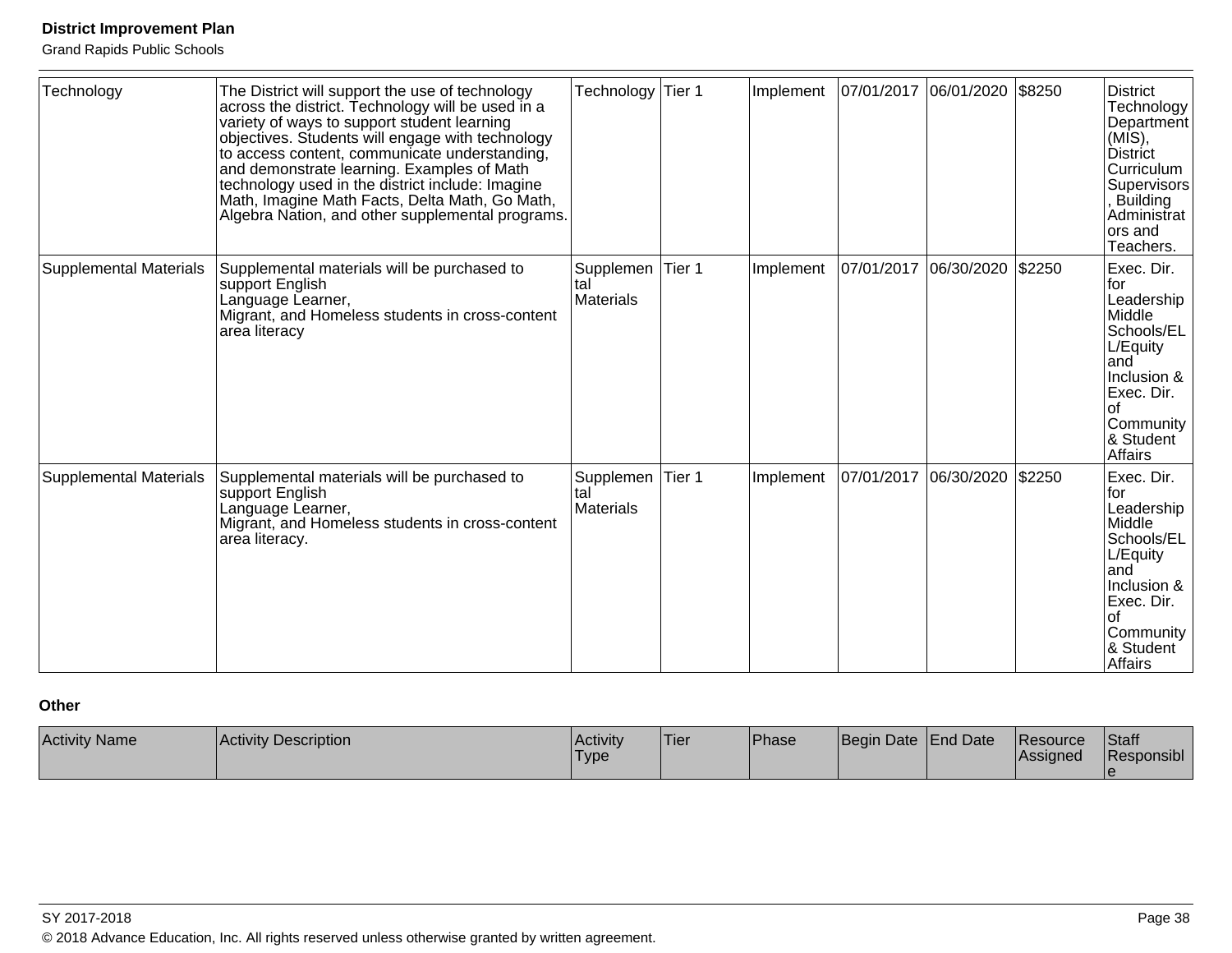Grand Rapids Public Schools

| School-Family and<br>Community Partnerships | The District will support and develop partnerships<br>with schools,<br>families, and communities through the following:<br>Family and<br>Community Engagement Office, Parent Action<br>Leaders (PALs),<br>Parent Teacher Community Councils (PTCC),<br>Parent<br>University, Parent Advisory Committees, Migrant<br>Parent<br>Advisory Committee, Parent Workshops, and<br>school activities<br>and events. Examples of school activities and<br>events: Hispanic<br>Heritage Month student workshops, student<br>presentations,<br>breakfast with author; migrant/ESL family<br>meetings, including<br>materials, meals, and childcare; parent meetings<br>facilitated by<br>Lea Tobar, including materials, meals, and<br>childcare;<br>presentations by Maybank Kapufi, including<br>materials, meals,<br>and childcare. | Behavioral<br>Support<br>Program,<br>Recruitmen<br>t and<br>Retention,<br>Community<br>Engageme<br>nt, Field<br>Trip, Parent<br>Involvemen<br>Technology<br>Supplemen<br>tal<br>Materials,<br>Academic<br>Support<br>Program | Tier 1 | Implement | 08/28/2017 06/30/2020 | \$110000 | Exec. Dir.<br>οf<br>Community<br>and<br>Student<br>Affairs,<br>Exec. Dir.<br>for<br>Leadership<br>of Middle<br>Schools/EL<br>L/Equity<br>and<br>Inclusion,<br>Counselor<br>Coordinator<br>Supervisor<br>Ωt<br>Community<br>and<br>Student<br>Services,<br>Parent<br>Engageme<br>nt<br>Coordinator<br><b>Building</b><br>Principals,<br>Designa |
|---------------------------------------------|-----------------------------------------------------------------------------------------------------------------------------------------------------------------------------------------------------------------------------------------------------------------------------------------------------------------------------------------------------------------------------------------------------------------------------------------------------------------------------------------------------------------------------------------------------------------------------------------------------------------------------------------------------------------------------------------------------------------------------------------------------------------------------------------------------------------------------|------------------------------------------------------------------------------------------------------------------------------------------------------------------------------------------------------------------------------|--------|-----------|-----------------------|----------|------------------------------------------------------------------------------------------------------------------------------------------------------------------------------------------------------------------------------------------------------------------------------------------------------------------------------------------------|
| <b>Student Supports</b>                     | The District will support the needs of the Whole<br>Child through<br>the following: Counselors, School to College<br>Advisor, School<br>Health Service Providers, Tutors, Youth<br>Advocates, Behavior<br>Specialists, Interventionist Specialists,<br>Paraprofessionals (including Literacy,<br>Instructional, and ESL Paraprofessionals), English<br>Language<br>Learner Interventionists, Transition Coordinator,<br>Migrant<br>Recruiter, Homeless/Foster Care Coordinator,<br>Latino Youth<br>Conference (supplies & transportation), and<br>supplemental<br>materials (including bilingual dictionaries & leveled<br>readers).                                                                                                                                                                                        | Behavioral<br>Support<br>Program,<br>Field Trip,<br>Supplemen<br>tal<br>Materials,<br>Career<br>Preparation<br>/Orientation<br>Academic<br>Support<br>Program                                                                | Tier 1 | Implement | 09/08/2015 06/30/2020 | \$623230 | Exec. Dir.<br>Community<br>and<br>Student<br>Affairs &<br>Exec. Dir.<br>Leadership<br>Middle<br>Schools/EL<br>L/Equity<br>and<br>Inclusion                                                                                                                                                                                                     |

#### **Section 41**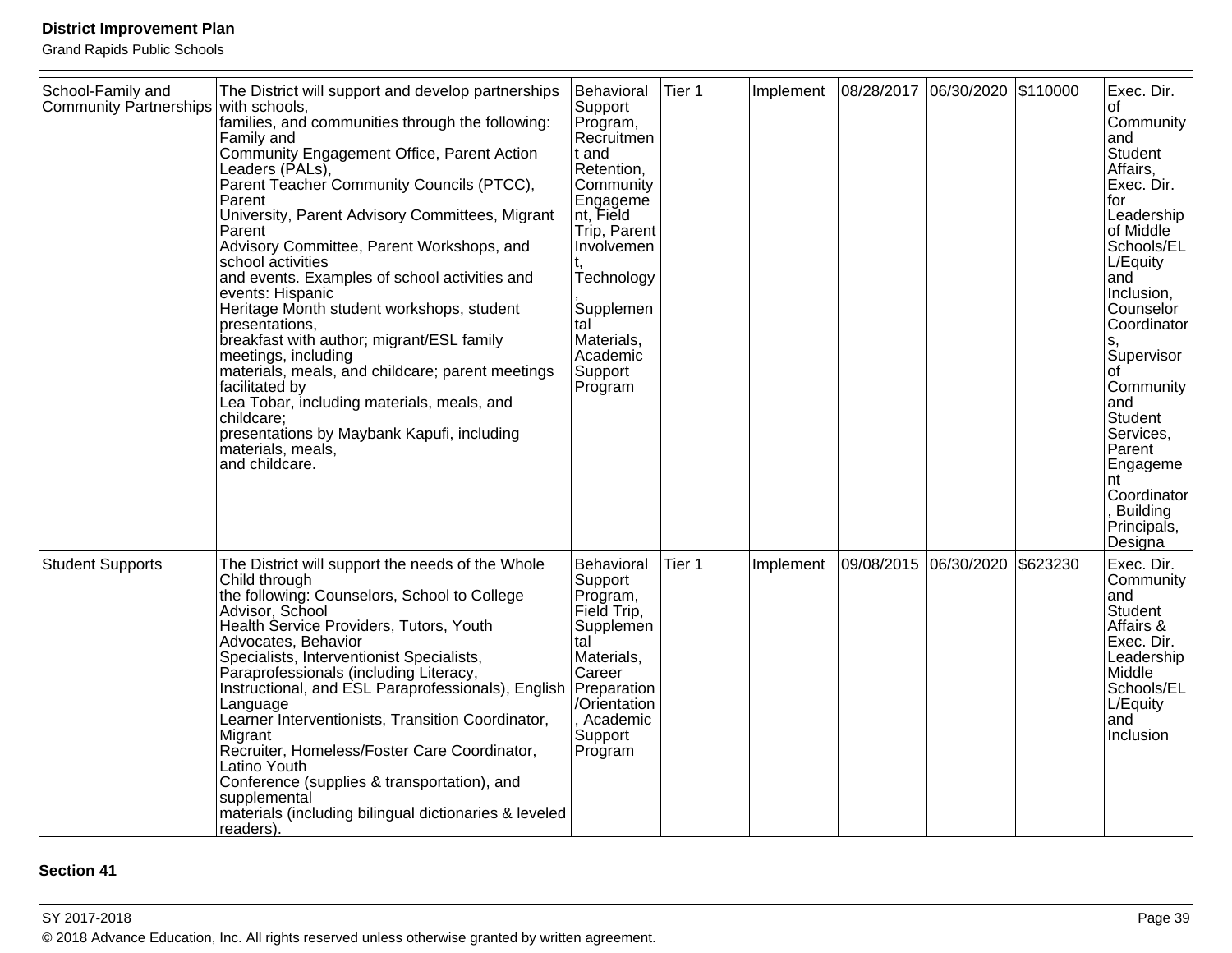Grand Rapids Public Schools

| <b>Activity Name</b>    | <b>Activity Description</b>                                                                                                                                                                                                                                                                                                                                                                                                                                                                                                                                                                                                          | Activity<br><b>Type</b>                                                                                                                                          | Tier   | Phase     | Begin Date End Date            | Resource<br>Assigned | Staff<br>Responsibl                                                                                                                          |
|-------------------------|--------------------------------------------------------------------------------------------------------------------------------------------------------------------------------------------------------------------------------------------------------------------------------------------------------------------------------------------------------------------------------------------------------------------------------------------------------------------------------------------------------------------------------------------------------------------------------------------------------------------------------------|------------------------------------------------------------------------------------------------------------------------------------------------------------------|--------|-----------|--------------------------------|----------------------|----------------------------------------------------------------------------------------------------------------------------------------------|
| <b>Student Supports</b> | The District will support the needs of the Whole<br>Child through<br>the following: Counselors, School to College<br>Advisor, School<br>Health Service Providers, Tutors, Youth<br>Advocates, Behavior<br>Specialists, Interventionist Specialists,<br>Paraprofessionals (including Literacy,<br>Instructional, and ESL Paraprofessionals), English<br>Language<br>Learner Interventionists, Transition Coordinator,<br>Migrant<br>Recruiter, Homeless/Foster Care Coordinator,<br>Latino Youth<br>Conference (supplies & transportation), and<br>supplemental<br>materials (including bilingual dictionaries & leveled<br>readers). | lBehavioral<br>Support<br>Program,<br>Field Trip,<br>Supplemen<br>Materials,<br><b>ICareer</b><br>Preparation<br>/Orientation<br>Academic<br>Support<br> Program | Tier 1 | Implement | 09/08/2015 06/30/2020 \$540000 |                      | Exec. Dir.<br>Community<br>land<br>Student<br>Affairs &<br>Exec. Dir.<br>Leadership<br>Middle<br>Schools/EL<br>L/Equity<br>land<br>Inclusion |

## **Title I Part A**

| <b>Activity Name</b>         | <b>Activity Description</b>                                                                                                                                                                                                                                                                                                                                                                                                                                                                                                                                                                                                                                                                                                                                                                           | <b>Activity</b><br><b>Type</b>                                          | Tier | Phase     | Begin Date End Date |                                 | Resource<br>Assigned | Staff<br>Responsibl                                                                                                                                                                             |
|------------------------------|-------------------------------------------------------------------------------------------------------------------------------------------------------------------------------------------------------------------------------------------------------------------------------------------------------------------------------------------------------------------------------------------------------------------------------------------------------------------------------------------------------------------------------------------------------------------------------------------------------------------------------------------------------------------------------------------------------------------------------------------------------------------------------------------------------|-------------------------------------------------------------------------|------|-----------|---------------------|---------------------------------|----------------------|-------------------------------------------------------------------------------------------------------------------------------------------------------------------------------------------------|
| <b>Professional Learning</b> | The district will develop teacher leaders to lead<br>and support<br>department PLCs on cross content literacy best<br>practices.<br>Individual buildings will implement PLCs to<br>develop staff<br>capacity in providing effective research-based<br>instruction by<br>engaging teachers in frequent collaboration and<br>dialogue.<br>PLCs are an embedded professional development<br>model which<br>includes: the examination of instructional<br>practices, including<br>differentiation, student work, strategies for at-risk<br>Istudents.<br>Learning Walks, Content Focused Coaching,<br>observation and<br>feedback conferences. Participants of PLCs<br>include but are<br>not limited to: District Curriculum Supervisors,<br>Content<br>Coaches, teaching staff and building principals. | <b>Professiona</b> Tier 1<br>Learning,<br>Teacher<br>Collaborati<br>lon |      | Implement |                     | 07/01/2017  06/30/2020  \$47251 |                      | Asst. Supt.<br>Organizatio<br>nal<br>Learning,<br>Asst. Supt.<br>Curriculum<br>land<br>Learning,<br>Curriculum<br>Supervisors<br>Content<br>Area<br>Coaches,<br>land<br>Building<br>Principals. |

© 2018 Advance Education, Inc. All rights reserved unless otherwise granted by written agreement.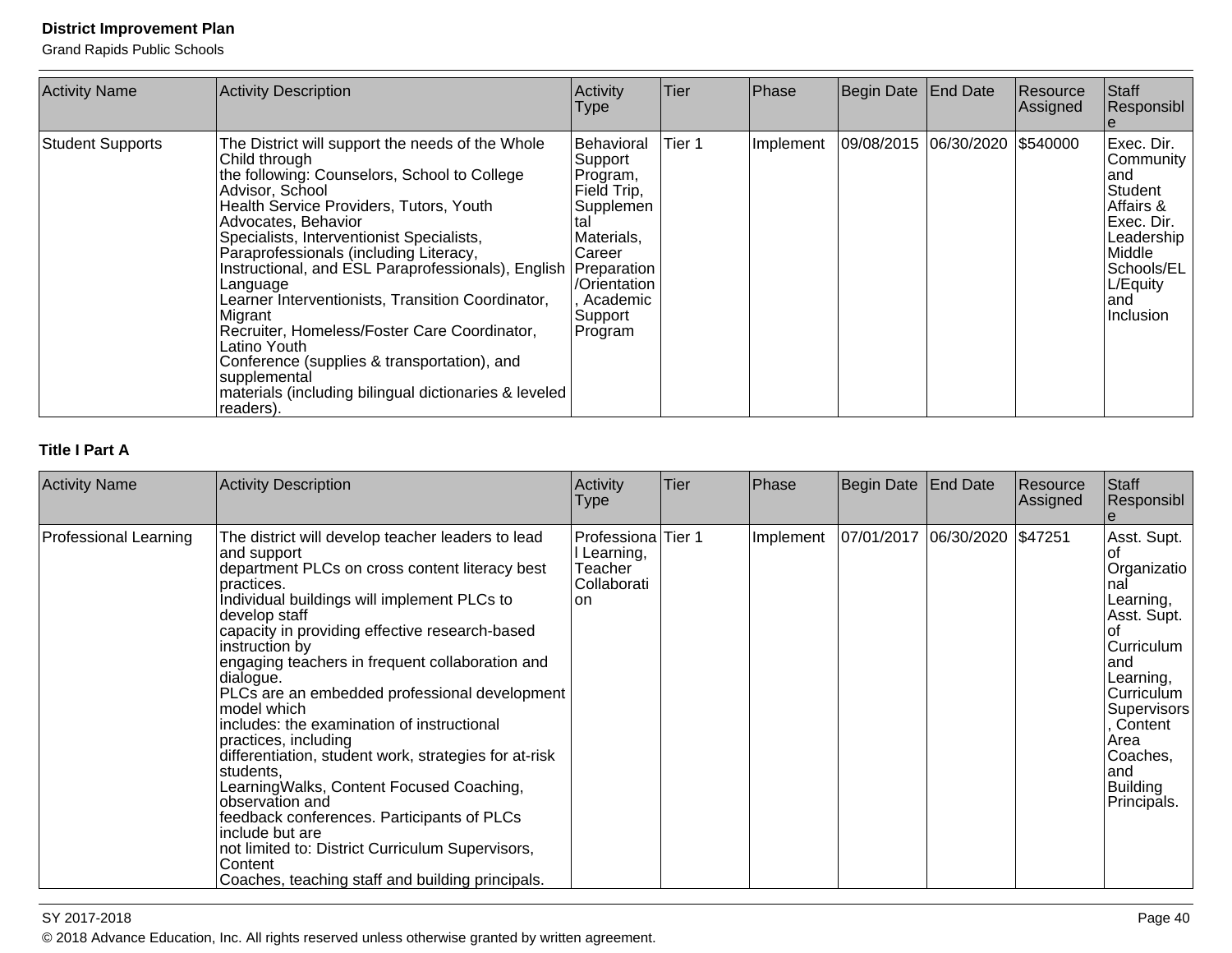| All-Day Kindergarten       | Half-day Kindergarten is supplemented to become<br>all-day<br>Kindergarten in order to increase academic &<br>behavioral<br>support.                                             | Behavioral<br>Support<br>Program,<br>Direct<br>Instruction,<br>Academic<br>Support<br>Program        | Tier 1            | Implement | 09/08/2015 06/30/2020 |                                 | \$655875 | Exec. Dir.<br>οf<br>Community<br>& Student<br>Affairs,<br>Exec Dirs.<br>οf<br>Elementary<br>& K-8<br><b>Buildings</b>                              |
|----------------------------|----------------------------------------------------------------------------------------------------------------------------------------------------------------------------------|------------------------------------------------------------------------------------------------------|-------------------|-----------|-----------------------|---------------------------------|----------|----------------------------------------------------------------------------------------------------------------------------------------------------|
| <b>Tier II Instruction</b> | The District will provide Tier II instruction for<br>identified students who demonstrate need in the<br>following areas: academic strategies, credit<br>recovery, ESL, and math. | Academic<br>Support<br>Program                                                                       | Tier <sub>2</sub> | Implement |                       | 07/01/2016 06/30/2020 \$128080  |          | Asst. Supt.<br>of<br>Curriculum<br>& Learning,<br>Curriculum<br>Supervisor,<br><b>Teachers</b>                                                     |
| All-Day Kindergarten       | Half-day Kindergarten is supplemented to become<br>all-day<br>Kindergarten in order to increase academic &<br>behavioral<br>support.                                             | Behavioral<br>Support<br>Program,<br><b>Direct</b><br>Instruction,<br>Academic<br>Support<br>Program | Tier 1            | Implement | 09/08/2015            | 06/30/2020 \$655875             |          | Exec. Dir.<br>of<br>Community<br>& Student<br>Affairs,<br>Exec Dirs.<br>Ωf<br>Elementary<br>& K-8<br><b>Buildings</b>                              |
| Supplemental Materials     | Supplemental materials will be purchased to<br>support English<br>Language Learner,<br>Migrant, and Homeless students in cross-content<br>area literacy                          | Supplemen<br>tal<br><b>Materials</b>                                                                 | Tier 1            | Implement | 07/01/2017            | 06/30/2020                      | \$10082  | Exec. Dir.<br>for<br>Leadership<br>Middle<br>Schools/EL<br>L/Equity<br>and<br>Inclusion &<br>Exec. Dir.<br>οf<br>Community<br>& Student<br>Affairs |
| <b>Tier II Instruction</b> | The District will provide Tier II instruction for<br>identified students who demonstrate need in the<br>following areas: academic strategies, credit<br>recovery, and ESL.       | Academic<br>Support<br>Program                                                                       | Tier <sub>2</sub> | Implement |                       | 07/01/2016  06/30/2020  \$82080 |          | Asst. Supt.<br>of<br>Curriculum<br>& Learning,<br>Curriculum<br>Supervisors<br>, Teachers                                                          |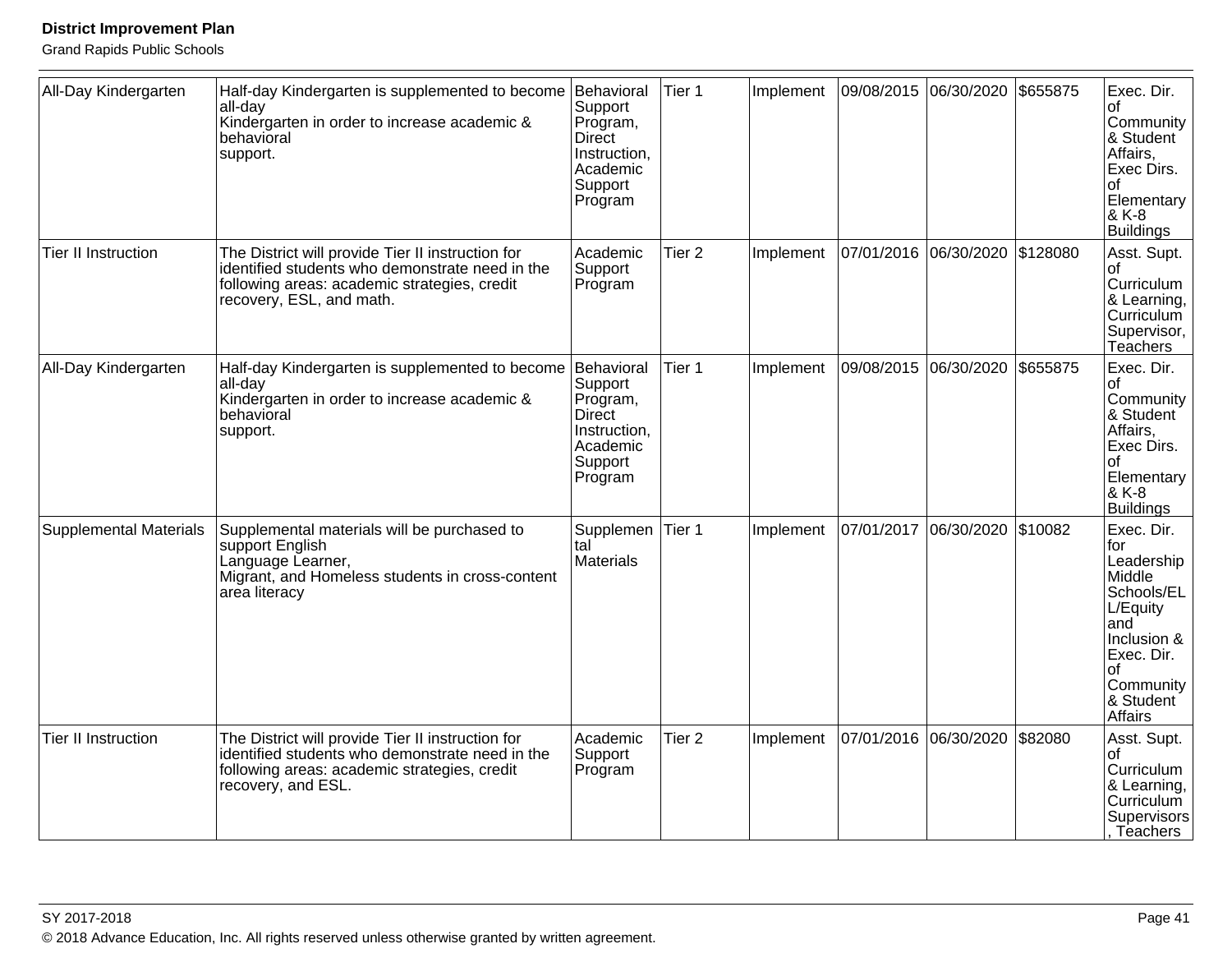| <b>Professional Learning</b> | The District will offer Professional Learning,<br>including:<br>Leadership (including Dr. Richard Lemons and<br>other<br>consultants), SIOP/ELL Literacy Coach, Lead<br><b>Mentors</b><br>(including stipends), Advanced Placement for<br>Teachers,<br>SIOP/WIDA (including instructional materials,<br>supplies, and<br>stipends, mileage), Teacher Professional<br>Development led by<br>Maybank Kapufi, Conference/Workshop<br>Attendance & Training<br>(including Leading Schools for English Language<br>Learner<br>Achievement, Special Populations, Homeless<br>Youth. MABE.<br>Imagine Learning, Special Populations, Refugee<br>Education<br>Center, NABE, MABE), School Reform Specialist,<br>Summer<br>Institute Consultants, Director of PD, and Director<br>of Historically<br>Black Colleges program. | Community<br>Engageme<br>nt, Parent<br>Involvemen<br>Walkthroug<br>Technology<br>Curriculum<br>Developme<br>nt, Policy<br>and<br>Process,<br>Supplemen<br>tal<br>Materials,<br><b>IProfessiona</b><br>I Learning,<br>Teacher<br>Collaborati<br>on, Career<br>Preparation<br>/Orientation<br>Academic<br>Support<br>Program | Tier 1            | Implement | 07/01/2017 06/30/2020 | \$45672  | Asst. Supt.<br>Organizatio<br>nal<br>Learning,<br>Exec. Dir.<br>for<br>Leadership<br>Middle<br>Schools/EL<br>L/Equity<br>and<br>Inclusion,<br>Asst. Supt.<br>Ωf<br>Curriculum |
|------------------------------|---------------------------------------------------------------------------------------------------------------------------------------------------------------------------------------------------------------------------------------------------------------------------------------------------------------------------------------------------------------------------------------------------------------------------------------------------------------------------------------------------------------------------------------------------------------------------------------------------------------------------------------------------------------------------------------------------------------------------------------------------------------------------------------------------------------------|----------------------------------------------------------------------------------------------------------------------------------------------------------------------------------------------------------------------------------------------------------------------------------------------------------------------------|-------------------|-----------|-----------------------|----------|-------------------------------------------------------------------------------------------------------------------------------------------------------------------------------|
| Tier II Instruction          | The District will provide Tier II instruction for<br>identified students who demonstrate need in the<br>following areas: academic strategies, credit<br>recovery, ESL, and math.                                                                                                                                                                                                                                                                                                                                                                                                                                                                                                                                                                                                                                    | Academic<br>Support<br>Program                                                                                                                                                                                                                                                                                             | Tier <sub>2</sub> | Implement | 07/01/2016 06/30/2020 | \$82080  | Asst. Supt.<br>Ωf<br>Curriculum<br>& Learning,<br>Curriculum<br>Supervisor,<br><b>Teachers</b>                                                                                |
| Tier II Instruction          | The District will provide Tier II instruction for<br>identified students<br>who demonstrate need in the following areas:<br>academic<br>strategies, credit recovery, ESL, and reading.                                                                                                                                                                                                                                                                                                                                                                                                                                                                                                                                                                                                                              | Academic<br>Support<br>Program                                                                                                                                                                                                                                                                                             | Tier <sub>2</sub> | Implement | 07/01/2016 06/30/2020 | \$661680 | Asst. Supt.<br>Ωt<br>Curriculum<br>& Learning,<br>Curriculum<br>Supervisor,<br><b>Teachers</b>                                                                                |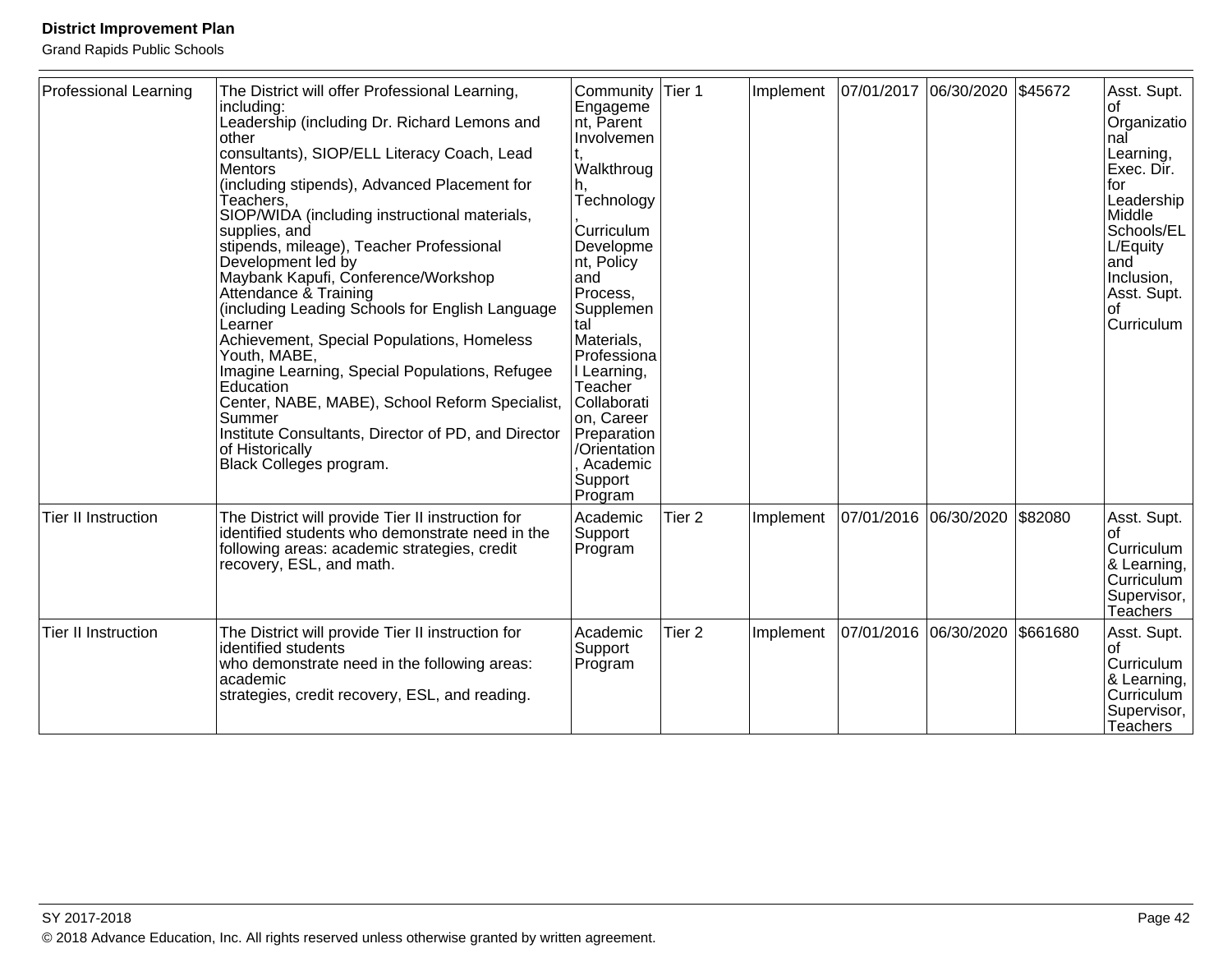| Summer School<br>Coordinator to plan<br>provide<br>English<br>in the form of<br>Teacher Coach,<br>EL Tutors,<br>Transportation. | The District will employ a Summer School<br>and oversee a K-12 summer school program to<br>supplemental instruction for identified students.<br>Learners will have additional resources available<br>ESL parapros, ESL teachers, Instructional<br>Contracted ESL substitute teachers & parapros,<br>Supplemental Reading Materials, and Summer | Behavioral<br>Support<br>Program,<br>Direct<br>Instruction,<br>Technology<br>Supplemen<br>tal<br>Materials,<br>Professiona<br>Learning,<br>Academic<br>Support<br>Program | Tier <sub>2</sub> | Implement | 06/20/2016 07/31/2020 \$27000 |  |  | Asst. Supt.<br> PK-12<br>Instruction,<br> Exec. Dir.<br>Ωf<br>Community<br> & Student <sup>∶</sup><br>Affairs,<br>Exec. Dir.<br>l for<br>Leadership<br>Middle<br>Schools/EL<br>L/Equity<br>land<br>Inclusion,<br>Exec. Dir.<br>Ωf<br>Elementary<br>& K-8, Title<br>Supervisor,<br>Curriculum<br>Supervisors<br>Summer |
|---------------------------------------------------------------------------------------------------------------------------------|------------------------------------------------------------------------------------------------------------------------------------------------------------------------------------------------------------------------------------------------------------------------------------------------------------------------------------------------|---------------------------------------------------------------------------------------------------------------------------------------------------------------------------|-------------------|-----------|-------------------------------|--|--|-----------------------------------------------------------------------------------------------------------------------------------------------------------------------------------------------------------------------------------------------------------------------------------------------------------------------|
|---------------------------------------------------------------------------------------------------------------------------------|------------------------------------------------------------------------------------------------------------------------------------------------------------------------------------------------------------------------------------------------------------------------------------------------------------------------------------------------|---------------------------------------------------------------------------------------------------------------------------------------------------------------------------|-------------------|-----------|-------------------------------|--|--|-----------------------------------------------------------------------------------------------------------------------------------------------------------------------------------------------------------------------------------------------------------------------------------------------------------------------|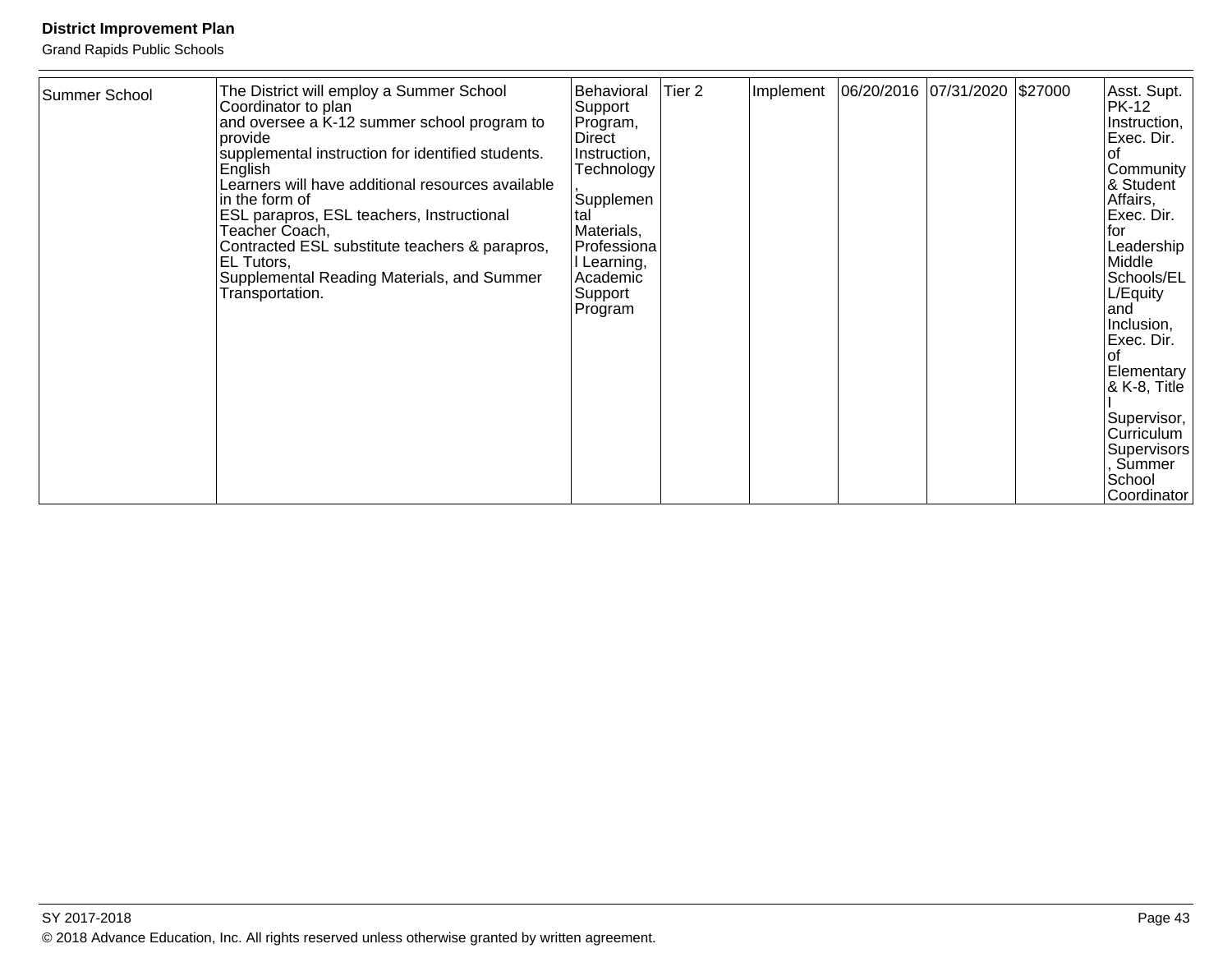| Summer School          | The District will employ a Summer School<br>Coordinator to plan<br>and oversee a K-12 summer school program to<br>provide<br>supplemental instruction for identified students.<br>English<br>Learners will have additional resources available<br>in the form of<br>ESL parapros, ESL teachers, Instructional<br>Teacher Coach,<br>Contracted ESL substitute teachers & parapros,<br>EL Tutors,<br>Supplemental Reading Materials, and Summer<br>Transportation. | Behavioral<br>Support<br>Program,<br>Direct<br>Instruction,<br>Technology<br>Supplemen<br>tal<br>Materials,<br>Professiona<br>I Learning,<br>Academic<br>Support<br>Program | Tier 2 | Implement | 06/20/2016 06/30/2020 \$27000  |         | Asst. Supt.<br><b>PK-12</b><br>Instruction,<br>Exec. Dir.<br>0f<br>Community<br>& Student<br>Affairs,<br>Exec. Dir.<br>for<br>Leadership<br>Middle<br>Schools/EL<br>L/Equity<br>and<br>Inclusion,<br>Exec. Dir.<br>0f<br><b>Elementary</b><br>& K-8, Title<br>Supervisor,<br>Curriculum<br>Supervisors<br>, Summer<br>School<br>Coordinator |
|------------------------|------------------------------------------------------------------------------------------------------------------------------------------------------------------------------------------------------------------------------------------------------------------------------------------------------------------------------------------------------------------------------------------------------------------------------------------------------------------|-----------------------------------------------------------------------------------------------------------------------------------------------------------------------------|--------|-----------|--------------------------------|---------|---------------------------------------------------------------------------------------------------------------------------------------------------------------------------------------------------------------------------------------------------------------------------------------------------------------------------------------------|
| Supplemental Materials | Supplemental materials will be purchased to<br>support English<br>Language Learner,<br>Migrant, and Homeless students in cross-content<br>area literacy.                                                                                                                                                                                                                                                                                                         | Supplemen<br>tal<br><b>Materials</b>                                                                                                                                        | Tier 1 | Implement | 07/01/2017 06/30/2020          | \$10082 | Exec. Dir.<br>for<br>Leadership<br>Middle<br>Schools/EL<br>L/Equity<br>and<br>Inclusion &<br>Exec. Dir.<br>of<br>Community<br>& Student<br><b>Affairs</b>                                                                                                                                                                                   |
| All-Day Kindergarten   | Half-day Kindergarten is supplemented to become   Behavioral<br>all-day Kindergarten in order to increase academic Support<br>& behavioral support.                                                                                                                                                                                                                                                                                                              | Program,<br>Direct<br>Instruction,<br>Academic<br>Support<br>Program                                                                                                        | Tier 1 | Implement | 09/08/2015 06/30/2020 \$655875 |         | Exec. Dir.<br><b>of</b><br>Community<br>& Student<br>Affairs,<br>Exec Dirs.<br>0f<br>Elementary<br>& K-8<br><b>Buildings</b>                                                                                                                                                                                                                |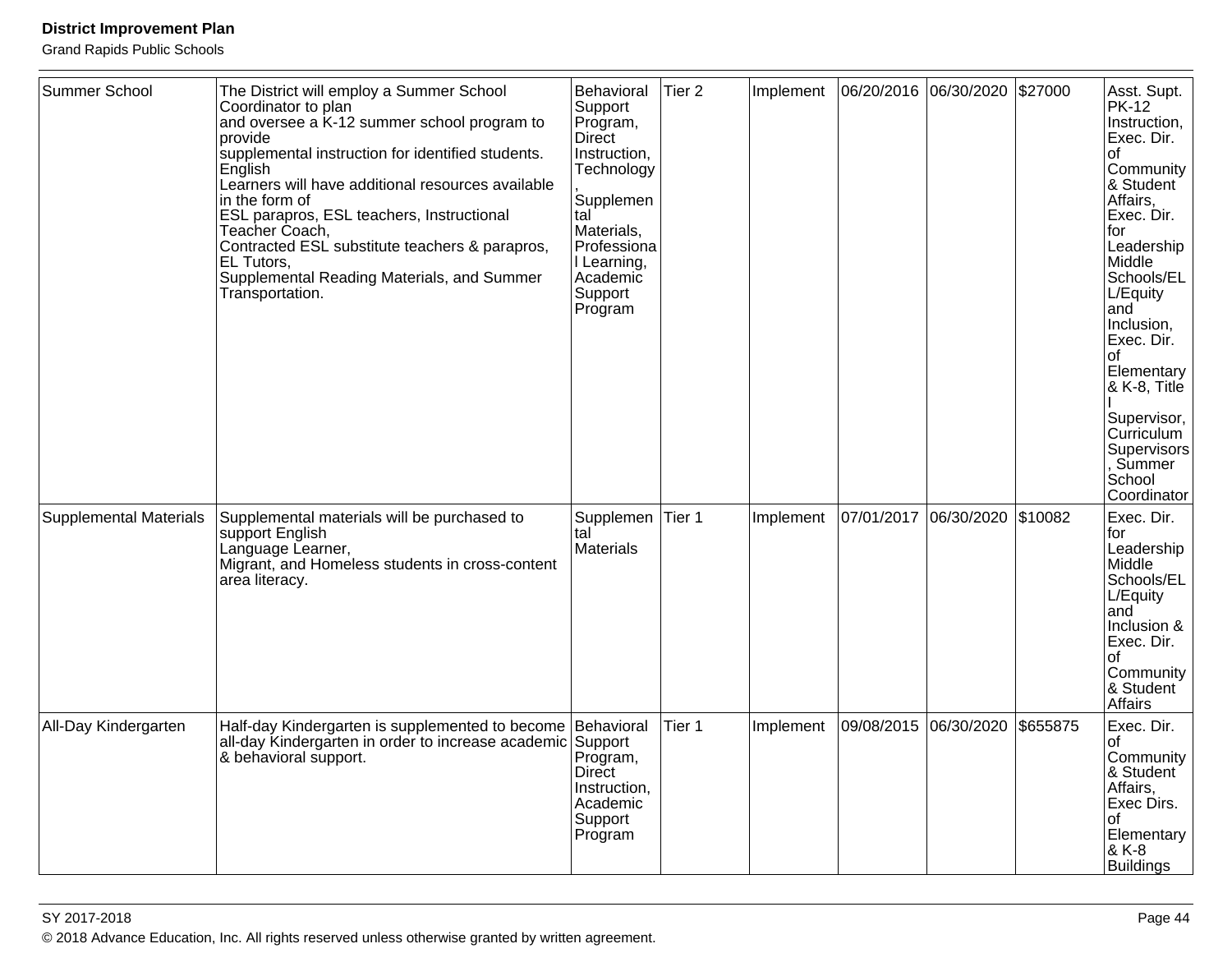| Summer School | The District will employ a Summer School<br>Coordinator to plan<br>and oversee a K-12 summer school program to<br>provide<br>supplemental instruction for identified students.<br>English<br>Learners will have additional resources available<br>lin the form of<br><b>ESL parapros, ESL teachers, Instructional</b><br>Teacher Coach,<br>Contracted ESL substitute teachers & parapros,<br>EL Tutors,<br>Supplemental Reading Materials, and Summer<br>Transportation. | Behavioral<br>Support<br>Program,<br>Direct<br>Instruction,<br>Technology<br>Supplemen<br>tal<br>Materials,<br>Professiona<br>l Learning,<br>Academic<br>Support<br>Program | Tier <sub>2</sub> |  |  | 06/20/2016 07/31/2020 \$27000 |  | Asst. Supt.<br><b>PK-12</b><br>Instruction,<br> Exec. Dir. .<br>of<br>Community<br>& Student<br>Affairs,<br>Exec. Dir.<br>l for<br>Leadership<br>Middle<br>Schools/EL<br>L/Equity<br>land<br>Inclusion,<br>Exec. Dir.<br>lof<br>Elementary<br> & K-8, Title_<br>Supervisor,<br>Curriculum<br>Supervisors<br>Summer<br>School<br>Coordinator |
|---------------|--------------------------------------------------------------------------------------------------------------------------------------------------------------------------------------------------------------------------------------------------------------------------------------------------------------------------------------------------------------------------------------------------------------------------------------------------------------------------|-----------------------------------------------------------------------------------------------------------------------------------------------------------------------------|-------------------|--|--|-------------------------------|--|---------------------------------------------------------------------------------------------------------------------------------------------------------------------------------------------------------------------------------------------------------------------------------------------------------------------------------------------|
|---------------|--------------------------------------------------------------------------------------------------------------------------------------------------------------------------------------------------------------------------------------------------------------------------------------------------------------------------------------------------------------------------------------------------------------------------------------------------------------------------|-----------------------------------------------------------------------------------------------------------------------------------------------------------------------------|-------------------|--|--|-------------------------------|--|---------------------------------------------------------------------------------------------------------------------------------------------------------------------------------------------------------------------------------------------------------------------------------------------------------------------------------------------|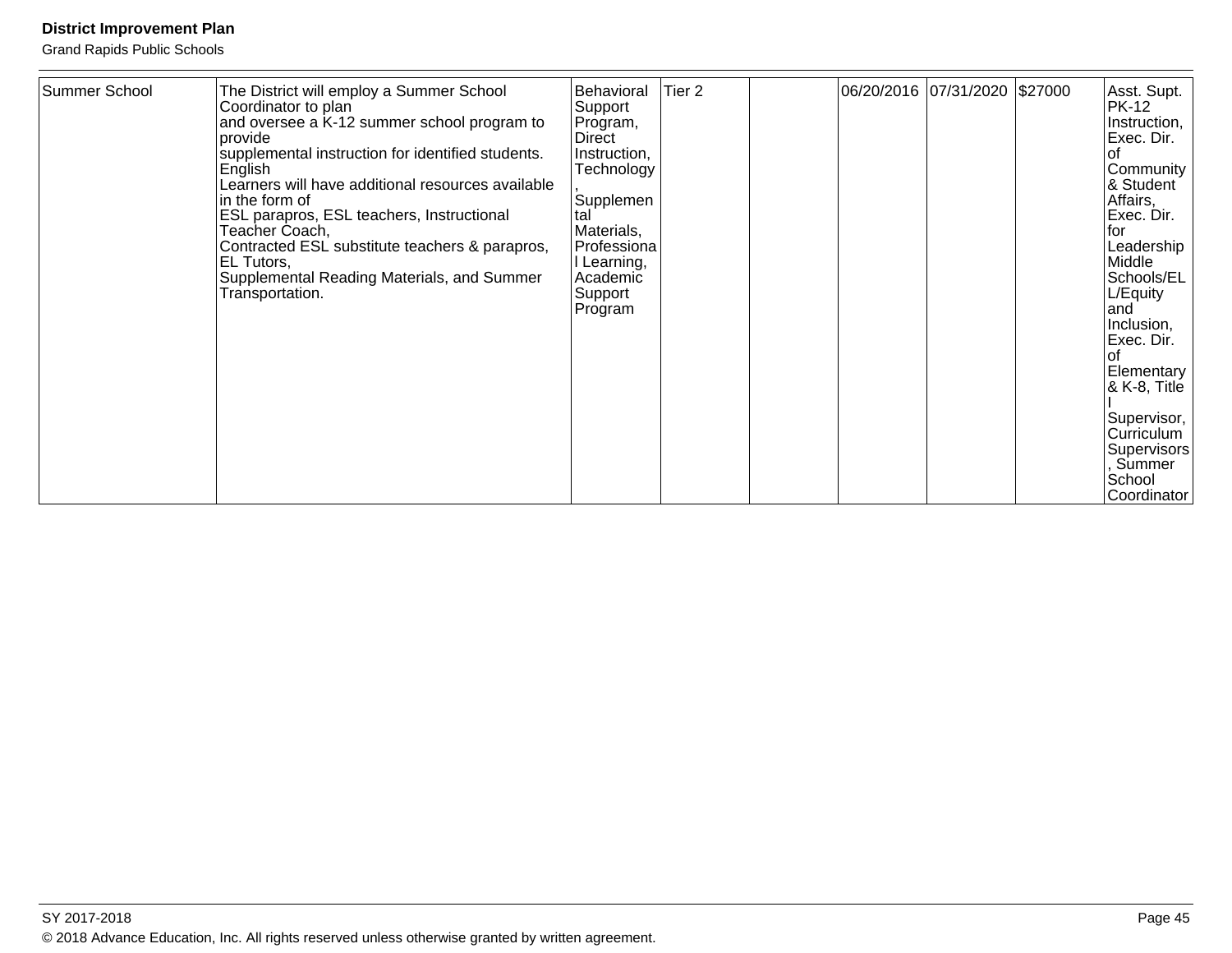| School-Family and<br>Community Partnerships with schools, | The District will support and develop partnerships<br>families, and communities through the following:<br>Family and<br>Community Engagement Office, Parent Action<br>Leaders (PALs),<br>Parent Teacher Community Councils (PTCC),<br>Parent<br>University, Parent Advisory Committees, Migrant<br>Parent<br>Advisory Committee, Parent Workshops, and<br>school activities<br>and events. Examples of school activities and<br>events: Hispanic<br>Heritage Month student workshops, student<br>presentations,<br>breakfast with author; migrant/ESL family<br>meetings, including<br>materials, meals, and childcare; parent meetings<br>facilitated by<br>Lea Tobar, including materials, meals, and<br>childcare;<br>presentations by Maybank Kapufi, including<br>materials, meals,<br>and childcare. | Behavioral<br>Support<br>Program,<br>Recruitmen<br>t and<br>Retention,<br>Community<br>Engageme<br>nt, Field<br>Trip, Parent<br>Involvemen<br>Technology<br>Supplemen<br>Materials,<br>Academic<br>Support<br>Program | Tier 1 | Implement | 08/28/2017 | 06/30/2020 | \$103991 | Exec. Dir.<br>Ωt<br>Community<br>land<br>Student<br>Affairs,<br>Exec. Dir.<br>for<br>Leadership<br>of Middle<br>Schools/EL<br>L/Equity<br>land<br>Inclusion,<br>Counselor<br>Coordinator<br>Supervisor<br>Community<br>land<br>Student<br>Services,<br>Parent<br>Engageme<br>nt<br>Coordinator<br>Building<br>Principals,<br>Designa |
|-----------------------------------------------------------|------------------------------------------------------------------------------------------------------------------------------------------------------------------------------------------------------------------------------------------------------------------------------------------------------------------------------------------------------------------------------------------------------------------------------------------------------------------------------------------------------------------------------------------------------------------------------------------------------------------------------------------------------------------------------------------------------------------------------------------------------------------------------------------------------------|-----------------------------------------------------------------------------------------------------------------------------------------------------------------------------------------------------------------------|--------|-----------|------------|------------|----------|--------------------------------------------------------------------------------------------------------------------------------------------------------------------------------------------------------------------------------------------------------------------------------------------------------------------------------------|
|-----------------------------------------------------------|------------------------------------------------------------------------------------------------------------------------------------------------------------------------------------------------------------------------------------------------------------------------------------------------------------------------------------------------------------------------------------------------------------------------------------------------------------------------------------------------------------------------------------------------------------------------------------------------------------------------------------------------------------------------------------------------------------------------------------------------------------------------------------------------------------|-----------------------------------------------------------------------------------------------------------------------------------------------------------------------------------------------------------------------|--------|-----------|------------|------------|----------|--------------------------------------------------------------------------------------------------------------------------------------------------------------------------------------------------------------------------------------------------------------------------------------------------------------------------------------|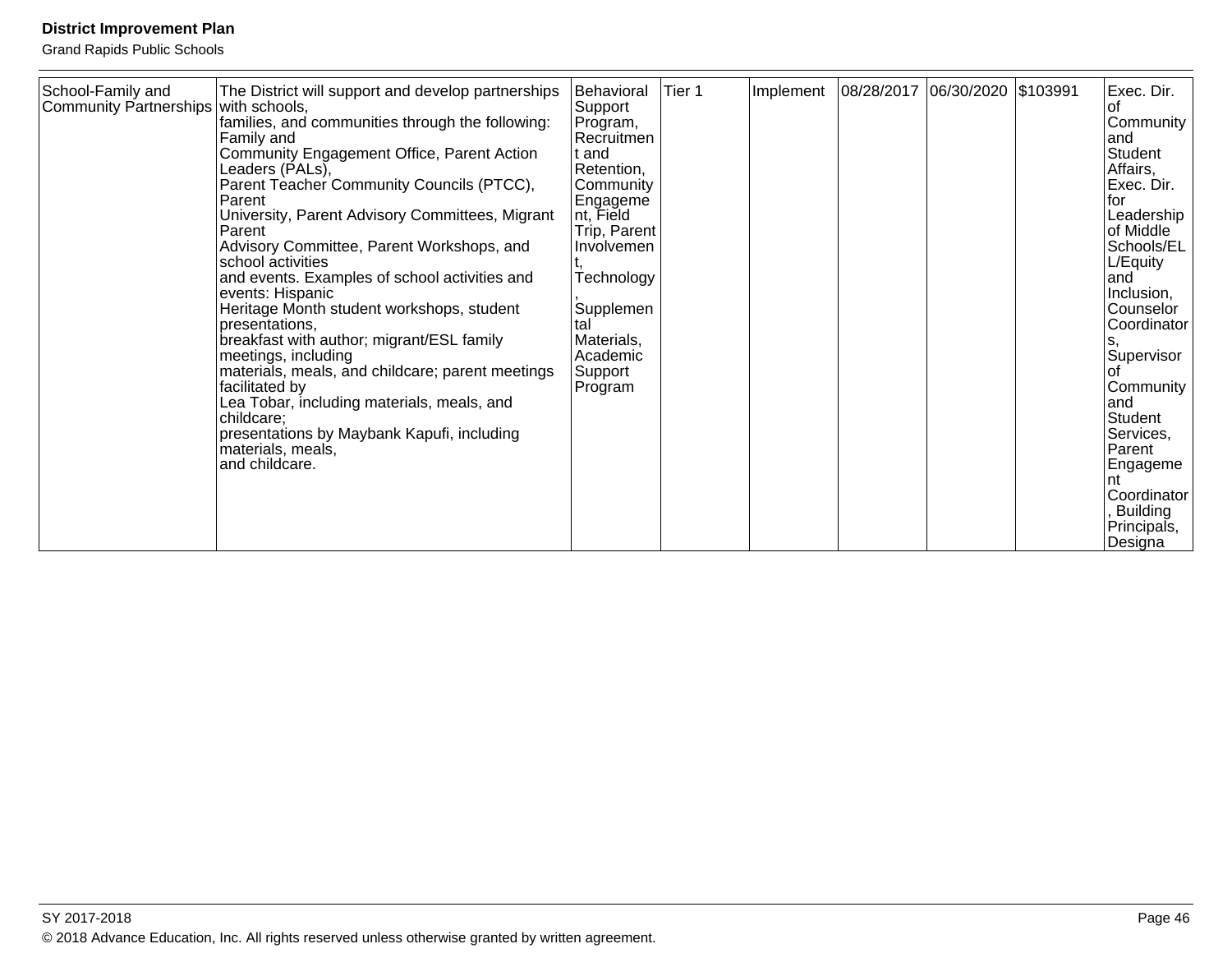| Professional Learning        | The district will develop teacher leaders to lead<br>and support<br>department PLCs on cross content literacy best<br>practices.<br>Individual buildings will implement PLCs to<br>develop staff<br>capacity in providing effective research-based<br>instruction by<br>engaging teachers in frequent collaboration and<br>dialogue.<br>PLCs are an embedded professional development<br>model which<br>includes: the examination of instructional<br>practices, including<br>differentiation, student work, strategies for at-risk<br>students.<br>LearningWalks, Content Focused Coaching,<br>observation and<br>feedback conferences. Participants of PLCs<br>include but are<br>not limited to: District Curriculum Supervisors,<br>Content<br>Coaches, teaching staff and building principals. | Professiona <sup>Tier</sup> 1<br>I Learning,<br>Teacher<br>Collaborati<br>on |           | 07/01/2017 06/30/2020 | \$164960 | Asst. Supt.  <br>Ωf<br>Organizatio<br>nal<br>Learning,<br>Asst. Supt.  <br>Curriculum<br>and<br>Learning,<br>Curriculum<br>Supervisors<br>Content<br>Area<br>Coaches,<br>land<br><b>Building</b><br>Principals.    |
|------------------------------|-----------------------------------------------------------------------------------------------------------------------------------------------------------------------------------------------------------------------------------------------------------------------------------------------------------------------------------------------------------------------------------------------------------------------------------------------------------------------------------------------------------------------------------------------------------------------------------------------------------------------------------------------------------------------------------------------------------------------------------------------------------------------------------------------------|------------------------------------------------------------------------------|-----------|-----------------------|----------|--------------------------------------------------------------------------------------------------------------------------------------------------------------------------------------------------------------------|
| <b>Professional Learning</b> | The district will develop teacher leaders to lead<br>and support<br>department PLCs on cross content literacy best<br>practices.<br>Individual buildings will implement PLCs to<br>develop staff<br>capacity in providing effective research-based<br>instruction by<br>engaging teachers in frequent collaboration and<br>dialogue.<br>PLCs are an embedded professional development<br>model which<br>includes: the examination of instructional<br>practices, including<br>differentiation, student work, strategies for at-risk<br>students,<br>LearningWalks, Content Focused Coaching,<br>observation and<br>feedback conferences. Participants of PLCs<br>include but are<br>not limited to: District Curriculum Supervisors,<br>Content<br>Coaches, teaching staff and building principals. | Professiona <sup>Tier</sup> 1<br>I Learning,<br>Teacher<br>Collaborati<br>on | Implement | 07/01/2017 06/30/2020 | \$223815 | Asst. Supt.<br>lof<br>Organizatio<br>nal<br>Learning,<br>Asst. Supt.<br>lof<br>Curriculum<br>and<br>Learning,<br>Curriculum<br>Supervisors<br>Content<br>Area<br>Coaches,<br>and<br><b>Building</b><br>Principals. |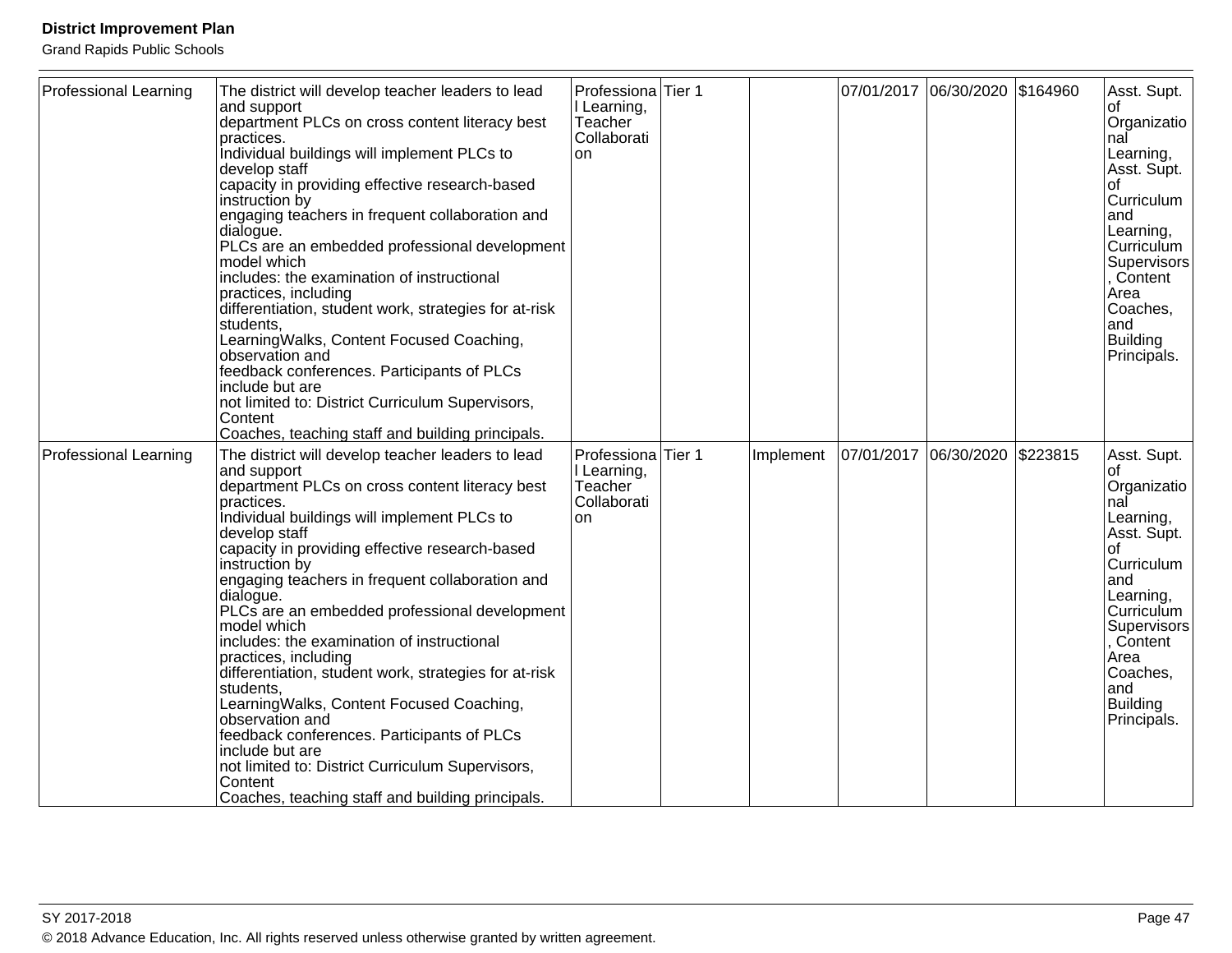Grand Rapids Public Schools

| <b>Kent School Services</b><br>Network (KSSN) | The District, in conjunction with Kent School<br><b>Services Network</b><br>(KSSN), will provide socio-emotional community<br>oriented<br>services and supports for students and their<br>families in the<br>designated school sites where KSSN providers<br>are assigned.<br>KSSN works directly with teachers to assist them<br>in supporting<br>students in their classrooms who receive services<br>from KSSN.<br>KSSN provides activities for staff to use with<br>parents to build<br>the parental/school relationship to increase<br>parental engagement.                                                                                                                                                                                                                                    | Behavioral<br>Support<br>Program,<br>Parent<br>Involvemen<br>t, Academic<br>Support<br>Program | Tier <sub>2</sub> | Implement | 08/28/2017 06/30/2020 \$437500 |            |         | Exec. Dir.<br>οf<br>Community<br>and<br>Student<br>Affairs                                                                                                                                          |
|-----------------------------------------------|-----------------------------------------------------------------------------------------------------------------------------------------------------------------------------------------------------------------------------------------------------------------------------------------------------------------------------------------------------------------------------------------------------------------------------------------------------------------------------------------------------------------------------------------------------------------------------------------------------------------------------------------------------------------------------------------------------------------------------------------------------------------------------------------------------|------------------------------------------------------------------------------------------------|-------------------|-----------|--------------------------------|------------|---------|-----------------------------------------------------------------------------------------------------------------------------------------------------------------------------------------------------|
| <b>Professional Learning</b>                  | The district will develop teacher leaders to lead<br>and support<br>department PLCs on cross content literacy best<br>practices.<br>Individual buildings will implement PLCs to<br>develop staff<br>capacity in providing effective research-based<br>instruction by<br>engaging teachers in frequent collaboration and<br>dialogue.<br>PLCs are an embedded professional development<br>model which<br>includes: the examination of instructional<br>practices, including<br>differentiation, student work, strategies for at-risk<br>students.<br>LearningWalks, Content Focused Coaching,<br>observation and<br>feedback conferences. Participants of PLCs<br>include but are<br>not limited to: District Curriculum Supervisors,<br>Content<br>Coaches, teaching staff and building principals. | Professiona <sup>Tier</sup> 1<br>I Learning,<br>Teacher<br>Collaborati<br>on                   |                   | Implement | 07/01/2017 06/30/2020          |            | \$47251 | Asst. Supt.<br>Organizatio<br>nal<br>Learning,<br>Asst. Supt.<br>Curriculum<br>and<br>Learning,<br>Curriculum<br>Supervisors<br>Content<br>Area<br>Coaches,<br>and<br><b>Building</b><br>Principals |
| <b>Supplemental Materials</b>                 | Supplemental materials will be purchased to<br>support English Language Learner,<br>Migrant, and Homeless students in cross-content<br>area literacy.                                                                                                                                                                                                                                                                                                                                                                                                                                                                                                                                                                                                                                               | Supplemen<br>tal<br><b>Materials</b>                                                           | Tier 1            | Implement | 07/01/2017                     | 06/30/2020 | \$10082 | Exec. Dir.<br>for<br>Leadership<br>Middle<br>Schools/EL<br>L/Equity<br>and<br>Inclusion &<br>Exec. Dir.<br>οf<br>Community<br>& Student<br><b>Affairs</b>                                           |

SY 2017-2018 Page 48

© 2018 Advance Education, Inc. All rights reserved unless otherwise granted by written agreement.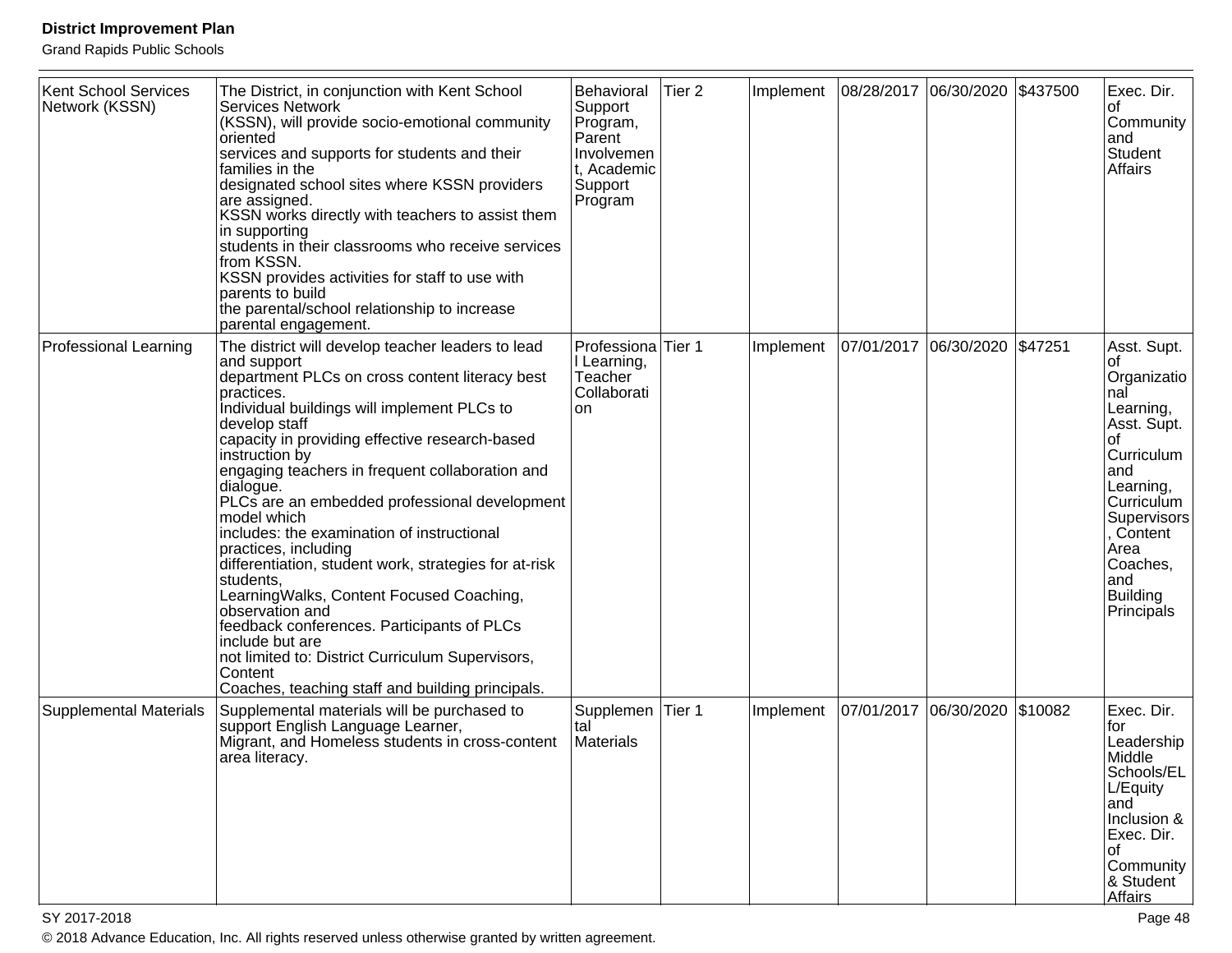| All-Day Kindergarten    | Half-day Kindergarten is supplemented to become Behavioral<br>all-day<br>Kindergarten in order to increase academic &<br>behavioral<br>support.                                                                                                                                                                                                                                                                                                                                                                                                                                                                                      | Support<br>Program,<br><b>Direct</b><br>Instruction,<br>Academic<br>Support<br>Program                                                                        | Tier 1 | Implement |            | 09/08/2015 06/30/2020 | \$655875  | Exec. Dir.<br>Ωf<br>Community<br>& Student<br>Affairs,<br>Exec Dirs.<br>l of<br>Elementary<br>& K-8<br><b>Buildings</b>                                   |
|-------------------------|--------------------------------------------------------------------------------------------------------------------------------------------------------------------------------------------------------------------------------------------------------------------------------------------------------------------------------------------------------------------------------------------------------------------------------------------------------------------------------------------------------------------------------------------------------------------------------------------------------------------------------------|---------------------------------------------------------------------------------------------------------------------------------------------------------------|--------|-----------|------------|-----------------------|-----------|-----------------------------------------------------------------------------------------------------------------------------------------------------------|
| <b>Student Supports</b> | The District will support the needs of the Whole<br>Child through<br>the following: Counselors, School to College<br>Advisor, School<br>Health Service Providers, Tutors, Youth<br>Advocates, Behavior<br>Specialists, Interventionist Specialists,<br>Paraprofessionals (including Literacy,<br>Instructional, and ESL Paraprofessionals), English<br>Language<br>Learner Interventionists, Transition Coordinator,<br>Migrant<br>Recruiter, Homeless/Foster Care Coordinator,<br>Latino Youth<br>Conference (supplies & transportation), and<br>supplemental<br>materials (including bilingual dictionaries & leveled<br>readers). | Behavioral<br>Support<br>Program,<br>Field Trip,<br>Supplemen<br>tal<br>Materials,<br>Career<br>Preparation<br>/Orientation<br>Academic<br>Support<br>Program | Tier 1 | Implement | 09/08/2015 | 06/30/2020            | \$3006748 | Exec. Dir.<br>Community<br>and<br>Student<br>Affairs &<br>Exec. Dir.<br>Leadership<br>Middle<br>Schools/EL<br>L/Equity<br>and<br>Inclusion                |
| Supplemental Materials  | Supplemental materials will be purchased to<br>support English<br>Language Learner,<br>Migrant, and Homeless students in cross-content<br>area literacy                                                                                                                                                                                                                                                                                                                                                                                                                                                                              | Supplemen Tier 1<br>tal<br><b>Materials</b>                                                                                                                   |        |           | 07/01/2017 | 06/30/2020 \$10082    |           | Exec. Dir.<br>for<br>Leadership<br>Middle<br>Schools/EL<br>L/Equity<br>and<br>Inclusion &<br>Exec. Dir.<br>Ωf<br>Community<br>& Student<br><b>Affairs</b> |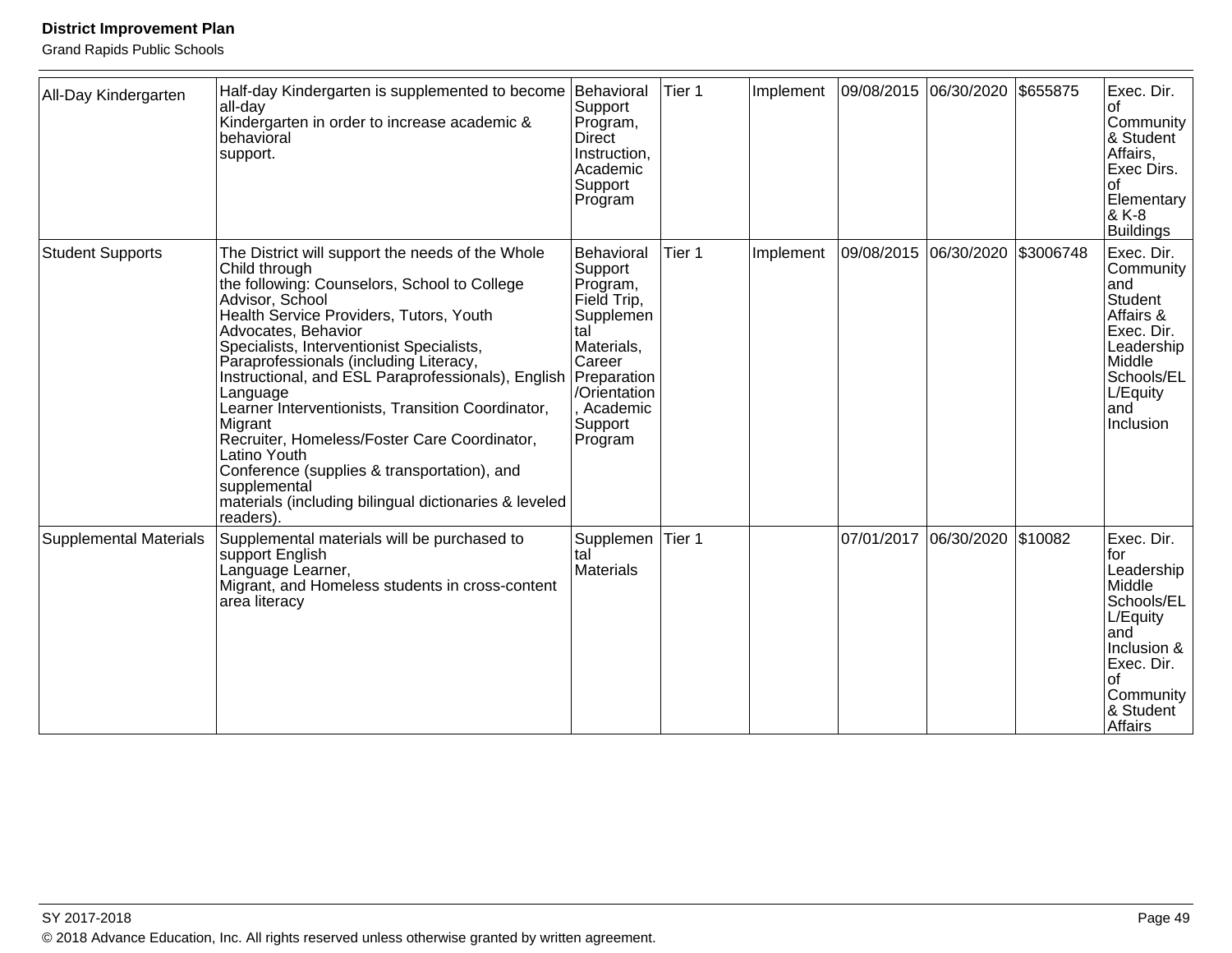Grand Rapids Public Schools

| Summer School<br>The District will employ a Summer School<br>Coordinator to plan and oversee a K-12 summer<br>school program to provide supplemental<br>instruction for identified students. English Learners Direct<br>will have additional resources available in the form Instruction,<br>of ESL parapros, ESL teachers, Instructional<br>Teacher Coach, Contracted ESL substitute<br>teachers & parapros, EL Tutors, Supplemental<br>Reading Materials, and Summer Transportation. | Behavioral<br>Support<br>Program,<br>Technology<br>Supplemen<br>tal<br>Materials,<br>Professiona<br>Learning,<br>Academic<br>Support<br>Program | Tier 2 | Implement |  | 06/20/2016 07/31/2020 \$27000 |  | Asst. Supt.<br>PK-12<br>Instruction,<br> Exec. Dir. .<br>l of<br> Community  <br> & Student<br>Affairs,<br>Exec. Dir.<br>lfor<br>Leadership<br>Middle<br>Schools/EL<br>L/Equity<br>land<br>Inclusion,<br>Exec. Dir.<br>l of<br> Elementary  <br>& K-8, Title<br>Supervisor,<br>Curriculum<br>Supervisors<br>Summer<br>School<br>Coordinator |
|----------------------------------------------------------------------------------------------------------------------------------------------------------------------------------------------------------------------------------------------------------------------------------------------------------------------------------------------------------------------------------------------------------------------------------------------------------------------------------------|-------------------------------------------------------------------------------------------------------------------------------------------------|--------|-----------|--|-------------------------------|--|---------------------------------------------------------------------------------------------------------------------------------------------------------------------------------------------------------------------------------------------------------------------------------------------------------------------------------------------|
|----------------------------------------------------------------------------------------------------------------------------------------------------------------------------------------------------------------------------------------------------------------------------------------------------------------------------------------------------------------------------------------------------------------------------------------------------------------------------------------|-------------------------------------------------------------------------------------------------------------------------------------------------|--------|-----------|--|-------------------------------|--|---------------------------------------------------------------------------------------------------------------------------------------------------------------------------------------------------------------------------------------------------------------------------------------------------------------------------------------------|

#### **Section 31a**

| <b>Activity Name</b> | <b>Activity Description</b>                                                                                                                                                      | Activity<br>Type                 | Tier   | <b>Phase</b> | Begin Date End Date            | Resource<br><b>Assigned</b> | <b>Staff</b><br>Responsibl                                                                         |
|----------------------|----------------------------------------------------------------------------------------------------------------------------------------------------------------------------------|----------------------------------|--------|--------------|--------------------------------|-----------------------------|----------------------------------------------------------------------------------------------------|
| ∣Tier Ⅱ Instruction  | The District will provide Tier II instruction for<br>identified students who demonstrate need in the<br>following areas: academic strategies, credit<br>recovery, ESL, and math. | l Academic<br>Support<br>Program | Tier 2 | Implement    | 07/01/2016 06/30/2020 \$248400 |                             | Asst. Supt.<br>Curriculum<br>$ &$ Learning, $ &$<br>Curriculum<br>Supervisor, I<br><b>Teachers</b> |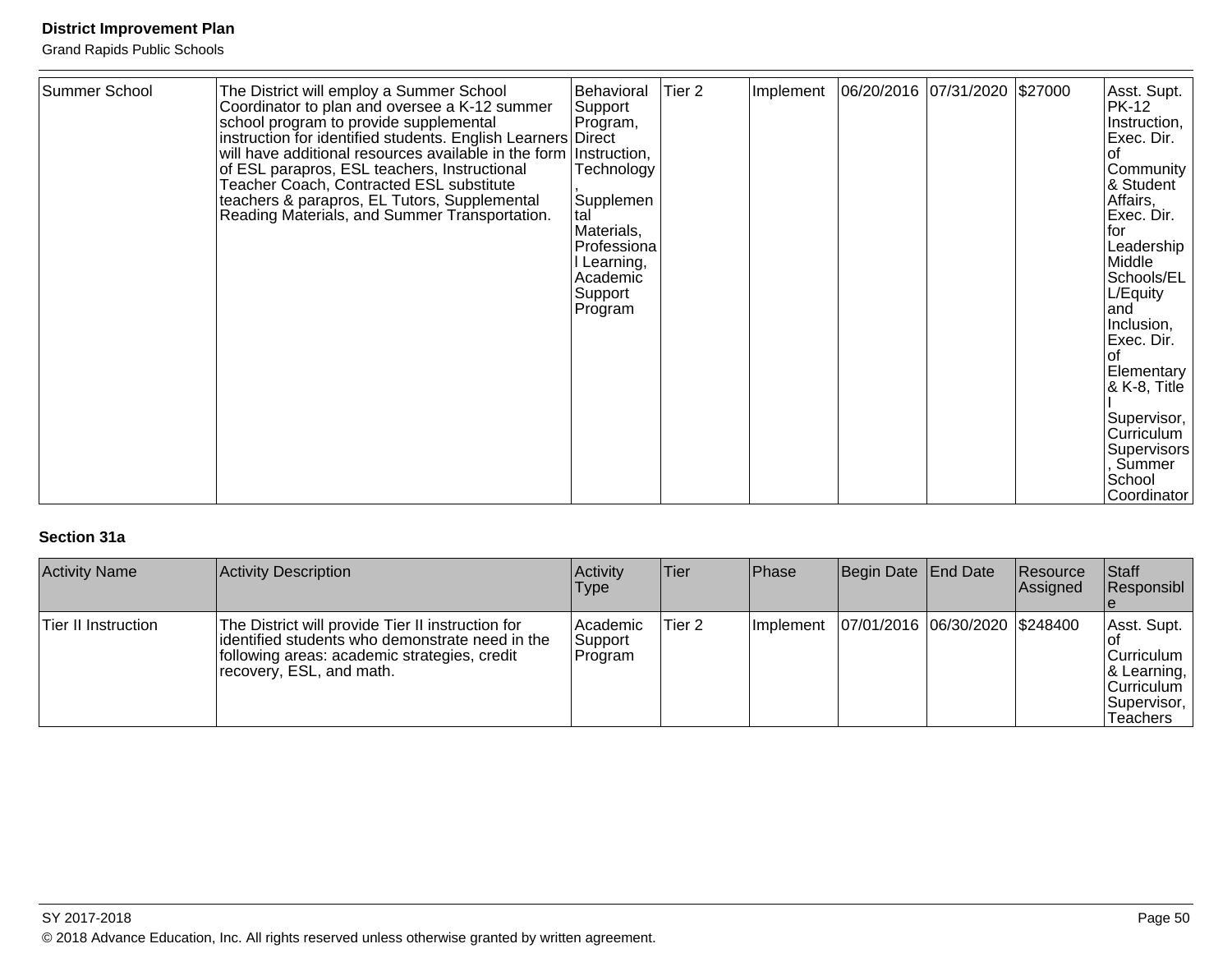| <b>Student Supports</b>      | The District will support the needs of the Whole<br>Child through<br>the following: Counselors, School to College<br>Advisor, School<br>Health Service Providers, Tutors, Youth<br>Advocates, Behavior<br>Specialists, Interventionist Specialists,<br>Paraprofessionals (including Literacy,<br>Instructional, and ESL Paraprofessionals), English<br>Language<br>Learner Interventionists, Transition Coordinator,<br>Migrant<br>Recruiter, Homeless/Foster Care Coordinator,<br>Latino Youth<br>Conference (supplies & transportation), and<br>supplemental<br>materials (including bilingual dictionaries & leveled<br>readers).                                                                                                                                                                | Behavioral<br>Support<br>Program,<br>Field Trip,<br>Supplemen<br>tal<br>Materials,<br>Career<br>Preparation<br>/Orientation<br>Academic<br>Support<br>Program | Tier 1 | Implement | 09/08/2015 06/30/2020 \$2449700 |            |         | Exec. Dir.<br>Community<br>and<br>Student<br>Affairs &<br>Exec. Dir.<br>Leadership<br>Middle<br>Schools/EL<br>L/Equity<br>and<br>Inclusion                                                                         |
|------------------------------|-----------------------------------------------------------------------------------------------------------------------------------------------------------------------------------------------------------------------------------------------------------------------------------------------------------------------------------------------------------------------------------------------------------------------------------------------------------------------------------------------------------------------------------------------------------------------------------------------------------------------------------------------------------------------------------------------------------------------------------------------------------------------------------------------------|---------------------------------------------------------------------------------------------------------------------------------------------------------------|--------|-----------|---------------------------------|------------|---------|--------------------------------------------------------------------------------------------------------------------------------------------------------------------------------------------------------------------|
| <b>Professional Learning</b> | The district will develop teacher leaders to lead<br>and support<br>department PLCs on cross content literacy best<br>practices.<br>Individual buildings will implement PLCs to<br>develop staff<br>capacity in providing effective research-based<br>instruction by<br>engaging teachers in frequent collaboration and<br>dialogue.<br>PLCs are an embedded professional development<br>model which<br>includes: the examination of instructional<br>practices, including<br>differentiation, student work, strategies for at-risk<br>students,<br>LearningWalks, Content Focused Coaching,<br>observation and<br>feedback conferences. Participants of PLCs<br>include but are<br>not limited to: District Curriculum Supervisors,<br>Content<br>Coaches, teaching staff and building principals. | Professiona Tier 1<br>I Learning,<br>Teacher<br>Collaborati<br>on                                                                                             |        |           | 07/01/2017                      | 06/30/2020 | \$52000 | Asst. Supt.<br>Ωf<br>Organizatio<br>nal<br>Learning,<br>Asst. Supt.<br>Ωf<br>Curriculum<br>land<br>Learning,<br>Curriculum<br>Supervisors<br>Content<br>Area<br>Coaches,<br>land<br><b>Building</b><br>Principals. |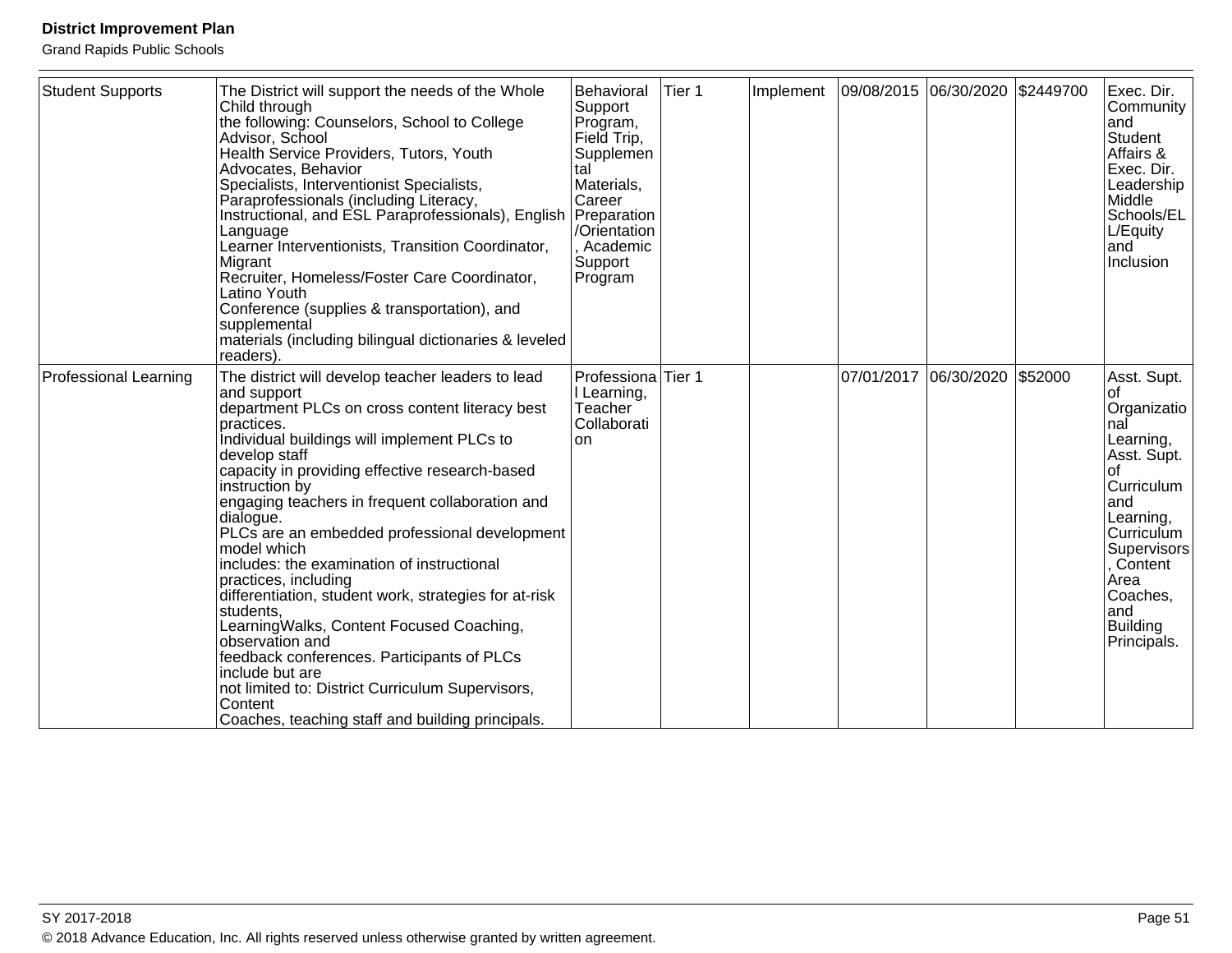| <b>Professional Learning</b> | The district will develop teacher leaders to lead<br>and support<br>department PLCs on cross content literacy best<br>practices.<br>Individual buildings will implement PLCs to<br>develop staff<br>capacity in providing effective research-based<br>instruction by<br>engaging teachers in frequent collaboration and<br>dialogue.<br>PLCs are an embedded professional development<br>model which<br>includes: the examination of instructional<br>practices, including<br>differentiation, student work, strategies for at-risk<br>students.<br>LearningWalks, Content Focused Coaching,<br>observation and<br>feedback conferences. Participants of PLCs<br>include but are<br>not limited to: District Curriculum Supervisors,<br>Content<br>Coaches, teaching staff and building principals. | Professiona <sup>Tier</sup> 1<br>I Learning,<br>Teacher<br>Collaborati<br>on | Implement | 07/01/2017 06/30/2020 |                               | \$52000 | Asst. Supt.  <br>Ωt<br>Organizatio<br>nal<br>Learning,<br>Asst. Supt.  <br>Curriculum<br>and<br>Learning,<br>Curriculum<br>Supervisors<br>Content<br>Area<br>Coaches,<br>land<br><b>Building</b><br>Principals.  |
|------------------------------|-----------------------------------------------------------------------------------------------------------------------------------------------------------------------------------------------------------------------------------------------------------------------------------------------------------------------------------------------------------------------------------------------------------------------------------------------------------------------------------------------------------------------------------------------------------------------------------------------------------------------------------------------------------------------------------------------------------------------------------------------------------------------------------------------------|------------------------------------------------------------------------------|-----------|-----------------------|-------------------------------|---------|------------------------------------------------------------------------------------------------------------------------------------------------------------------------------------------------------------------|
| <b>Professional Learning</b> | The district will develop teacher leaders to lead<br>and support<br>department PLCs on cross content literacy best<br>practices.<br>Individual buildings will implement PLCs to<br>develop staff<br>capacity in providing effective research-based<br>instruction by<br>engaging teachers in frequent collaboration and<br>dialogue.<br>PLCs are an embedded professional development<br>model which<br>includes: the examination of instructional<br>practices, including<br>differentiation, student work, strategies for at-risk<br>students,<br>LearningWalks, Content Focused Coaching,<br>observation and<br>feedback conferences. Participants of PLCs<br>include but are<br>not limited to: District Curriculum Supervisors,<br>Content<br>Coaches, teaching staff and building principals. | Professiona <sup>Tier</sup> 1<br>I Learning,<br>Teacher<br>Collaborati<br>on | Implement |                       | 07/01/2017 06/30/2020 \$52000 |         | Asst. Supt.<br>of<br>Organizatio<br>nal<br>Learning,<br>Asst. Supt.<br>of<br>Curriculum<br>and<br>Learning,<br>Curriculum<br>Supervisors<br>Content<br>Area<br>Coaches,<br>and<br><b>Building</b><br>Principals. |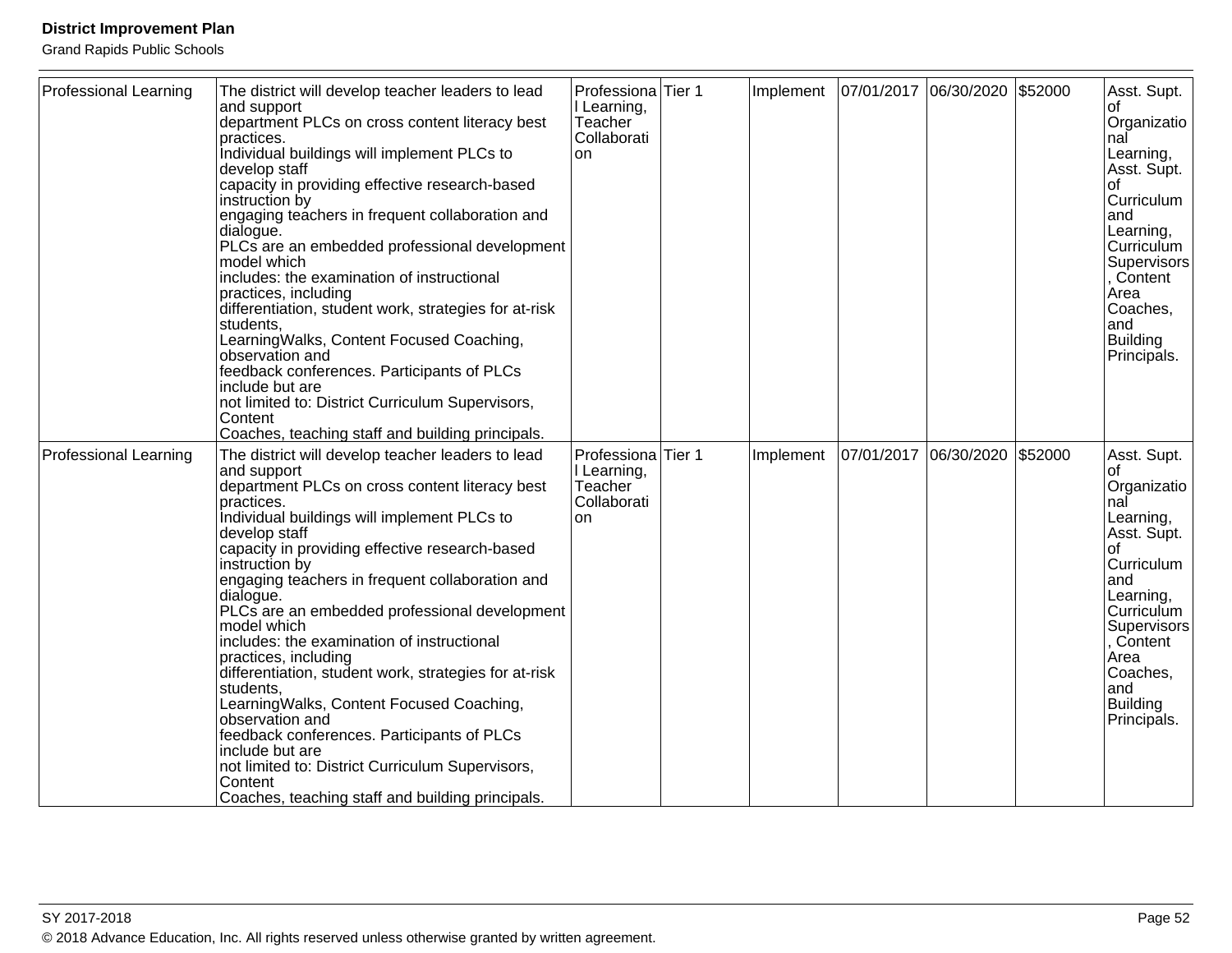Grand Rapids Public Schools

| <b>Professional Learning</b> | The district will develop teacher leaders to lead            | Professiona <sup>Tier</sup> 1 |                   | Implement |            | 07/01/2017 06/30/2020 | \$52000 | Asst. Supt.       |
|------------------------------|--------------------------------------------------------------|-------------------------------|-------------------|-----------|------------|-----------------------|---------|-------------------|
|                              | and support                                                  | I Learning,                   |                   |           |            |                       |         | οt                |
|                              | department PLCs on cross content literacy best               | Teacher                       |                   |           |            |                       |         | Organizatio       |
|                              | practices.                                                   | Collaborati                   |                   |           |            |                       |         | nal               |
|                              | Individual buildings will implement PLCs to                  | lon                           |                   |           |            |                       |         | Learning,         |
|                              | develop staff                                                |                               |                   |           |            |                       |         | Asst. Supt.       |
|                              | capacity in providing effective research-based               |                               |                   |           |            |                       |         |                   |
|                              | instruction by                                               |                               |                   |           |            |                       |         | Curriculum        |
|                              | engaging teachers in frequent collaboration and<br>dialogue. |                               |                   |           |            |                       |         | land<br>Learning, |
|                              | PLCs are an embedded professional development                |                               |                   |           |            |                       |         | Curriculum        |
|                              | model which                                                  |                               |                   |           |            |                       |         | Supervisors       |
|                              | includes: the examination of instructional                   |                               |                   |           |            |                       |         | Content           |
|                              | practices, including                                         |                               |                   |           |            |                       |         | Area              |
|                              | differentiation, student work, strategies for at-risk        |                               |                   |           |            |                       |         | Coaches,          |
|                              | students,                                                    |                               |                   |           |            |                       |         | land              |
|                              | LearningWalks, Content Focused Coaching,                     |                               |                   |           |            |                       |         | <b>Building</b>   |
|                              | observation and                                              |                               |                   |           |            |                       |         | Principals        |
|                              | feedback conferences. Participants of PLCs                   |                               |                   |           |            |                       |         |                   |
|                              | linclude but are                                             |                               |                   |           |            |                       |         |                   |
|                              | not limited to: District Curriculum Supervisors,             |                               |                   |           |            |                       |         |                   |
|                              | Content                                                      |                               |                   |           |            |                       |         |                   |
|                              | Coaches, teaching staff and building principals.             |                               |                   |           |            |                       |         |                   |
| Kent School Services         | The District, in conjunction with Kent School                | <b>Behavioral</b>             | Tier <sub>2</sub> | Implement | 08/28/2017 | 06/30/2020            | \$17500 | Exec. Dir.        |
| Network (KSSN)               | <b>Services Network</b>                                      | Support                       |                   |           |            |                       |         | Ωf                |
|                              | (KSSN), will provide socio-emotional community               | Program,                      |                   |           |            |                       |         | Community         |
|                              | oriented                                                     | Parent                        |                   |           |            |                       |         | land              |
|                              | services and supports for students and their                 | Involvemen                    |                   |           |            |                       |         | Student           |
|                              | families in the                                              | t, Academic                   |                   |           |            |                       |         | Affairs           |
|                              | designated school sites where KSSN providers                 | Support                       |                   |           |            |                       |         |                   |
|                              | are assigned.                                                | Program                       |                   |           |            |                       |         |                   |
|                              | KSSN works directly with teachers to assist them             |                               |                   |           |            |                       |         |                   |
|                              | in supporting                                                |                               |                   |           |            |                       |         |                   |
|                              | students in their classrooms who receive services            |                               |                   |           |            |                       |         |                   |
|                              | from KSSN.                                                   |                               |                   |           |            |                       |         |                   |
|                              | KSSN provides activities for staff to use with               |                               |                   |           |            |                       |         |                   |
|                              | parents to build                                             |                               |                   |           |            |                       |         |                   |
|                              | the parental/school relationship to increase                 |                               |                   |           |            |                       |         |                   |
|                              | parental engagement.                                         |                               |                   |           |            |                       |         |                   |

## **No Funding Required**

| <b>Activity Name</b> | Activity Description | <b>Activity</b><br><sup>1</sup> Type | 'Tier | <b>Phase</b> | Begin Date End Date | <b>IResource</b><br><b>IAssigned</b> | Staff<br>Responsibl |
|----------------------|----------------------|--------------------------------------|-------|--------------|---------------------|--------------------------------------|---------------------|
|                      |                      |                                      |       |              |                     |                                      |                     |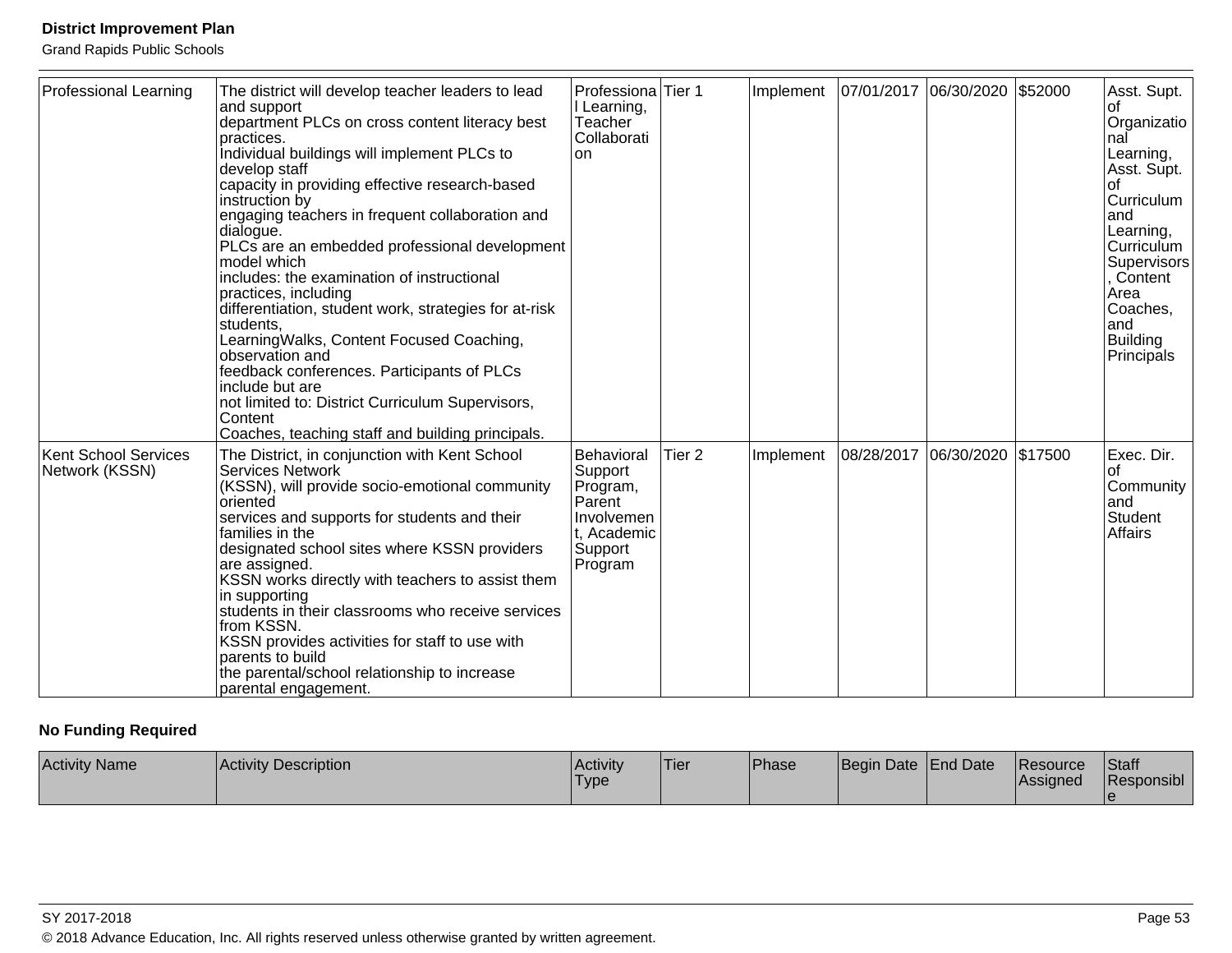| Technology | The District will support the use of technology<br>across the<br>district. Technology will be used in a variety of<br>ways to support<br>student learning objectives. Students will engage<br>with<br>technology to access content, communicate<br>understanding,<br>and demonstrate learning. Examples of ELA<br>technology used in the District<br>will include: Imagine Learning, SuccessMaker,<br>and other supplemental programs.                           | Technology                                                                                                                                                              | Tier 1 | Implement | 07/01/2017 | $ 06/30/2020 $ \$0    |     | <b>District</b><br>Technology<br>Department<br>$(MIS)$ ,<br><b>District</b><br>Curriculum<br>Supervisors<br>, Building<br>Administrat<br>ors and<br>Teachers.              |
|------------|------------------------------------------------------------------------------------------------------------------------------------------------------------------------------------------------------------------------------------------------------------------------------------------------------------------------------------------------------------------------------------------------------------------------------------------------------------------|-------------------------------------------------------------------------------------------------------------------------------------------------------------------------|--------|-----------|------------|-----------------------|-----|----------------------------------------------------------------------------------------------------------------------------------------------------------------------------|
| Technology | The District will support the use of technology<br>across the district. Technology will be used in a<br>variety of ways to support student learning<br>objectives. Students will engage with technology<br>to access content, communicate understanding,<br>and demonstrate learning. Examples of Social<br>Studies technology used in the district include:<br>Imagine Learning, National Geographic Inside &<br>Edge, and other supplemental programs.         | Technology<br>Academic<br>Support<br>Program                                                                                                                            | Tier 1 | Implement |            | 09/08/2015 06/30/2020 | \$0 | <b>District</b><br>Technology<br>Department<br>$(MIS)$ ,<br><b>District</b><br>Curriculum<br><b>Supervisors</b><br>Building<br>Adminstrat<br>ors, and<br>Teaching<br>Staff |
| Technology | The District will support the use of technology<br>across the district. Technology will be used in a<br>variety of ways to support student learning<br>objectives. Students will engage with technology<br>to access content, communicate understanding,<br>and demonstrate learning. Examples of Science<br>technology used in the district include: Discovery<br>Education and other supplemental programs.                                                    | Direct<br>Instruction,<br>Technology<br>Curriculum<br>Developme<br>nt,<br>Professiona<br>I Learning,<br>Teacher<br>Collaborati<br>on,<br>Academic<br>Support<br>Program | Tier 1 | Implement | 07/01/2017 | 06/30/2020            | \$0 | <b>District</b><br>Technology<br>Department<br>$(MIS)$ ,<br>District<br>Curriculum<br>Supervisors<br>, Building<br>Administrat<br>ors, and<br>Teaching<br>Staff.           |
| Technology | The District will support the use of technology<br>across the district. Technology will be used in a<br>variety of ways to support student learning<br>objectives. Students will engage with technology<br>to access content, communicate understanding,<br>and demonstrate learning. Examples of Math<br>technology used in the district include: Imagine<br>Math, Imagine Math Facts, Delta Math, Go Math,<br>Algebra Nation, and other supplemental programs. | Technology                                                                                                                                                              | Tier 1 | Implement | 07/01/2017 | 06/01/2020            | \$0 | <b>District</b><br>Technology<br>Department<br>$(MIS)$ ,<br><b>District</b><br>Curriculum<br>Supervisors<br>, Building<br>Administrat<br>ors and<br>Teachers.              |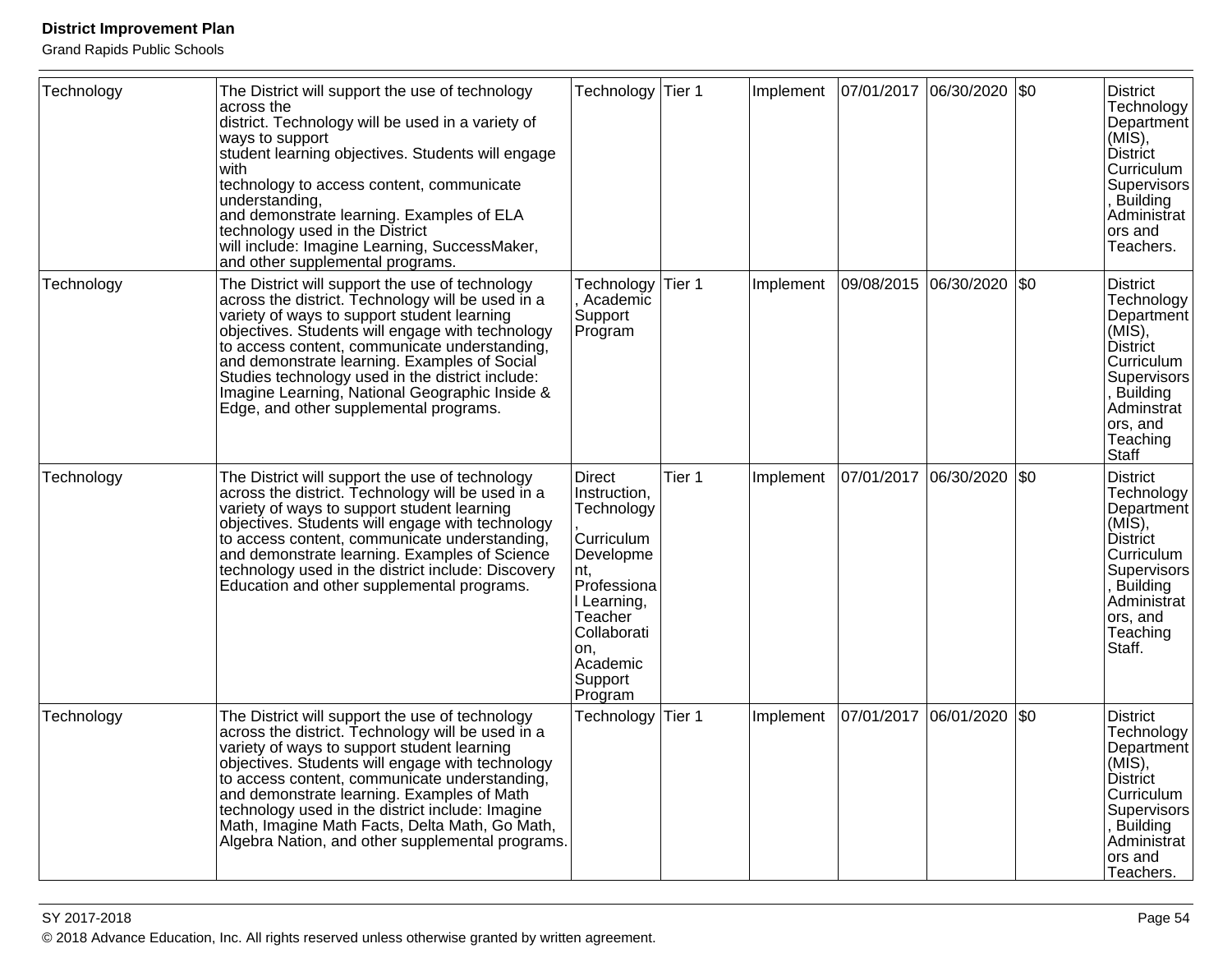# **Activity Summary by School**

## **Below is a breakdown of activity by school.**

#### **All Schools**

| <b>Activity Name</b> | <b>Activity Description</b>                                                                                                                                                                                                                                                                                                                                                                                                                                      | Activity<br><b>Type</b>                                                                                                                                                  | <b>Tier</b>       | Phase     | Begin Date End Date |                       | Resource<br>Assigned | Staff<br>Responsibl                                                                                                                                                   |
|----------------------|------------------------------------------------------------------------------------------------------------------------------------------------------------------------------------------------------------------------------------------------------------------------------------------------------------------------------------------------------------------------------------------------------------------------------------------------------------------|--------------------------------------------------------------------------------------------------------------------------------------------------------------------------|-------------------|-----------|---------------------|-----------------------|----------------------|-----------------------------------------------------------------------------------------------------------------------------------------------------------------------|
| Technology           | The District will support the use of technology<br>across the district. Technology will be used in a<br>variety of ways to support student learning<br>objectives. Students will engage with technology<br>to access content, communicate understanding,<br>and demonstrate learning. Examples of Social<br>Studies technology used in the district include:<br>Imagine Learning, National Geographic Inside &<br>Edge, and other supplemental programs.         | <b>Technology</b><br>Academic<br>Support<br>Program                                                                                                                      | Tier 1            | Implement |                     | 09/08/2015 06/30/2020 | \$8250               | <b>District</b><br>Technology<br>Department<br>$(MIS)$ ,<br>District<br>Curriculum<br>Supervisors<br>, Building<br>Adminstrat<br>ors, and<br>Teaching<br><b>Staff</b> |
| Technology           | The District will support the use of technology<br>across the district. Technology will be used in a<br>variety of ways to support student learning<br>objectives. Students will engage with technology<br>to access content, communicate understanding,<br>and demonstrate learning. Examples of Science<br>technology used in the district include: Discovery<br>Education and other supplemental programs.                                                    | Direct<br>Instruction,<br>Technology<br>Curriculum<br>Developme<br>Int.<br>Professiona<br>I Learning,<br>Teacher<br>Collaborati<br>on,<br>Academic<br>Support<br>Program | Tier <sub>1</sub> | Implement | 07/01/2017          | 06/30/2020            | \$8250               | <b>District</b><br>Technology<br>Department<br>$(MIS)$ ,<br><b>District</b><br>Curriculum<br>Supervisors<br>Building<br>Administrat<br>ors, and<br>Teaching<br>Staff. |
| Technology           | The District will support the use of technology<br>across the district. Technology will be used in a<br>variety of ways to support student learning<br>objectives. Students will engage with technology<br>to access content, communicate understanding,<br>and demonstrate learning. Examples of Math<br>technology used in the district include: Imagine<br>Math, Imagine Math Facts, Delta Math, Go Math,<br>Algebra Nation, and other supplemental programs. | Technology                                                                                                                                                               | Tier 1            | Implement | 07/01/2017          | 06/01/2020            | \$8250               | <b>District</b><br>Technology<br>Department<br>$(MIS)$ ,<br>District<br>Curriculum<br>Supervisors<br>Building<br>Administrat<br>ors and<br>Teachers.                  |

SY 2017-2018 Page 55

© 2018 Advance Education, Inc. All rights reserved unless otherwise granted by written agreement.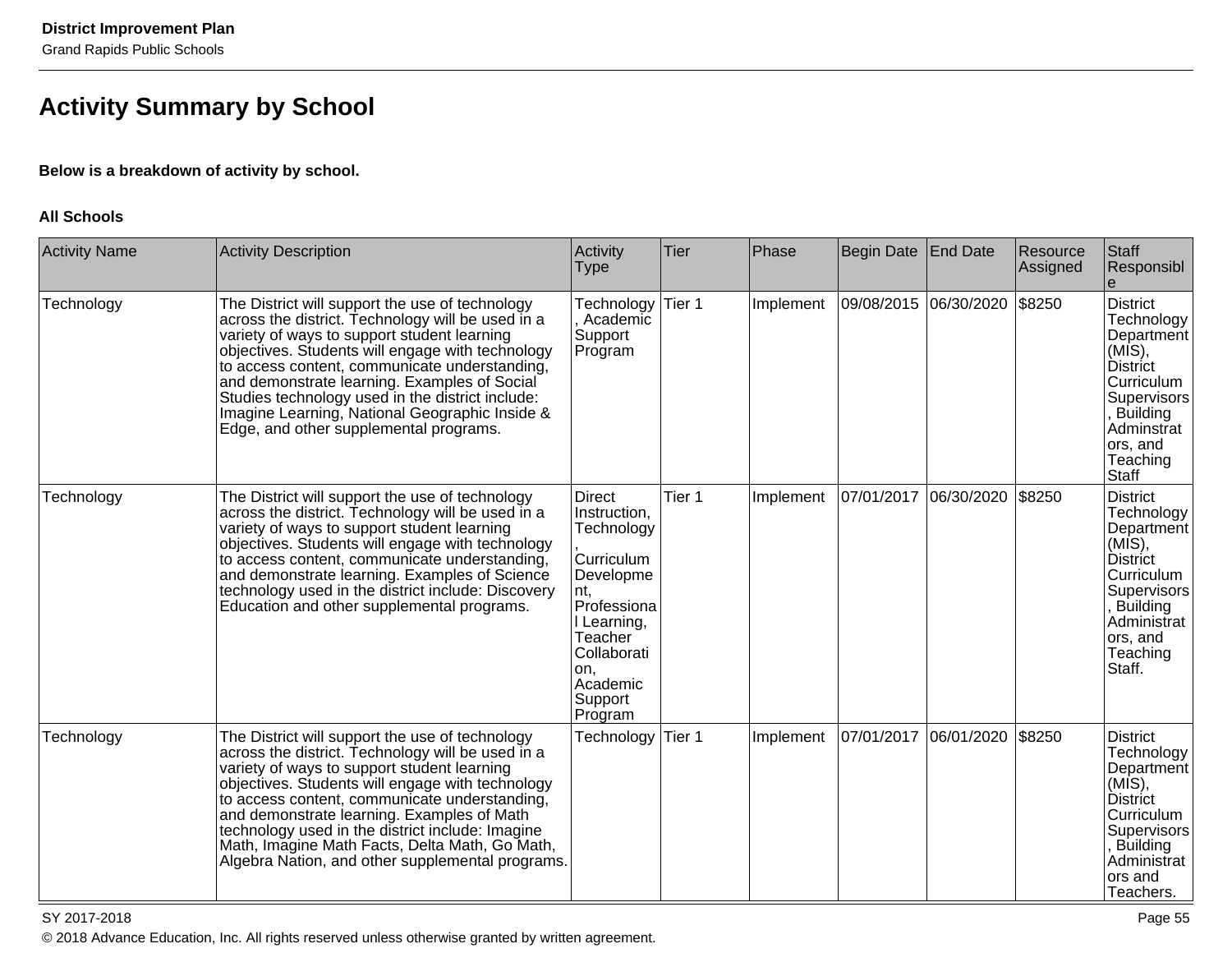| <b>Professional Learning</b> | The district will develop teacher leaders to lead<br>and support<br>department PLCs on cross content literacy best<br>practices.<br>Individual buildings will implement PLCs to<br>develop staff<br>capacity in providing effective research-based<br>instruction by<br>engaging teachers in frequent collaboration and<br>dialogue.<br>PLCs are an embedded professional development<br>lmodel which<br>includes: the examination of instructional<br>practices, including<br>differentiation, student work, strategies for at-risk<br>students.<br>LearningWalks, Content Focused Coaching,<br>observation and<br>feedback conferences. Participants of PLCs<br>include but are<br>not limited to: District Curriculum Supervisors,<br>Content<br>Coaches, teaching staff and building principals. | Professiona Tier 1<br>I Learning,<br>Teacher<br>Collaborati<br>on |        | Implement |            | 07/01/2017 06/30/2020 \$169918 |         | Asst. Supt.<br>lot<br>Organizatio<br>nal<br>Learning,<br>Asst. Supt.<br>l Of<br>Curriculum<br>land<br>Learning,<br>Curriculum<br>Supervisors<br>Content<br>Area<br>Coaches,<br>land<br>Building<br>Principals. |
|------------------------------|------------------------------------------------------------------------------------------------------------------------------------------------------------------------------------------------------------------------------------------------------------------------------------------------------------------------------------------------------------------------------------------------------------------------------------------------------------------------------------------------------------------------------------------------------------------------------------------------------------------------------------------------------------------------------------------------------------------------------------------------------------------------------------------------------|-------------------------------------------------------------------|--------|-----------|------------|--------------------------------|---------|----------------------------------------------------------------------------------------------------------------------------------------------------------------------------------------------------------------|
| Supplemental Materials       | Supplemental materials will be purchased to<br>support English Language Learner,<br>Migrant, and Homeless students in cross-content<br>area literacy.                                                                                                                                                                                                                                                                                                                                                                                                                                                                                                                                                                                                                                                | Supplemen<br>tal<br>Materials                                     | Tier 1 | Implement | 07/01/2017 | 06/30/2020                     | \$12332 | Exec. Dir.<br>for<br>Leadership<br>Middle<br>Schools/EL<br>L/Equity<br>land<br>Inclusion &<br>Exec. Dir.<br>l of<br>Community<br>& Student<br><b>Affairs</b>                                                   |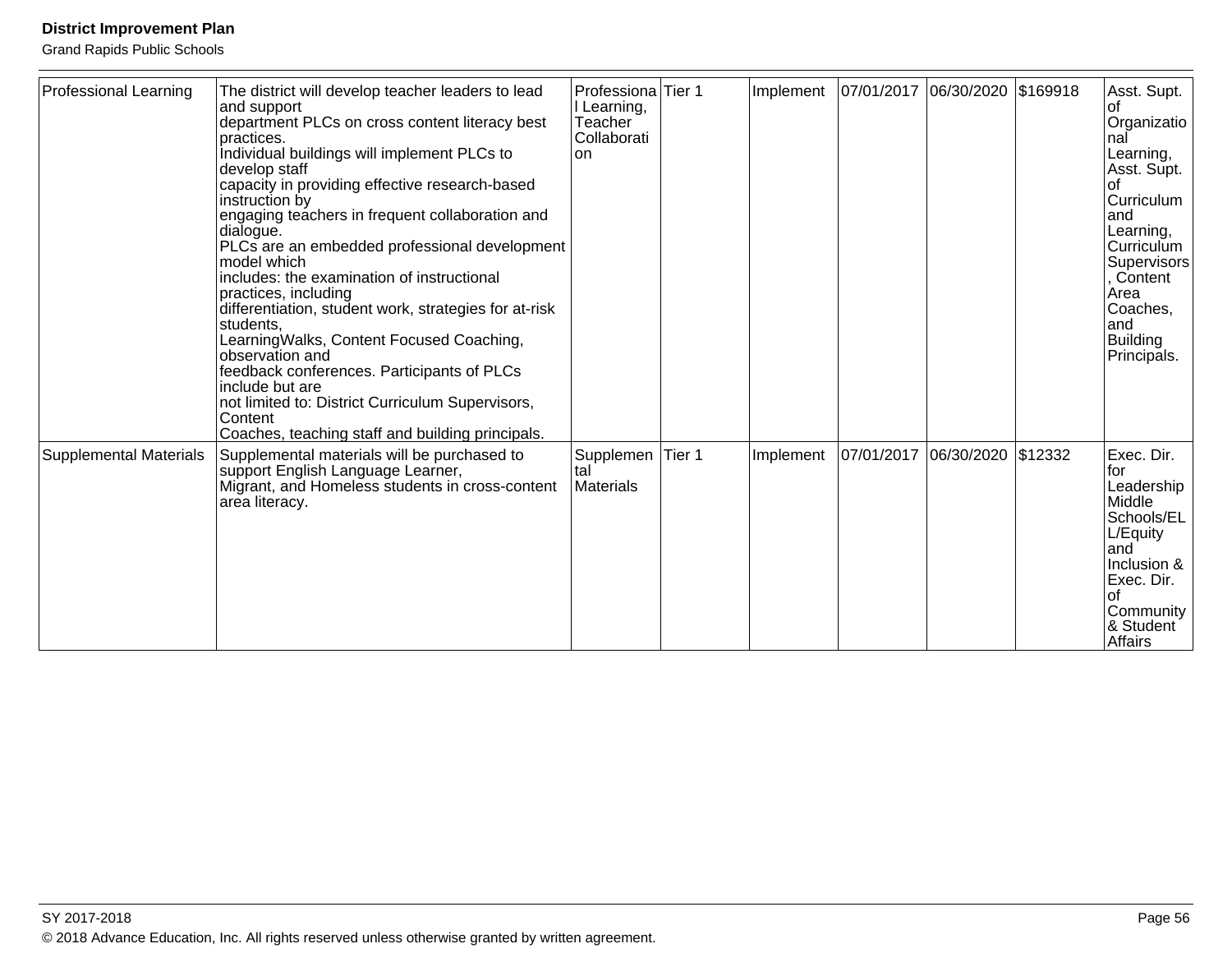| <b>Student Supports</b>                            | The District will support the needs of the Whole<br>Child through<br>the following: Counselors, School to College<br>Advisor, School<br>Health Service Providers, Tutors, Youth<br>Advocates, Behavior<br>Specialists, Interventionist Specialists,<br>Paraprofessionals (including Literacy,<br>Instructional, and ESL Paraprofessionals), English<br>Language<br>Learner Interventionists, Transition Coordinator,<br>Migrant<br>Recruiter, Homeless/Foster Care Coordinator,<br>Latino Youth<br>Conference (supplies & transportation), and<br>supplemental<br>materials (including bilingual dictionaries & leveled<br>readers).                                                                                                                                                                                        | Behavioral<br>Support<br>Program,<br>Field Trip,<br>Supplemen<br>tal<br>Materials,<br>Career<br>Preparation<br>/Orientation<br>Academic<br>Support<br>Program                                                                | Tier 1 | Implement | 09/08/2015 06/30/2020 |            | \$6753128 | Exec. Dir.<br>Community<br>and<br>Student<br>Affairs &<br>Exec. Dir.<br>Leadership<br>Middle<br>Schools/EL<br>L/Equity<br>and<br>Inclusion                                                                                                                                                                                              |
|----------------------------------------------------|-----------------------------------------------------------------------------------------------------------------------------------------------------------------------------------------------------------------------------------------------------------------------------------------------------------------------------------------------------------------------------------------------------------------------------------------------------------------------------------------------------------------------------------------------------------------------------------------------------------------------------------------------------------------------------------------------------------------------------------------------------------------------------------------------------------------------------|------------------------------------------------------------------------------------------------------------------------------------------------------------------------------------------------------------------------------|--------|-----------|-----------------------|------------|-----------|-----------------------------------------------------------------------------------------------------------------------------------------------------------------------------------------------------------------------------------------------------------------------------------------------------------------------------------------|
| School-Family and<br><b>Community Partnerships</b> | The District will support and develop partnerships<br>with schools,<br>families, and communities through the following:<br>Family and<br>Community Engagement Office, Parent Action<br>Leaders (PALs),<br>Parent Teacher Community Councils (PTCC),<br>Parent<br>University, Parent Advisory Committees, Migrant<br>Parent<br>Advisory Committee, Parent Workshops, and<br>school activities<br>and events. Examples of school activities and<br>events: Hispanic<br>Heritage Month student workshops, student<br>presentations,<br>breakfast with author; migrant/ESL family<br>meetings, including<br>materials, meals, and childcare; parent meetings<br>facilitated by<br>Lea Tobar, including materials, meals, and<br>childcare;<br>presentations by Maybank Kapufi, including<br>materials, meals,<br>and childcare. | Behavioral<br>Support<br>Program,<br>Recruitmen<br>t and<br>Retention,<br>Community<br>Engageme<br>nt, Field<br>Trip, Parent<br>Involvemen<br>Technology<br>Supplemen<br>tal<br>Materials,<br>Academic<br>Support<br>Program | Tier 1 | Implement | 08/28/2017            | 06/30/2020 | \$233636  | Exec. Dir.<br>οt<br>Community<br>and<br>Student<br>Affairs,<br>Exec. Dir.<br>for<br>Leadership<br>of Middle<br>Schools/EL<br>L/Equity<br>and<br>Inclusion,<br>Counselor<br>Coordinator<br>Supervisor<br>оf<br>Community<br>and<br>Student<br>Services,<br>Parent<br>Engageme<br>nt<br>Coordinator<br>Building<br>Principals,<br>Designa |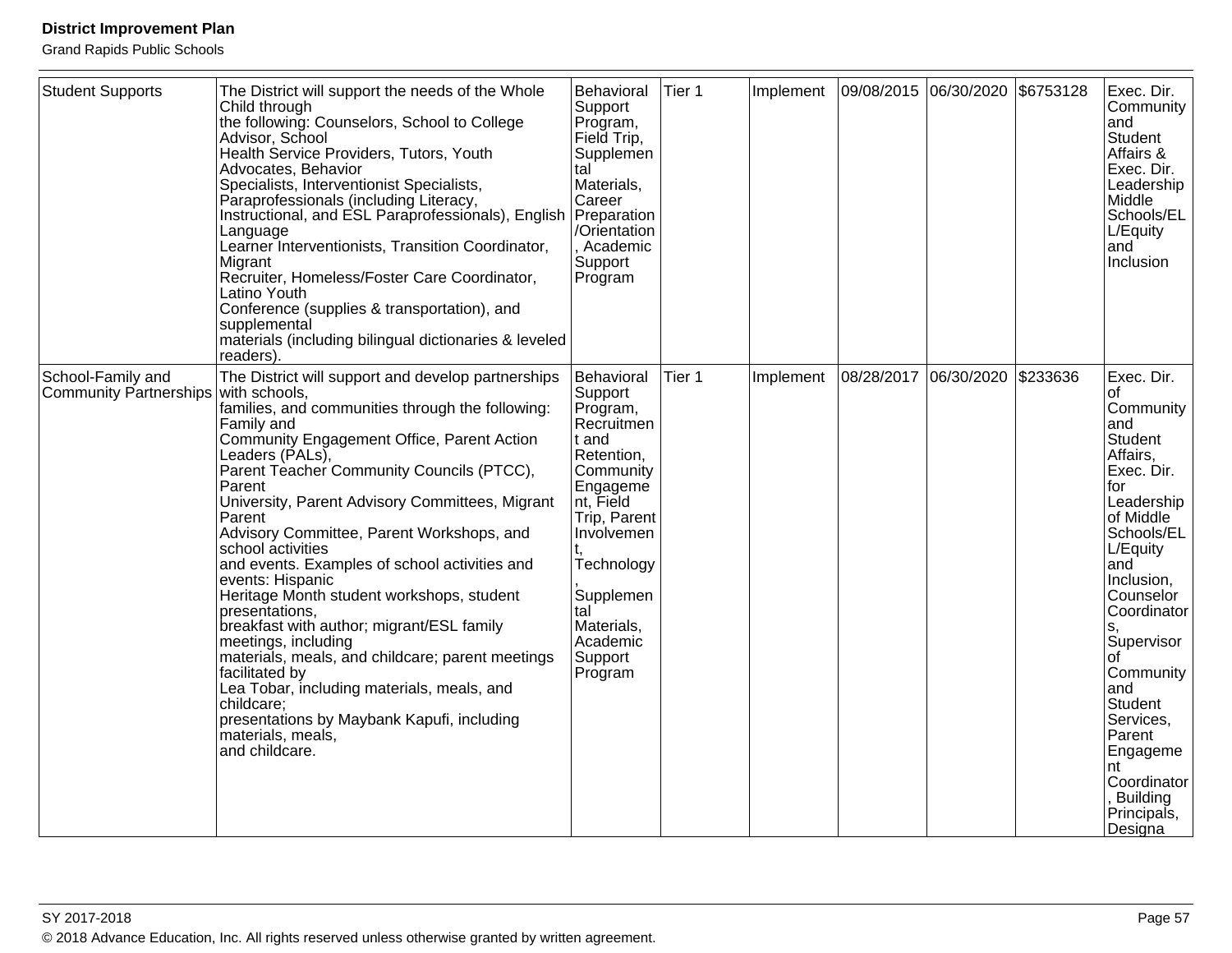| <b>Professional Learning</b> | The District will offer Professional Learning,<br>including:                         | Community<br>Engageme       | Tier 1 | Implement | 07/01/2017 06/30/2020 \$788809 | Asst. Supt.                      |
|------------------------------|--------------------------------------------------------------------------------------|-----------------------------|--------|-----------|--------------------------------|----------------------------------|
|                              | Leadership (including Dr. Richard Lemons and<br>other                                | nt, Parent<br>Involvemen    |        |           |                                | Organizatio<br>nal               |
|                              | consultants), SIOP/ELL Literacy Coach, Lead<br><b>Mentors</b>                        | Walkthroug                  |        |           |                                | Learning,<br>Exec. Dir.          |
|                              | (including stipends), Advanced Placement for<br>Teachers.                            | Technology                  |        |           |                                | l for<br>Leadership              |
|                              | SIOP/WIDA (including instructional materials,                                        |                             |        |           |                                | Middle                           |
|                              | supplies, and<br>stipends, mileage), Teacher Professional                            | Curriculum<br>Developme     |        |           |                                | Schools/EL<br>L/Equity           |
|                              | Development led by<br>Maybank Kapufi, Conference/Workshop                            | nt, Policy<br>and           |        |           |                                | land<br>Inclusion,               |
|                              | Attendance & Training<br>(including Leading Schools for English Language)<br>Learner | Process,<br>Supplemen       |        |           |                                | Asst. Supt.<br>lof<br>Curriculum |
|                              | Achievement, Special Populations, Homeless<br>Youth. MABE.                           | Materials,<br>Professiona   |        |           |                                |                                  |
|                              | Imagine Learning, Special Populations, Refugee<br>Education                          | l Learning,<br>Teacher      |        |           |                                |                                  |
|                              | Center, NABE, MABE), School Reform Specialist,<br>Summer                             | Collaborati<br>on, Career   |        |           |                                |                                  |
|                              | Institute Consultants, Director of PD, and Director<br>of Historically               | Preparation<br>/Orientation |        |           |                                |                                  |
|                              | Black Colleges program.                                                              | Academic<br>Support         |        |           |                                |                                  |
|                              |                                                                                      | Program                     |        |           |                                |                                  |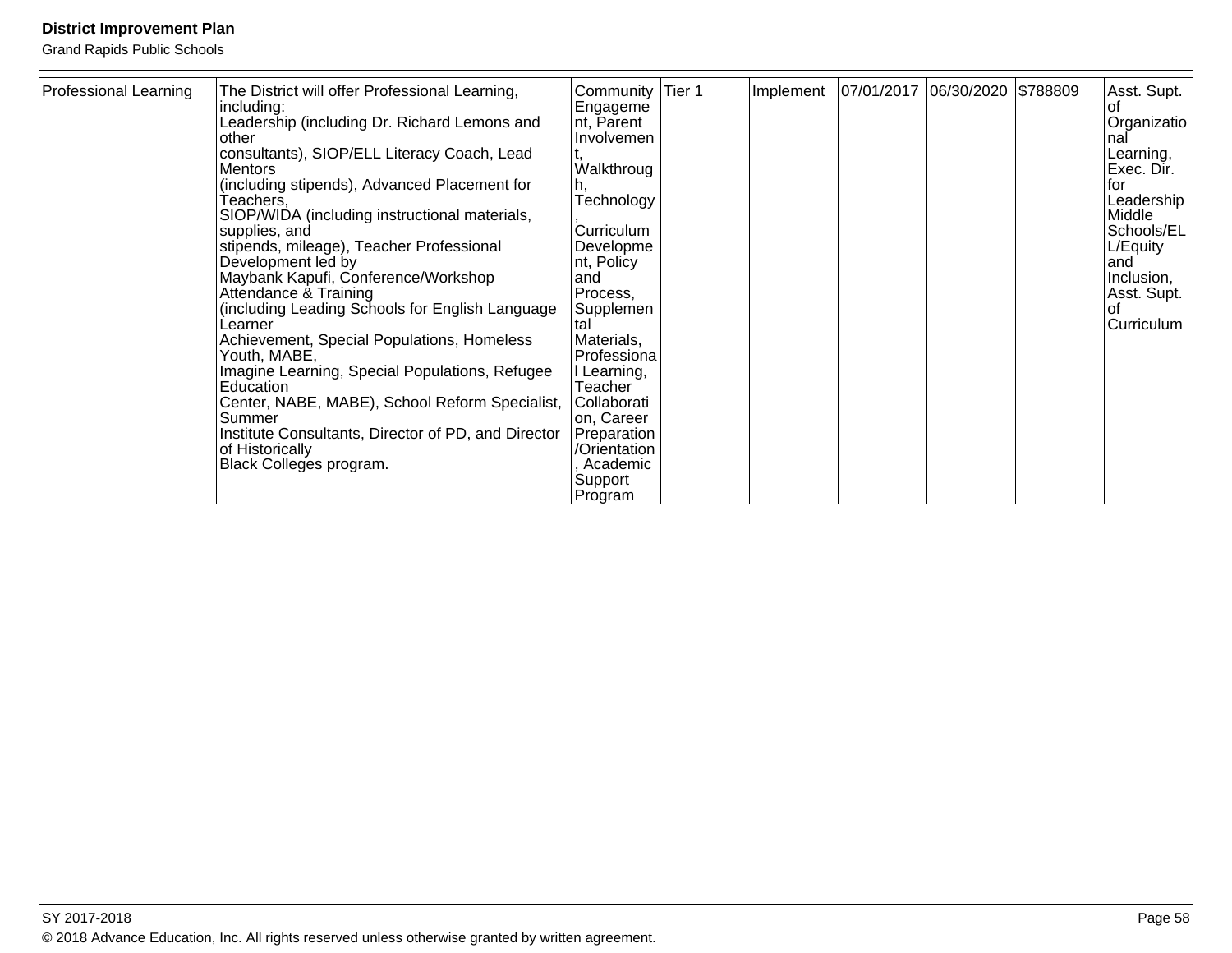| Summer School                | The District will employ a Summer School<br>Coordinator to plan and oversee a K-12 summer<br>school program to provide supplemental<br>instruction for identified students. English Learners Direct<br>will have additional resources available in the form<br>of ESL parapros, ESL teachers, Instructional<br>Teacher Coach, Contracted ESL substitute<br>teachers & parapros, EL Tutors, Supplemental<br>Reading Materials, and Summer Transportation.                                                                                                                                                                                                                                                                                                                                            | Behavioral<br>Support<br>Program,<br>Instruction,<br>Technology<br>Supplemen<br>tal<br>Materials,<br>Professiona<br>I Learning,<br>Academic<br>Support<br>Program | Tier <sub>2</sub> | Implement | 06/20/2016 07/31/2020 | \$45664  | Asst. Supt.<br><b>PK-12</b><br>Instruction,<br>Exec. Dir.<br>of<br>Community<br>& Student<br>Affairs,<br>Exec. Dir.<br>for<br>Leadership<br>Middle<br>Schools/EL<br>L/Equity<br>and<br>Inclusion,<br>Exec. Dir.<br>of<br>Elementary<br>& K-8, Title<br>Supervisor,<br>Curriculum<br><b>Supervisors</b><br>, Summer<br>School |
|------------------------------|-----------------------------------------------------------------------------------------------------------------------------------------------------------------------------------------------------------------------------------------------------------------------------------------------------------------------------------------------------------------------------------------------------------------------------------------------------------------------------------------------------------------------------------------------------------------------------------------------------------------------------------------------------------------------------------------------------------------------------------------------------------------------------------------------------|-------------------------------------------------------------------------------------------------------------------------------------------------------------------|-------------------|-----------|-----------------------|----------|------------------------------------------------------------------------------------------------------------------------------------------------------------------------------------------------------------------------------------------------------------------------------------------------------------------------------|
| <b>Professional Learning</b> | The district will develop teacher leaders to lead<br>and support<br>department PLCs on cross content literacy best<br>practices.<br>Individual buildings will implement PLCs to<br>develop staff<br>capacity in providing effective research-based<br>instruction by<br>engaging teachers in frequent collaboration and<br>dialogue.<br>PLCs are an embedded professional development<br>model which<br>includes: the examination of instructional<br>practices, including<br>differentiation, student work, strategies for at-risk<br>students.<br>LearningWalks, Content Focused Coaching,<br>observation and<br>feedback conferences. Participants of PLCs<br>include but are<br>not limited to: District Curriculum Supervisors,<br>Content<br>Coaches, teaching staff and building principals. | Professiona Tier 1<br>I Learning,<br>Teacher<br>Collaborati<br>on                                                                                                 |                   |           | 07/01/2017 06/30/2020 | \$287627 | Coordinator<br>Asst. Supt.<br>οf<br>Organizatio<br>nal<br>Learning,<br>Asst. Supt.<br>of<br>Curriculum<br>and<br>Learning,<br>Curriculum<br>Supervisors<br>Content<br>Area<br>Coaches,<br>and<br><b>Building</b><br>Principals.                                                                                              |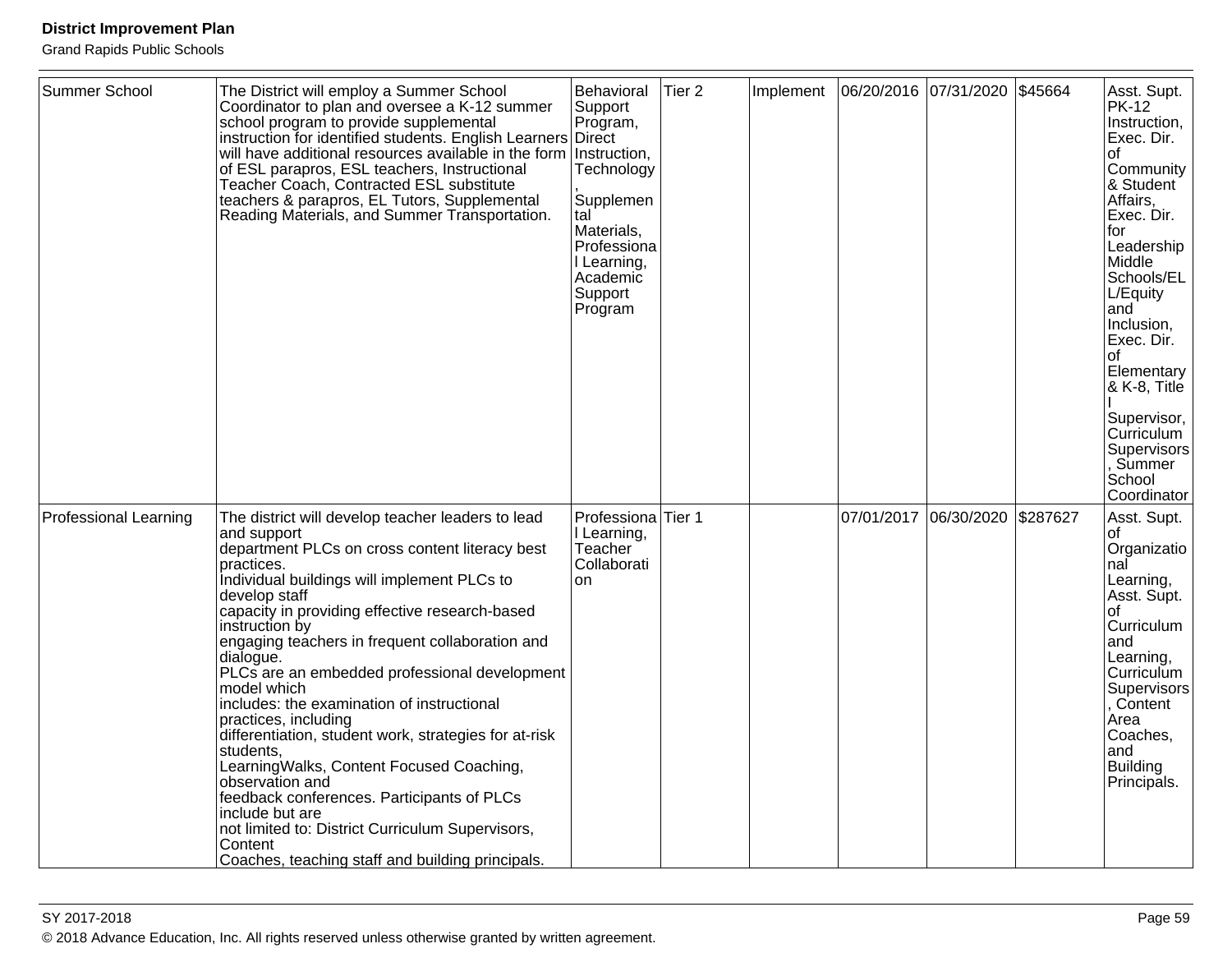| Supplemental Materials | Supplemental materials will be purchased to<br>support English<br>Language Learner,<br>Migrant, and Homeless students in cross-content<br>area literacy.                                                                                                                                                                                                                                                                                                                | Supplemen<br>tal<br>Materials                                                                                                                                             | Tier 1            | Implement | 07/01/2017 06/30/2020 \$12332 |         | Exec. Dir.<br>for<br>Leadership<br>Middle<br>Schools/EL<br>L/Equity<br>and<br>Inclusion &<br>Exec. Dir.<br>lof<br>Community<br>& Student<br><b>Affairs</b>                                                                                                                                                                             |
|------------------------|-------------------------------------------------------------------------------------------------------------------------------------------------------------------------------------------------------------------------------------------------------------------------------------------------------------------------------------------------------------------------------------------------------------------------------------------------------------------------|---------------------------------------------------------------------------------------------------------------------------------------------------------------------------|-------------------|-----------|-------------------------------|---------|----------------------------------------------------------------------------------------------------------------------------------------------------------------------------------------------------------------------------------------------------------------------------------------------------------------------------------------|
| Summer School          | The District will employ a Summer School<br>Coordinator to plan<br>and oversee a K-12 summer school program to<br>provide<br>supplemental instruction for identified students.<br>English<br>Learners will have additional resources available<br>in the form of<br>ESL parapros, ESL teachers, Instructional<br>Teacher Coach,<br>Contracted ESL substitute teachers & parapros,<br><b>EL Tutors,</b><br>Supplemental Reading Materials, and Summer<br>Transportation. | Behavioral<br>Support<br>Program,<br>Direct<br>Instruction,<br>Technology<br>Supplemen<br>tal<br>Materials,<br>Professiona<br>Learning,<br>Academic<br>Support<br>Program | Tier <sub>2</sub> |           | 06/20/2016 07/31/2020         | \$45664 | Asst. Supt.<br><b>PK-12</b><br>Instruction,<br>Exec. Dir.<br>l of<br>Community<br>& Student<br>Affairs,<br>Exec. Dir.<br>for<br>Leadership<br>Middle<br>Schools/EL<br>L/Equity<br>and<br>Inclusion,<br>Exec. Dir.<br>l of<br>Elementary<br>& K-8, Title<br>Supervisor,<br>Curriculum<br>Supervisors<br>Summer<br>School<br>Coordinator |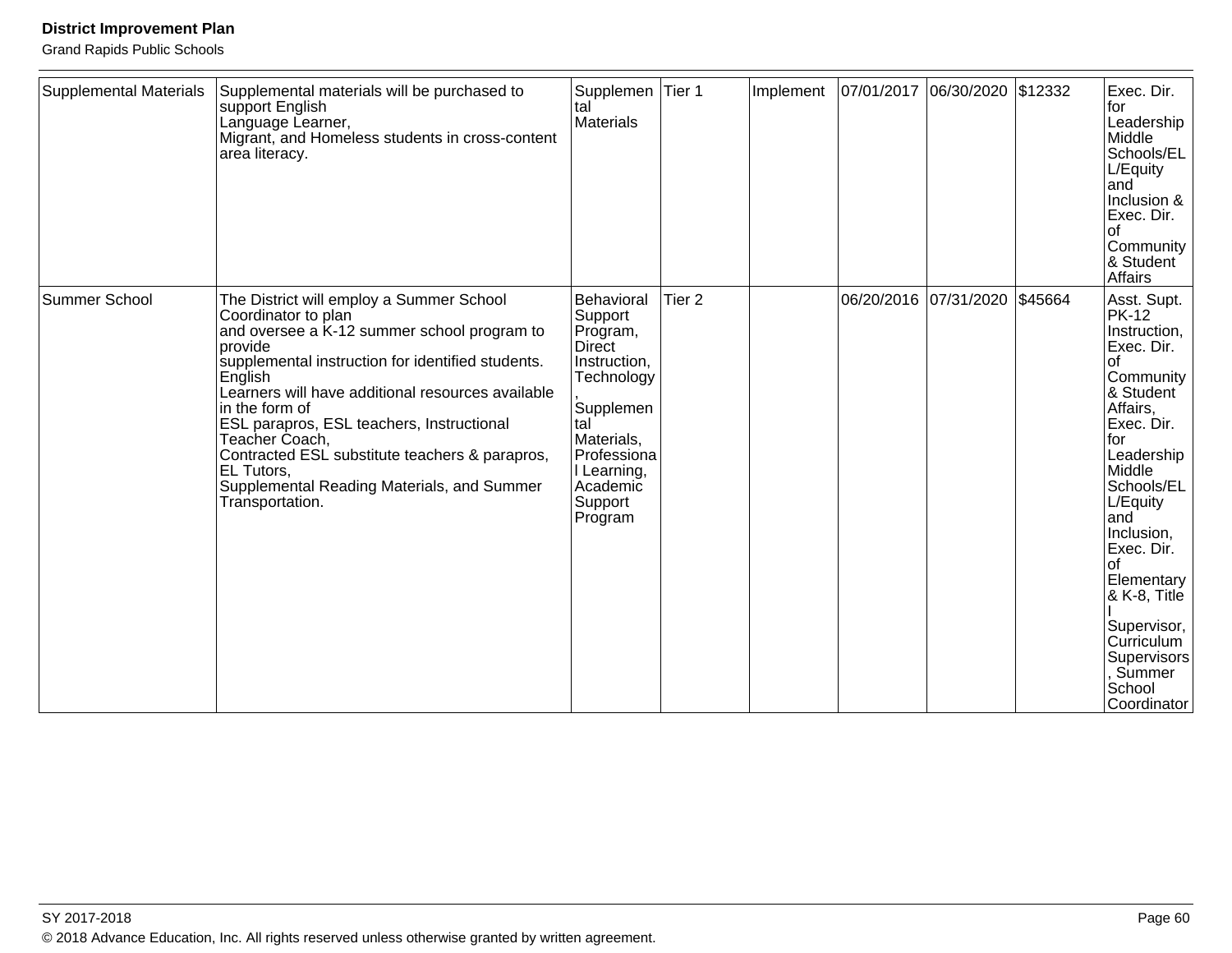| <b>Professional Learning</b> | The district will develop teacher leaders to lead<br>and support<br>department PLCs on cross content literacy best<br>practices.<br>Individual buildings will implement PLCs to<br>develop staff<br>capacity in providing effective research-based<br>instruction by<br>engaging teachers in frequent collaboration and<br>dialogue.<br>PLCs are an embedded professional development<br>lmodel which<br>includes: the examination of instructional<br>practices, including<br>differentiation, student work, strategies for at-risk<br>students.<br>LearningWalks, Content Focused Coaching,<br>observation and<br>feedback conferences. Participants of PLCs<br>include but are<br>not limited to: District Curriculum Supervisors,<br>Content<br>Coaches, teaching staff and building principals. | Professiona Tier 1<br>I Learning,<br>Teacher<br>Collaborati<br>on |        | Implement |            | 07/01/2017 06/30/2020 \$169918 |         | Asst. Supt.<br>lot<br>Organizatio<br>nal<br>Learning,<br>Asst. Supt.<br>l Of<br>Curriculum<br>land<br>Learning,<br>Curriculum<br>Supervisors<br>Content<br>Area<br>Coaches,<br>land<br>Building<br>Principals |
|------------------------------|------------------------------------------------------------------------------------------------------------------------------------------------------------------------------------------------------------------------------------------------------------------------------------------------------------------------------------------------------------------------------------------------------------------------------------------------------------------------------------------------------------------------------------------------------------------------------------------------------------------------------------------------------------------------------------------------------------------------------------------------------------------------------------------------------|-------------------------------------------------------------------|--------|-----------|------------|--------------------------------|---------|---------------------------------------------------------------------------------------------------------------------------------------------------------------------------------------------------------------|
| Supplemental Materials       | Supplemental materials will be purchased to<br>support English<br>Language Learner,<br>Migrant, and Homeless students in cross-content<br>area literacy                                                                                                                                                                                                                                                                                                                                                                                                                                                                                                                                                                                                                                              | Supplemen<br>tal<br><b>Materials</b>                              | Tier 1 | Implement | 07/01/2017 | 06/30/2020                     | \$12332 | Exec. Dir.<br>for<br>Leadership<br>Middle<br>Schools/EL<br>L/Equity<br>land<br>Inclusion &<br>Exec. Dir.<br>l of<br>Community<br>& Student<br><b>Affairs</b>                                                  |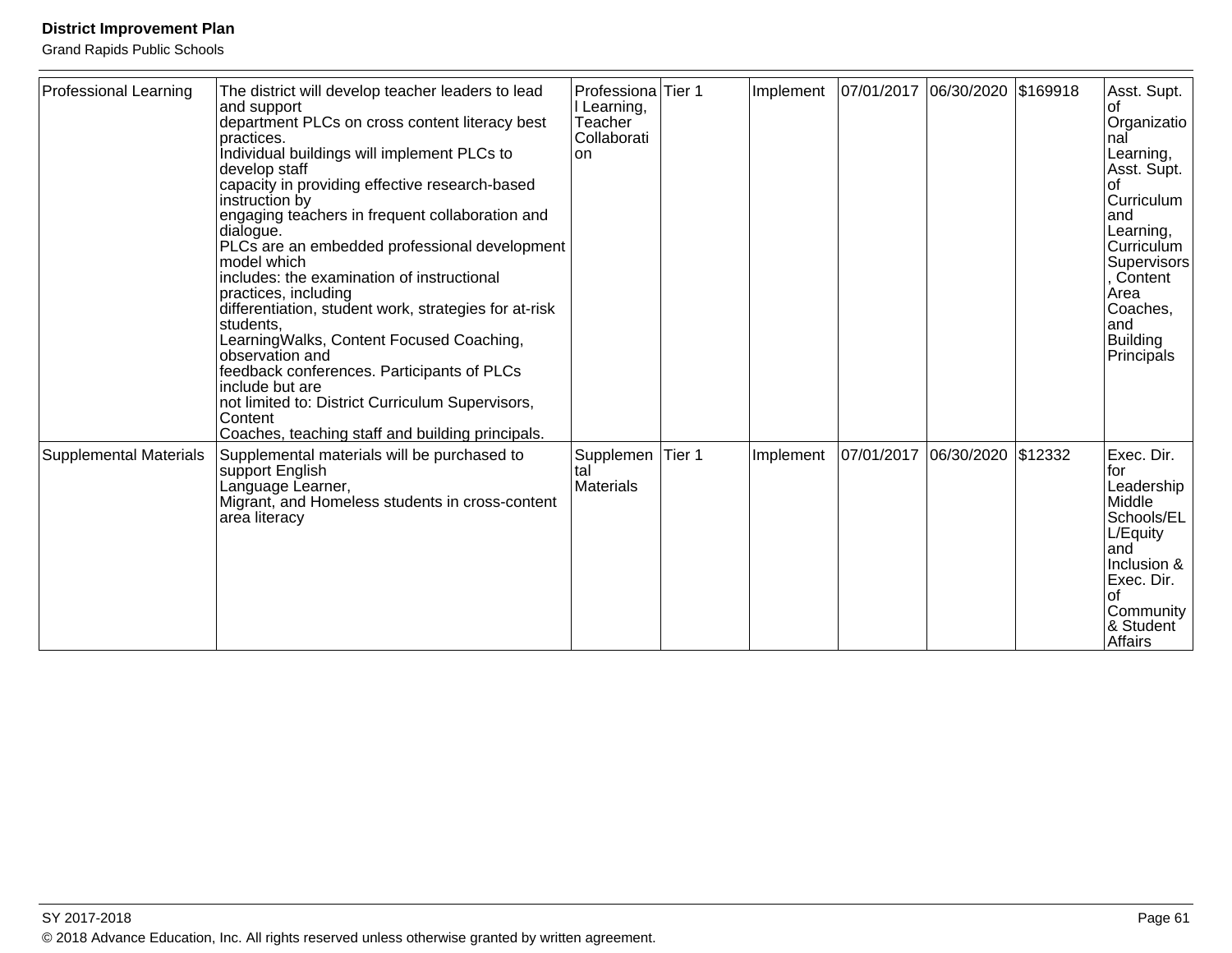| Summer School | The District will employ a Summer School<br>Coordinator to plan<br>and oversee a K-12 summer school program to<br>provide<br>supplemental instruction for identified students.<br>l Enalish<br>Learners will have additional resources available<br>in the form of<br><b>ESL parapros, ESL teachers, Instructional</b><br>Teacher Coach,<br>Contracted ESL substitute teachers & parapros,<br><b>EL Tutors,</b><br>Supplemental Reading Materials, and Summer<br>Transportation. | Behavioral<br>Support<br>Program,<br>Direct<br>Instruction,<br>Technology<br>Supplemen<br>tal<br>Materials,<br>Professiona<br>Learning,<br>Academic<br>Support<br>Program | Tier <sub>2</sub> | Implement |            | 06/20/2016 06/30/2020 \$45664 |        | Asst. Supt.<br><b>PK-12</b><br>Instruction,<br>Exec. Dir.<br>l of<br>Community<br>& Student<br>Affairs,<br>Exec. Dir.<br>for<br>Leadership<br>Middle<br>Schools/EL<br>L/Equity<br>and<br>Inclusion,<br>Exec. Dir.<br>l of<br>Elementary<br>& K-8, Title<br>Supervisor,<br>Curriculum<br>Supervisors<br>Summer<br>School<br>Coordinator |
|---------------|----------------------------------------------------------------------------------------------------------------------------------------------------------------------------------------------------------------------------------------------------------------------------------------------------------------------------------------------------------------------------------------------------------------------------------------------------------------------------------|---------------------------------------------------------------------------------------------------------------------------------------------------------------------------|-------------------|-----------|------------|-------------------------------|--------|----------------------------------------------------------------------------------------------------------------------------------------------------------------------------------------------------------------------------------------------------------------------------------------------------------------------------------------|
| Technology    | The District will support the use of technology<br>across the<br>district. Technology will be used in a variety of<br>ways to support<br>student learning objectives. Students will engage<br>with<br>technology to access content, communicate<br>understanding,<br>and demonstrate learning. Examples of ELA<br>technology used in the District<br>will include: Imagine Learning, SuccessMaker,<br>and other supplemental programs.                                           | Technology                                                                                                                                                                | Tier 1            | Implement | 07/01/2017 | 06/30/2020                    | \$8250 | <b>District</b><br>Technology<br>Department<br>$(MIS)$ ,<br><b>District</b><br>Curriculum<br>Supervisors<br>Building<br>Administrat<br>ors and<br>Teachers.                                                                                                                                                                            |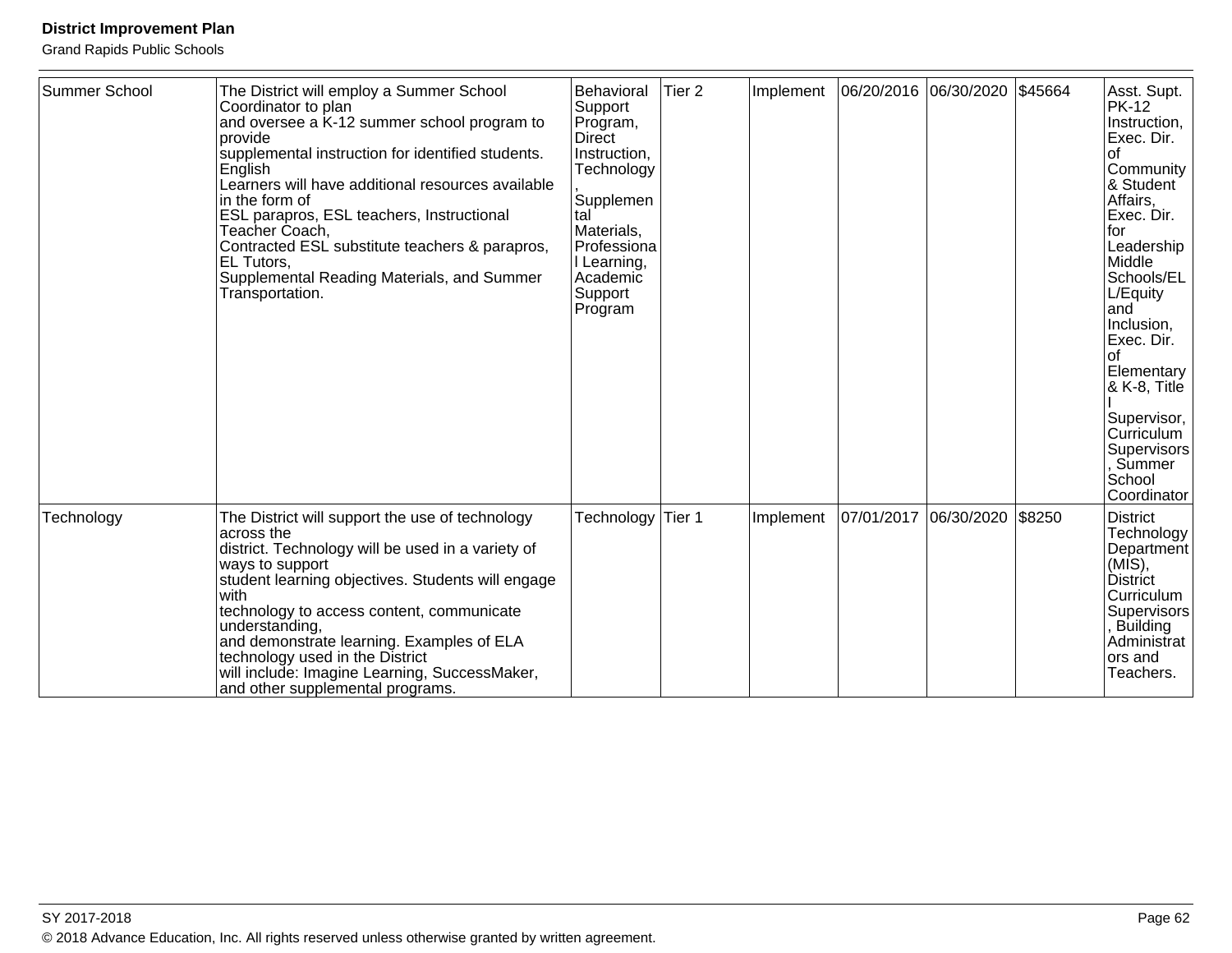| <b>Professional Learning</b> | The district will develop teacher leaders to lead<br>and support<br>department PLCs on cross content literacy best<br>practices.<br>Individual buildings will implement PLCs to<br>develop staff<br>capacity in providing effective research-based<br>instruction by<br>engaging teachers in frequent collaboration and<br>dialogue.<br>PLCs are an embedded professional development<br>lmodel which<br>includes: the examination of instructional<br>practices, including<br>differentiation, student work, strategies for at-risk<br>students.<br>LearningWalks, Content Focused Coaching,<br>observation and<br>feedback conferences. Participants of PLCs<br>include but are<br>not limited to: District Curriculum Supervisors,<br>Content<br>Coaches, teaching staff and building principals. | Professiona Tier 1<br>I Learning,<br>Teacher<br>Collaborati<br><b>on</b> | Implement |            | 07/01/2017 06/30/2020 \$346482 |         | Asst. Supt.<br>lot<br>Organizatio<br>nal<br>Learning,<br>Asst. Supt.<br>l Of<br>Curriculum<br>land<br>Learning,<br>Curriculum<br>Supervisors<br>Content<br>Area<br>Coaches,<br>land<br>Building<br>Principals. |
|------------------------------|------------------------------------------------------------------------------------------------------------------------------------------------------------------------------------------------------------------------------------------------------------------------------------------------------------------------------------------------------------------------------------------------------------------------------------------------------------------------------------------------------------------------------------------------------------------------------------------------------------------------------------------------------------------------------------------------------------------------------------------------------------------------------------------------------|--------------------------------------------------------------------------|-----------|------------|--------------------------------|---------|----------------------------------------------------------------------------------------------------------------------------------------------------------------------------------------------------------------|
| Supplemental Materials       | Supplemental materials will be purchased to<br>support English<br>Language Learner,<br>Migrant, and Homeless students in cross-content<br>area literacy                                                                                                                                                                                                                                                                                                                                                                                                                                                                                                                                                                                                                                              | Supplemen Tier 1<br>tal<br><b>Materials</b>                              |           | 07/01/2017 | 06/30/2020                     | \$12332 | Exec. Dir.<br>for<br>Leadership<br>Middle<br>Schools/EL<br>L/Equity<br>land<br>Inclusion &<br>Exec. Dir.<br>l of<br>Community<br>& Student<br><b>Affairs</b>                                                   |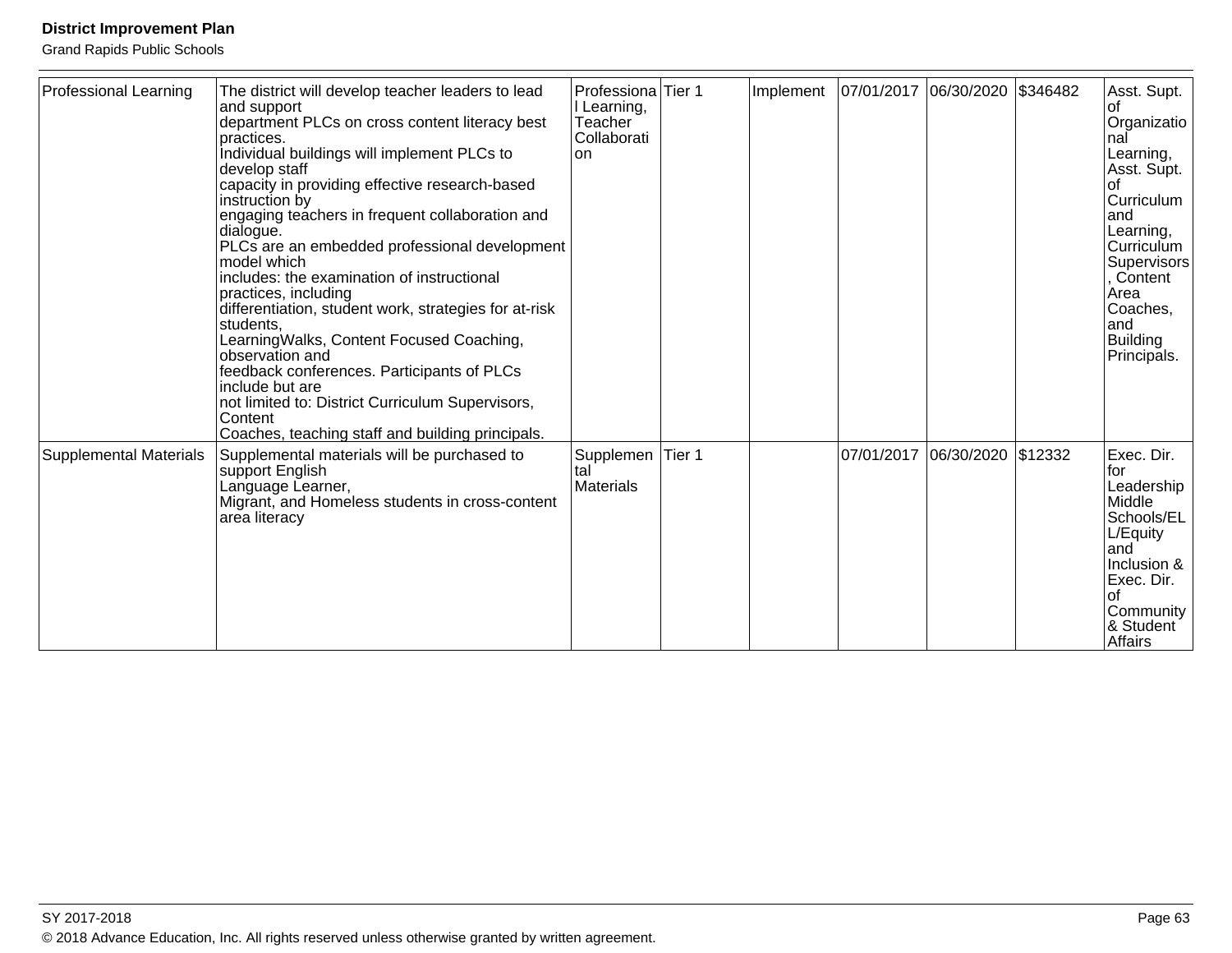Grand Rapids Public Schools

| Summer School | The District will employ a Summer School<br>Coordinator to plan<br>and oversee a K-12 summer school program to<br>provide<br>supplemental instruction for identified students.<br>English<br>Learners will have additional resources available<br>In the form of<br>ESL parapros, ESL teachers, Instructional<br>Teacher Coach,<br>Contracted ESL substitute teachers & parapros,<br>EL Tutors,<br>Supplemental Reading Materials, and Summer<br>Transportation. | <b>Behavioral</b><br>Support<br>Program,<br>Direct<br>Instruction,<br>Technology<br>Supplemen<br>tal<br>Materials,<br>Professiona<br>I Learning,<br>Academic<br>Support<br>Program | Tier 2 | Implement | 06/20/2016  07/31/2020   \$45664 |  |  | Asst. Supt.<br>PK-12<br>Instruction,<br>Exec. Dir.<br>Ωf<br> Community  <br>& Student<br>Affairs,<br>Exec. Dir.<br>l for<br>Leadership<br>Middle<br>Schools/EL<br>L/Equity<br>land<br>Inclusion,<br>Exec. Dir.<br>Ωf<br>Elementary<br>& K-8, Title<br>Supervisor,<br>Curriculum<br>Supervisors<br>Summer<br>School<br>Coordinator |
|---------------|------------------------------------------------------------------------------------------------------------------------------------------------------------------------------------------------------------------------------------------------------------------------------------------------------------------------------------------------------------------------------------------------------------------------------------------------------------------|------------------------------------------------------------------------------------------------------------------------------------------------------------------------------------|--------|-----------|----------------------------------|--|--|-----------------------------------------------------------------------------------------------------------------------------------------------------------------------------------------------------------------------------------------------------------------------------------------------------------------------------------|
|---------------|------------------------------------------------------------------------------------------------------------------------------------------------------------------------------------------------------------------------------------------------------------------------------------------------------------------------------------------------------------------------------------------------------------------------------------------------------------------|------------------------------------------------------------------------------------------------------------------------------------------------------------------------------------|--------|-----------|----------------------------------|--|--|-----------------------------------------------------------------------------------------------------------------------------------------------------------------------------------------------------------------------------------------------------------------------------------------------------------------------------------|

#### **Westwood Middle School**

| <b>Activity Name</b> | <b>Activity Description</b>                                                                                                                                                      | Activity<br>Type                      | <b>Tier</b> | Phase             | Begin Date End Date |                                | Resource<br>Assigned | Staff<br>Responsibl                                                                      |
|----------------------|----------------------------------------------------------------------------------------------------------------------------------------------------------------------------------|---------------------------------------|-------------|-------------------|---------------------|--------------------------------|----------------------|------------------------------------------------------------------------------------------|
| Tier II Instruction  | The District will provide Tier II instruction for<br>identified students who demonstrate need in the<br>following areas: academic strategies, credit<br>recovery, ESL, and math. | <b>Academic</b><br>Support<br>Program | Tier 2      | <b>Ilmplement</b> |                     | 07/01/2016 06/30/2020 \$376480 |                      | Asst. Supt.<br>Curriculum<br>& Learning,<br>Curriculum<br>Supervisor,<br><b>Teachers</b> |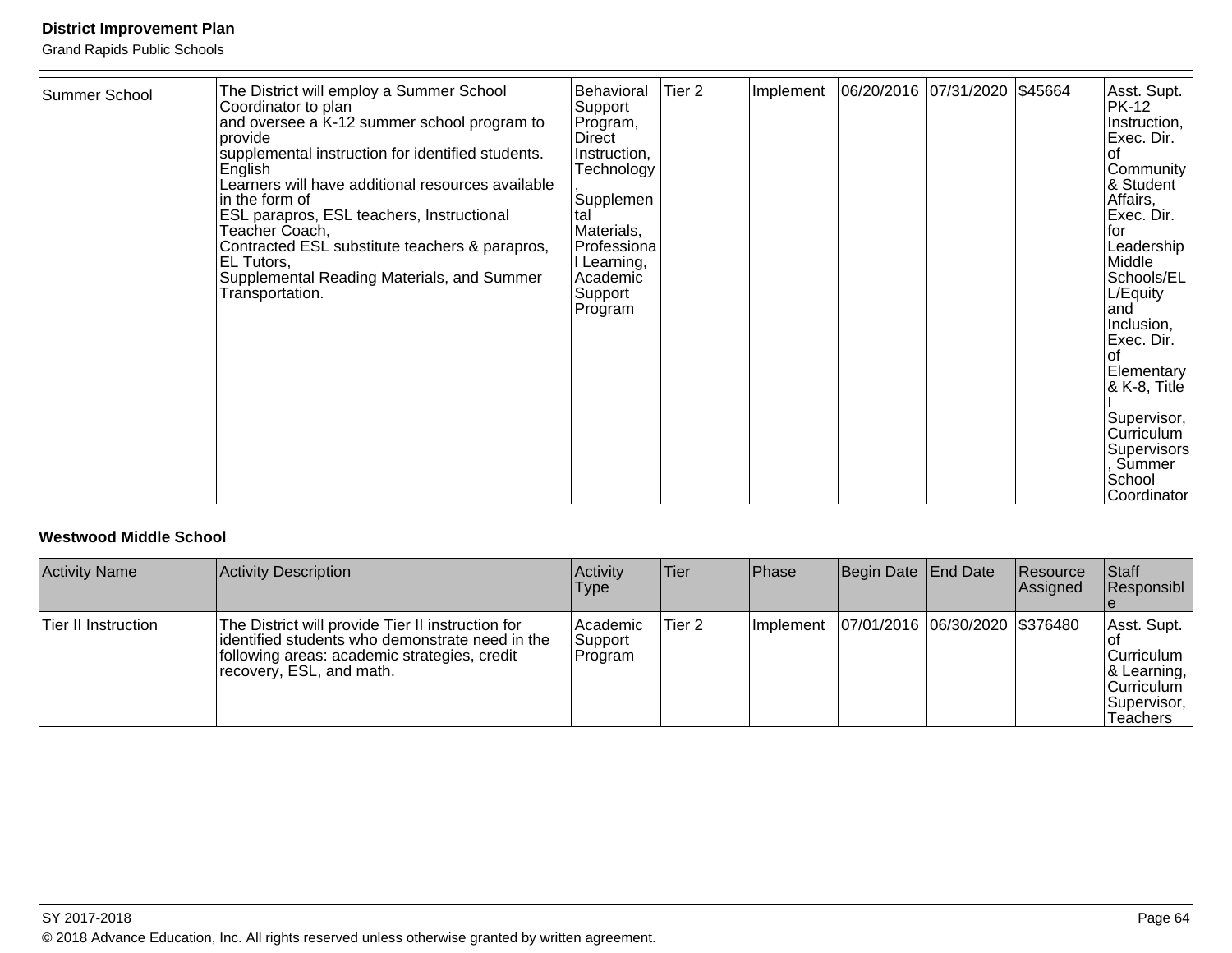Grand Rapids Public Schools

| <b>Kent School Services</b><br>Network (KSSN) | The District, in conjunction with Kent School<br><b>Services Network</b><br>(KSSN), will provide socio-emotional community<br>loriented<br>services and supports for students and their<br>lfamilies in the<br>designated school sites where KSSN providers<br>are assigned.<br>KSSN works directly with teachers to assist them<br>in supporting<br>students in their classrooms who receive services<br>lfrom KSSN.<br>KSSN provides activities for staff to use with<br>parents to build<br>the parental/school relationship to increase<br>parental engagement. | Behavioral<br>Support<br>Program,<br>Parent<br>Involvemen<br>t. Academic<br>Support<br>Program | Tier <sub>2</sub> | Implement |                       | 08/28/2017 06/30/2020 \$455000 |          | Exec. Dir.<br>l of<br>Community<br>and<br>Student<br><b>Affairs</b>                             |
|-----------------------------------------------|---------------------------------------------------------------------------------------------------------------------------------------------------------------------------------------------------------------------------------------------------------------------------------------------------------------------------------------------------------------------------------------------------------------------------------------------------------------------------------------------------------------------------------------------------------------------|------------------------------------------------------------------------------------------------|-------------------|-----------|-----------------------|--------------------------------|----------|-------------------------------------------------------------------------------------------------|
| <b>Tier II Instruction</b>                    | The District will provide Tier II instruction for<br>identified students who demonstrate need in the<br>following areas: academic strategies, credit<br>recovery, and ESL.                                                                                                                                                                                                                                                                                                                                                                                          | Academic<br>Support<br>Program                                                                 | Tier <sub>2</sub> | Implement | 07/01/2016 06/30/2020 |                                | \$82080  | Asst. Supt.<br>Οt<br>Curriculum<br>& Learning,<br>Curriculum<br>Supervisors<br>Teachers         |
| <b>Tier II Instruction</b>                    | The District will provide Tier II instruction for<br>identified students who demonstrate need in the<br>following areas: academic strategies, credit<br>recovery, ESL, and math.                                                                                                                                                                                                                                                                                                                                                                                    | Academic<br>Support<br>Program                                                                 | Tier <sub>2</sub> | Implement |                       | 07/01/2016 06/30/2020          | \$82080  | Asst. Supt.<br>lof<br>Curriculum<br>& Learning,<br>Curriculum<br>Supervisor,<br><b>Teachers</b> |
| <b>Tier II Instruction</b>                    | The District will provide Tier II instruction for<br>identified students<br>who demonstrate need in the following areas:<br>academic<br>strategies, credit recovery, ESL, and reading.                                                                                                                                                                                                                                                                                                                                                                              | Academic<br>Support<br>Program                                                                 | Tier <sub>2</sub> | Implement | 07/01/2016            | 06/30/2020                     | \$661680 | Asst. Supt.<br>l of<br>Curriculum<br>& Learning,<br>Curriculum<br>Supervisor,<br>Teachers       |

## **Union High School**

| <b>Activity Name</b> | <b>Activity Description</b>                                                                                                                                                       | Activity<br>Type               | Tier   | Phase            | Begin Date End Date            | Resource<br>Assigned | Staff<br>Responsibl                                                                             |
|----------------------|-----------------------------------------------------------------------------------------------------------------------------------------------------------------------------------|--------------------------------|--------|------------------|--------------------------------|----------------------|-------------------------------------------------------------------------------------------------|
| Tier II Instruction  | The District will provide Tier II instruction for<br>lidentified students who demonstrate need in the<br>following areas: academic strategies, credit<br>recovery, ESL, and math. | Academic<br>Support<br>Program | Tier 2 | <b>Implement</b> | 07/01/2016 06/30/2020 \$376480 |                      | Asst. Supt.<br>Curriculum<br>$ &$ Learning, $ $<br>Curriculum<br>Supervisor,<br><b>Teachers</b> |

#### SY 2017-2018 Page 65

© 2018 Advance Education, Inc. All rights reserved unless otherwise granted by written agreement.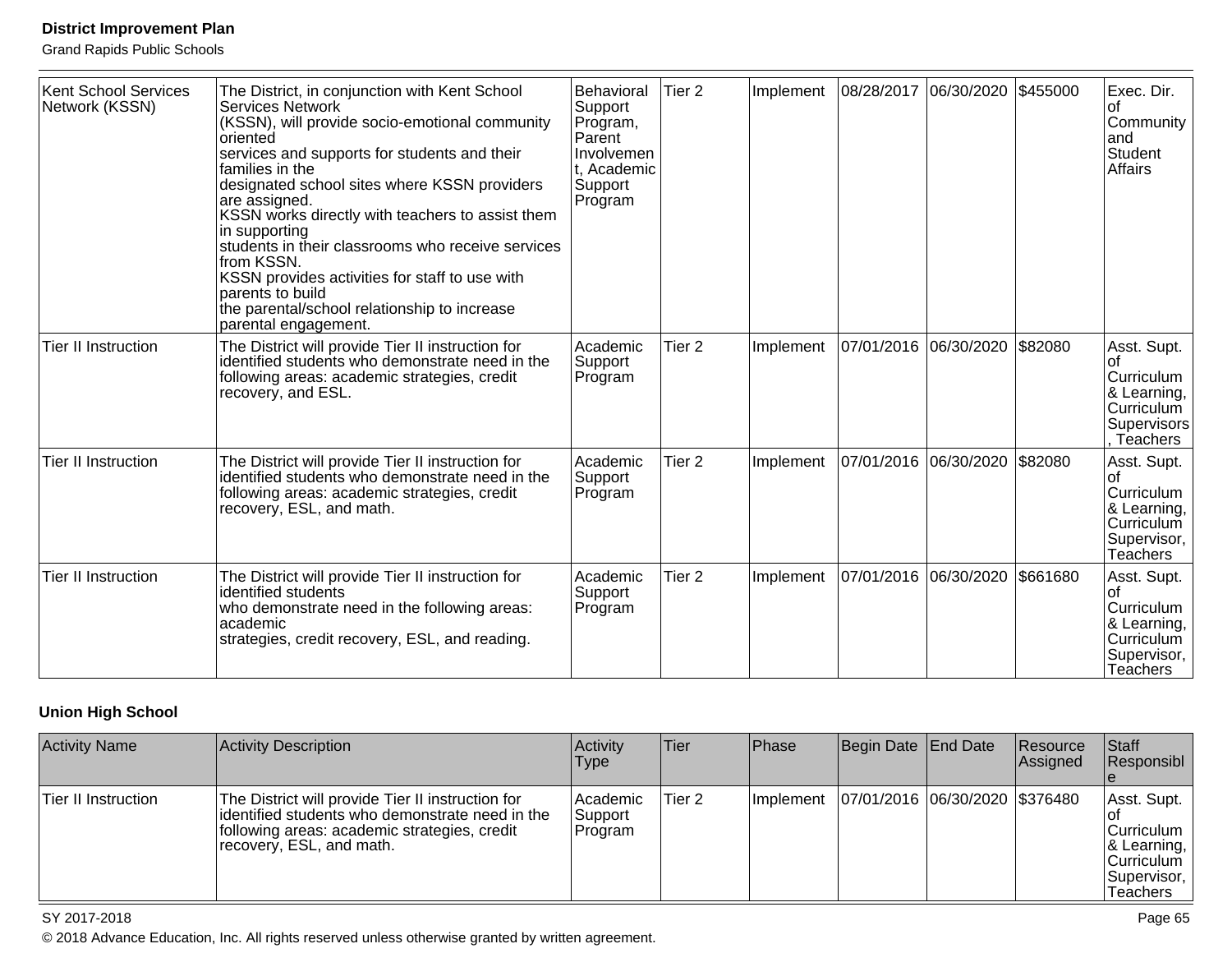Grand Rapids Public Schools

| <b>Kent School Services</b><br>Network (KSSN) | The District, in conjunction with Kent School<br>Services Network<br>(KSSN), will provide socio-emotional community<br>oriented<br>services and supports for students and their<br>families in the<br>designated school sites where KSSN providers<br>are assigned.<br>KSSN works directly with teachers to assist them<br>in supporting<br>students in their classrooms who receive services<br>from KSSN.<br>KSSN provides activities for staff to use with<br>parents to build<br>the parental/school relationship to increase<br>parental engagement. | Behavioral<br>Support<br>Program,<br>Parent<br>Involvemen<br>t. Academic<br>Support<br>Program | Tier <sub>2</sub> | Implement |                       | 08/28/2017 06/30/2020 \$455000 |          | Exec. Dir.<br>lof<br>Community<br>and<br>Student<br><b>Affairs</b>                              |
|-----------------------------------------------|-----------------------------------------------------------------------------------------------------------------------------------------------------------------------------------------------------------------------------------------------------------------------------------------------------------------------------------------------------------------------------------------------------------------------------------------------------------------------------------------------------------------------------------------------------------|------------------------------------------------------------------------------------------------|-------------------|-----------|-----------------------|--------------------------------|----------|-------------------------------------------------------------------------------------------------|
| <b>Tier II Instruction</b>                    | The District will provide Tier II instruction for<br>identified students who demonstrate need in the<br>following areas: academic strategies, credit<br>recovery, and ESL.                                                                                                                                                                                                                                                                                                                                                                                | Academic<br>Support<br>Program                                                                 | Tier <sub>2</sub> | Implement | 07/01/2016 06/30/2020 |                                | \$82080  | Asst. Supt.<br>οt<br>Curriculum<br>& Learning,<br>Curriculum<br><b>Supervisors</b><br>Teachers  |
| <b>Tier II Instruction</b>                    | The District will provide Tier II instruction for<br>identified students who demonstrate need in the<br>following areas: academic strategies, credit<br>recovery, ESL, and math.                                                                                                                                                                                                                                                                                                                                                                          | Academic<br>Support<br> Program                                                                | Tier <sub>2</sub> | Implement |                       | 07/01/2016 06/30/2020  \$82080 |          | Asst. Supt.<br>lof<br>Curriculum<br>& Learning,<br>Curriculum<br>Supervisor,<br>Teachers        |
| <b>Tier II Instruction</b>                    | The District will provide Tier II instruction for<br>identified students<br>who demonstrate need in the following areas:<br>academic<br>strategies, credit recovery, ESL, and reading.                                                                                                                                                                                                                                                                                                                                                                    | Academic<br>Support<br> Program                                                                | Tier <sub>2</sub> | Implement | 07/01/2016            | 06/30/2020                     | \$661680 | Asst. Supt.<br>lof<br>Curriculum<br>& Learning,<br>Curriculum<br>Supervisor,<br><b>Teachers</b> |

## **Stocking School**

| <b>Activity Name</b> | <b>Activity Description</b> | Activity<br><b>Type</b> | Tier | Phase | Begin Date End Date | Resource<br>Assigned | Staff<br>Responsibl |
|----------------------|-----------------------------|-------------------------|------|-------|---------------------|----------------------|---------------------|
|                      |                             |                         |      |       |                     |                      |                     |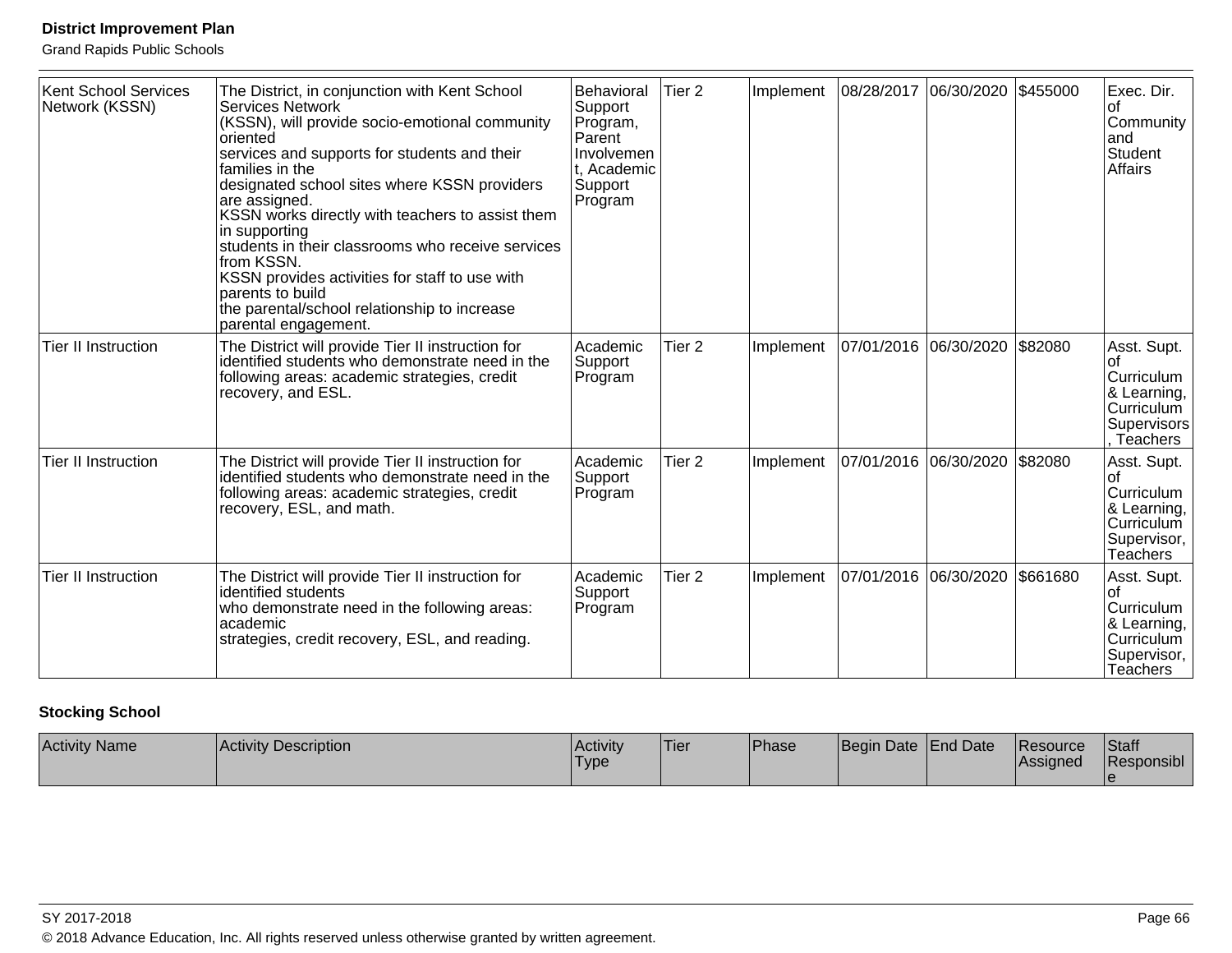Grand Rapids Public Schools

| <b>Kent School Services</b><br>Network (KSSN) | The District, in conjunction with Kent School<br><b>Services Network</b><br>(KSSN), will provide socio-emotional community<br>oriented<br>services and supports for students and their<br>families in the<br>designated school sites where KSSN providers<br>are assigned.<br>KSSN works directly with teachers to assist them<br>in supporting<br>students in their classrooms who receive services<br>from KSSN.<br>KSSN provides activities for staff to use with<br>parents to build<br>the parental/school relationship to increase<br>parental engagement. | Behavioral<br>Support<br>Program,<br>Parent<br>Involvemen<br>t, Academic<br>Support<br>Program       | Tier <sub>2</sub> | Implement | 08/28/2017 | 06/30/2020 \$455000 |          | Exec. Dir.<br>l of<br>Community<br>and<br>Student<br>Affairs                                                                 |
|-----------------------------------------------|------------------------------------------------------------------------------------------------------------------------------------------------------------------------------------------------------------------------------------------------------------------------------------------------------------------------------------------------------------------------------------------------------------------------------------------------------------------------------------------------------------------------------------------------------------------|------------------------------------------------------------------------------------------------------|-------------------|-----------|------------|---------------------|----------|------------------------------------------------------------------------------------------------------------------------------|
| All-Day Kindergarten                          | Half-day Kindergarten is supplemented to become<br>all-day Kindergarten in order to increase academic Support<br>& behavioral support.                                                                                                                                                                                                                                                                                                                                                                                                                           | Behavioral<br>Program,<br><b>Direct</b><br>Instruction,<br>Academic<br>Support<br>Program            | Tier 1            | Implement | 09/08/2015 | 06/30/2020          | \$655875 | Exec. Dir.<br>Ωf<br>Community<br>& Student<br>Affairs,<br>Exec Dirs.<br>l of<br>Elementary<br>& K-8<br><b>Buildings</b>      |
| All-Day Kindergarten                          | Half-day Kindergarten is supplemented to become<br>all-day<br>Kindergarten in order to increase academic &<br>behavioral<br>support.                                                                                                                                                                                                                                                                                                                                                                                                                             | Behavioral<br>Support<br>Program,<br><b>Direct</b><br>Instruction,<br>Academic<br>Support<br>Program | Tier 1            | Implement | 09/08/2015 | 06/30/2020          | \$655875 | Exec. Dir.<br>l of<br>Community<br>& Student<br>Affairs,<br>Exec Dirs.<br>οf<br>Elementary<br>& K-8<br><b>Buildings</b>      |
| All-Day Kindergarten                          | Half-day Kindergarten is supplemented to become<br>all-day<br>Kindergarten in order to increase academic &<br>behavioral<br>support.                                                                                                                                                                                                                                                                                                                                                                                                                             | Behavioral<br>Support<br>Program,<br>Direct<br>Instruction,<br>Academic<br>Support<br>Program        | Tier 1            | Implement | 09/08/2015 | 06/30/2020 \$655875 |          | Exec. Dir.<br><b>of</b><br>Community<br>& Student<br>Affairs,<br>Exec Dirs.<br>Ωf<br>Elementary<br>& K-8<br><b>Buildings</b> |

**Southwest Community Campus School**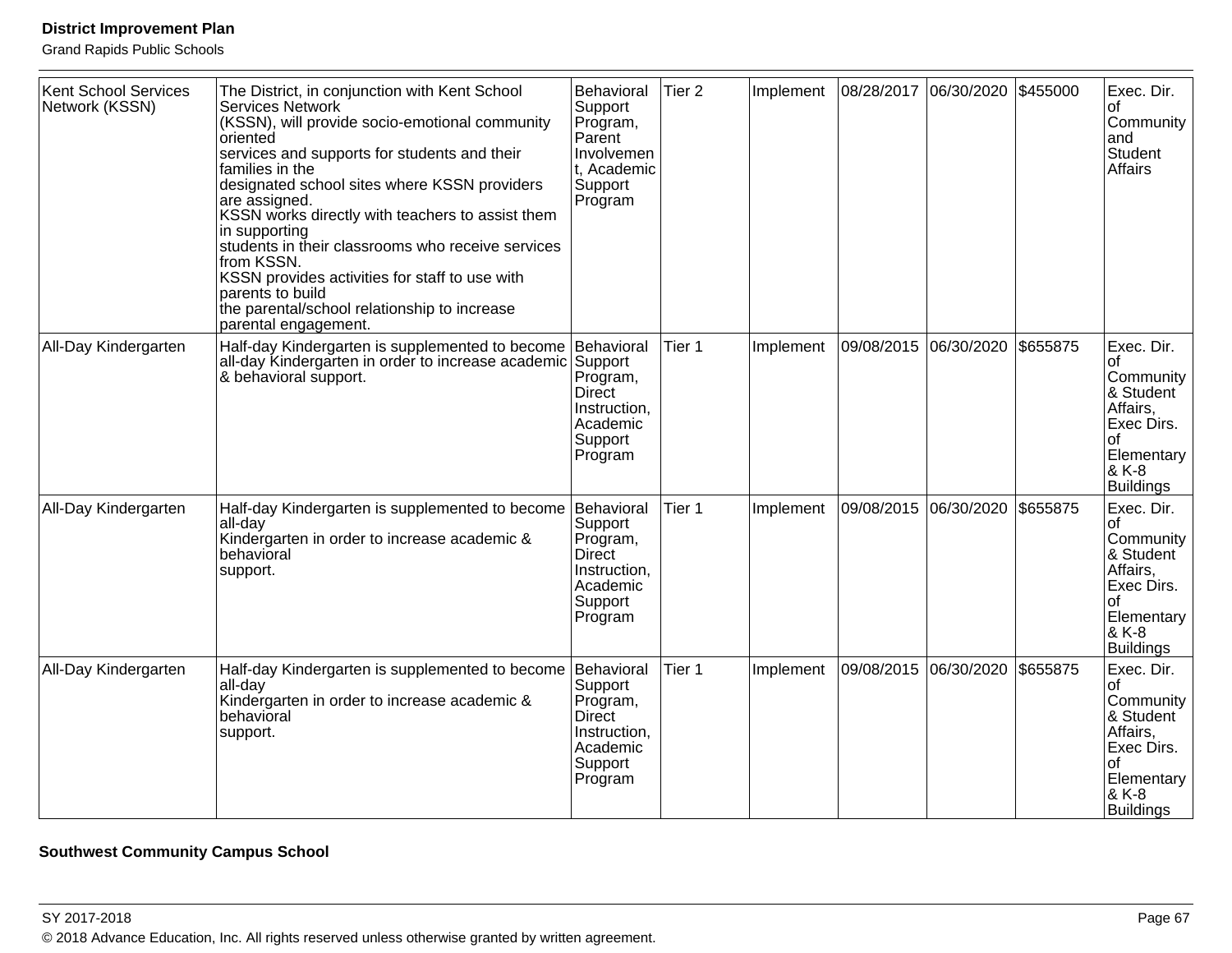| <b>Activity Name</b>                          | <b>Activity Description</b>                                                                                                                                                                                                                                                                                                                                                                                                                                                                                                                                      | Activity<br><b>Type</b>                                                                              | Tier              | Phase     | Begin Date | End Date                         | Resource<br>Assigned | Staff<br>Responsibl                                                                                                     |
|-----------------------------------------------|------------------------------------------------------------------------------------------------------------------------------------------------------------------------------------------------------------------------------------------------------------------------------------------------------------------------------------------------------------------------------------------------------------------------------------------------------------------------------------------------------------------------------------------------------------------|------------------------------------------------------------------------------------------------------|-------------------|-----------|------------|----------------------------------|----------------------|-------------------------------------------------------------------------------------------------------------------------|
| <b>Tier II Instruction</b>                    | The District will provide Tier II instruction for<br>identified students who demonstrate need in the<br>following areas: academic strategies, credit<br>recovery, ESL, and math.                                                                                                                                                                                                                                                                                                                                                                                 | Academic<br>Support<br>Program                                                                       | Tier <sub>2</sub> | Implement |            | 07/01/2016  06/30/2020  \$376480 |                      | Asst. Supt.<br>lof<br>Curriculum<br>& Learning,<br>Curriculum<br>Supervisor,<br>Teachers                                |
| <b>Kent School Services</b><br>Network (KSSN) | The District, in conjunction with Kent School<br><b>Services Network</b><br>(KSSN), will provide socio-emotional community<br>oriented<br>services and supports for students and their<br>families in the<br>designated school sites where KSSN providers<br>are assigned.<br>KSSN works directly with teachers to assist them<br>in supporting<br>students in their classrooms who receive services<br>from KSSN.<br>KSSN provides activities for staff to use with<br>parents to build<br>the parental/school relationship to increase<br>parental engagement. | Behavioral<br>Support<br>Program,<br>Parent<br>Involvemen<br>t, Academic<br>Support<br>Program       | Tier <sub>2</sub> | Implement | 08/28/2017 | 06/30/2020                       | \$455000             | Exec. Dir.<br>l of<br>Community<br>and<br>Student<br><b>Affairs</b>                                                     |
| All-Day Kindergarten                          | Half-day Kindergarten is supplemented to become Behavioral<br>all-day Kindergarten in order to increase academic Support<br>& behavioral support.                                                                                                                                                                                                                                                                                                                                                                                                                | Program,<br><b>Direct</b><br>Instruction,<br>Academic<br>Support<br>Program                          | Tier 1            | Implement | 09/08/2015 | 06/30/2020                       | \$655875             | Exec. Dir.<br>l of<br>Community<br>& Student<br>Affairs,<br>Exec Dirs.<br>οf<br>Elementary<br>& K-8<br><b>Buildings</b> |
| All-Day Kindergarten                          | Half-day Kindergarten is supplemented to become<br>all-day<br>Kindergarten in order to increase academic &<br>behavioral<br>support.                                                                                                                                                                                                                                                                                                                                                                                                                             | Behavioral<br>Support<br>Program,<br><b>Direct</b><br>Instruction,<br>Academic<br>Support<br>Program | Tier 1            | Implement | 09/08/2015 | 06/30/2020                       | \$655875             | Exec. Dir.<br>l of<br>Community<br>& Student<br>Affairs,<br>Exec Dirs.<br>οf<br>Elementary<br>& K-8<br><b>Buildings</b> |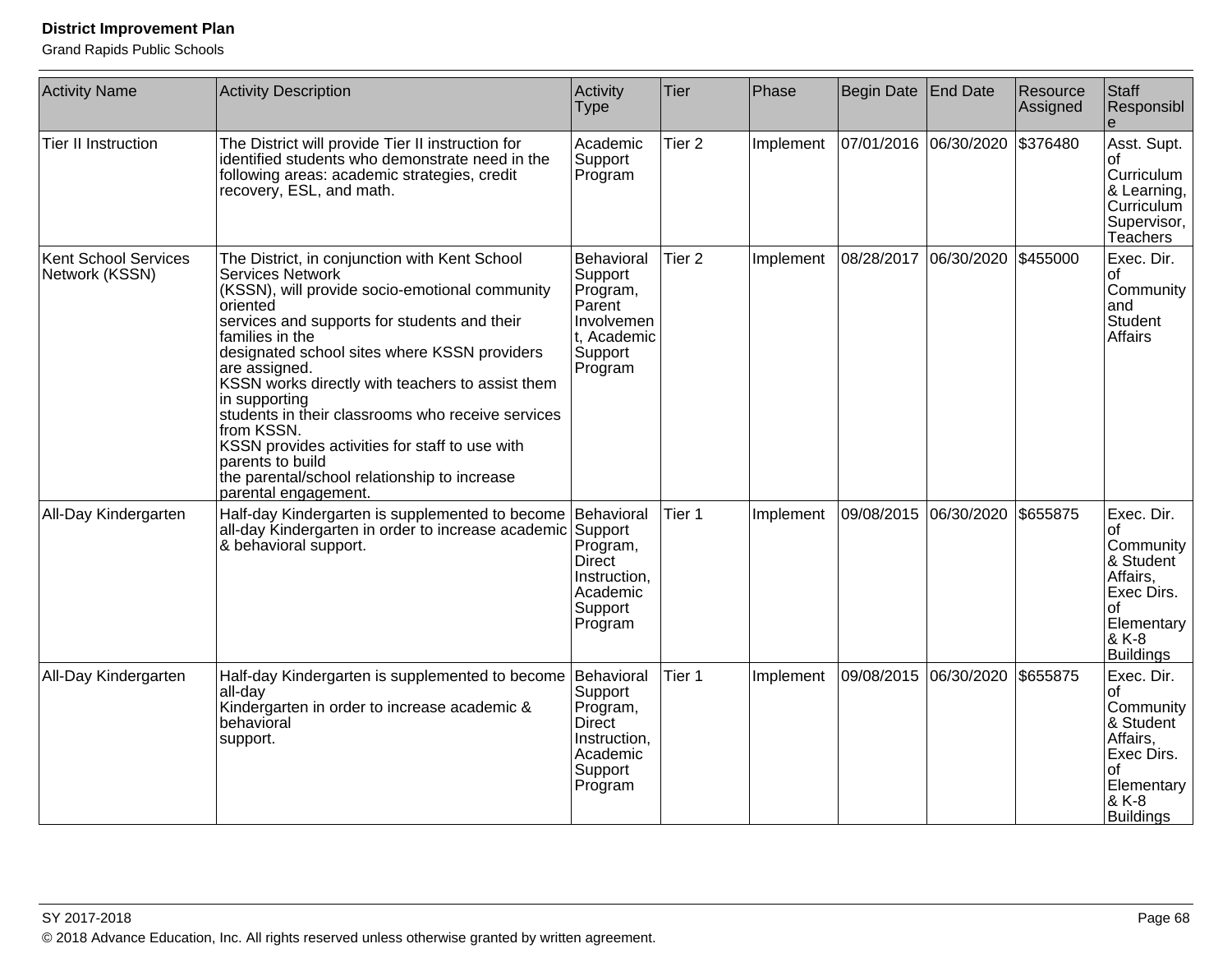Grand Rapids Public Schools

| All-Day Kindergarten       | Half-day Kindergarten is supplemented to become<br>all-day<br>Kindergarten in order to increase academic &<br>behavioral<br>support.                                                   | Behavioral<br>Support<br>Program,<br>Direct<br>Instruction,<br>Academic<br>Support<br>Program        | Tier 1            | Implement | 09/08/2015 | 06/30/2020                     | \$655875 | Exec. Dir.<br>Community<br>& Student<br>Affairs,<br>Exec Dirs.<br>οf<br>Elementary<br>& K-8<br><b>Buildings</b>         |
|----------------------------|----------------------------------------------------------------------------------------------------------------------------------------------------------------------------------------|------------------------------------------------------------------------------------------------------|-------------------|-----------|------------|--------------------------------|----------|-------------------------------------------------------------------------------------------------------------------------|
| <b>Tier II Instruction</b> | The District will provide Tier II instruction for<br>identified students who demonstrate need in the<br>following areas: academic strategies, credit<br>recovery, and ESL.             | Academic<br>Support<br>Program                                                                       | Tier <sub>2</sub> | Implement |            | 07/01/2016 06/30/2020  \$82080 |          | Asst. Supt.<br>Ωf<br>Curriculum<br>& Learning,<br>Curriculum<br>Supervisors<br>Teachers                                 |
| <b>Tier II Instruction</b> | The District will provide Tier II instruction for<br>identified students who demonstrate need in the<br>following areas: academic strategies, credit<br>recovery, ESL, and math.       | Academic<br>Support<br>Program                                                                       | Tier 2            | Implement | 07/01/2016 | 06/30/2020                     | \$82080  | Asst. Supt.<br>l of<br>Curriculum<br>& Learning,<br>Curriculum<br>Supervisor,<br>Teachers                               |
| <b>Tier II Instruction</b> | The District will provide Tier II instruction for<br>identified students<br>who demonstrate need in the following areas:<br>academic<br>strategies, credit recovery, ESL, and reading. | Academic<br>Support<br>Program                                                                       | Tier <sub>2</sub> | Implement | 07/01/2016 | 06/30/2020                     | \$661680 | Asst. Supt.<br>οt<br>Curriculum<br>& Learning,<br>Curriculum<br>Supervisor,<br><b>Teachers</b>                          |
| All-Day Kindergarten       | Half-day Kindergarten is supplemented to become<br>all-day<br>Kindergarten in order to increase academic &<br>behavioral<br>support.                                                   | Behavioral<br>Support<br>Program,<br><b>Direct</b><br>Instruction,<br>Academic<br>Support<br>Program | Tier 1            | Implement | 09/08/2015 | 06/30/2020                     | \$655875 | Exec. Dir.<br>l of<br>Community<br>& Student<br>Affairs,<br>Exec Dirs.<br>Ωf<br>Elementary<br>& K-8<br><b>Buildings</b> |

# **Sibley School**

| <b>Activity Name</b> | Activity Description | <b>Activity</b><br><b>Type</b> | 'Tier | 'Phase | Begin Date   End Date |  | <b>IResource</b><br><b>Assigned</b> | Staff<br><b>Responsibl</b> |
|----------------------|----------------------|--------------------------------|-------|--------|-----------------------|--|-------------------------------------|----------------------------|
|----------------------|----------------------|--------------------------------|-------|--------|-----------------------|--|-------------------------------------|----------------------------|

SY 2017-2018 Page 69

© 2018 Advance Education, Inc. All rights reserved unless otherwise granted by written agreement.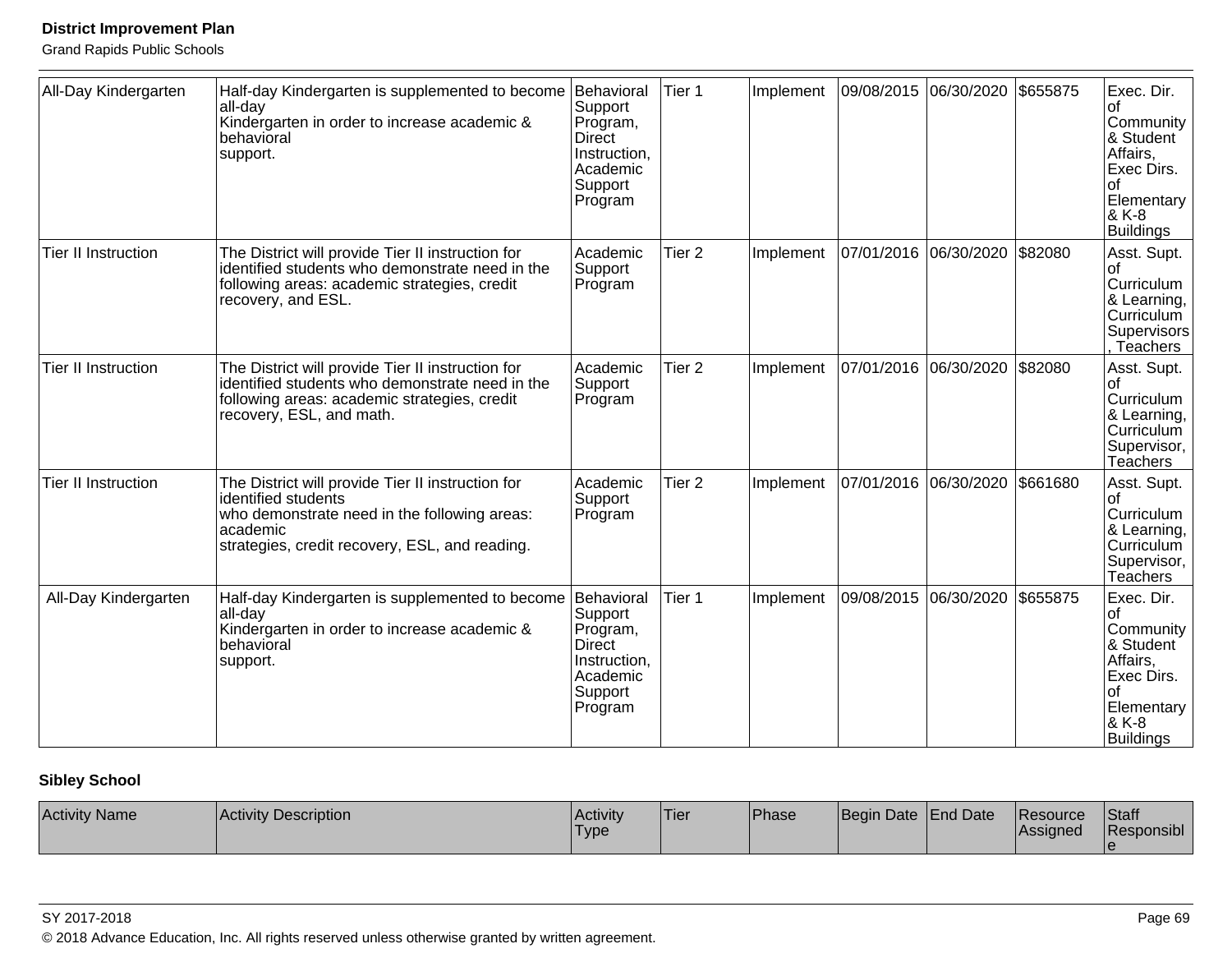| <b>Kent School Services</b><br>Network (KSSN) | The District, in conjunction with Kent School<br><b>Services Network</b><br>(KSSN), will provide socio-emotional community<br>oriented<br>services and supports for students and their<br>families in the<br>designated school sites where KSSN providers<br>are assigned.<br>KSSN works directly with teachers to assist them<br>in supporting<br>students in their classrooms who receive services<br>from KSSN.<br>KSSN provides activities for staff to use with<br>parents to build<br>the parental/school relationship to increase<br>parental engagement. | Behavioral<br>Support<br>Program,<br>Parent<br>Involvemen<br>t, Academic<br>Support<br>Program       | Tier <sub>2</sub> | Implement | 08/28/2017 | 06/30/2020 \$455000 |          | Exec. Dir.<br>l of<br>Community<br>and<br>Student<br>Affairs                                                                 |
|-----------------------------------------------|------------------------------------------------------------------------------------------------------------------------------------------------------------------------------------------------------------------------------------------------------------------------------------------------------------------------------------------------------------------------------------------------------------------------------------------------------------------------------------------------------------------------------------------------------------------|------------------------------------------------------------------------------------------------------|-------------------|-----------|------------|---------------------|----------|------------------------------------------------------------------------------------------------------------------------------|
| All-Day Kindergarten                          | Half-day Kindergarten is supplemented to become<br>all-day Kindergarten in order to increase academic Support<br>& behavioral support.                                                                                                                                                                                                                                                                                                                                                                                                                           | Behavioral<br>Program,<br><b>Direct</b><br>Instruction,<br>Academic<br>Support<br>Program            | Tier 1            | Implement | 09/08/2015 | 06/30/2020          | \$655875 | Exec. Dir.<br>Ωf<br>Community<br>& Student<br>Affairs,<br>Exec Dirs.<br>l of<br>Elementary<br>& K-8<br><b>Buildings</b>      |
| All-Day Kindergarten                          | Half-day Kindergarten is supplemented to become<br>all-day<br>Kindergarten in order to increase academic &<br>behavioral<br>support.                                                                                                                                                                                                                                                                                                                                                                                                                             | Behavioral<br>Support<br>Program,<br><b>Direct</b><br>Instruction,<br>Academic<br>Support<br>Program | Tier 1            | Implement | 09/08/2015 | 06/30/2020          | \$655875 | Exec. Dir.<br>l of<br>Community<br>& Student<br>Affairs,<br>Exec Dirs.<br>οf<br>Elementary<br>& K-8<br><b>Buildings</b>      |
| All-Day Kindergarten                          | Half-day Kindergarten is supplemented to become<br>all-day<br>Kindergarten in order to increase academic &<br>behavioral<br>support.                                                                                                                                                                                                                                                                                                                                                                                                                             | Behavioral<br>Support<br>Program,<br>Direct<br>Instruction,<br>Academic<br>Support<br>Program        | Tier 1            | Implement | 09/08/2015 | 06/30/2020 \$655875 |          | Exec. Dir.<br><b>of</b><br>Community<br>& Student<br>Affairs,<br>Exec Dirs.<br>Ωf<br>Elementary<br>& K-8<br><b>Buildings</b> |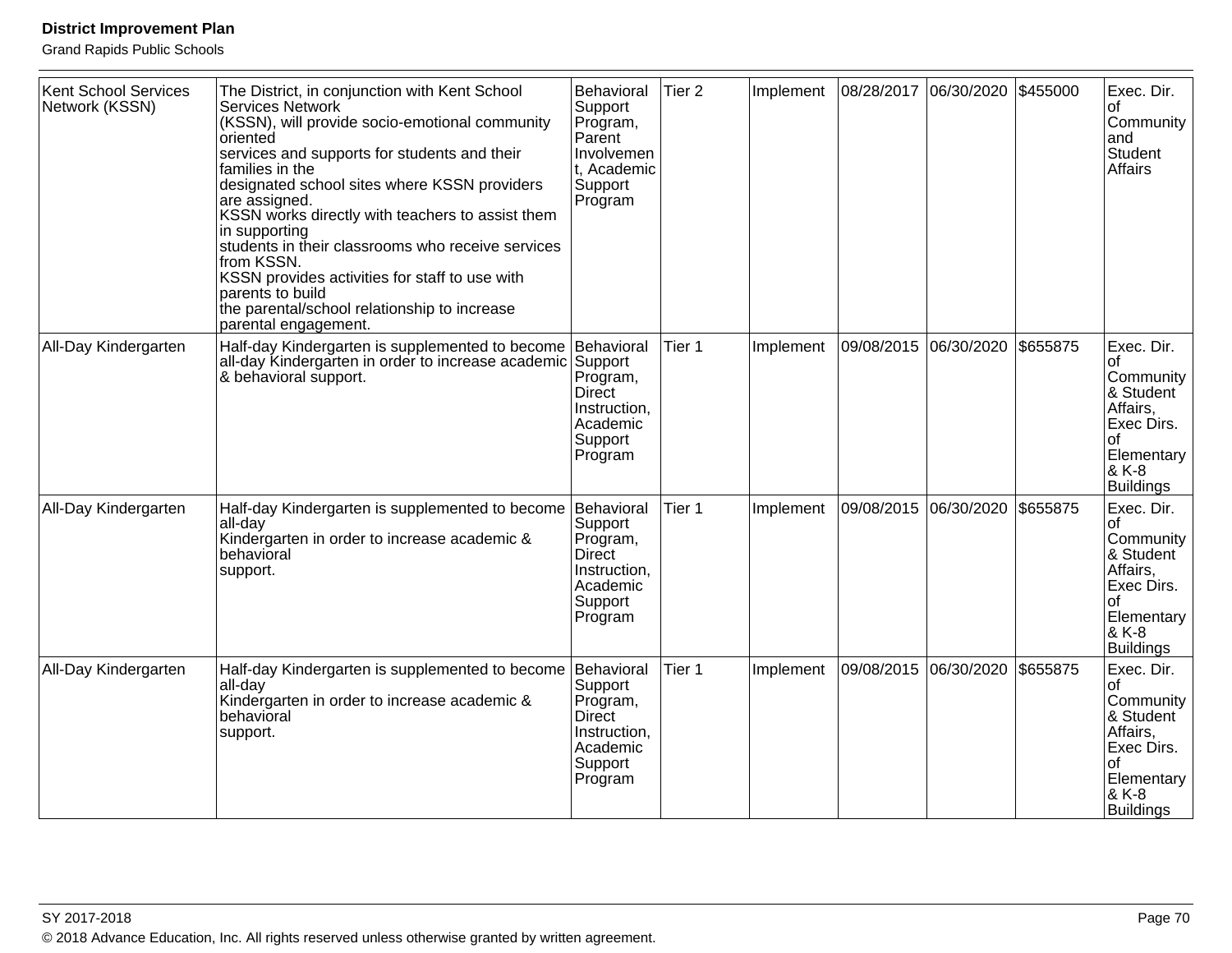Grand Rapids Public Schools

| All-Day Kindergarten | Half-day Kindergarten is supplemented to become Behavioral<br>lall-dav<br>Kindergarten in order to increase academic &<br>Ibehavioral<br>support. | Support<br>Program,<br><b>Direct</b><br>Instruction,<br>IAcademic<br>Support<br> Program | Tier 1 | <b>Implement</b> | 09/08/2015 06/30/2020 \$655875 |  | Exec. Dir.<br>ιoι<br>Community<br>8 Student<br>Affairs,<br><b>Exec Dirs.</b><br>l OT<br>Elementary<br>1& K-8 |
|----------------------|---------------------------------------------------------------------------------------------------------------------------------------------------|------------------------------------------------------------------------------------------|--------|------------------|--------------------------------|--|--------------------------------------------------------------------------------------------------------------|
|                      |                                                                                                                                                   |                                                                                          |        |                  |                                |  | Buildings                                                                                                    |

#### **Sherwood Global Studies Academy**

| <b>Activity Name</b> | <b>Activity Description</b>                                                                                                                       | Activity<br>Type                                                                              | Tier   | Phase     | <b>Begin Date</b> | <b>End Date</b> | Resource<br>Assigned | Staff<br>Responsibl<br>ıе                                                                                              |
|----------------------|---------------------------------------------------------------------------------------------------------------------------------------------------|-----------------------------------------------------------------------------------------------|--------|-----------|-------------------|-----------------|----------------------|------------------------------------------------------------------------------------------------------------------------|
| All-Day Kindergarten | Half-day Kindergarten is supplemented to become Behavioral<br>all-day Kindergarten in order to increase academic Support<br>& behavioral support. | Program,<br>Direct<br>Instruction,<br>Academic<br>Support<br>Program                          | Tier 1 | Implement | 09/08/2015        | 06/30/2020      | \$655875             | Exec. Dir.<br>οf<br>Community<br>& Student<br>Affairs,<br>Exec Dirs.<br>lof<br>Elementary<br>& K-8<br><b>Buildings</b> |
| All-Day Kindergarten | Half-day Kindergarten is supplemented to become<br>all-day<br>Kindergarten in order to increase academic &<br>behavioral<br>support.              | Behavioral<br>Support<br>Program,<br>Direct<br>Instruction,<br>Academic<br>Support<br>Program | Tier 1 | Implement | 09/08/2015        | 06/30/2020      | \$655875             | Exec. Dir.<br>lof<br>Community<br>& Student<br>Affairs,<br>Exec Dirs.<br>Ωf<br>Elementary<br>8 K-8<br><b>Buildings</b> |
| All-Day Kindergarten | Half-day Kindergarten is supplemented to become<br>all-day<br>Kindergarten in order to increase academic &<br>behavioral<br>support.              | Behavioral<br>Support<br>Program,<br>Direct<br>Instruction,<br>Academic<br>Support<br>Program | Tier 1 | Implement | 09/08/2015        | 06/30/2020      | \$655875             | Exec. Dir.<br>lof<br>Community<br>& Student<br>Affairs,<br>Exec Dirs.<br>Ωf<br>Elementary<br>8 K-8<br>Buildings        |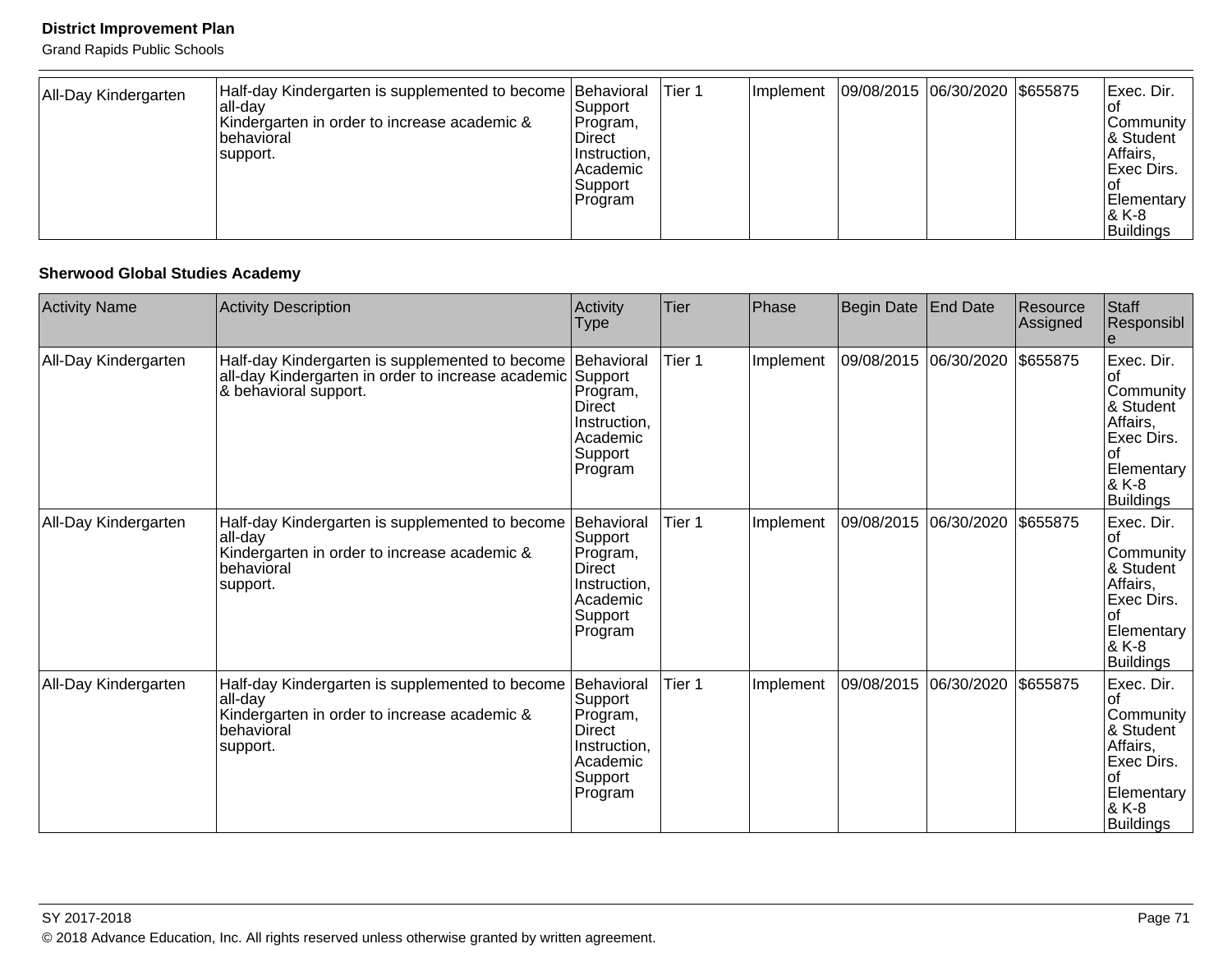Grand Rapids Public Schools

| Buildings | All-Day Kindergarten | Half-day Kindergarten is supplemented to become Behavioral<br>Iall-dav<br>Kindergarten in order to increase academic &<br>behavioral<br>support. | Support<br>Program,<br>Direct<br>Instruction,<br>Academic<br>Support<br>Program | lTier 1 | Implement | 09/08/2015 06/30/2020 \$655875 |  |  | Exec. Dir.<br>Community<br>1& Student<br>Affairs,<br>Exec Dirs.<br>Elementary<br>$8$ K-8 |
|-----------|----------------------|--------------------------------------------------------------------------------------------------------------------------------------------------|---------------------------------------------------------------------------------|---------|-----------|--------------------------------|--|--|------------------------------------------------------------------------------------------|
|-----------|----------------------|--------------------------------------------------------------------------------------------------------------------------------------------------|---------------------------------------------------------------------------------|---------|-----------|--------------------------------|--|--|------------------------------------------------------------------------------------------|

#### **Shawmut Hills School**

| <b>Activity Name</b> | <b>Activity Description</b>                                                                                                                       | Activity<br>Type                                                                                     | Tier   | Phase     | <b>Begin Date</b> | <b>End Date</b>       | Resource<br>Assigned | Staff<br>Responsibl<br>e                                                                                               |
|----------------------|---------------------------------------------------------------------------------------------------------------------------------------------------|------------------------------------------------------------------------------------------------------|--------|-----------|-------------------|-----------------------|----------------------|------------------------------------------------------------------------------------------------------------------------|
| All-Day Kindergarten | Half-day Kindergarten is supplemented to become Behavioral<br>all-day Kindergarten in order to increase academic Support<br>& behavioral support. | Program,<br><b>Direct</b><br>Instruction,<br>Academic<br>Support<br>Program                          | Tier 1 | Implement |                   | 09/08/2015 06/30/2020 | \$655875             | Exec. Dir.<br>οf<br>Community<br>& Student<br>Affairs,<br>Exec Dirs.<br>lof<br>Elementary<br>& K-8<br><b>Buildings</b> |
| All-Day Kindergarten | Half-day Kindergarten is supplemented to become<br>all-day<br>Kindergarten in order to increase academic &<br>behavioral<br>support.              | Behavioral<br>Support<br>Program,<br><b>Direct</b><br>Instruction,<br>Academic<br>Support<br>Program | Tier 1 | Implement | 09/08/2015        | 06/30/2020            | \$655875             | Exec. Dir.<br>lof<br>Community<br>& Student<br>Affairs,<br>Exec Dirs.<br>Ωf<br>Elementary<br>8 K-8<br>Buildings        |
| All-Day Kindergarten | Half-day Kindergarten is supplemented to become<br>all-day<br>Kindergarten in order to increase academic &<br>behavioral<br>support.              | Behavioral<br>Support<br>Program,<br><b>Direct</b><br>Instruction,<br>Academic<br>Support<br>Program | Tier 1 | Implement | 09/08/2015        | 06/30/2020            | \$655875             | Exec. Dir.<br>lof<br>Community<br>& Student<br>Affairs,<br>Exec Dirs.<br>Ωf<br>Elementary<br>8 K-8<br>Buildings        |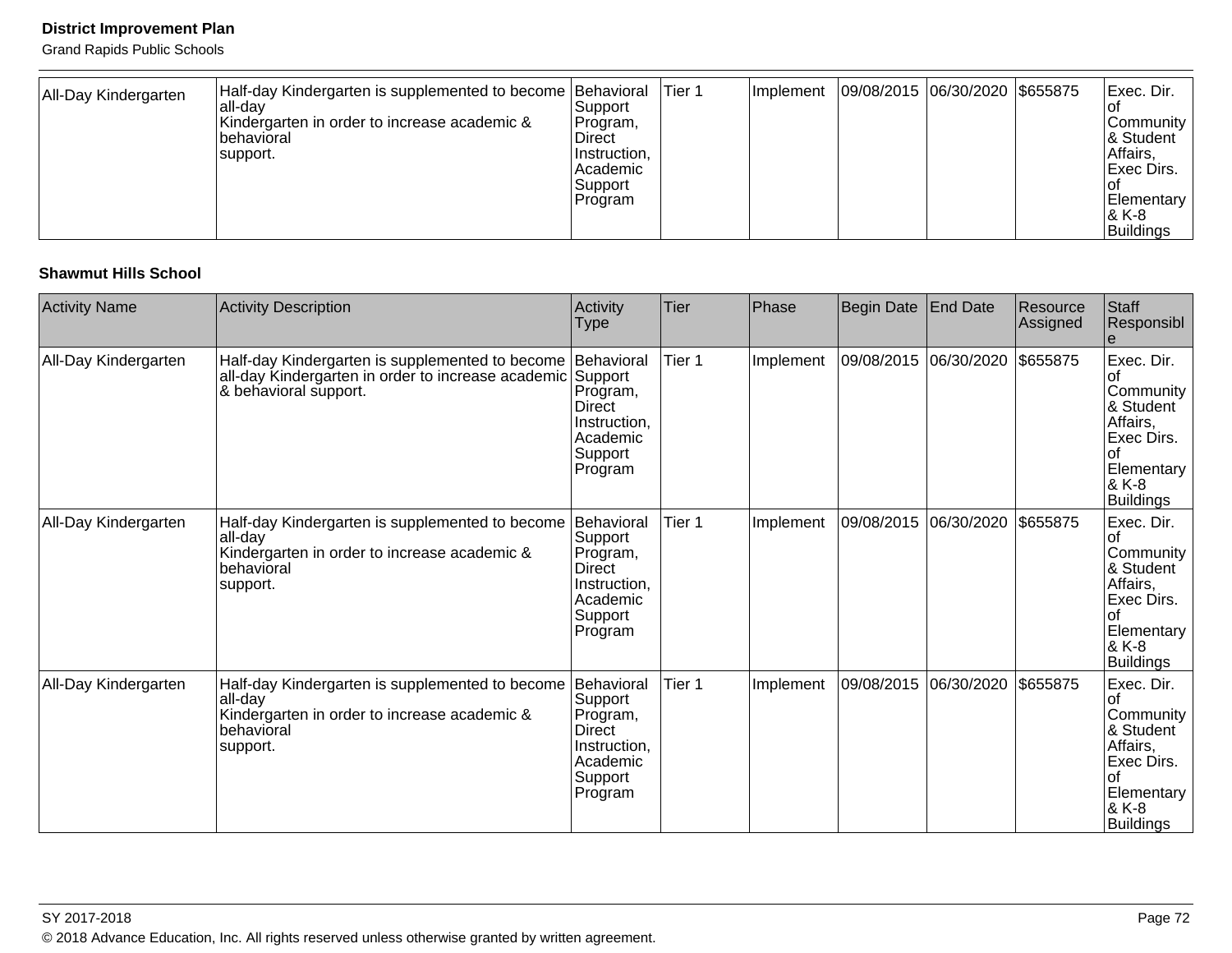Grand Rapids Public Schools

| Half-day Kindergarten is supplemented to become Behavioral<br>All-Day Kindergarten<br>lall-dav<br>Kindergarten in order to increase academic &<br>Ibehavioral<br>support. | Support<br>Program,<br><b>Direct</b><br>Instruction.<br>l Academic<br>Support<br> Program | Tier 1 | Ilmplement |  | 09/08/2015 06/30/2020 \$655875 |  | IExec. Dir.<br>ιuι<br>Community<br>8 Student<br>Affairs,<br><b>Exec Dirs.</b><br>l OT<br>Elementary<br>1& K-8<br><b>Buildings</b> |
|---------------------------------------------------------------------------------------------------------------------------------------------------------------------------|-------------------------------------------------------------------------------------------|--------|------------|--|--------------------------------|--|-----------------------------------------------------------------------------------------------------------------------------------|
|---------------------------------------------------------------------------------------------------------------------------------------------------------------------------|-------------------------------------------------------------------------------------------|--------|------------|--|--------------------------------|--|-----------------------------------------------------------------------------------------------------------------------------------|

#### **Riverside Middle School**

| <b>Activity Name</b>       | <b>Activity Description</b>                                                                                                                                                            | Activity<br><b>Type</b>        | Tier              | Phase     | Begin Date            | <b>End Date</b>       | Resource<br>Assigned | Staff<br>Responsibl                                                                      |
|----------------------------|----------------------------------------------------------------------------------------------------------------------------------------------------------------------------------------|--------------------------------|-------------------|-----------|-----------------------|-----------------------|----------------------|------------------------------------------------------------------------------------------|
| <b>Tier II Instruction</b> | The District will provide Tier II instruction for<br>identified students who demonstrate need in the<br>following areas: academic strategies, credit<br>recovery, ESL, and math.       | Academic<br>Support<br>Program | Tier <sub>2</sub> | Implement |                       | 07/01/2016 06/30/2020 | \$376480             | Asst. Supt.<br>Curriculum<br>& Learning,<br>Curriculum<br>Supervisor,<br><b>Teachers</b> |
| <b>Tier II Instruction</b> | The District will provide Tier II instruction for<br>identified students who demonstrate need in the<br>following areas: academic strategies, credit<br>recovery, and ESL.             | Academic<br>Support<br>Program | Tier 2            | Implement | 07/01/2016 06/30/2020 |                       | \$82080              | Asst. Supt.<br>Curriculum<br>& Learning,<br>Curriculum<br>Supervisors<br>Teachers        |
| <b>Tier II Instruction</b> | The District will provide Tier II instruction for<br>identified students who demonstrate need in the<br>following areas: academic strategies, credit<br>recovery, ESL, and math.       | Academic<br>Support<br>Program | Tier <sub>2</sub> | Implement |                       | 07/01/2016 06/30/2020 | \$82080              | Asst. Supt.<br>Curriculum<br>& Learning,<br>Curriculum<br>Supervisor,<br>Teachers        |
| <b>Tier II Instruction</b> | The District will provide Tier II instruction for<br>identified students<br>who demonstrate need in the following areas:<br>academic<br>strategies, credit recovery, ESL, and reading. | Academic<br>Support<br>Program | Tier <sub>2</sub> | Implement | 07/01/2016            | 06/30/2020            | \$661680             | Asst. Supt.<br>Curriculum<br>& Learning,<br>Curriculum<br>Supervisor,<br><b>Teachers</b> |

#### **Palmer School**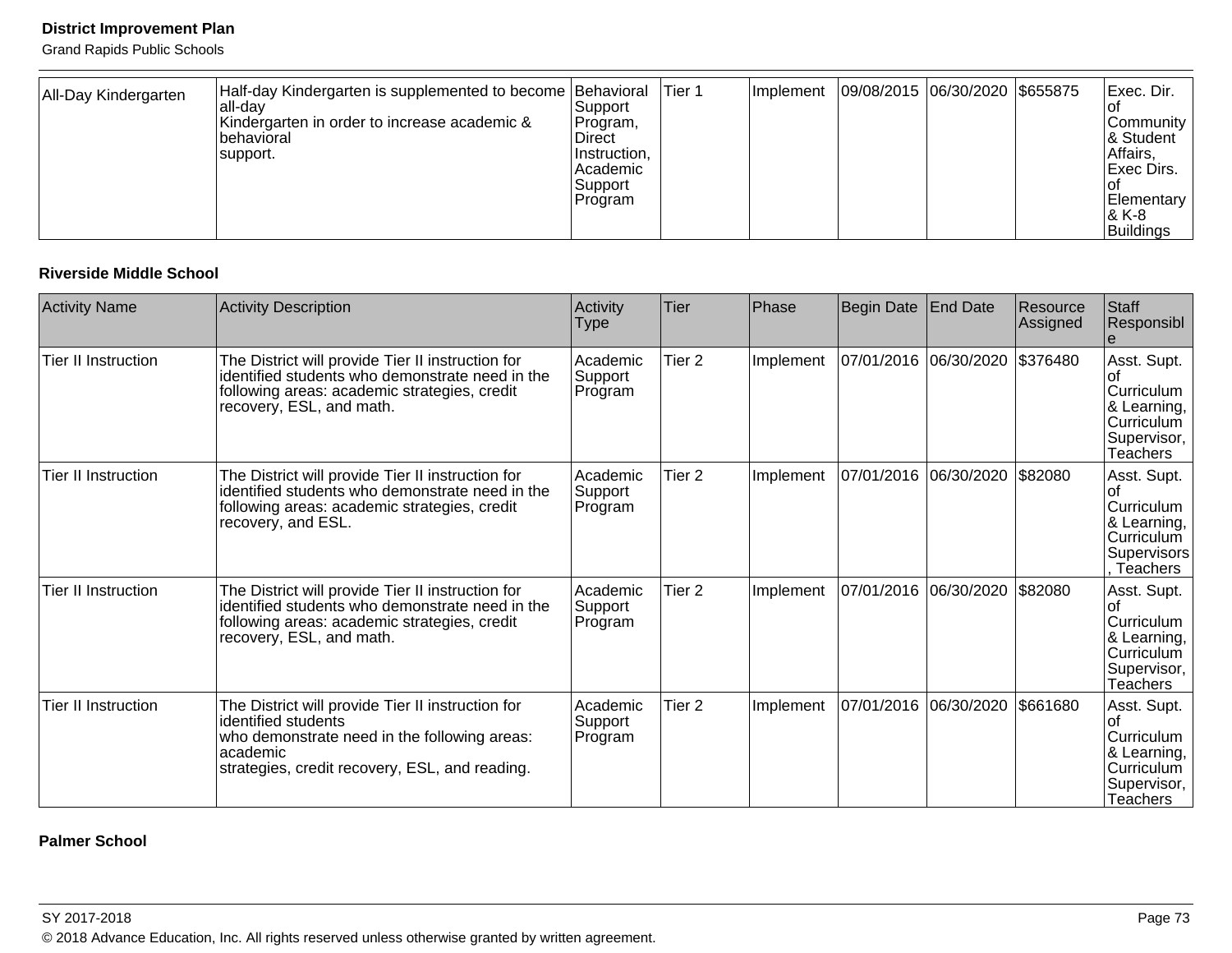Grand Rapids Public Schools

| <b>Activity Name</b> | <b>Activity Description</b>                                                                                                            | Activity<br><b>Type</b>                                                                              | <b>Tier</b> | Phase     | <b>Begin Date</b> | <b>End Date</b>     | Resource<br>Assigned | Staff<br>Responsibl<br>$\theta$                                                                                           |
|----------------------|----------------------------------------------------------------------------------------------------------------------------------------|------------------------------------------------------------------------------------------------------|-------------|-----------|-------------------|---------------------|----------------------|---------------------------------------------------------------------------------------------------------------------------|
| All-Day Kindergarten | Half-day Kindergarten is supplemented to become<br>all-day Kindergarten in order to increase academic Support<br>& behavioral support. | Behavioral<br>Program,<br><b>Direct</b><br>Instruction,<br>Academic<br>Support<br>Program            | Tier 1      | Implement | 09/08/2015        | 06/30/2020          | \$655875             | Exec. Dir.<br>οt<br>Community<br>& Student<br>Affairs,<br>Exec Dirs.<br>οf<br>Elementary<br>& K-8<br><b>Buildings</b>     |
| All-Day Kindergarten | Half-day Kindergarten is supplemented to become<br>all-day<br>Kindergarten in order to increase academic &<br>behavioral<br>support.   | Behavioral<br>Support<br>Program,<br><b>Direct</b><br>Instruction,<br>Academic<br>Support<br>Program | Tier 1      | Implement | 09/08/2015        | 06/30/2020          | \$655875             | Exec. Dir.<br>l of<br>Community<br>& Student<br>Affairs,<br>Exec Dirs.<br>l of<br>Elementary<br>8-K K<br><b>Buildings</b> |
| All-Day Kindergarten | Half-day Kindergarten is supplemented to become<br>all-day<br>Kindergarten in order to increase academic &<br>behavioral<br>support.   | Behavioral<br>Support<br>Program,<br><b>Direct</b><br>Instruction,<br>Academic<br>Support<br>Program | Tier 1      | Implement | 09/08/2015        | 06/30/2020          | \$655875             | Exec. Dir.<br>οf<br>Community<br>& Student<br>Affairs,<br>Exec Dirs.<br>l of<br>Elementary<br>& K-8<br><b>Buildings</b>   |
| All-Day Kindergarten | Half-day Kindergarten is supplemented to become<br>all-day<br>Kindergarten in order to increase academic &<br>behavioral<br>support.   | Behavioral<br>Support<br>Program,<br><b>Direct</b><br>Instruction,<br>Academic<br>Support<br>Program | Tier 1      | Implement | 09/08/2015        | 06/30/2020 \$655875 |                      | Exec. Dir.<br>l of<br>Community<br>& Student<br>Affairs,<br>Exec Dirs.<br>Ωf<br>Elementary<br>& K-8<br><b>Buildings</b>   |

# **Mulick Park Elementary School**

| <b>Activity Name</b><br><b>Activity Description</b> | <b>Activity</b><br><sup>1</sup> Type | 'Tier | <b>Phase</b> | Date<br> Begin | I End Date | IResource<br><b>Assigned</b> | Staff<br>Responsibl |
|-----------------------------------------------------|--------------------------------------|-------|--------------|----------------|------------|------------------------------|---------------------|
|-----------------------------------------------------|--------------------------------------|-------|--------------|----------------|------------|------------------------------|---------------------|

#### SY 2017-2018 Page 74

© 2018 Advance Education, Inc. All rights reserved unless otherwise granted by written agreement.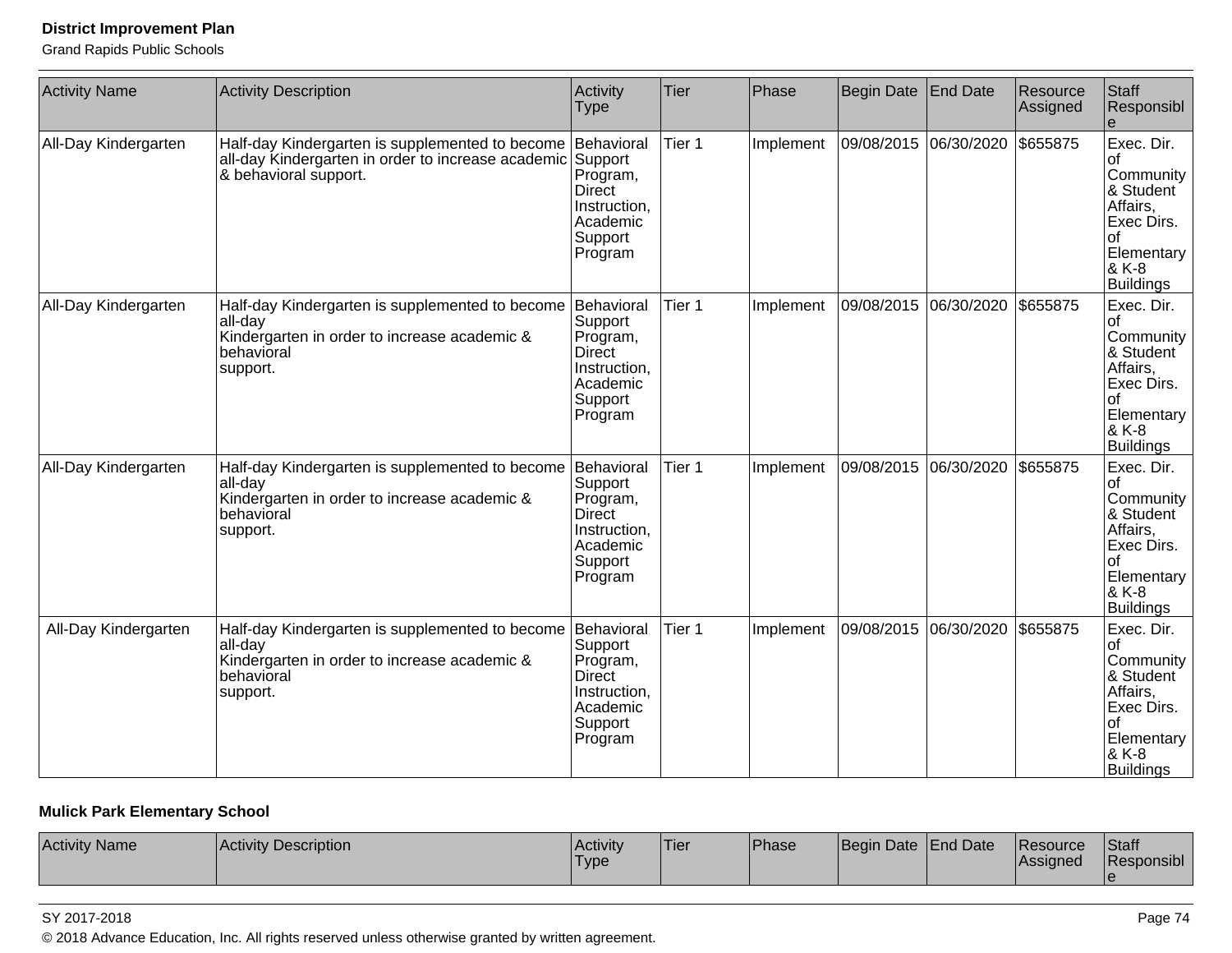Grand Rapids Public Schools

| All-Day Kindergarten | Half-day Kindergarten is supplemented to become Behavioral<br>all-day Kindergarten in order to increase academic Support<br>& behavioral support. | Program,<br><b>Direct</b><br>Instruction,<br>Academic<br>Support<br>Program                          | Tier 1 | Implement | 09/08/2015 | 06/30/2020 | \$655875 | Exec. Dir.<br>Community<br>& Student<br>Affairs,<br>Exec Dirs.<br>Ωf<br><b>Elementary</b><br>& K-8<br><b>Buildings</b>  |
|----------------------|---------------------------------------------------------------------------------------------------------------------------------------------------|------------------------------------------------------------------------------------------------------|--------|-----------|------------|------------|----------|-------------------------------------------------------------------------------------------------------------------------|
| All-Day Kindergarten | Half-day Kindergarten is supplemented to become<br>all-day<br>Kindergarten in order to increase academic &<br>behavioral<br>support.              | Behavioral<br>Support<br>Program,<br><b>Direct</b><br>Instruction,<br>Academic<br>Support<br>Program | Tier 1 | Implement | 09/08/2015 | 06/30/2020 | \$655875 | Exec. Dir.<br>οf<br>Community<br>& Student<br>Affairs,<br>Exec Dirs.<br>Ωf<br>Elementary<br>& K-8<br><b>Buildings</b>   |
| All-Day Kindergarten | Half-day Kindergarten is supplemented to become<br>all-day<br>Kindergarten in order to increase academic &<br>behavioral<br>support.              | Behavioral<br>Support<br>Program,<br><b>Direct</b><br>Instruction,<br>Academic<br>Support<br>Program | Tier 1 | Implement | 09/08/2015 | 06/30/2020 | \$655875 | Exec. Dir.<br>Ωf<br>Community<br>& Student<br>Affairs,<br>Exec Dirs.<br>οf<br>Elementary<br>& K-8<br><b>Buildings</b>   |
| All-Day Kindergarten | Half-day Kindergarten is supplemented to become<br>all-day<br>Kindergarten in order to increase academic &<br>behavioral<br>support.              | Behavioral<br>Support<br>Program,<br><b>Direct</b><br>Instruction,<br>Academic<br>Support<br>Program | Tier 1 | Implement | 09/08/2015 | 06/30/2020 | \$655875 | Exec. Dir.<br>Ωf<br>Community<br>& Student<br>Affairs,<br>Exec Dirs.<br>l of<br>Elementary<br>& K-8<br><b>Buildings</b> |

## **Martin Luther King Leadership Academy**

| <b>Activity Name</b> | Activity Description | <b>Activity</b><br>'Type | 'Tier | 'Phase | Begin Date End Date | <b>IResource</b><br><b>IAssianed</b> | <b>Staff</b><br>Responsibl |
|----------------------|----------------------|--------------------------|-------|--------|---------------------|--------------------------------------|----------------------------|
|                      |                      |                          |       |        |                     |                                      |                            |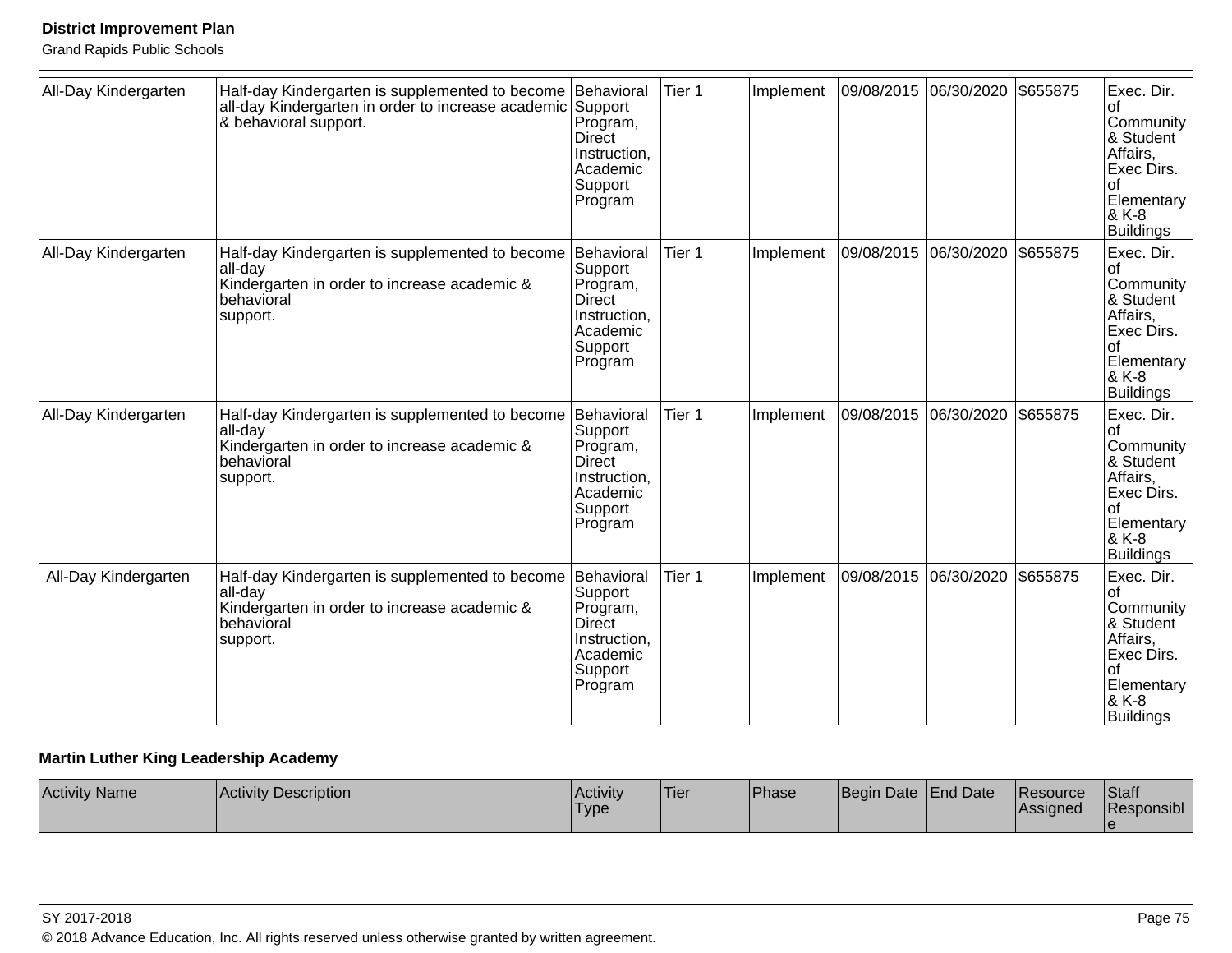Grand Rapids Public Schools

| <b>Kent School Services</b><br>Network (KSSN) | The District, in conjunction with Kent School<br>Services Network<br>(KSSN), will provide socio-emotional community<br>oriented<br>services and supports for students and their<br>families in the<br>designated school sites where KSSN providers<br>are assigned.<br>KSSN works directly with teachers to assist them<br>in supporting<br>students in their classrooms who receive services<br>from KSSN.<br>KSSN provides activities for staff to use with<br>parents to build<br>the parental/school relationship to increase | <b>Behavioral</b><br>Support<br>Program,<br>Parent<br>Involvemen<br>t, Academic<br>Support<br>Program | Tier 2 | Implement | 08/28/2017 06/30/2020 \$455000 |          | Exec. Dir.<br>οt<br>Community<br>and<br>Student<br>Affairs                                                      |
|-----------------------------------------------|-----------------------------------------------------------------------------------------------------------------------------------------------------------------------------------------------------------------------------------------------------------------------------------------------------------------------------------------------------------------------------------------------------------------------------------------------------------------------------------------------------------------------------------|-------------------------------------------------------------------------------------------------------|--------|-----------|--------------------------------|----------|-----------------------------------------------------------------------------------------------------------------|
| All-Day Kindergarten                          | parental engagement.<br>Half-day Kindergarten is supplemented to become<br>all-day<br>Kindergarten in order to increase academic &<br>behavioral<br>support.                                                                                                                                                                                                                                                                                                                                                                      | Behavioral<br>Support<br>Program,<br>Direct<br>Instruction,<br>Academic<br>Support<br>Program         | Tier 1 | Implement | 09/08/2015 06/30/2020          | \$655875 | Exec. Dir.<br>Community<br>& Student<br>Affairs,<br>Exec Dirs.<br>Ωf<br>Elementary<br>& K-8<br><b>Buildings</b> |

#### **Kent Hills School**

| <b>Activity Name</b> | <b>Activity Description</b>                                                                                                                       | Activity<br>Type                                                            | <b>Tier</b> | Phase     | Begin Date End Date            | Resource<br>Assigned | <b>Staff</b><br>Responsibl                                                                            |
|----------------------|---------------------------------------------------------------------------------------------------------------------------------------------------|-----------------------------------------------------------------------------|-------------|-----------|--------------------------------|----------------------|-------------------------------------------------------------------------------------------------------|
| All-Day Kindergarten | Half-day Kindergarten is supplemented to become Behavioral<br>all-day Kindergarten in order to increase academic Support<br>& behavioral support. | Program,<br>Direct<br>Instruction,<br>Academic<br>Support<br><b>Program</b> | Tier 1      | Implement | 09/08/2015 06/30/2020 \$655875 |                      | Exec. Dir.<br> Community<br>I& Student<br>Affairs,<br>lExec Dirs.<br>Elementary<br>8 K-8<br>Buildings |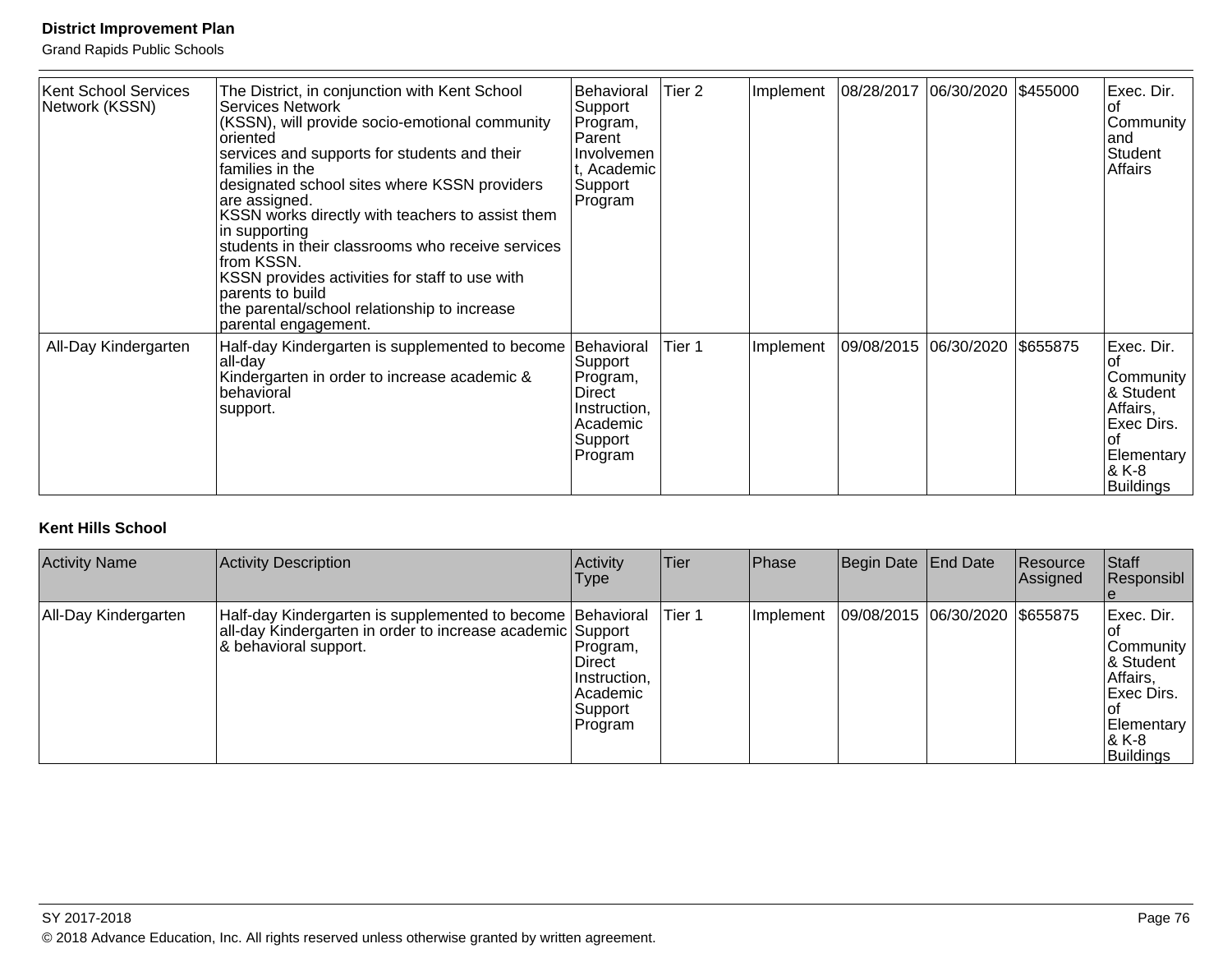Grand Rapids Public Schools

| All-Day Kindergarten | Half-day Kindergarten is supplemented to become                                                                                      | Behavioral                                                                                           | Tier 1 | Implement | 09/08/2015 06/30/2020 |                                | \$655875 | Exec. Dir.                                                                                                      |
|----------------------|--------------------------------------------------------------------------------------------------------------------------------------|------------------------------------------------------------------------------------------------------|--------|-----------|-----------------------|--------------------------------|----------|-----------------------------------------------------------------------------------------------------------------|
|                      | all-day<br>Kindergarten in order to increase academic &<br>behavioral<br>support.                                                    | Support<br>Program,<br>Direct<br>Instruction,<br>Academic<br>Support<br>Program                      |        |           |                       |                                |          | οt<br>Community<br>& Student<br>Affairs,<br>Exec Dirs.<br>of<br>Elementary<br>8 K-8<br>Buildings                |
| All-Day Kindergarten | Half-day Kindergarten is supplemented to become<br>all-day<br>Kindergarten in order to increase academic &<br>behavioral<br>support. | Behavioral<br>Support<br>Program,<br><b>Direct</b><br>Instruction,<br>Academic<br>Support<br>Program | Tier 1 | Implement |                       | 09/08/2015 06/30/2020 \$655875 |          | Exec. Dir.<br>οt<br>Community<br>& Student<br>Affairs,<br>Exec Dirs.<br>Ωf<br>Elementary<br>& K-8<br>Buildings  |
| All-Day Kindergarten | Half-day Kindergarten is supplemented to become<br>all-day<br>Kindergarten in order to increase academic &<br>behavioral<br>support. | Behavioral<br>Support<br>Program,<br><b>Direct</b><br>Instruction,<br>Academic<br>Support<br>Program | Tier 1 | Implement | 09/08/2015            | 06/30/2020                     | \$655875 | Exec. Dir.<br>Ωf<br>Community<br>& Student<br>Affairs,<br>Exec Dirs.<br>lof<br>Elementary<br>& K-8<br>Buildings |

# **Ken-O-Sha Park Elementary**

| <b>Activity Name</b> | <b>Activity Description</b>                                                                                                                       | Activity<br>Type                                                             | Tier    | Phase     | Begin Date End Date |                                | Resource<br>Assigned | <b>Staff</b><br>Responsibl                                                                                        |
|----------------------|---------------------------------------------------------------------------------------------------------------------------------------------------|------------------------------------------------------------------------------|---------|-----------|---------------------|--------------------------------|----------------------|-------------------------------------------------------------------------------------------------------------------|
| All-Day Kindergarten | Half-day Kindergarten is supplemented to become Behavioral<br>all-day Kindergarten in order to increase academic Support<br>& behavioral support. | Program,<br><b>IDirect</b><br>Instruction,<br>Academic<br>Support<br>Program | lTier 1 | Implement |                     | 09/08/2015 06/30/2020 \$655875 |                      | Exec. Dir.<br>Community<br>8. Student<br>Affairs,<br><b>Exec Dirs.</b><br><b>Elementary</b><br>8 K-8<br>Buildings |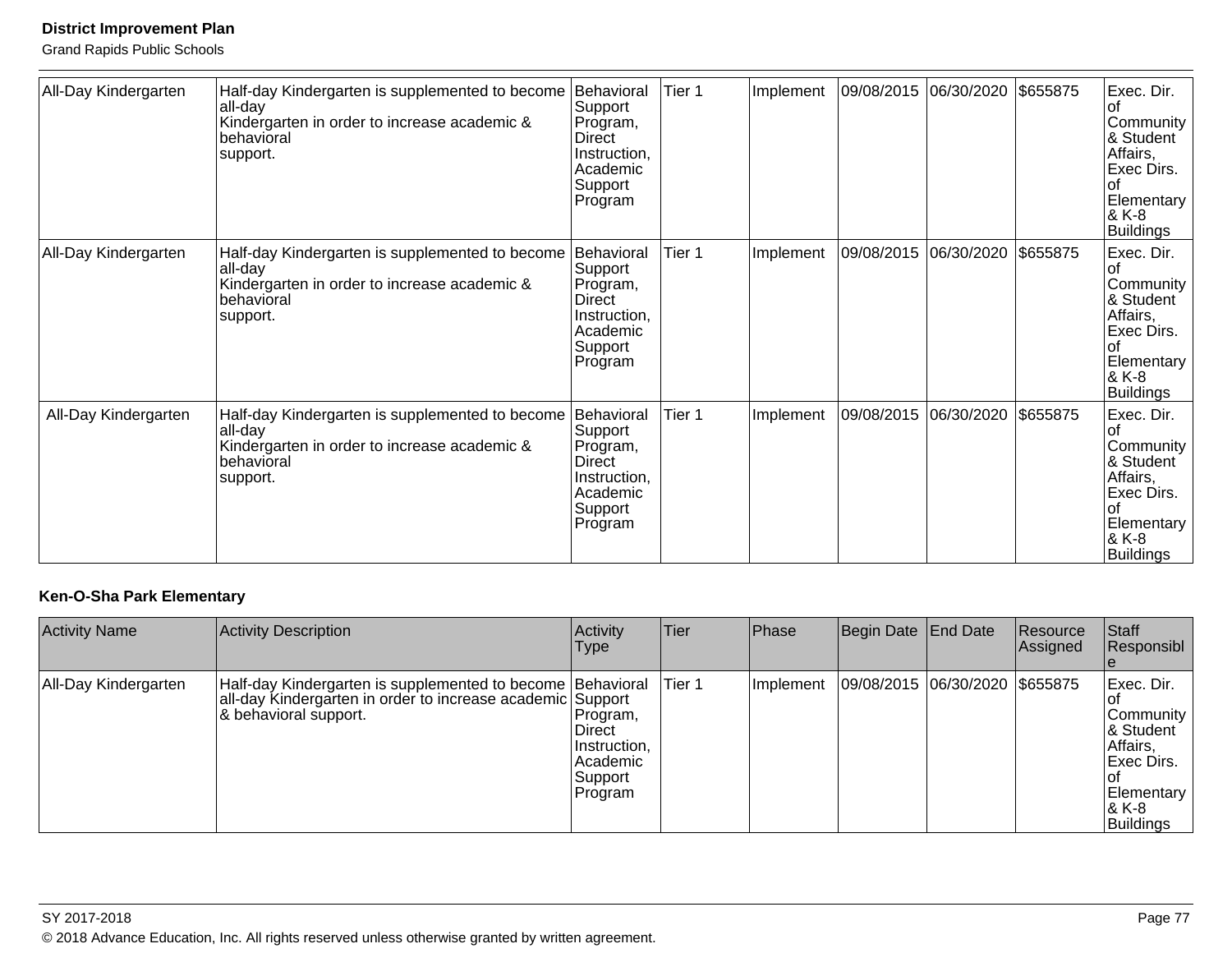Grand Rapids Public Schools

| All-Day Kindergarten | Half-day Kindergarten is supplemented to become<br>all-day<br>Kindergarten in order to increase academic &<br>behavioral<br>support. | Behavioral<br>Support<br>Program,<br>Direct<br>Instruction,<br>Academic<br>Support<br>Program        | Tier 1 | Implement | 09/08/2015            | 06/30/2020 | \$655875 | Exec. Dir.<br>οf<br>Community<br>& Student<br>Affairs,<br>Exec Dirs.<br>Ωf<br>Elementary<br>& K-8<br><b>Buildings</b>   |
|----------------------|--------------------------------------------------------------------------------------------------------------------------------------|------------------------------------------------------------------------------------------------------|--------|-----------|-----------------------|------------|----------|-------------------------------------------------------------------------------------------------------------------------|
| All-Day Kindergarten | Half-day Kindergarten is supplemented to become<br>all-day<br>Kindergarten in order to increase academic &<br>behavioral<br>support. | Behavioral<br>Support<br>Program,<br>Direct<br>Instruction,<br>Academic<br>Support<br>Program        | Tier 1 | Implement | 09/08/2015 06/30/2020 |            | \$655875 | Exec. Dir.<br>Ωt<br>Community<br>& Student<br>Affairs,<br>Exec Dirs.<br>Ωt<br>Elementary<br>& K-8<br>Buildings          |
| All-Day Kindergarten | Half-day Kindergarten is supplemented to become<br>all-day<br>Kindergarten in order to increase academic &<br>behavioral<br>support. | Behavioral<br>Support<br>Program,<br><b>Direct</b><br>Instruction,<br>Academic<br>Support<br>Program | Tier 1 | Implement | 09/08/2015            | 06/30/2020 | \$655875 | Exec. Dir.<br>Οf<br>Community<br>& Student<br>Affairs,<br><b>Exec Dirs.</b><br>lof<br>Elementary<br>$8K-8$<br>Buildings |

## **Harrison Elementary**

| <b>Activity Name</b> | Activity Description | <b>Activity</b><br><b>Type</b> | 'Tier | Phase | Begin Date End Date | <b>Resource</b><br><b>IAssigned</b> | Staff<br>Responsibl |
|----------------------|----------------------|--------------------------------|-------|-------|---------------------|-------------------------------------|---------------------|
|                      |                      |                                |       |       |                     |                                     |                     |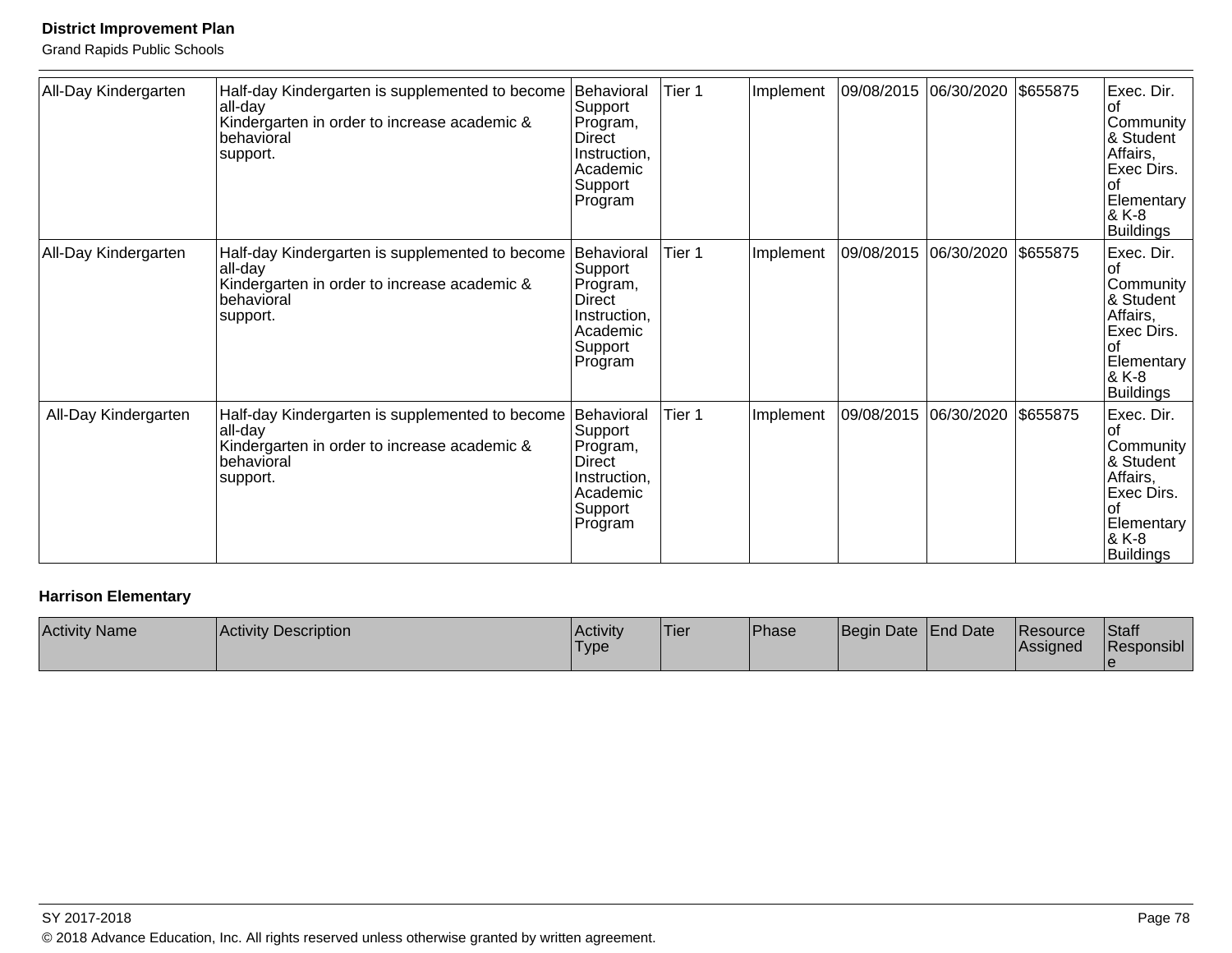| <b>Kent School Services</b><br>Network (KSSN) | The District, in conjunction with Kent School<br><b>Services Network</b><br>(KSSN), will provide socio-emotional community<br>oriented<br>services and supports for students and their<br>families in the<br>designated school sites where KSSN providers<br>are assigned.<br>KSSN works directly with teachers to assist them<br>in supporting<br>students in their classrooms who receive services<br>from KSSN.<br>KSSN provides activities for staff to use with<br>parents to build<br>the parental/school relationship to increase<br>parental engagement. | Behavioral<br>Support<br>Program,<br>Parent<br>Involvemen<br>t, Academic<br>Support<br>Program       | Tier <sub>2</sub> | Implement | 08/28/2017 | 06/30/2020 \$455000 |          | Exec. Dir.<br>l of<br>Community<br>and<br>Student<br>Affairs                                                                 |
|-----------------------------------------------|------------------------------------------------------------------------------------------------------------------------------------------------------------------------------------------------------------------------------------------------------------------------------------------------------------------------------------------------------------------------------------------------------------------------------------------------------------------------------------------------------------------------------------------------------------------|------------------------------------------------------------------------------------------------------|-------------------|-----------|------------|---------------------|----------|------------------------------------------------------------------------------------------------------------------------------|
| All-Day Kindergarten                          | Half-day Kindergarten is supplemented to become<br>all-day Kindergarten in order to increase academic Support<br>& behavioral support.                                                                                                                                                                                                                                                                                                                                                                                                                           | Behavioral<br>Program,<br><b>Direct</b><br>Instruction,<br>Academic<br>Support<br>Program            | Tier 1            | Implement | 09/08/2015 | 06/30/2020          | \$655875 | Exec. Dir.<br>Ωf<br>Community<br>& Student<br>Affairs,<br>Exec Dirs.<br>l of<br>Elementary<br>& K-8<br><b>Buildings</b>      |
| All-Day Kindergarten                          | Half-day Kindergarten is supplemented to become<br>all-day<br>Kindergarten in order to increase academic &<br>behavioral<br>support.                                                                                                                                                                                                                                                                                                                                                                                                                             | Behavioral<br>Support<br>Program,<br><b>Direct</b><br>Instruction,<br>Academic<br>Support<br>Program | Tier 1            | Implement | 09/08/2015 | 06/30/2020          | \$655875 | Exec. Dir.<br>l of<br>Community<br>& Student<br>Affairs,<br>Exec Dirs.<br>οf<br>Elementary<br>& K-8<br><b>Buildings</b>      |
| All-Day Kindergarten                          | Half-day Kindergarten is supplemented to become<br>all-day<br>Kindergarten in order to increase academic &<br>behavioral<br>support.                                                                                                                                                                                                                                                                                                                                                                                                                             | Behavioral<br>Support<br>Program,<br>Direct<br>Instruction,<br>Academic<br>Support<br>Program        | Tier 1            | Implement | 09/08/2015 | 06/30/2020 \$655875 |          | Exec. Dir.<br><b>of</b><br>Community<br>& Student<br>Affairs,<br>Exec Dirs.<br>Ωf<br>Elementary<br>& K-8<br><b>Buildings</b> |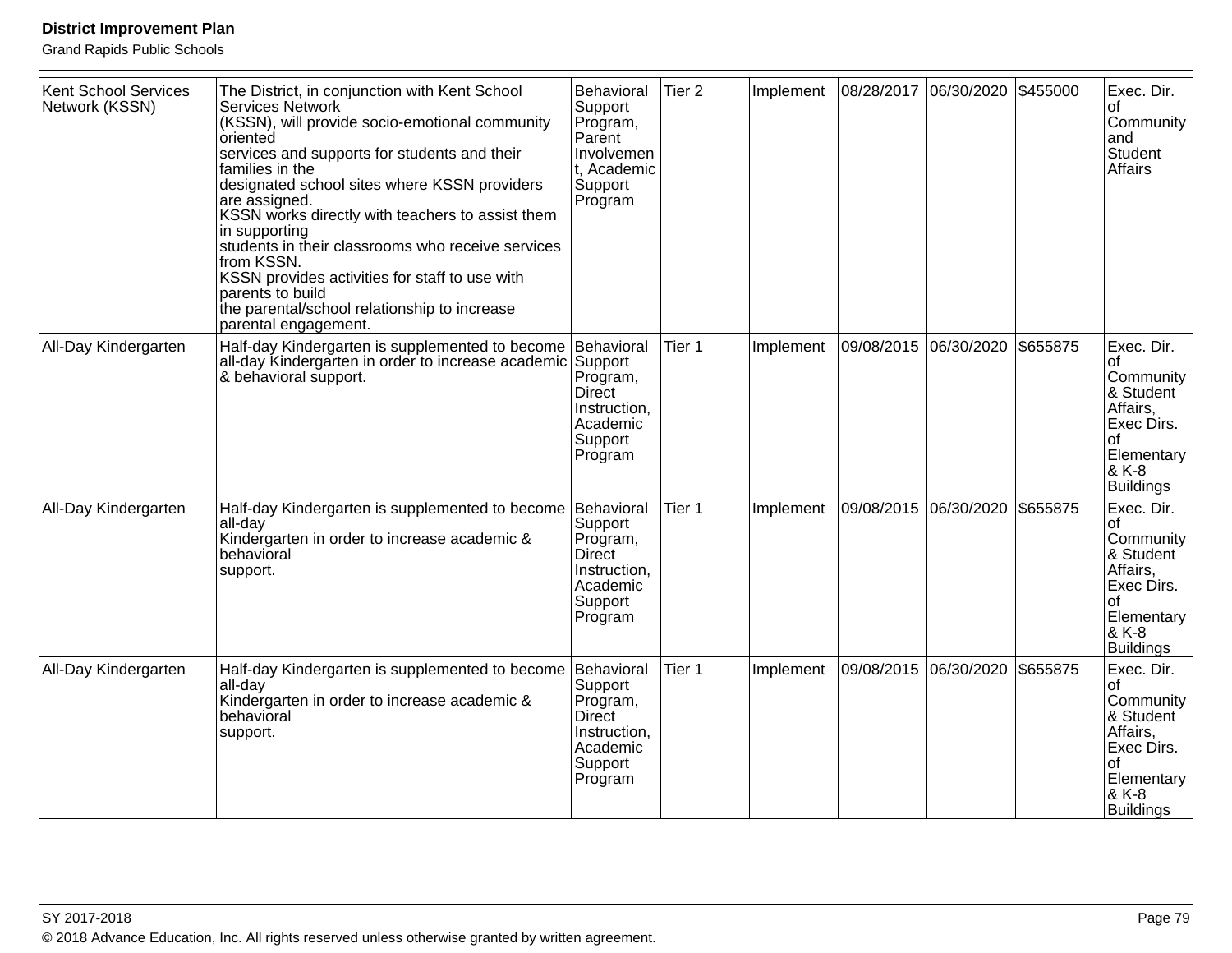Grand Rapids Public Schools

| All-Day Kindergarten | Half-day Kindergarten is supplemented to become Behavioral<br>lall-dav<br>Kindergarten in order to increase academic &<br>Ibehavioral<br>support. | Support<br>Program,<br><b>Direct</b><br>Instruction.<br>l Academic<br>Support<br> Program | Tier 1 | <b>Ilmplement</b> | 09/08/2015 06/30/2020 \$655875 |  | Exec. Dir.<br>ιoι<br>Community<br>8 Student<br>Affairs,<br><b>IExec Dirs.</b><br><b>Elementary</b><br>1& K-8 |
|----------------------|---------------------------------------------------------------------------------------------------------------------------------------------------|-------------------------------------------------------------------------------------------|--------|-------------------|--------------------------------|--|--------------------------------------------------------------------------------------------------------------|
|                      |                                                                                                                                                   |                                                                                           |        |                   |                                |  | Buildings                                                                                                    |

## **Grand Rapids University Preparatory Academy**

| <b>Activity Name</b>       | <b>Activity Description</b>                                                                                                                                                            | Activity<br><b>Type</b>        | Tier              | Phase     | Begin Date            | <b>End Date</b>       | Resource<br>Assigned | Staff<br>Responsibl                                                                      |
|----------------------------|----------------------------------------------------------------------------------------------------------------------------------------------------------------------------------------|--------------------------------|-------------------|-----------|-----------------------|-----------------------|----------------------|------------------------------------------------------------------------------------------|
| <b>Tier II Instruction</b> | The District will provide Tier II instruction for<br>identified students who demonstrate need in the<br>following areas: academic strategies, credit<br>recovery, ESL, and math.       | Academic<br>Support<br>Program | Tier <sub>2</sub> | Implement |                       | 07/01/2016 06/30/2020 | \$376480             | Asst. Supt.<br>Curriculum<br>& Learning,<br>Curriculum<br>Supervisor,<br><b>Teachers</b> |
| <b>Tier II Instruction</b> | The District will provide Tier II instruction for<br>identified students who demonstrate need in the<br>following areas: academic strategies, credit<br>recovery, and ESL.             | Academic<br>Support<br>Program | Tier 2            | Implement | 07/01/2016 06/30/2020 |                       | \$82080              | Asst. Supt.<br>Curriculum<br>& Learning,<br>Curriculum<br>Supervisors<br>Teachers        |
| <b>Tier II Instruction</b> | The District will provide Tier II instruction for<br>identified students who demonstrate need in the<br>following areas: academic strategies, credit<br>recovery, ESL, and math.       | Academic<br>Support<br>Program | Tier <sub>2</sub> | Implement |                       | 07/01/2016 06/30/2020 | \$82080              | Asst. Supt.<br>Curriculum<br>& Learning,<br>Curriculum<br>Supervisor,<br>Teachers        |
| <b>Tier II Instruction</b> | The District will provide Tier II instruction for<br>identified students<br>who demonstrate need in the following areas:<br>academic<br>strategies, credit recovery, ESL, and reading. | Academic<br>Support<br>Program | Tier <sub>2</sub> | Implement | 07/01/2016            | 06/30/2020            | \$661680             | Asst. Supt.<br>Curriculum<br>& Learning,<br>Curriculum<br>Supervisor,<br><b>Teachers</b> |

#### **Gerald R. Ford Academic Center**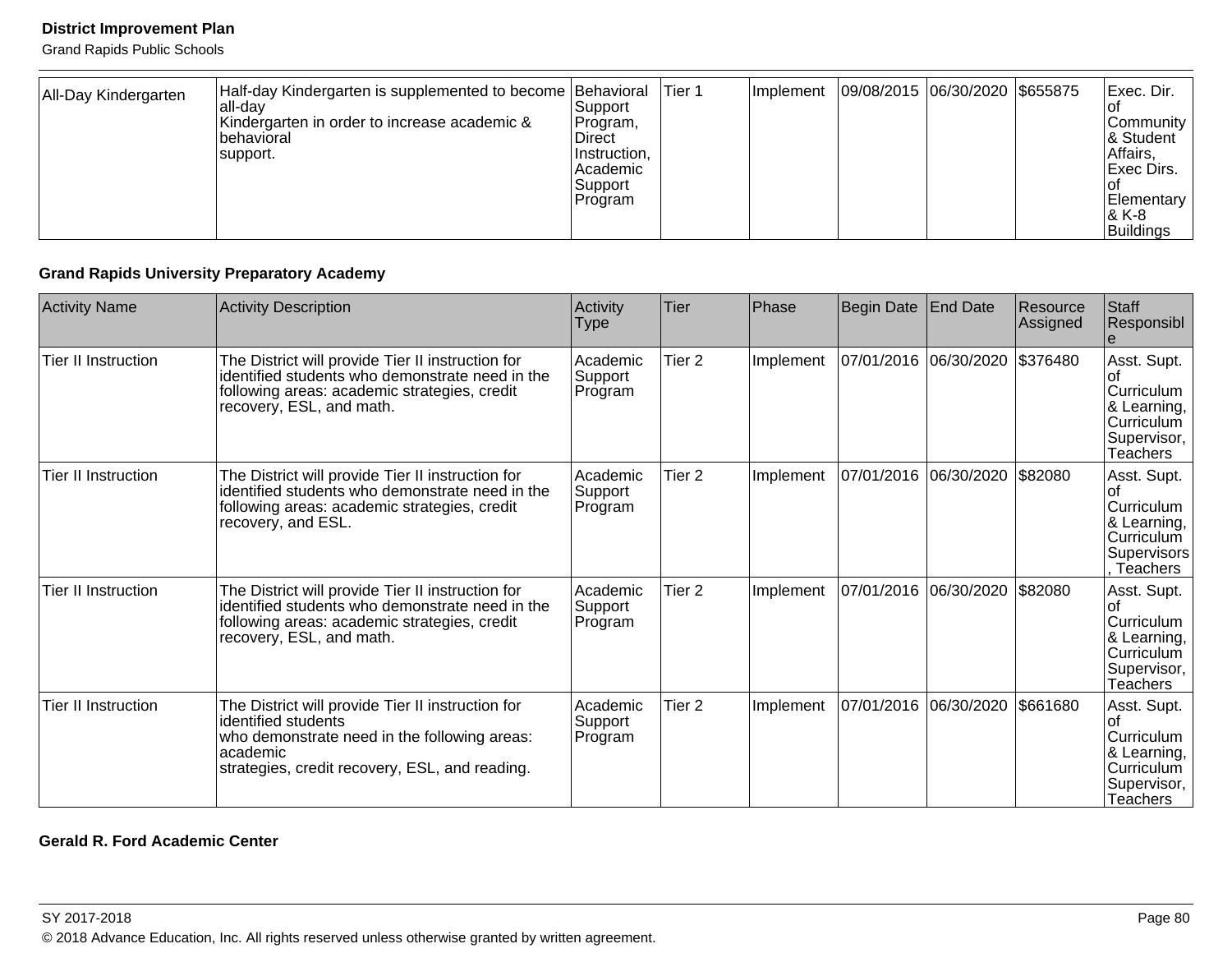| <b>Activity Name</b>                          | <b>Activity Description</b>                                                                                                                                                                                                                                                                                                                                                                                                                                                                                                                                      | Activity<br><b>Type</b>                                                                              | <b>Tier</b>       | Phase     | Begin Date | <b>End Date</b>       | Resource<br>Assigned | Staff<br>Responsibl                                                                                                   |
|-----------------------------------------------|------------------------------------------------------------------------------------------------------------------------------------------------------------------------------------------------------------------------------------------------------------------------------------------------------------------------------------------------------------------------------------------------------------------------------------------------------------------------------------------------------------------------------------------------------------------|------------------------------------------------------------------------------------------------------|-------------------|-----------|------------|-----------------------|----------------------|-----------------------------------------------------------------------------------------------------------------------|
| <b>Kent School Services</b><br>Network (KSSN) | The District, in conjunction with Kent School<br><b>Services Network</b><br>(KSSN), will provide socio-emotional community<br>oriented<br>services and supports for students and their<br>families in the<br>designated school sites where KSSN providers<br>are assigned.<br>KSSN works directly with teachers to assist them<br>in supporting<br>students in their classrooms who receive services<br>from KSSN.<br>KSSN provides activities for staff to use with<br>parents to build<br>the parental/school relationship to increase<br>parental engagement. | Behavioral<br>Support<br>Program,<br>Parent<br>Involvemen<br>t, Academic<br>Support<br>Program       | Tier <sub>2</sub> | Implement | 08/28/2017 | 06/30/2020            | \$455000             | Exec. Dir.<br>οf<br>Community<br>and<br>Student<br><b>Affairs</b>                                                     |
| All-Day Kindergarten                          | Half-day Kindergarten is supplemented to become<br>all-day Kindergarten in order to increase academic<br>& behavioral support.                                                                                                                                                                                                                                                                                                                                                                                                                                   | Behavioral<br>Support<br>Program,<br><b>Direct</b><br>Instruction,<br>Academic<br>Support<br>Program | Tier 1            | Implement | 09/08/2015 | 06/30/2020            | \$655875             | Exec. Dir.<br>οf<br>Community<br>& Student<br>Affairs,<br>Exec Dirs.<br>οf<br>Elementary<br>& K-8<br><b>Buildings</b> |
| All-Day Kindergarten                          | Half-day Kindergarten is supplemented to become<br>all-day<br>Kindergarten in order to increase academic &<br>behavioral<br>support.                                                                                                                                                                                                                                                                                                                                                                                                                             | Behavioral<br>Support<br>Program,<br><b>Direct</b><br>Instruction,<br>Academic<br>Support<br>Program | Tier 1            | Implement |            | 09/08/2015 06/30/2020 | \$655875             | Exec. Dir.<br>οf<br>Community<br>& Student<br>Affairs,<br>Exec Dirs.<br>οf<br>Elementary<br>& K-8<br><b>Buildings</b> |
| All-Day Kindergarten                          | Half-day Kindergarten is supplemented to become<br>all-day<br>Kindergarten in order to increase academic &<br>behavioral<br>support.                                                                                                                                                                                                                                                                                                                                                                                                                             | Behavioral<br>Support<br>Program,<br>Direct<br>Instruction,<br>Academic<br>Support<br>Program        | Tier 1            | Implement | 09/08/2015 | 06/30/2020            | \$655875             | Exec. Dir.<br>of<br>Community<br>& Student<br>Affairs,<br>Exec Dirs.<br>οf<br>Elementary<br>& K-8<br><b>Buildings</b> |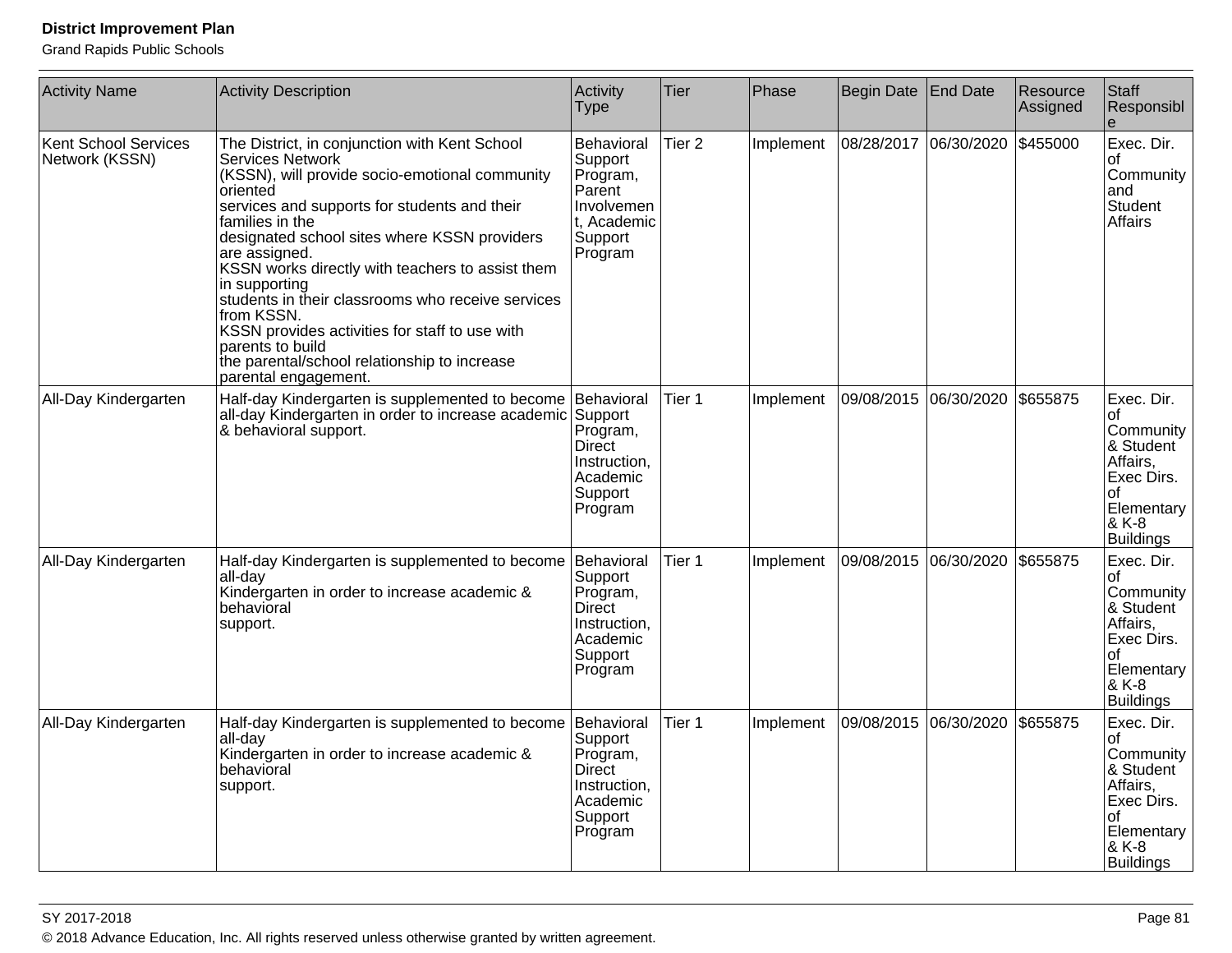Grand Rapids Public Schools

| All-Day Kindergarten | Half-day Kindergarten is supplemented to become Behavioral<br>lall-dav<br>Kindergarten in order to increase academic &<br>Ibehavioral<br>support. | Support<br>Program,<br>Direct<br>Instruction,<br>Academic<br>Support<br>Program | ITier 1 | <b>Ilmplement</b> | 09/08/2015 06/30/2020 \$655875 |  | Exec. Dir.<br>Community<br>1& Student<br>Affairs,<br><b>IExec Dirs.</b><br>Elementary<br>8 K-8 |
|----------------------|---------------------------------------------------------------------------------------------------------------------------------------------------|---------------------------------------------------------------------------------|---------|-------------------|--------------------------------|--|------------------------------------------------------------------------------------------------|
|                      |                                                                                                                                                   |                                                                                 |         |                   |                                |  | Buildings                                                                                      |

#### **East Leonard School**

| <b>Activity Name</b> | <b>Activity Description</b>                                                                                                                       | Activity<br>Type                                                                                     | Tier   | Phase     | <b>Begin Date</b> | <b>End Date</b>       | Resource<br>Assigned | Staff<br>Responsibl<br>e                                                                                               |
|----------------------|---------------------------------------------------------------------------------------------------------------------------------------------------|------------------------------------------------------------------------------------------------------|--------|-----------|-------------------|-----------------------|----------------------|------------------------------------------------------------------------------------------------------------------------|
| All-Day Kindergarten | Half-day Kindergarten is supplemented to become Behavioral<br>all-day Kindergarten in order to increase academic Support<br>& behavioral support. | Program,<br><b>Direct</b><br>Instruction,<br>Academic<br>Support<br>Program                          | Tier 1 | Implement |                   | 09/08/2015 06/30/2020 | \$655875             | Exec. Dir.<br>οf<br>Community<br>& Student<br>Affairs,<br>Exec Dirs.<br>lof<br>Elementary<br>& K-8<br><b>Buildings</b> |
| All-Day Kindergarten | Half-day Kindergarten is supplemented to become<br>all-day<br>Kindergarten in order to increase academic &<br>behavioral<br>support.              | Behavioral<br>Support<br>Program,<br><b>Direct</b><br>Instruction,<br>Academic<br>Support<br>Program | Tier 1 | Implement | 09/08/2015        | 06/30/2020            | \$655875             | Exec. Dir.<br>lof<br>Community<br>& Student<br>Affairs,<br>Exec Dirs.<br>Ωf<br>Elementary<br>8 K-8<br>Buildings        |
| All-Day Kindergarten | Half-day Kindergarten is supplemented to become<br>all-day<br>Kindergarten in order to increase academic &<br>behavioral<br>support.              | Behavioral<br>Support<br>Program,<br><b>Direct</b><br>Instruction,<br>Academic<br>Support<br>Program | Tier 1 | Implement | 09/08/2015        | 06/30/2020            | \$655875             | Exec. Dir.<br>lof<br>Community<br>& Student<br>Affairs,<br>Exec Dirs.<br>Ωf<br>Elementary<br>8 K-8<br>Buildings        |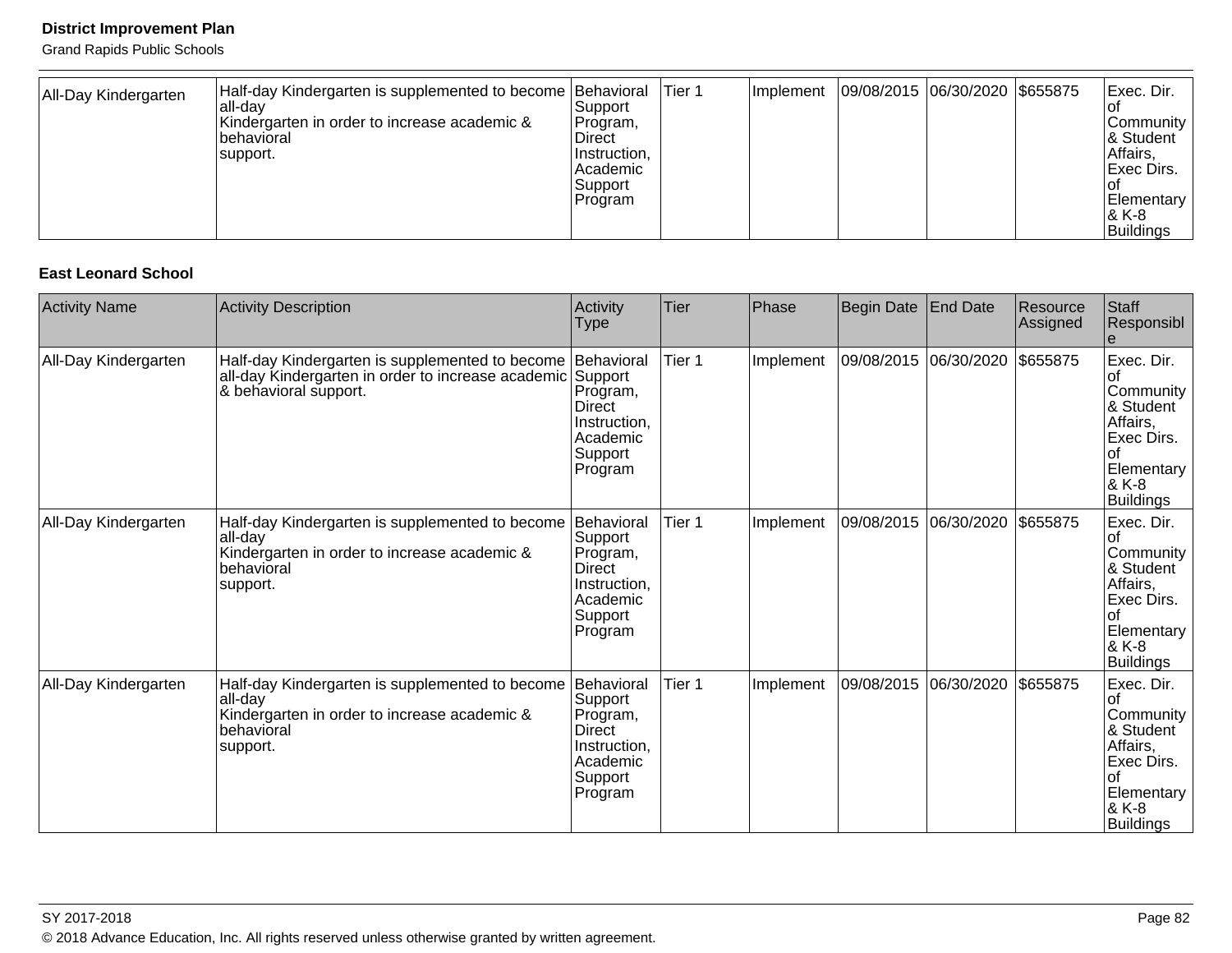Grand Rapids Public Schools

#### **Dickinson School**

| <b>Activity Name</b>                   | <b>Activity Description</b>                                                                                                                                                                                                                                                                                                                                                                                                                                                                                                                               | Activity<br>Type                                                                               | Tier              | Phase     | Begin Date | <b>End Date</b>       | Resource<br>Assigned | Staff<br>Responsibl                                                                                      |
|----------------------------------------|-----------------------------------------------------------------------------------------------------------------------------------------------------------------------------------------------------------------------------------------------------------------------------------------------------------------------------------------------------------------------------------------------------------------------------------------------------------------------------------------------------------------------------------------------------------|------------------------------------------------------------------------------------------------|-------------------|-----------|------------|-----------------------|----------------------|----------------------------------------------------------------------------------------------------------|
| Kent School Services<br>Network (KSSN) | The District, in conjunction with Kent School<br>Services Network<br>(KSSN), will provide socio-emotional community<br>oriented<br>services and supports for students and their<br>families in the<br>designated school sites where KSSN providers<br>are assigned.<br>KSSN works directly with teachers to assist them<br>in supporting<br>students in their classrooms who receive services<br>from KSSN.<br>KSSN provides activities for staff to use with<br>parents to build<br>the parental/school relationship to increase<br>parental engagement. | Behavioral<br>Support<br>Program,<br>Parent<br>Involvemen<br>t, Academic<br>Support<br>Program | Tier <sub>2</sub> | Implement | 08/28/2017 | 06/30/2020 \$455000   |                      | Exec. Dir.<br>Community<br>land<br>Student<br>Affairs                                                    |
| All-Day Kindergarten                   | Half-day Kindergarten is supplemented to become Behavioral<br>all-day Kindergarten in order to increase academic Support<br>& behavioral support.                                                                                                                                                                                                                                                                                                                                                                                                         | Program,<br><b>Direct</b><br>Instruction,<br>Academic<br>Support<br>Program                    | Tier 1            | Implement |            | 09/08/2015 06/30/2020 | \$655875             | Exec. Dir.<br>Community<br>& Student<br>Affairs,<br>Exec Dirs.<br>Ωt<br>Elementary<br>& K-8<br>Buildings |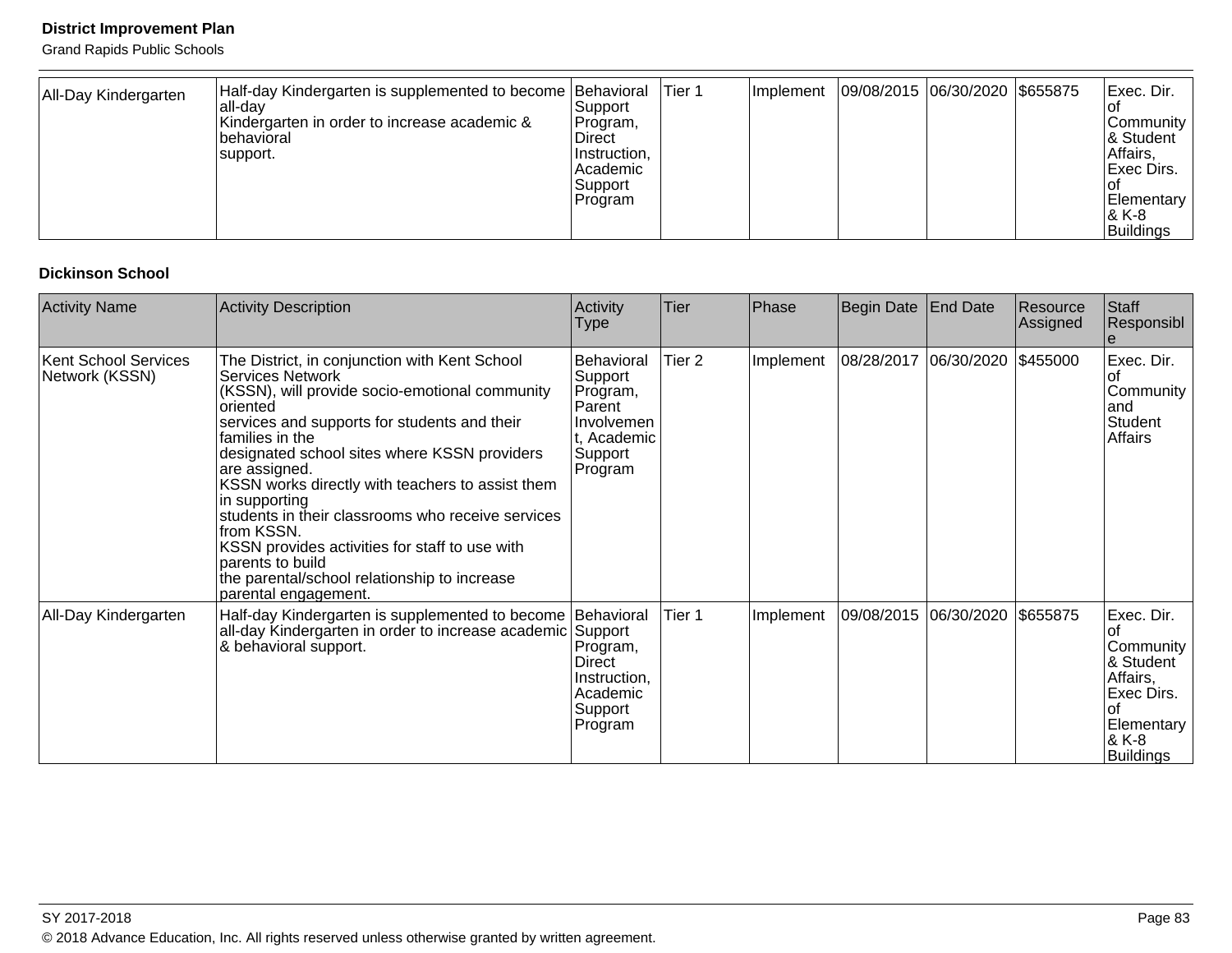Grand Rapids Public Schools

| All-Day Kindergarten | Half-day Kindergarten is supplemented to become<br>all-day<br>Kindergarten in order to increase academic &<br>behavioral<br>support. | Behavioral<br>Support<br>Program,<br>Direct<br>Instruction,<br>Academic<br>Support<br>Program        | Tier 1 | Implement | 09/08/2015 06/30/2020 |                       | \$655875 | Exec. Dir.<br>Community<br>& Student<br>Affairs,<br>Exec Dirs.<br>of<br>Elementary<br>& K-8<br>Buildings              |
|----------------------|--------------------------------------------------------------------------------------------------------------------------------------|------------------------------------------------------------------------------------------------------|--------|-----------|-----------------------|-----------------------|----------|-----------------------------------------------------------------------------------------------------------------------|
| All-Day Kindergarten | Half-day Kindergarten is supplemented to become<br>all-day<br>Kindergarten in order to increase academic &<br>behavioral<br>support. | Behavioral<br>Support<br>Program,<br><b>Direct</b><br>Instruction,<br>Academic<br>Support<br>Program | Tier 1 | Implement |                       | 09/08/2015 06/30/2020 | \$655875 | Exec. Dir.<br>Οt<br>Community<br>& Student<br>Affairs,<br>Exec Dirs.<br>Ωf<br>Elementary<br>8-X K<br><b>Buildings</b> |
| All-Day Kindergarten | Half-day Kindergarten is supplemented to become<br>all-day<br>Kindergarten in order to increase academic &<br>behavioral<br>support. | Behavioral<br>Support<br>Program,<br>Direct<br>Instruction,<br>Academic<br>Support<br>Program        | Tier 1 | Implement | 09/08/2015            | 06/30/2020            | \$655875 | Exec. Dir.<br>οf<br>Community<br>& Student<br>Affairs,<br>Exec Dirs.<br>lof<br>Elementary<br>& K-8<br>Buildings       |

# **Congress Elementary**

| <b>Activity Name</b> | <b>Activity Description</b>                                                                                                                              | Activity<br>Type                                                             | Tier | <b>Phase</b> | Begin Date End Date            | Resource<br>Assigned | Staff<br>Responsibl                                                                                       |
|----------------------|----------------------------------------------------------------------------------------------------------------------------------------------------------|------------------------------------------------------------------------------|------|--------------|--------------------------------|----------------------|-----------------------------------------------------------------------------------------------------------|
| All-Day Kindergarten | Half-day Kindergarten is supplemented to become Behavioral Tier 1<br>all-day Kindergarten in order to increase academic Support<br>& behavioral support. | Program,<br><b>IDirect</b><br>Instruction,<br>Academic<br>Support<br>Program |      | Implement    | 09/08/2015 06/30/2020 \$655875 |                      | Exec. Dir.<br>Community<br>& Student<br>Affairs,<br><b>Exec Dirs.</b><br>Elementary<br>8 K-8<br>Buildings |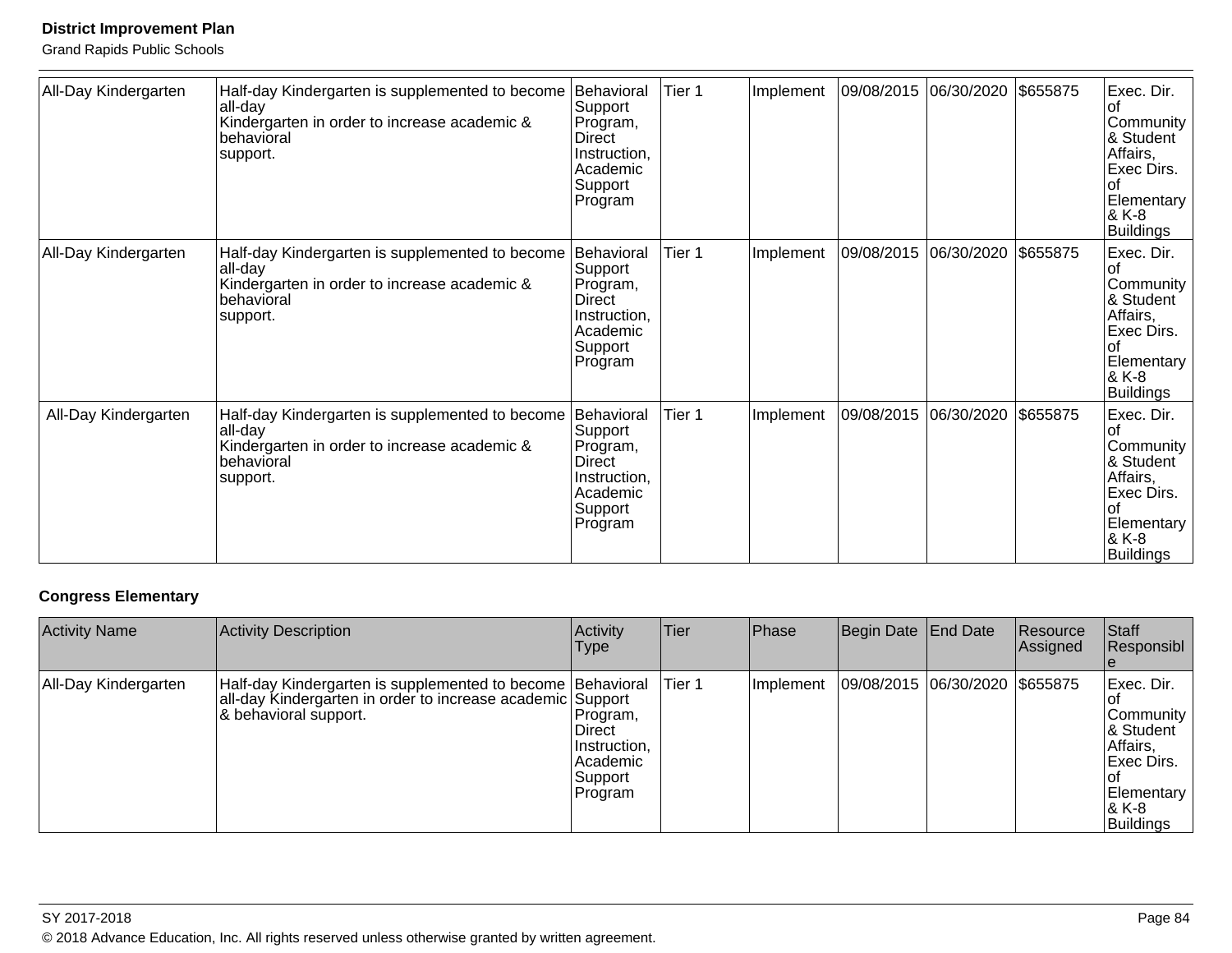Grand Rapids Public Schools

| All-Day Kindergarten | Half-day Kindergarten is supplemented to become<br>all-day<br>Kindergarten in order to increase academic &<br>behavioral<br>support. | Behavioral<br>Support<br>Program,<br>Direct<br>Instruction,<br>Academic<br>Support<br>Program | Tier 1 | Implement | 09/08/2015 06/30/2020 |            | \$655875 | Exec. Dir.<br>Ωt<br>Community<br>& Student<br>Affairs,<br>Exec Dirs.<br>Ωf<br>Elementary<br>& K-8<br><b>Buildings</b> |
|----------------------|--------------------------------------------------------------------------------------------------------------------------------------|-----------------------------------------------------------------------------------------------|--------|-----------|-----------------------|------------|----------|-----------------------------------------------------------------------------------------------------------------------|
| All-Day Kindergarten | Half-day Kindergarten is supplemented to become<br>all-day<br>Kindergarten in order to increase academic &<br>behavioral<br>support. | Behavioral<br>Support<br>Program,<br>Direct<br>Instruction,<br>Academic<br>Support<br>Program | Tier 1 | Implement | 09/08/2015 06/30/2020 |            | \$655875 | Exec. Dir.<br>Community<br>& Student<br>Affairs,<br>Exec Dirs.<br>Ωf<br>Elementary<br>& K-8<br>Buildings              |
| All-Day Kindergarten | Half-day Kindergarten is supplemented to become<br>all-day<br>Kindergarten in order to increase academic &<br>behavioral<br>support. | Behavioral<br>Support<br>Program,<br>Direct<br>Instruction,<br>Academic<br>Support<br>Program | Tier 1 | Implement | 09/08/2015            | 06/30/2020 | \$655875 | Exec. Dir.<br>Ωf<br>Community<br>& Student<br>Affairs,<br>Exec Dirs.<br>lof<br>Elementary<br>& K-8<br>Buildings       |

## **Coit Arts Academy**

| <b>Activity Name</b> | Activity Description | <b>Activity</b><br><b>Type</b> | 'Tier | Phase | Begin Date End Date | <b>Resource</b><br><b>IAssigned</b> | Staff<br>Responsibl |
|----------------------|----------------------|--------------------------------|-------|-------|---------------------|-------------------------------------|---------------------|
|                      |                      |                                |       |       |                     |                                     |                     |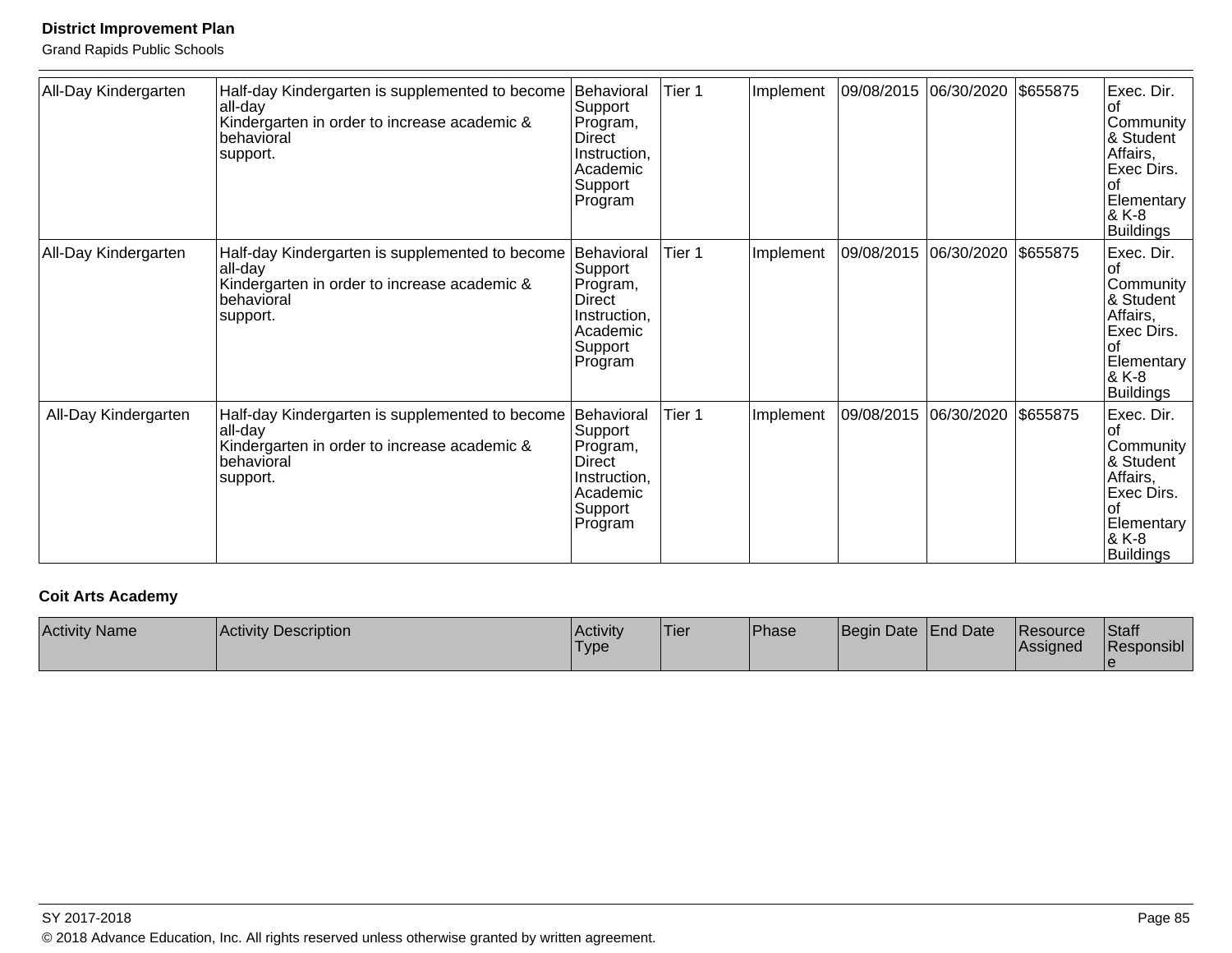| <b>Kent School Services</b><br>Network (KSSN) | The District, in conjunction with Kent School<br><b>Services Network</b><br>(KSSN), will provide socio-emotional community<br>oriented<br>services and supports for students and their<br>families in the<br>designated school sites where KSSN providers<br>are assigned.<br>KSSN works directly with teachers to assist them<br>in supporting<br>students in their classrooms who receive services<br>from KSSN.<br>KSSN provides activities for staff to use with<br>parents to build<br>the parental/school relationship to increase<br>parental engagement. | Behavioral<br>Support<br>Program,<br>Parent<br>Involvemen<br>t, Academic<br>Support<br>Program       | Tier <sub>2</sub> | Implement | 08/28/2017 | 06/30/2020 \$455000 |          | Exec. Dir.<br>l of<br>Community<br>and<br>Student<br>Affairs                                                                 |
|-----------------------------------------------|------------------------------------------------------------------------------------------------------------------------------------------------------------------------------------------------------------------------------------------------------------------------------------------------------------------------------------------------------------------------------------------------------------------------------------------------------------------------------------------------------------------------------------------------------------------|------------------------------------------------------------------------------------------------------|-------------------|-----------|------------|---------------------|----------|------------------------------------------------------------------------------------------------------------------------------|
| All-Day Kindergarten                          | Half-day Kindergarten is supplemented to become<br>all-day Kindergarten in order to increase academic Support<br>& behavioral support.                                                                                                                                                                                                                                                                                                                                                                                                                           | Behavioral<br>Program,<br><b>Direct</b><br>Instruction,<br>Academic<br>Support<br>Program            | Tier 1            | Implement | 09/08/2015 | 06/30/2020          | \$655875 | Exec. Dir.<br>Ωf<br>Community<br>& Student<br>Affairs,<br>Exec Dirs.<br>l of<br>Elementary<br>& K-8<br><b>Buildings</b>      |
| All-Day Kindergarten                          | Half-day Kindergarten is supplemented to become<br>all-day<br>Kindergarten in order to increase academic &<br>behavioral<br>support.                                                                                                                                                                                                                                                                                                                                                                                                                             | Behavioral<br>Support<br>Program,<br><b>Direct</b><br>Instruction,<br>Academic<br>Support<br>Program | Tier 1            | Implement | 09/08/2015 | 06/30/2020          | \$655875 | Exec. Dir.<br>l of<br>Community<br>& Student<br>Affairs,<br>Exec Dirs.<br>οf<br>Elementary<br>& K-8<br><b>Buildings</b>      |
| All-Day Kindergarten                          | Half-day Kindergarten is supplemented to become<br>all-day<br>Kindergarten in order to increase academic &<br>behavioral<br>support.                                                                                                                                                                                                                                                                                                                                                                                                                             | Behavioral<br>Support<br>Program,<br>Direct<br>Instruction,<br>Academic<br>Support<br>Program        | Tier 1            | Implement | 09/08/2015 | 06/30/2020 \$655875 |          | Exec. Dir.<br><b>of</b><br>Community<br>& Student<br>Affairs,<br>Exec Dirs.<br>Ωf<br>Elementary<br>& K-8<br><b>Buildings</b> |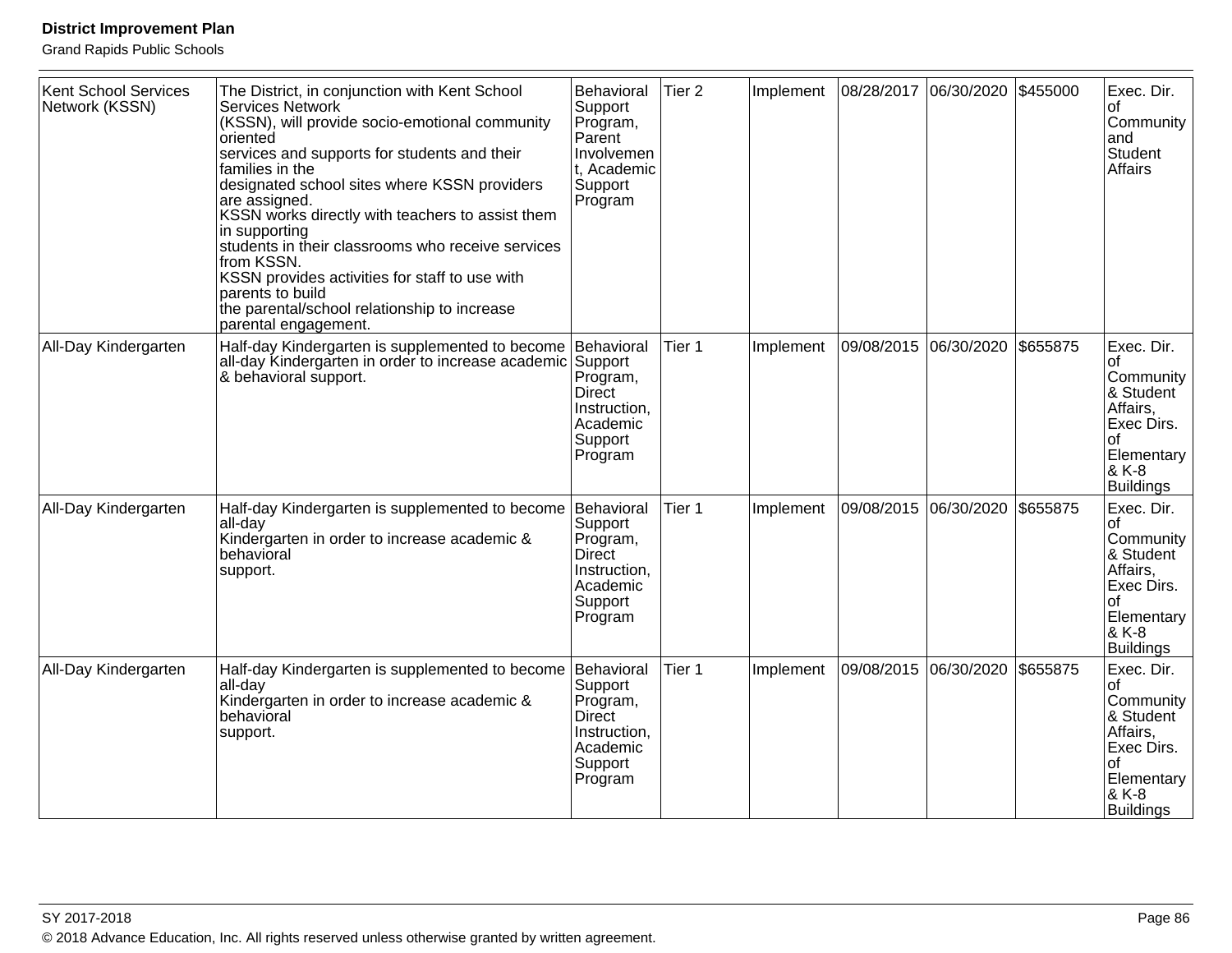Grand Rapids Public Schools

| All-Day Kindergarten | Half-day Kindergarten is supplemented to become Behavioral<br>lall-dav<br>Kindergarten in order to increase academic &<br>Ibehavioral<br>support. | Support<br>Program,<br><b>Direct</b><br>Instruction,<br>IAcademic<br>Support<br> Program | Tier 1 | <b>Implement</b> | 09/08/2015 06/30/2020 \$655875 |  | Exec. Dir.<br>ιoι<br>Community<br>8 Student<br>Affairs,<br><b>Exec Dirs.</b><br>l OT<br>Elementary<br>1& K-8 |
|----------------------|---------------------------------------------------------------------------------------------------------------------------------------------------|------------------------------------------------------------------------------------------|--------|------------------|--------------------------------|--|--------------------------------------------------------------------------------------------------------------|
|                      |                                                                                                                                                   |                                                                                          |        |                  |                                |  | Buildings                                                                                                    |

## **Cesar E. Chavez Elementary**

| <b>Activity Name</b>                   | <b>Activity Description</b>                                                                                                                                                                                                                                                                                                                                                                                                                                                                                                                                      | Activity<br>Type                                                                                      | Tier   | Phase     | Begin Date | <b>End Date</b>                | Resource<br>Assigned | Staff<br>Responsibl                                                                                             |
|----------------------------------------|------------------------------------------------------------------------------------------------------------------------------------------------------------------------------------------------------------------------------------------------------------------------------------------------------------------------------------------------------------------------------------------------------------------------------------------------------------------------------------------------------------------------------------------------------------------|-------------------------------------------------------------------------------------------------------|--------|-----------|------------|--------------------------------|----------------------|-----------------------------------------------------------------------------------------------------------------|
| Kent School Services<br>Network (KSSN) | The District, in conjunction with Kent School<br><b>Services Network</b><br>(KSSN), will provide socio-emotional community<br>oriented<br>services and supports for students and their<br>families in the<br>designated school sites where KSSN providers<br>are assigned.<br>KSSN works directly with teachers to assist them<br>in supporting<br>students in their classrooms who receive services<br>from KSSN.<br>KSSN provides activities for staff to use with<br>parents to build<br>the parental/school relationship to increase<br>parental engagement. | <b>Behavioral</b><br>Support<br>Program,<br>Parent<br>Involvemen<br>t, Academic<br>Support<br>Program | Tier 2 | Implement | 08/28/2017 | 06/30/2020 \$455000            |                      | Exec. Dir.<br>Community<br>land<br>Student<br><b>Affairs</b>                                                    |
| All-Day Kindergarten                   | Half-day Kindergarten is supplemented to become Behavioral<br>all-day Kindergarten in order to increase academic Support<br>& behavioral support.                                                                                                                                                                                                                                                                                                                                                                                                                | Program,<br>Direct<br>Instruction.<br>Academic<br>Support<br>Program                                  | Tier 1 | Implement |            | 09/08/2015 06/30/2020 \$655875 |                      | Exec. Dir.<br>Community<br>& Student<br>Affairs,<br>Exec Dirs.<br>Ωt<br>Elementary<br>& K-8<br><b>Buildings</b> |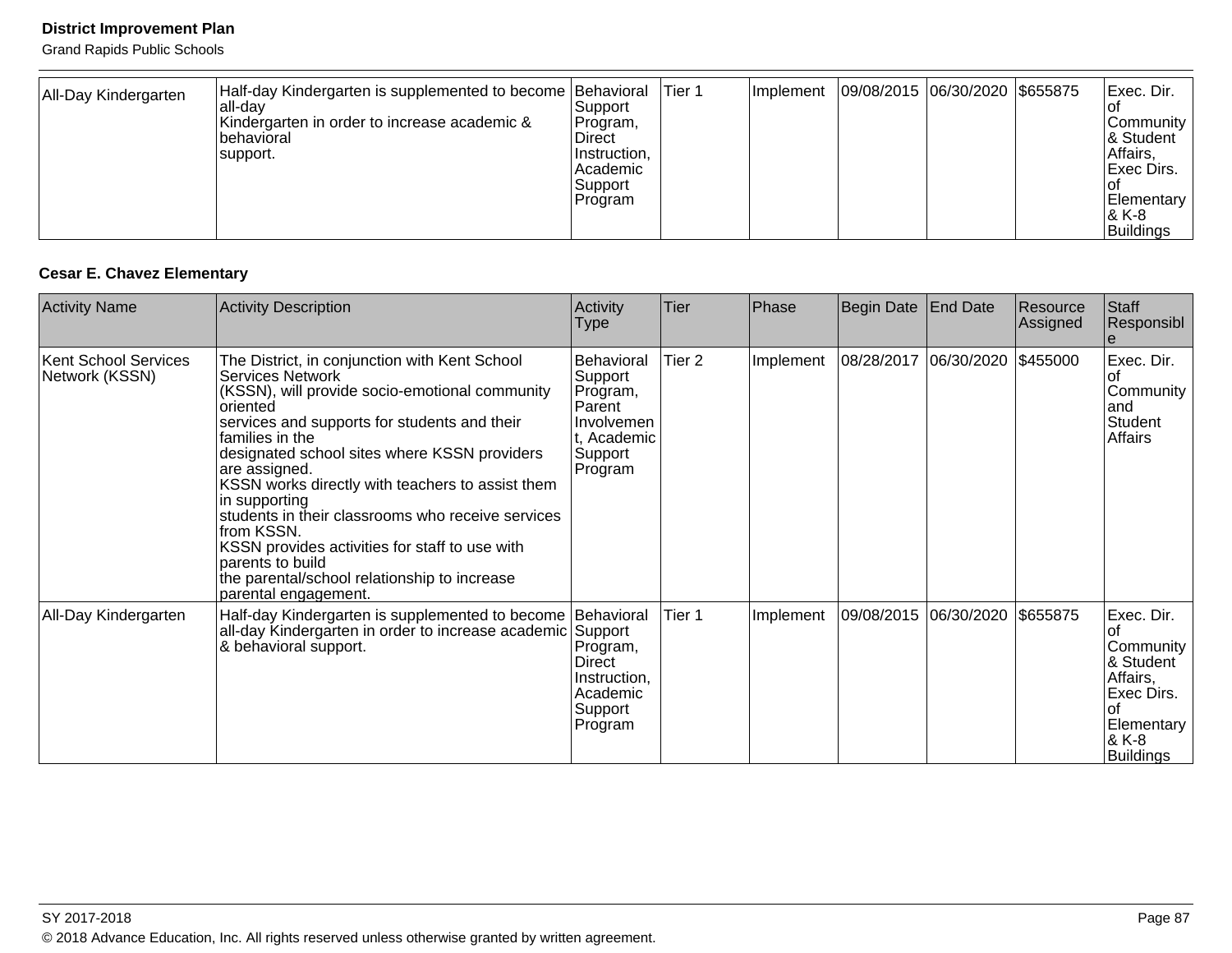Grand Rapids Public Schools

| All-Day Kindergarten | Half-day Kindergarten is supplemented to become<br>all-day<br>Kindergarten in order to increase academic &<br>behavioral<br>support. | Behavioral<br>Support<br>Program,<br>Direct<br>Instruction,<br>Academic<br>Support<br>Program        | Tier 1 | Implement | 09/08/2015            | 06/30/2020 | \$655875 | Exec. Dir.<br>οf<br>Community<br>& Student<br>Affairs,<br>Exec Dirs.<br>Ωf<br>Elementary<br>& K-8<br><b>Buildings</b>   |
|----------------------|--------------------------------------------------------------------------------------------------------------------------------------|------------------------------------------------------------------------------------------------------|--------|-----------|-----------------------|------------|----------|-------------------------------------------------------------------------------------------------------------------------|
| All-Day Kindergarten | Half-day Kindergarten is supplemented to become<br>all-day<br>Kindergarten in order to increase academic &<br>behavioral<br>support. | Behavioral<br>Support<br>Program,<br>Direct<br>Instruction,<br>Academic<br>Support<br>Program        | Tier 1 | Implement | 09/08/2015 06/30/2020 |            | \$655875 | Exec. Dir.<br>Ωt<br>Community<br>& Student<br>Affairs,<br>Exec Dirs.<br>Ωt<br>Elementary<br>& K-8<br>Buildings          |
| All-Day Kindergarten | Half-day Kindergarten is supplemented to become<br>all-day<br>Kindergarten in order to increase academic &<br>behavioral<br>support. | Behavioral<br>Support<br>Program,<br><b>Direct</b><br>Instruction,<br>Academic<br>Support<br>Program | Tier 1 | Implement | 09/08/2015            | 06/30/2020 | \$655875 | Exec. Dir.<br>οf<br>Community<br>& Student<br>Affairs,<br><b>Exec Dirs.</b><br>lof<br>Elementary<br>$8K-8$<br>Buildings |

## **Campus Elementary**

| <b>Activity Name</b> | <b>Activity Description</b> | <b>Activity</b><br><b>Type</b> | 'Tier | <b>Phase</b> | Begin Date End Date | <b>IResource</b><br><b>LAssigned</b> | <b>Staff</b><br>Responsibl |
|----------------------|-----------------------------|--------------------------------|-------|--------------|---------------------|--------------------------------------|----------------------------|
|                      |                             |                                |       |              |                     |                                      |                            |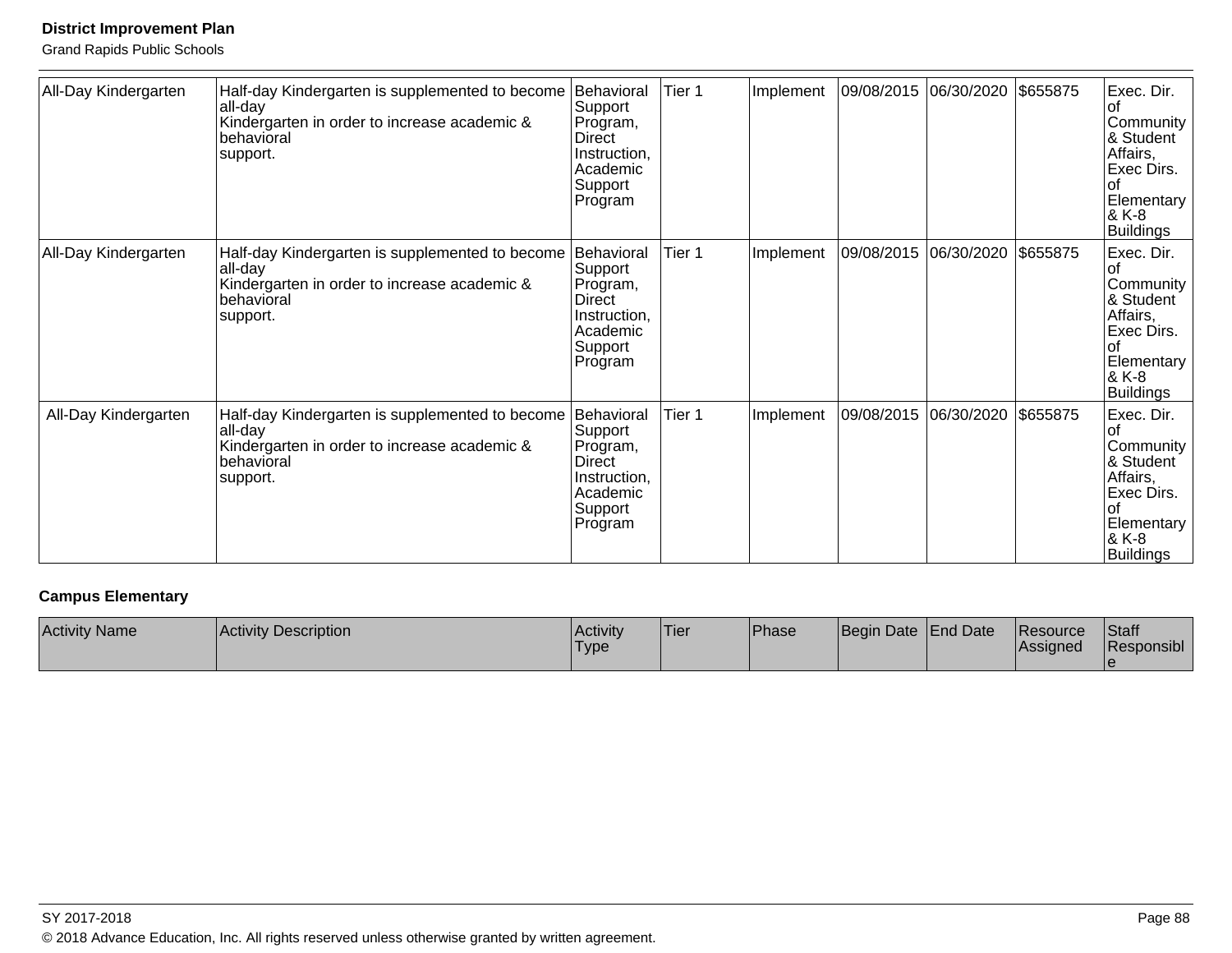| <b>Kent School Services</b><br>Network (KSSN) | The District, in conjunction with Kent School<br><b>Services Network</b><br>(KSSN), will provide socio-emotional community<br>oriented<br>services and supports for students and their<br>families in the<br>designated school sites where KSSN providers<br>are assigned.<br>KSSN works directly with teachers to assist them<br>in supporting<br>students in their classrooms who receive services<br>from KSSN.<br>KSSN provides activities for staff to use with<br>parents to build<br>the parental/school relationship to increase<br>parental engagement. | Behavioral<br>Support<br>Program,<br>Parent<br>Involvemen<br>t, Academic<br>Support<br>Program       | Tier <sub>2</sub> | Implement | 08/28/2017 | 06/30/2020 \$455000 |          | Exec. Dir.<br>l of<br>Community<br>and<br>Student<br>Affairs                                                                 |
|-----------------------------------------------|------------------------------------------------------------------------------------------------------------------------------------------------------------------------------------------------------------------------------------------------------------------------------------------------------------------------------------------------------------------------------------------------------------------------------------------------------------------------------------------------------------------------------------------------------------------|------------------------------------------------------------------------------------------------------|-------------------|-----------|------------|---------------------|----------|------------------------------------------------------------------------------------------------------------------------------|
| All-Day Kindergarten                          | Half-day Kindergarten is supplemented to become<br>all-day Kindergarten in order to increase academic Support<br>& behavioral support.                                                                                                                                                                                                                                                                                                                                                                                                                           | Behavioral<br>Program,<br><b>Direct</b><br>Instruction,<br>Academic<br>Support<br>Program            | Tier 1            | Implement | 09/08/2015 | 06/30/2020          | \$655875 | Exec. Dir.<br>Ωf<br>Community<br>& Student<br>Affairs,<br>Exec Dirs.<br>l of<br>Elementary<br>& K-8<br><b>Buildings</b>      |
| All-Day Kindergarten                          | Half-day Kindergarten is supplemented to become<br>all-day<br>Kindergarten in order to increase academic &<br>behavioral<br>support.                                                                                                                                                                                                                                                                                                                                                                                                                             | Behavioral<br>Support<br>Program,<br><b>Direct</b><br>Instruction,<br>Academic<br>Support<br>Program | Tier 1            | Implement | 09/08/2015 | 06/30/2020          | \$655875 | Exec. Dir.<br>l of<br>Community<br>& Student<br>Affairs,<br>Exec Dirs.<br>οf<br>Elementary<br>& K-8<br><b>Buildings</b>      |
| All-Day Kindergarten                          | Half-day Kindergarten is supplemented to become<br>all-day<br>Kindergarten in order to increase academic &<br>behavioral<br>support.                                                                                                                                                                                                                                                                                                                                                                                                                             | Behavioral<br>Support<br>Program,<br>Direct<br>Instruction,<br>Academic<br>Support<br>Program        | Tier 1            | Implement | 09/08/2015 | 06/30/2020 \$655875 |          | Exec. Dir.<br><b>of</b><br>Community<br>& Student<br>Affairs,<br>Exec Dirs.<br>Ωf<br>Elementary<br>& K-8<br><b>Buildings</b> |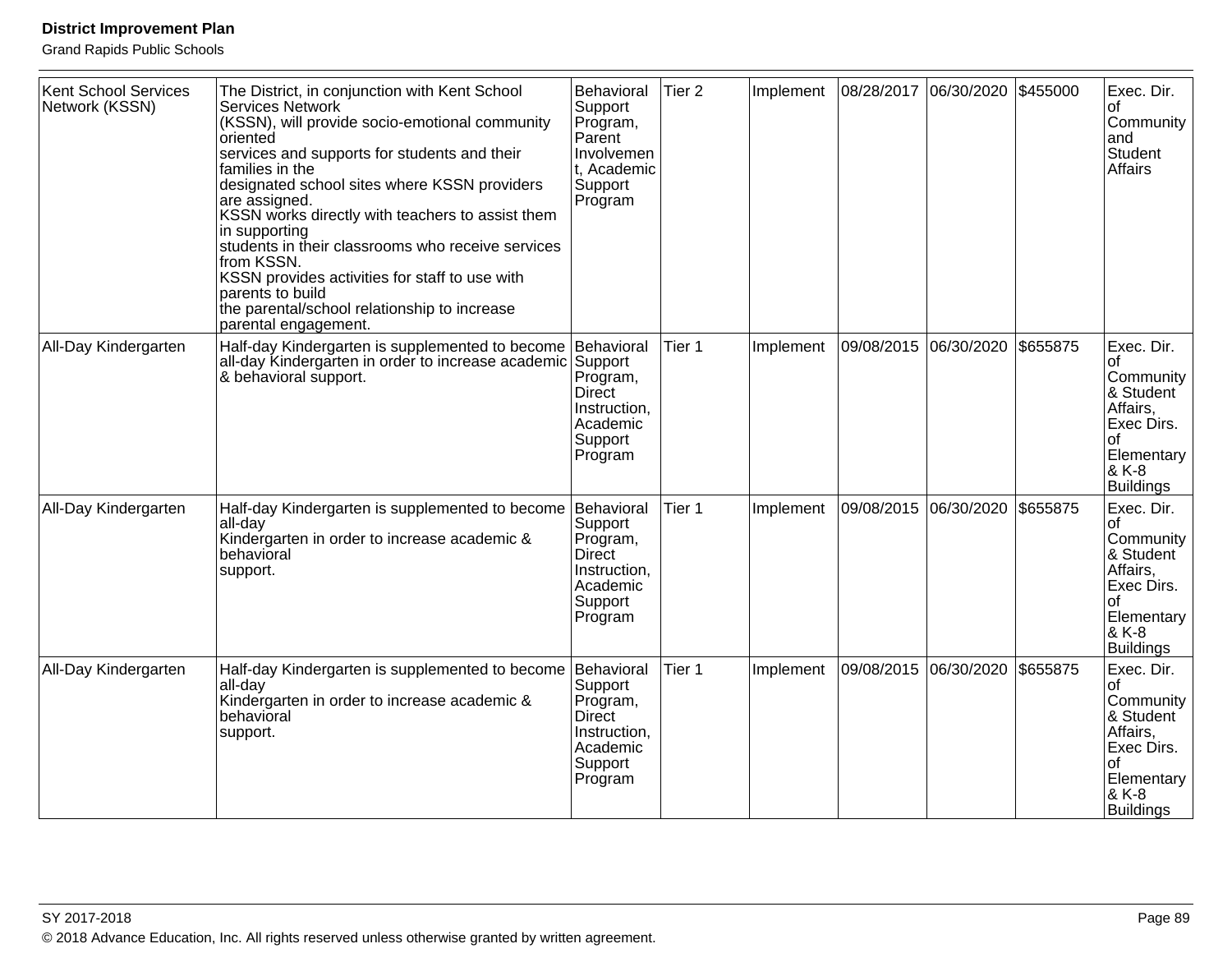Grand Rapids Public Schools

| All-Day Kindergarten | Half-day Kindergarten is supplemented to become Behavioral<br>lall-dav<br>Kindergarten in order to increase academic &<br>Ibehavioral<br>support. | Support<br>Program,<br><b>Direct</b><br>Instruction,<br>IAcademic<br>Support<br> Program | Tier 1 | Implement | 09/08/2015 06/30/2020 \$655875 |  | Exec. Dir.<br>ιoι<br>Community<br>8 Student<br>Affairs,<br><b>Exec Dirs.</b><br>l OT<br>Elementary<br>1& K-8 |
|----------------------|---------------------------------------------------------------------------------------------------------------------------------------------------|------------------------------------------------------------------------------------------|--------|-----------|--------------------------------|--|--------------------------------------------------------------------------------------------------------------|
|                      |                                                                                                                                                   |                                                                                          |        |           |                                |  | Buildings                                                                                                    |

## **CA Frost Environmental Science Academy**

| <b>Activity Name</b> | <b>Activity Description</b>                                                                                                            | Activity<br>Type                                                                                     | Tier   | Phase     | Begin Date | <b>End Date</b> | Resource<br>Assigned | Staff<br>Responsibl                                                                                                   |
|----------------------|----------------------------------------------------------------------------------------------------------------------------------------|------------------------------------------------------------------------------------------------------|--------|-----------|------------|-----------------|----------------------|-----------------------------------------------------------------------------------------------------------------------|
| All-Day Kindergarten | Half-day Kindergarten is supplemented to become<br>all-day Kindergarten in order to increase academic Support<br>& behavioral support. | Behavioral<br>Program,<br>Direct<br>Instruction,<br>Academic<br>Support<br>Program                   | Tier 1 | Implement | 09/08/2015 | 06/30/2020      | \$655875             | Exec. Dir.<br>Community<br>& Student<br>Affairs,<br>Exec Dirs.<br>lof<br>Elementary<br>& K-8<br><b>Buildings</b>      |
| All-Day Kindergarten | Half-day Kindergarten is supplemented to become<br>all-dav<br>Kindergarten in order to increase academic &<br>behavioral<br>support.   | Behavioral<br>Support<br>Program,<br><b>Direct</b><br>Instruction,<br>Academic<br>Support<br>Program | Tier 1 | Implement | 09/08/2015 | 06/30/2020      | \$655875             | Exec. Dir.<br>οt<br>Community<br>& Student<br>Affairs,<br>Exec Dirs.<br>of<br>Elementary<br>8-K K<br><b>Buildings</b> |
| All-Day Kindergarten | Half-day Kindergarten is supplemented to become<br>all-day<br>Kindergarten in order to increase academic &<br>behavioral<br>support.   | Behavioral<br>Support<br>Program,<br>Direct<br>Instruction,<br>Academic<br>Support<br>Program        | Tier 1 | Implement | 09/08/2015 | 06/30/2020      | \$655875             | Exec. Dir.<br>Ωf<br>Community<br>& Student<br>Affairs,<br>Exec Dirs.<br>Elementary<br>8 K-8<br>Buildings              |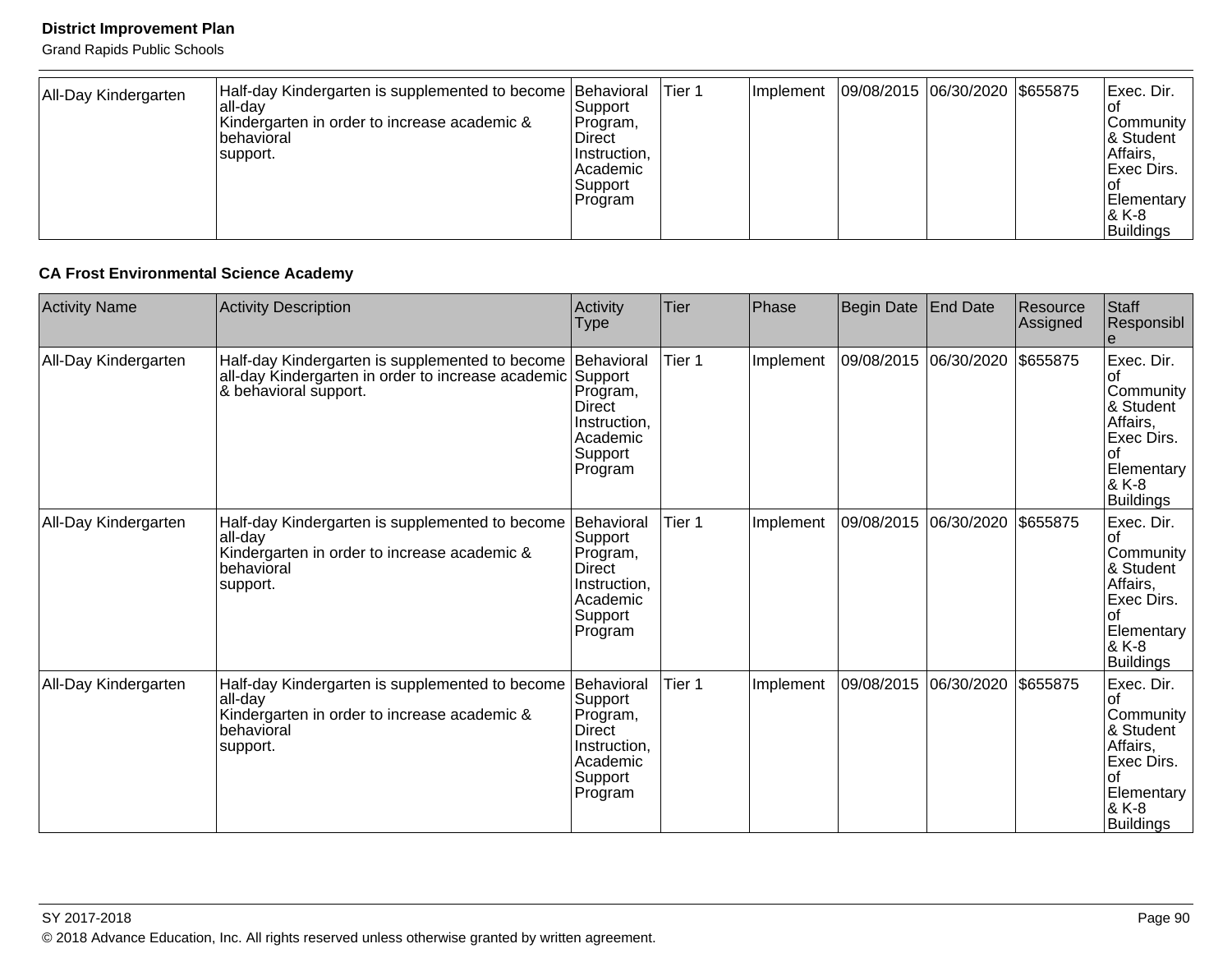Grand Rapids Public Schools

#### **Burton Middle School**

| <b>Activity Name</b>       | <b>Activity Description</b>                                                                                                                                                            | Activity<br>Type               | Tier              | Phase     | Begin Date                    | <b>End Date</b>                | Resource<br>Assigned | Staff<br>Responsibl                                                                        |
|----------------------------|----------------------------------------------------------------------------------------------------------------------------------------------------------------------------------------|--------------------------------|-------------------|-----------|-------------------------------|--------------------------------|----------------------|--------------------------------------------------------------------------------------------|
| <b>Tier II Instruction</b> | The District will provide Tier II instruction for<br>identified students who demonstrate need in the<br>following areas: academic strategies, credit<br>recovery, ESL, and math.       | Academic<br>Support<br>Program | Tier <sub>2</sub> | Implement |                               | 07/01/2016 06/30/2020 \$376480 |                      | Asst. Supt.<br>οt<br>Curriculum<br>& Learning,<br>Curriculum<br>Supervisor,<br>Teachers    |
| <b>Tier II Instruction</b> | The District will provide Tier II instruction for<br>identified students who demonstrate need in the<br>following areas: academic strategies, credit<br>recovery, and ESL.             | Academic<br>Support<br>Program | Tier 2            | Implement | 07/01/2016 06/30/2020         |                                | \$82080              | Asst. Supt.<br>Curriculum  <br>& Learning,<br>Curriculum<br>Supervisors<br>Teachers        |
| <b>Tier II Instruction</b> | The District will provide Tier II instruction for<br>identified students who demonstrate need in the<br>following areas: academic strategies, credit<br>recovery, ESL, and math.       | Academic<br>Support<br>Program | Tier 2            | Implement | 07/01/2016 06/30/2020 \$82080 |                                |                      | Asst. Supt.<br>lot<br>Curriculum  <br>& Learning,<br>Curriculum<br>Supervisor,<br>Teachers |
| <b>Tier II Instruction</b> | The District will provide Tier II instruction for<br>identified students<br>who demonstrate need in the following areas:<br>academic<br>strategies, credit recovery, ESL, and reading. | Academic<br>Support<br>Program | Tier <sub>2</sub> | Implement | 07/01/2016                    | 06/30/2020                     | \$661680             | Asst. Supt.<br>lof<br>Curriculum<br>& Learning,  <br>Curriculum<br>Supervisor,<br>Teachers |

**Burton Elementary School**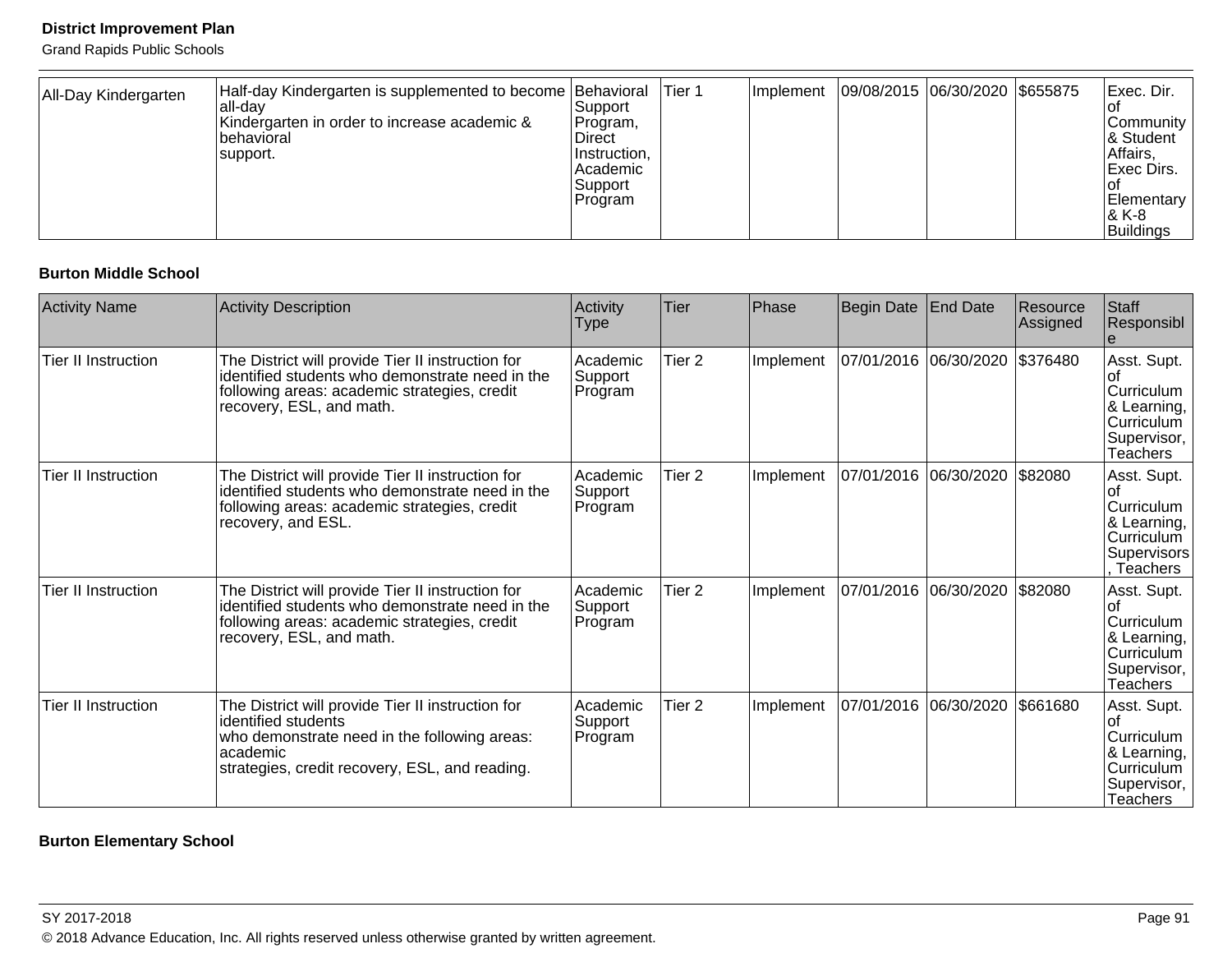| <b>Activity Name</b>                          | <b>Activity Description</b>                                                                                                                                                                                                                                                                                                                                                                                                                                                                                                                                      | Activity<br><b>Type</b>                                                                              | <b>Tier</b>       | Phase     | Begin Date | <b>End Date</b>       | Resource<br>Assigned | Staff<br>Responsibl                                                                                                   |
|-----------------------------------------------|------------------------------------------------------------------------------------------------------------------------------------------------------------------------------------------------------------------------------------------------------------------------------------------------------------------------------------------------------------------------------------------------------------------------------------------------------------------------------------------------------------------------------------------------------------------|------------------------------------------------------------------------------------------------------|-------------------|-----------|------------|-----------------------|----------------------|-----------------------------------------------------------------------------------------------------------------------|
| <b>Kent School Services</b><br>Network (KSSN) | The District, in conjunction with Kent School<br><b>Services Network</b><br>(KSSN), will provide socio-emotional community<br>oriented<br>services and supports for students and their<br>families in the<br>designated school sites where KSSN providers<br>are assigned.<br>KSSN works directly with teachers to assist them<br>in supporting<br>students in their classrooms who receive services<br>from KSSN.<br>KSSN provides activities for staff to use with<br>parents to build<br>the parental/school relationship to increase<br>parental engagement. | Behavioral<br>Support<br>Program,<br>Parent<br>Involvemen<br>t, Academic<br>Support<br>Program       | Tier <sub>2</sub> | Implement | 08/28/2017 | 06/30/2020            | \$455000             | Exec. Dir.<br>οf<br>Community<br>and<br>Student<br><b>Affairs</b>                                                     |
| All-Day Kindergarten                          | Half-day Kindergarten is supplemented to become<br>all-day Kindergarten in order to increase academic<br>& behavioral support.                                                                                                                                                                                                                                                                                                                                                                                                                                   | Behavioral<br>Support<br>Program,<br><b>Direct</b><br>Instruction,<br>Academic<br>Support<br>Program | Tier 1            | Implement | 09/08/2015 | 06/30/2020            | \$655875             | Exec. Dir.<br>οf<br>Community<br>& Student<br>Affairs,<br>Exec Dirs.<br>οf<br>Elementary<br>& K-8<br><b>Buildings</b> |
| All-Day Kindergarten                          | Half-day Kindergarten is supplemented to become<br>all-day<br>Kindergarten in order to increase academic &<br>behavioral<br>support.                                                                                                                                                                                                                                                                                                                                                                                                                             | Behavioral<br>Support<br>Program,<br><b>Direct</b><br>Instruction,<br>Academic<br>Support<br>Program | Tier 1            | Implement |            | 09/08/2015 06/30/2020 | \$655875             | Exec. Dir.<br>οf<br>Community<br>& Student<br>Affairs,<br>Exec Dirs.<br>οf<br>Elementary<br>& K-8<br><b>Buildings</b> |
| All-Day Kindergarten                          | Half-day Kindergarten is supplemented to become<br>all-day<br>Kindergarten in order to increase academic &<br>behavioral<br>support.                                                                                                                                                                                                                                                                                                                                                                                                                             | Behavioral<br>Support<br>Program,<br>Direct<br>Instruction,<br>Academic<br>Support<br>Program        | Tier 1            | Implement | 09/08/2015 | 06/30/2020            | \$655875             | Exec. Dir.<br>of<br>Community<br>& Student<br>Affairs,<br>Exec Dirs.<br>οf<br>Elementary<br>& K-8<br><b>Buildings</b> |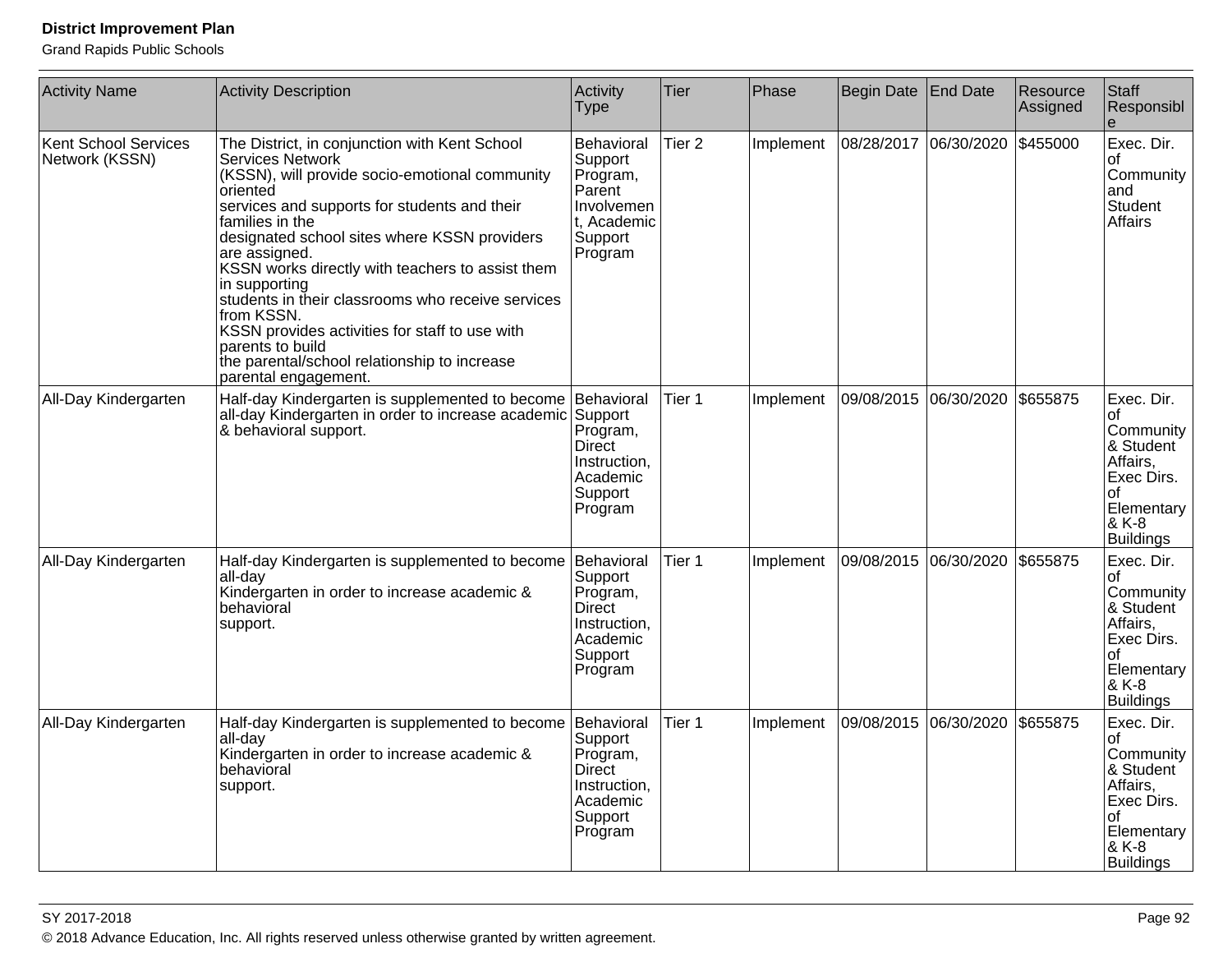Grand Rapids Public Schools

#### **Buchanan School**

| <b>Activity Name</b> | <b>Activity Description</b>                                                                                                                       | Activity<br>Type                                                                                     | Tier   | <b>Phase</b> | Begin Date | <b>End Date</b>       | Resource<br>Assigned | Staff<br>Responsibl                                                                                                   |
|----------------------|---------------------------------------------------------------------------------------------------------------------------------------------------|------------------------------------------------------------------------------------------------------|--------|--------------|------------|-----------------------|----------------------|-----------------------------------------------------------------------------------------------------------------------|
| All-Day Kindergarten | Half-day Kindergarten is supplemented to become Behavioral<br>all-day Kindergarten in order to increase academic Support<br>& behavioral support. | Program,<br>Direct<br>Instruction,<br>Academic<br>Support<br>Program                                 | Tier 1 | Implement    |            | 09/08/2015 06/30/2020 | \$655875             | Exec. Dir.<br>Community<br>& Student<br>Affairs,<br>Exec Dirs.<br>Ωf<br>Elementary<br>& K-8<br><b>Buildings</b>       |
| All-Day Kindergarten | Half-day Kindergarten is supplemented to become<br>all-dav<br>Kindergarten in order to increase academic &<br>behavioral<br>support.              | Behavioral<br>Support<br>Program,<br><b>Direct</b><br>Instruction,<br>Academic<br>Support<br>Program | Tier 1 | Implement    | 09/08/2015 | 06/30/2020            | \$655875             | Exec. Dir.<br>οt<br>Community<br>& Student<br>Affairs,<br>Exec Dirs.<br>Ωf<br>Elementary<br>& K-8<br><b>Buildings</b> |
| All-Day Kindergarten | Half-day Kindergarten is supplemented to become<br>all-day<br>Kindergarten in order to increase academic &<br>behavioral<br>support.              | Behavioral<br>Support<br>Program,<br>Direct<br>Instruction,<br>Academic<br>Support<br>Program        | Tier 1 | Implement    | 09/08/2015 | 06/30/2020            | \$655875             | Exec. Dir.<br>Ωf<br>Community<br>& Student<br>Affairs,<br>Exec Dirs.<br>Elementary<br>& K-8<br><b>Buildings</b>       |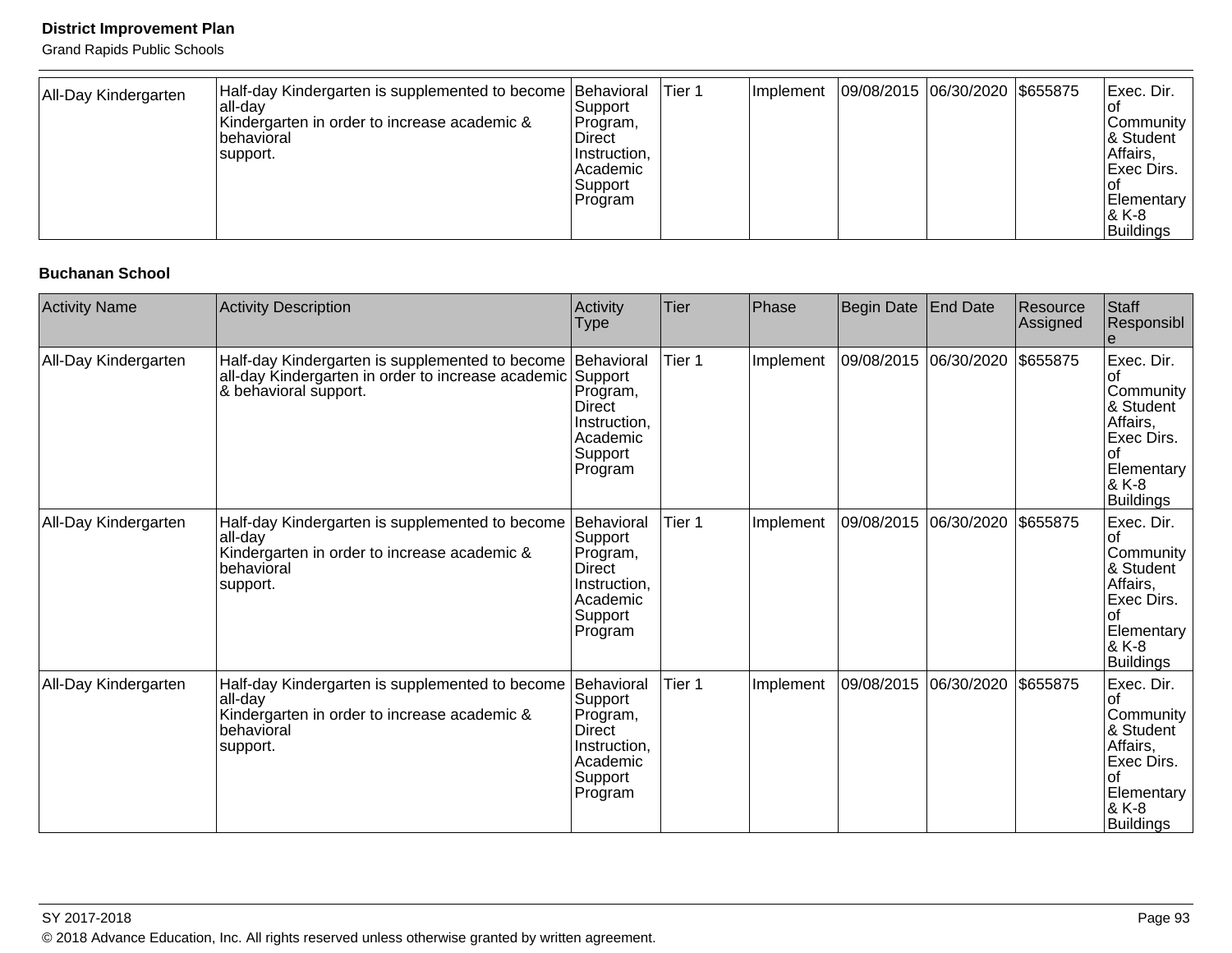Grand Rapids Public Schools

#### **Brookside School**

| <b>Activity Name</b> | <b>Activity Description</b>                                                                                                                       | Activity<br>Type                                                                                     | Tier   | <b>Phase</b> | Begin Date | <b>End Date</b>       | Resource<br>Assigned | Staff<br>Responsibl                                                                                                   |
|----------------------|---------------------------------------------------------------------------------------------------------------------------------------------------|------------------------------------------------------------------------------------------------------|--------|--------------|------------|-----------------------|----------------------|-----------------------------------------------------------------------------------------------------------------------|
| All-Day Kindergarten | Half-day Kindergarten is supplemented to become Behavioral<br>all-day Kindergarten in order to increase academic Support<br>& behavioral support. | Program,<br>Direct<br>Instruction,<br>Academic<br>Support<br>Program                                 | Tier 1 | Implement    |            | 09/08/2015 06/30/2020 | \$655875             | Exec. Dir.<br>Community<br>& Student<br>Affairs,<br>Exec Dirs.<br>Ωf<br>Elementary<br>& K-8<br><b>Buildings</b>       |
| All-Day Kindergarten | Half-day Kindergarten is supplemented to become<br>all-dav<br>Kindergarten in order to increase academic &<br>behavioral<br>support.              | Behavioral<br>Support<br>Program,<br><b>Direct</b><br>Instruction,<br>Academic<br>Support<br>Program | Tier 1 | Implement    | 09/08/2015 | 06/30/2020            | \$655875             | Exec. Dir.<br>οt<br>Community<br>& Student<br>Affairs,<br>Exec Dirs.<br>Ωf<br>Elementary<br>& K-8<br><b>Buildings</b> |
| All-Day Kindergarten | Half-day Kindergarten is supplemented to become<br>all-day<br>Kindergarten in order to increase academic &<br>behavioral<br>support.              | Behavioral<br>Support<br>Program,<br>Direct<br>Instruction,<br>Academic<br>Support<br>Program        | Tier 1 | Implement    | 09/08/2015 | 06/30/2020            | \$655875             | Exec. Dir.<br>Ωf<br>Community<br>& Student<br>Affairs,<br>Exec Dirs.<br>Elementary<br>& K-8<br><b>Buildings</b>       |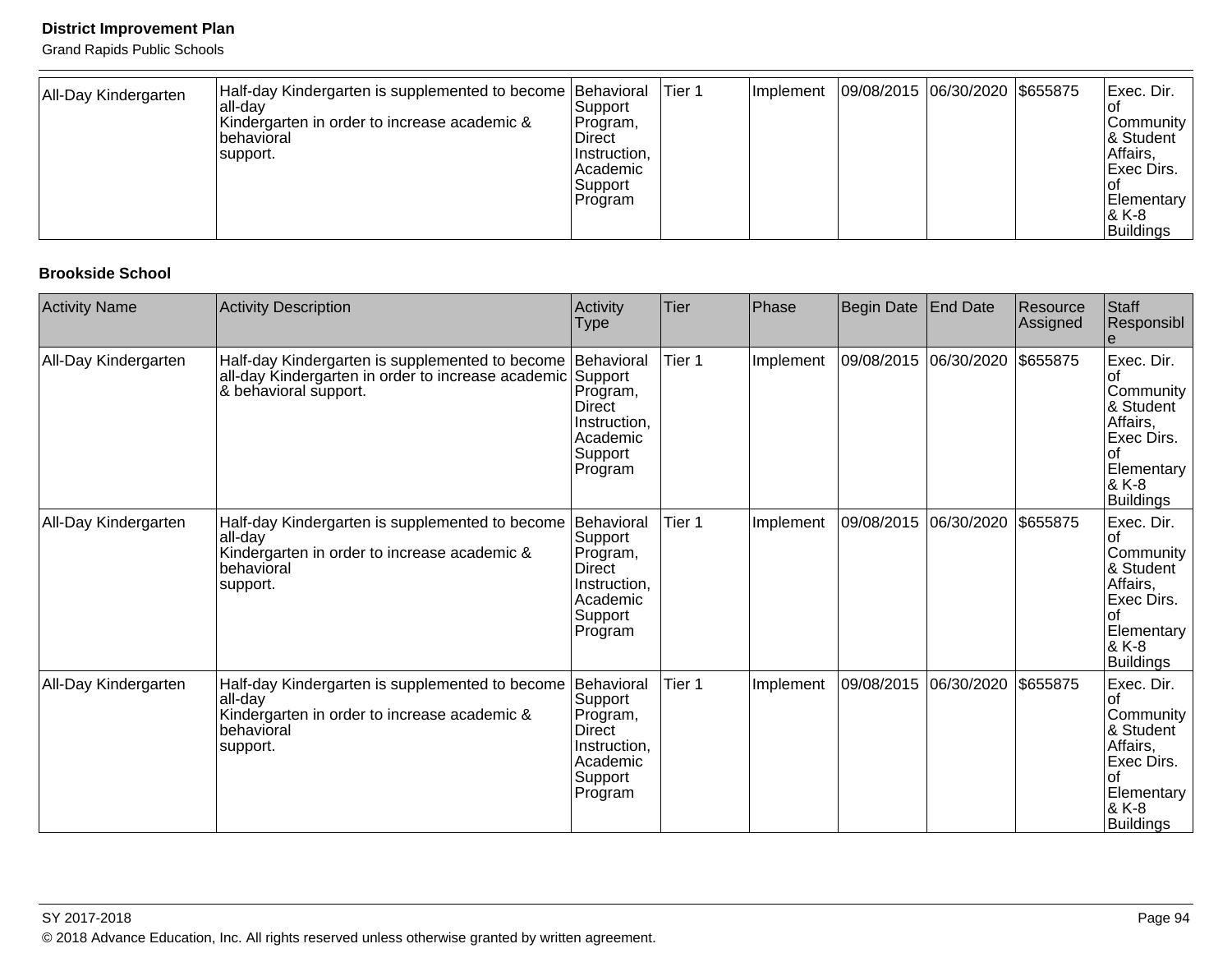Grand Rapids Public Schools

#### **Alger Middle School**

| <b>Activity Name</b>       | <b>Activity Description</b>                                                                                                                                                            | Activity<br>Type               | Tier              | Phase     | Begin Date                    | <b>End Date</b>       | Resource<br>Assigned | Staff<br>Responsibl                                                                          |
|----------------------------|----------------------------------------------------------------------------------------------------------------------------------------------------------------------------------------|--------------------------------|-------------------|-----------|-------------------------------|-----------------------|----------------------|----------------------------------------------------------------------------------------------|
| <b>Tier II Instruction</b> | The District will provide Tier II instruction for<br>identified students who demonstrate need in the<br>following areas: academic strategies, credit<br>recovery, ESL, and math.       | Academic<br>Support<br>Program | Tier <sub>2</sub> | Implement |                               | 07/01/2016 06/30/2020 | \$376480             | Asst. Supt.<br>lot<br>Curriculum  <br>& Learning,  <br>Curriculum<br>Supervisor,<br>Teachers |
| <b>Tier II Instruction</b> | The District will provide Tier II instruction for<br>identified students who demonstrate need in the<br>following areas: academic strategies, credit<br>recovery, and ESL.             | Academic<br>Support<br>Program | Tier 2            | Implement |                               | 07/01/2016 06/30/2020 | \$82080              | Asst. Supt.  <br>Οt<br>Curriculum  <br>& Learning,<br>Curriculum<br>Supervisors<br>Teachers  |
| <b>Tier II Instruction</b> | The District will provide Tier II instruction for<br>identified students who demonstrate need in the<br>following areas: academic strategies, credit<br>recovery, ESL, and math.       | Academic<br>Support<br>Program | Tier <sub>2</sub> | Implement | 07/01/2016 06/30/2020 \$82080 |                       |                      | Asst. Supt.  <br>lof<br>Curriculum  <br>& Learning,<br>Curriculum<br>Supervisor,<br>Teachers |
| <b>Tier II Instruction</b> | The District will provide Tier II instruction for<br>identified students<br>who demonstrate need in the following areas:<br>academic<br>strategies, credit recovery, ESL, and reading. | Academic<br>Support<br>Program | Tier 2            | Implement | 07/01/2016                    | 06/30/2020            | \$661680             | Asst. Supt.<br>lof<br>Curriculum<br>& Learning,  <br>Curriculum<br>Supervisor,<br>Teachers   |

## **Aberdeen Elementary**